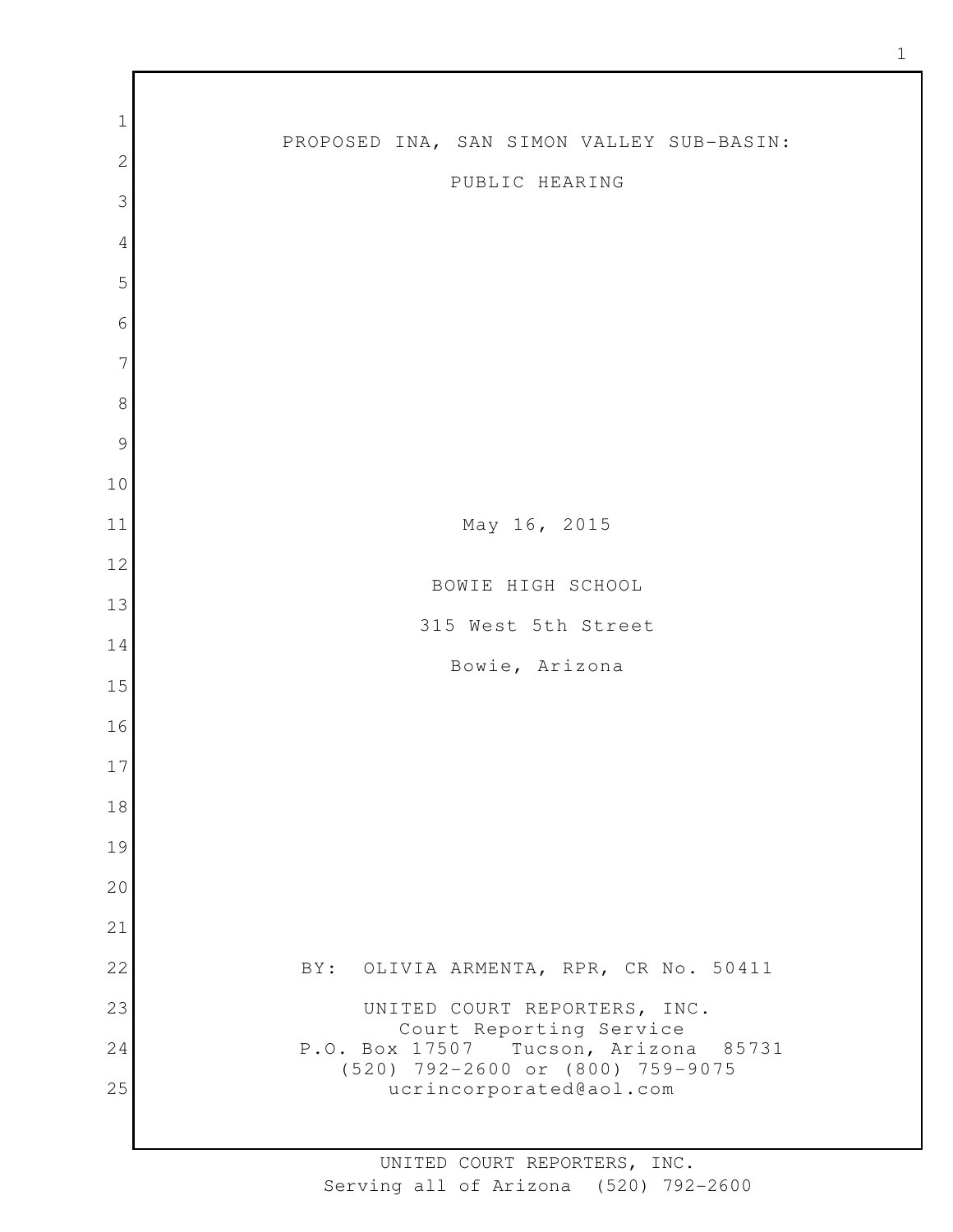1 2 3 4 5 6 GERRY WALKER: Good afternoon. Okay. Thanks again for coming this afternoon. We're going to go ahead and get started. I'm reading from a prepared statement to make sure that I dot all my I's and cross all my T's. So I apologize for the beginning, it being a little awkward as I go through that. So we'll go ahead and proceed.

7 8 9 10 11 12 13 14 This is the time and place for the public hearing on the petition for the designation of the San Simon Valley sub-basin of the Safford groundwater basin as an irrigation nonexpansion area, or INA. The hearing today is being transcribed by a stenographer. Therefore, I will ask that everyone please refrain from talking while I am speaking so that we can make a complete and accurate record.

15 16 17 18 19 20 21 22 23 24 For the record, it is Saturday, May 16th, 2015, and the time is, I believe, about 2:07. I have my wrong glasses on. We are at the Bowie High School gymnasium, at 315 West 5th Street in Bowie, Arizona. This hearing was noticed to occur at this same address in the school's auditorium. However, the school subsequently asked us to hold the hearing in this gymnasium. A notice has been placed on the doors outside the building housing the auditorium, advising members of the public to come to this gymnasium for the hearing.

25

My name is Gerry Walker. I am the Deputy

2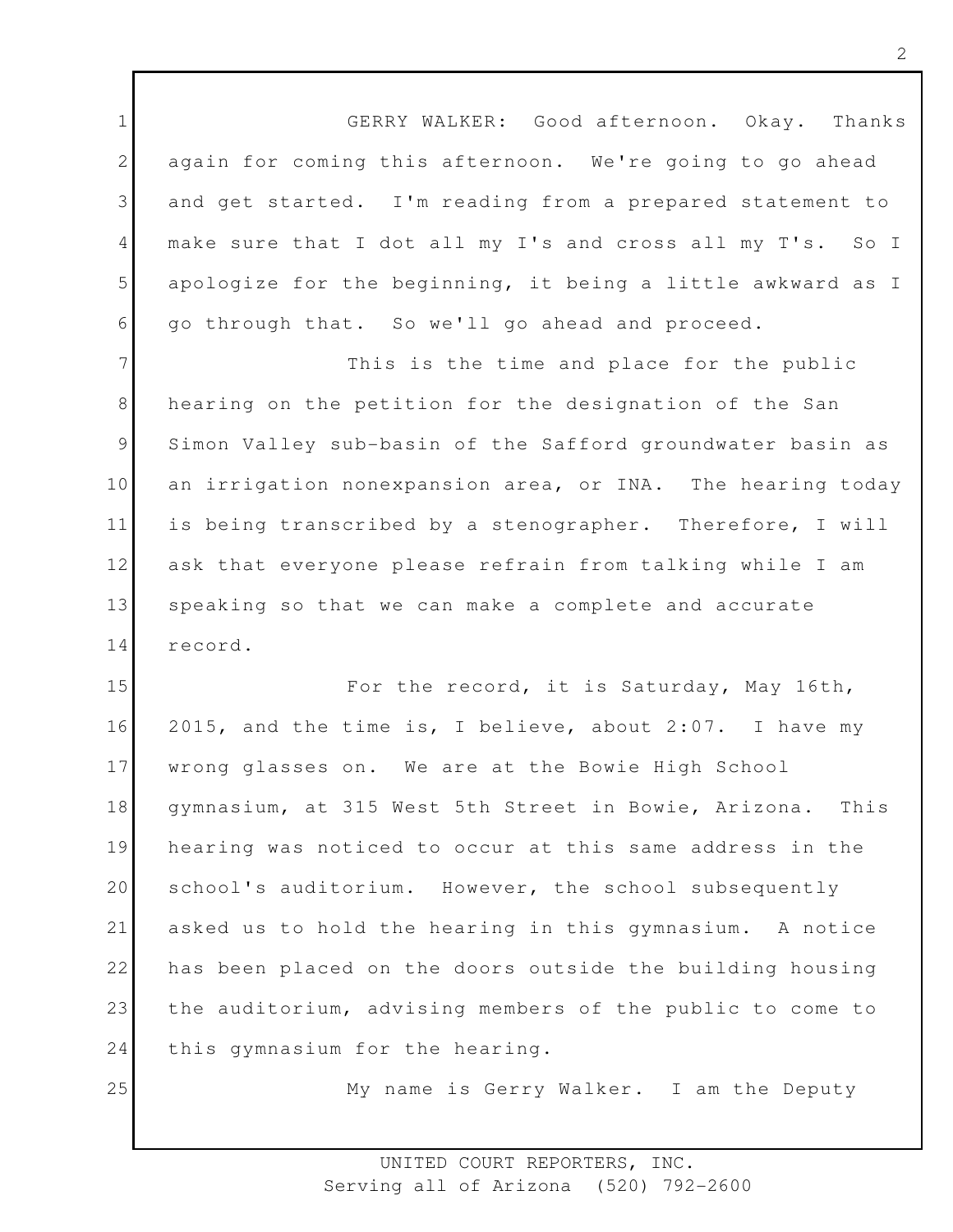1 2 3 4 5 6 7 8 9 10 11 12 Assistant Director, Water Planning Division, for the Arizona Department of Water Resources, and I will be acting as the Hearing Officer today. With me from the Department of Water Resources are Frank Corkhill, our Assistant Director and Chief Hydrologist; Doug Dunham, our Legislative Liaison, I'm not quite sure where Doug is, and Special Assistant to the Director; Jeff Trembly, Special Projects Coordinator; Michelle Moreno, our Public Information Officer; Jeff Tannler, our Active Management Area Director; Jennifer Heim, Deputy Counsel; and Sharon Scantlebury, who you probably all saw when you came in, she's our Docket Supervisor.

13 14 15 16 17 I would also like to take this time to acknowledge some elected officials for joining us today and present at the hearing. First, Sen. Gail Griffin is with us, and we also have Richard Searle, from the Cochise County Board of Supervisors. Thank you.

18 19 20 21 22 23 24 25 The purpose of this hearing is for the Department to provide factual data in its possession either in support of or opposition to the designation of an INA in the San Simon Valley Sub-basin of the Safford groundwater basin, and to receive public comment and oral and documentary evidence for or against such a designation. On February 6th, 2015, the Arizona Department of Water Resources received a "Petition for Designation of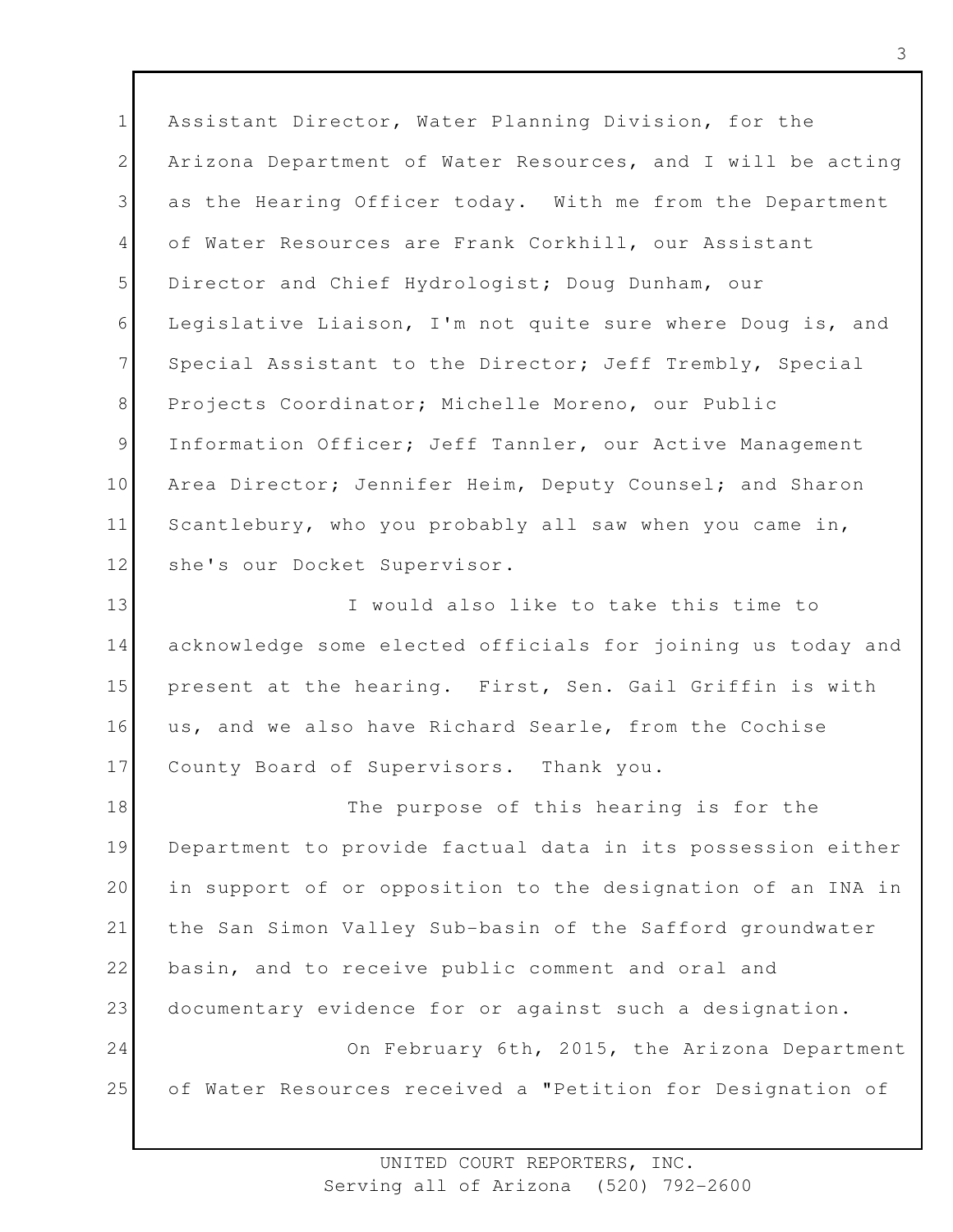1 2 3 4 5 6 Irrigation Nonexpansion Area in the San Simon Valley Sub-basin." The Department also received supplemental petition forms on March 4th, March 6th, and March 9th, 2015. These petition forms are referred to collectively as the Petition. And a copy of the Petition has been made available on the Department's website at www.azwater.gov.

7 8 9 10 11 12 13 14 15 16 Upon receipt of the completed Petition, the Department undertook to determine whether the signatories to the Petition constituted at least one-fourth of the irrigation users of groundwater within the boundaries of the groundwater sub-basin specified in the Petition. And this is as required by Arizona Revised Statutes 45-432(A)(1). A description of the analysis undertaken by the Department for this purpose was made available on the website on March 26th, 2015, and the description can still be viewed there.

17 18 19 20 21 22 The Department also brought paper copies of the description of this process today. They're available on the sign-in table outside the entrance to the gymnasium. You might have grabbed them already. If you haven't, pick up a copy on your way out, if you would like one and did not get one when you entered.

23 24 25 The Department determined that the Petition was signed by at least one-fourth of the irrigation users of groundwater within the boundaries of the San Simon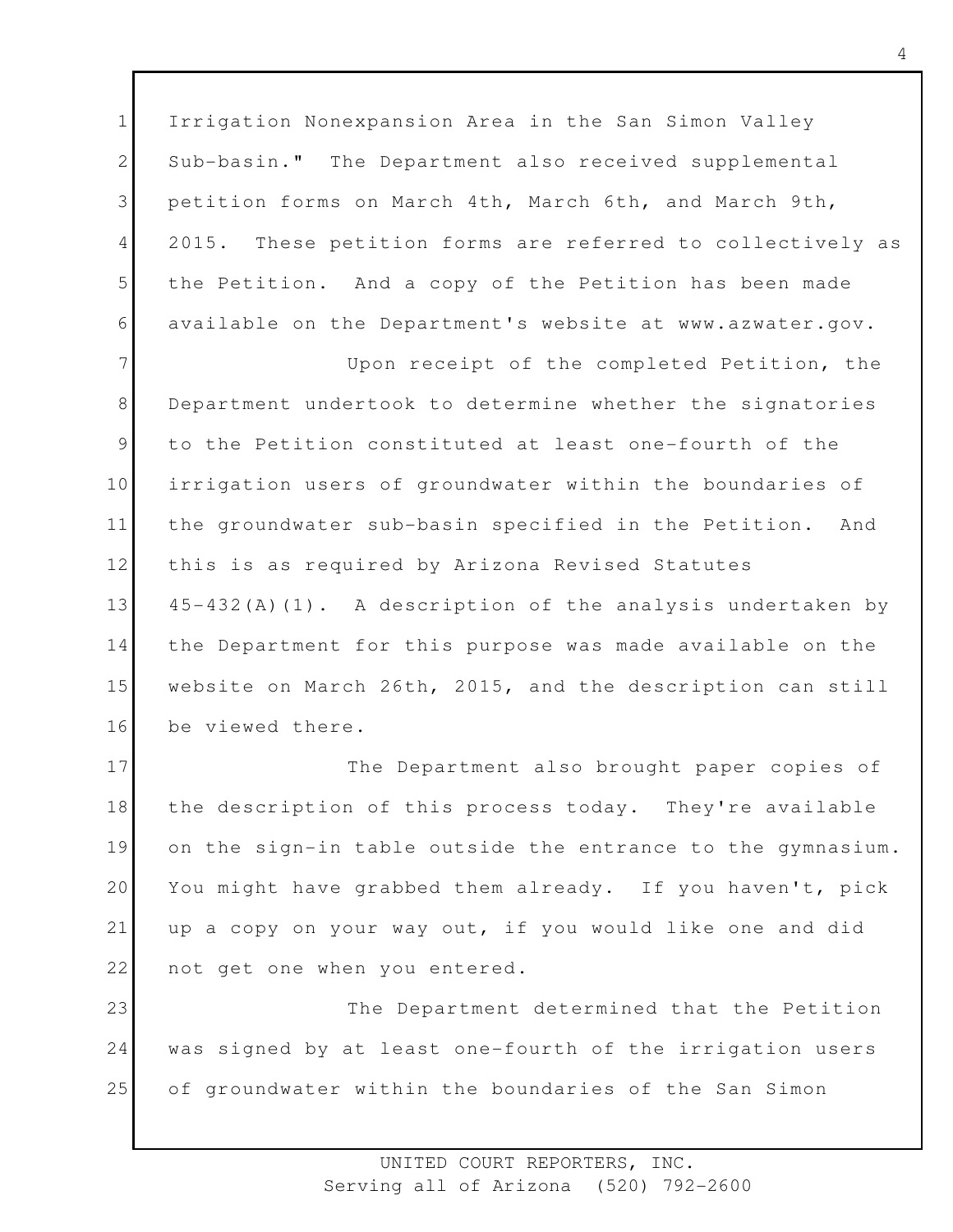1 2 3 4 5 6 7 Valley sub-basin. Upon that determination, as required by statute, the Department published a "Notice of Initiation of Designation Procedures and Notice of Public Hearing" in two newspapers of general circulation in Graham and Cochise Counties. They were the Arizona Range News and the Eastern Arizona Courier. And those were posted on March 18th and March 25th, 2015.

8 9 10 11 12 13 14 15 16 17 The first publication of the Department's Notice triggered a prohibition on the irrigation of any land within the San Simon Valley sub-basin that was not irrigated between March 18th, 2010, and March 18th, 2015. This prohibition remains in effect until the Director of the Department of Water Resources issues a final decision either designating or declining to designate the San Simon Valley sub-basin as an INA. This prohibition does not impact the application of water to less than two acres of land.

18 19 20 21 22 23 24 25 According to statute, the Director may designate the San Simon Valley sub-basin as an INA if two conditions are met. First, there is insufficient groundwater to provide a reasonably safe supply for irrigation of the cultivated lands in the area at the current rates of withdrawal. And the second is that the establishment of an active management area pursuant to Arizona Revised Statutes 45-432 is not necessary.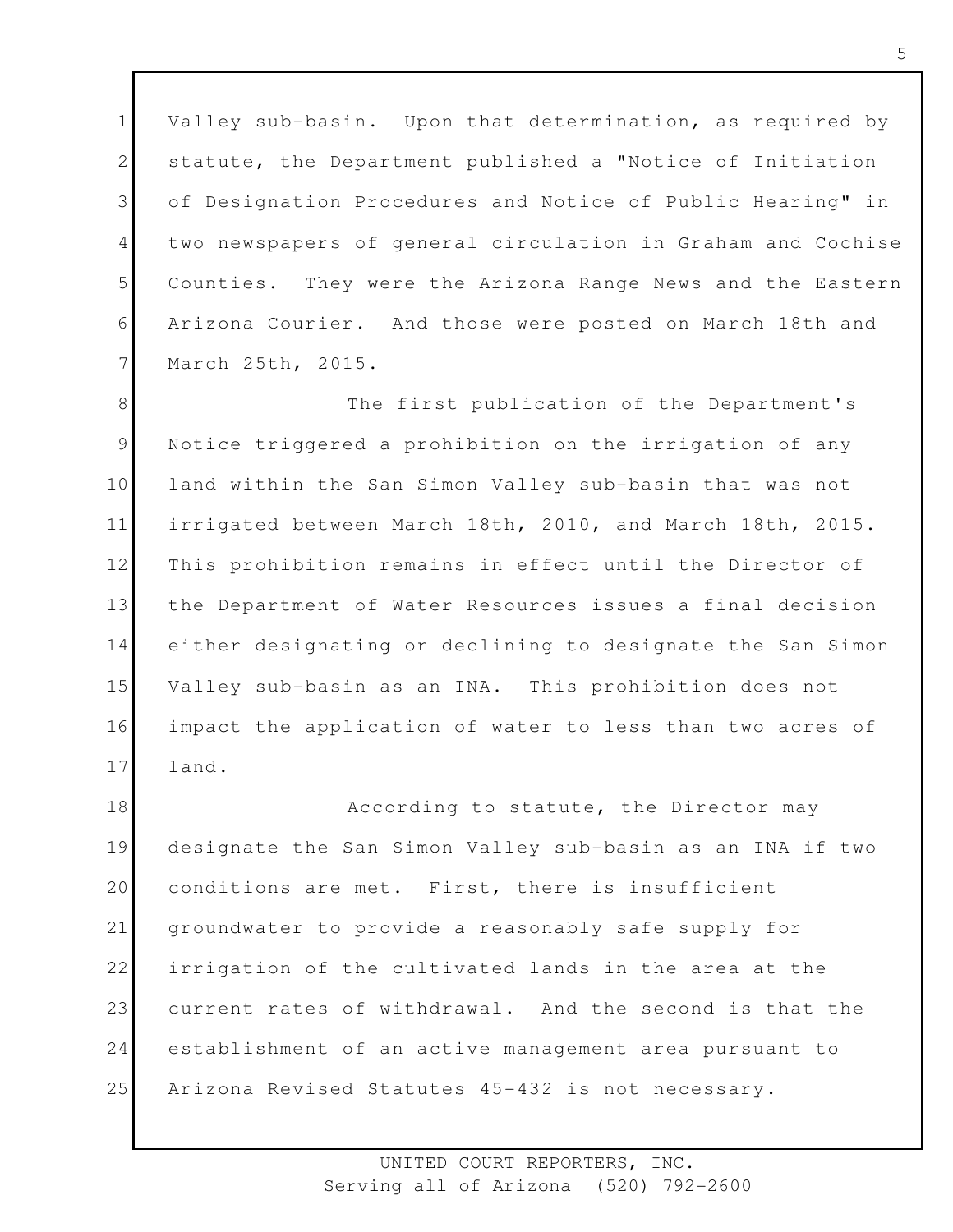1 2 3 4 5 6 7 8 9 10 11 As provided in statute, if the Director designates the San Simon Valley sub-basin as an INA, the following regulations will apply within that INA. First, with certain exceptions, only acres of land which were irrigated at any time between March 18th, 2010, and March 18th, 2015, will be allowed to be irrigated with any water. For this purpose the term irrigation is defined in statute as the application of water to two or more acres of land to produce plants or parts of plants for sale or human consumption, or for use as feed for livestock, range livestock, or poultry.

12 13 14 15 16 17 18 19 20 21 22 23 24 There are exceptions that allow acres of land not irrigated during the five-year period to be irrigated if they replace eligible irrigation acres that have been flood-damaged or that have a limiting condition that impedes efficient irrigation. Another exception allows acres of land not irrigated during the five-year period to be irrigated with a decreed or appropriative surface water right established before March 18th, 2015. The statute further provides that land not irrigated during the five-year period is deemed to have been in irrigation if the Director finds that substantial capital investment was made for the subjugation of the land for an irrigation use during that five-year period.

25

Second, in an INA, each person withdrawing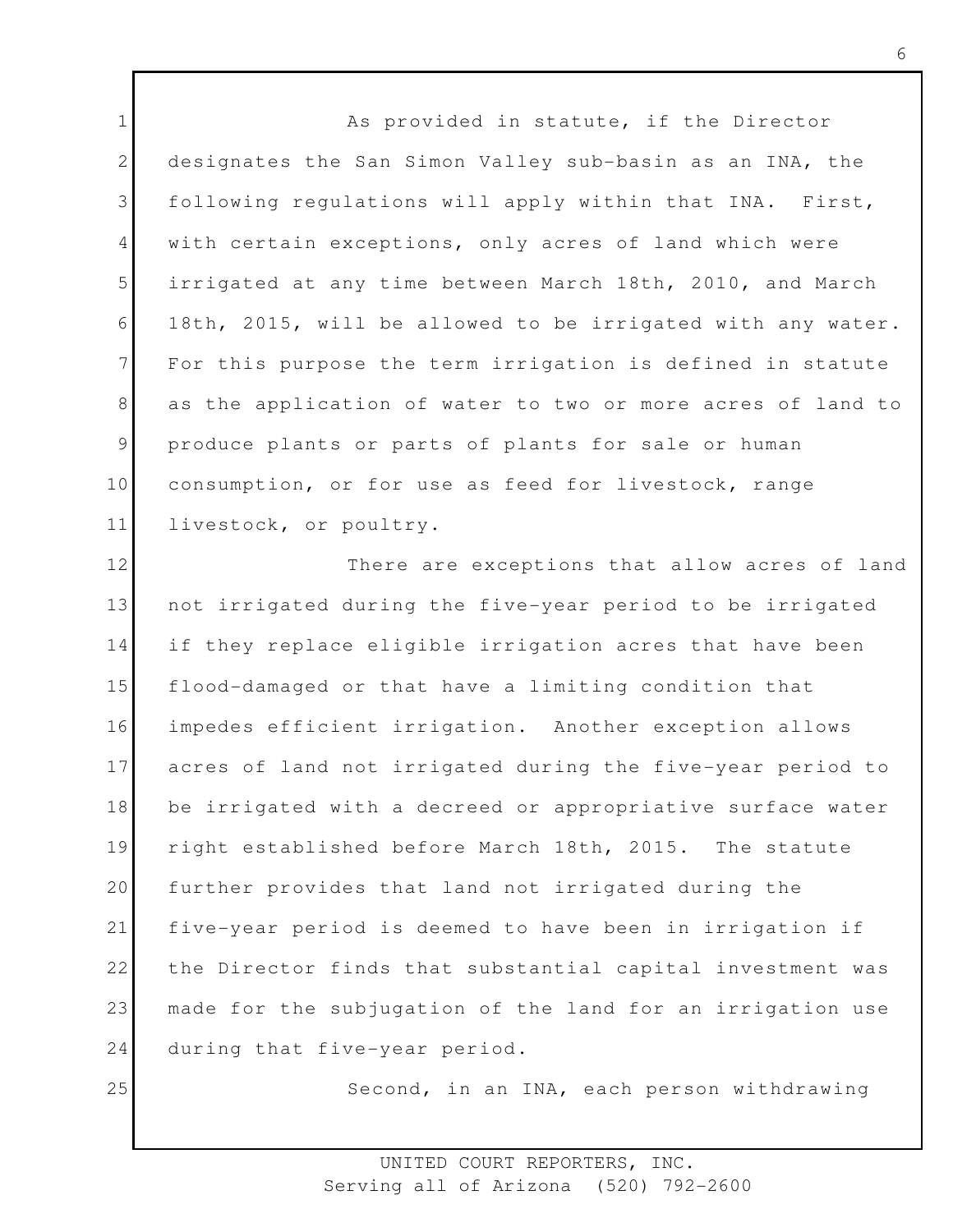1 2 3 4 5 6 groundwater for an irrigation use, and each person withdrawing more than ten acre-feet of groundwater per year from a nonexempt well for a non-irrigation use must use a water-measuring device approved by the Department. A nonexempt well is a well with a pump that has a maximum capacity of not more than 35 gallons per minute.

7 8 9 10 11 12 13 14 Finally, each person withdrawing groundwater from a nonexempt well in an INA must file an annual water use report from the Department of Water Resources. The requirements to use a measuring device and file an annual water use report do not apply to a person withdrawing groundwater for an irrigation use if the person has a right to irrigate ten acres or less of land in the INA, and the person's land is not part of a larger farming operation.

15 16 17 18 19 Please note that the Director has not reached a decision as to whether or not to designate the San Simon Valley sub-basin as an INA. The Director's required to, and will, consider public comments presented at this hearing when making his decision.

20 21 22 23 24 25 Okay. If you have not already done so, please sign one of the sign-in sheets located at the table near the entrance to the gym. If you would like to provide oral comments today, you will need to fill out a speaker card, also located on the table near the entrance. And once you fill it out, you would please provide it to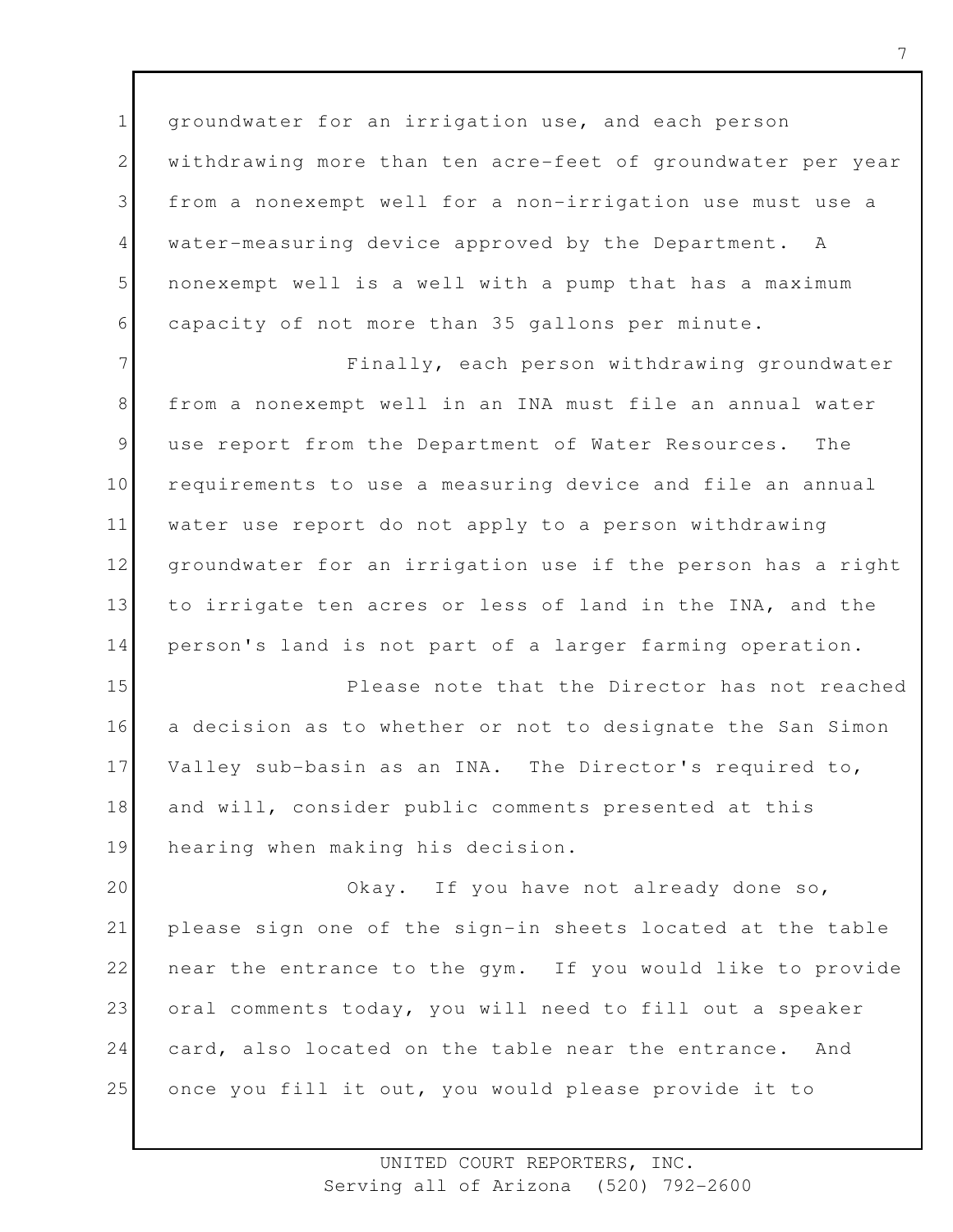1 2 3 4 5 6 7 8 9 10 Sharon, who is now sitting over at the table. Written comments may be submitted in person, by mail, e-mail, or by fax. Written comments sent via mail must be postmarked no later than May 22nd, 2015. E-mails or faxes must be received by the Department no later than 5:00 p.m. on May 22nd, 2015. Written comments should be sent to Sharon Scantlebury, Docket Supervisor, Arizona Department of Water Resources. Sharon's mailing address is 3550 North Central Avenue, Phoenix, Arizona, 85012. Her e-mail address is sscantlebury, so it's

11 12 s-c-a-n-t-l-e-b-u-r-y @azwater.gov. And the fax number is 602-771-8686.

13 14 15 16 17 18 19 I will repeat that information at the end of the hearing in case you didn't get it. This information is also provided on the handout that you received as you entered the gymnasium. And Sharon's business cards can also be picked up as you exit if you didn't get one already. The Department can also accept written statements today, and those should also be provided to Sharon.

20 21 22 23 24 25 By statute the Department is required to provide the factual data in its possession in support of or in opposition to the proposed designation of an INA. Frank Corkhill, the Department's Chief Hydrologist, is here today and will provide a presentation, which will explain the data in the Department's possession relevant to a decision

> UNITED COURT REPORTERS, INC. Serving all of Arizona (520) 792-2600

8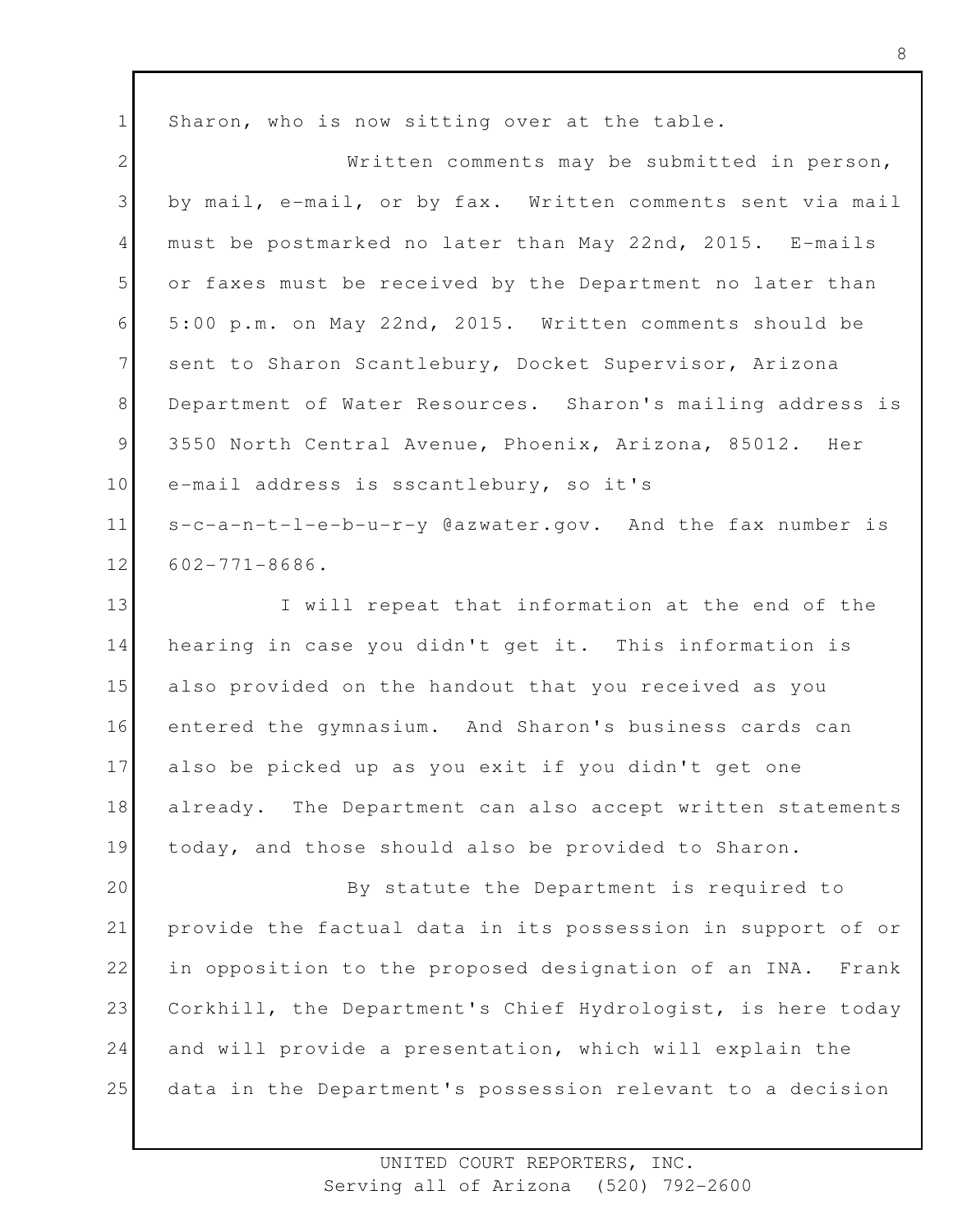1 2 3 4 5 6 7 8 9 10 11 12 13 14 15 16 17 18 19 20 21 22 23 24 25 to either designate or decline to designate an INA. Mr. Corkhill's presentation will be posted to our website no later than Monday evening. After Mr. Corkhill gives his presentation we will take a ten-minute break so that we can collect additional speaker cards that haven't been turned in. And then after that break I will begin calling on those who have completed and filled out speaker cards. We are aware that there are strong opinions on the potential designation of an INA, and we ask for your cooperation with our efforts to conduct this hearing in an orderly manner. We will project the names of the individuals who have filled out speaker cards in the order in which they were received. And when the time comes near for your name to be called, please, make your way to Michelle here in the center aisle. We would like to ensure that only three or four people stand in line so that we can keep the aisle relatively clear. Therefore, please wait to come down until you see that there are only two or three people ahead of you waiting to speak. Persons with limited mobility who would like to speak should remain in their seats, and we will bring the microphone to you when it is your turn to speak. While members of the public were entering the gymnasium, we tried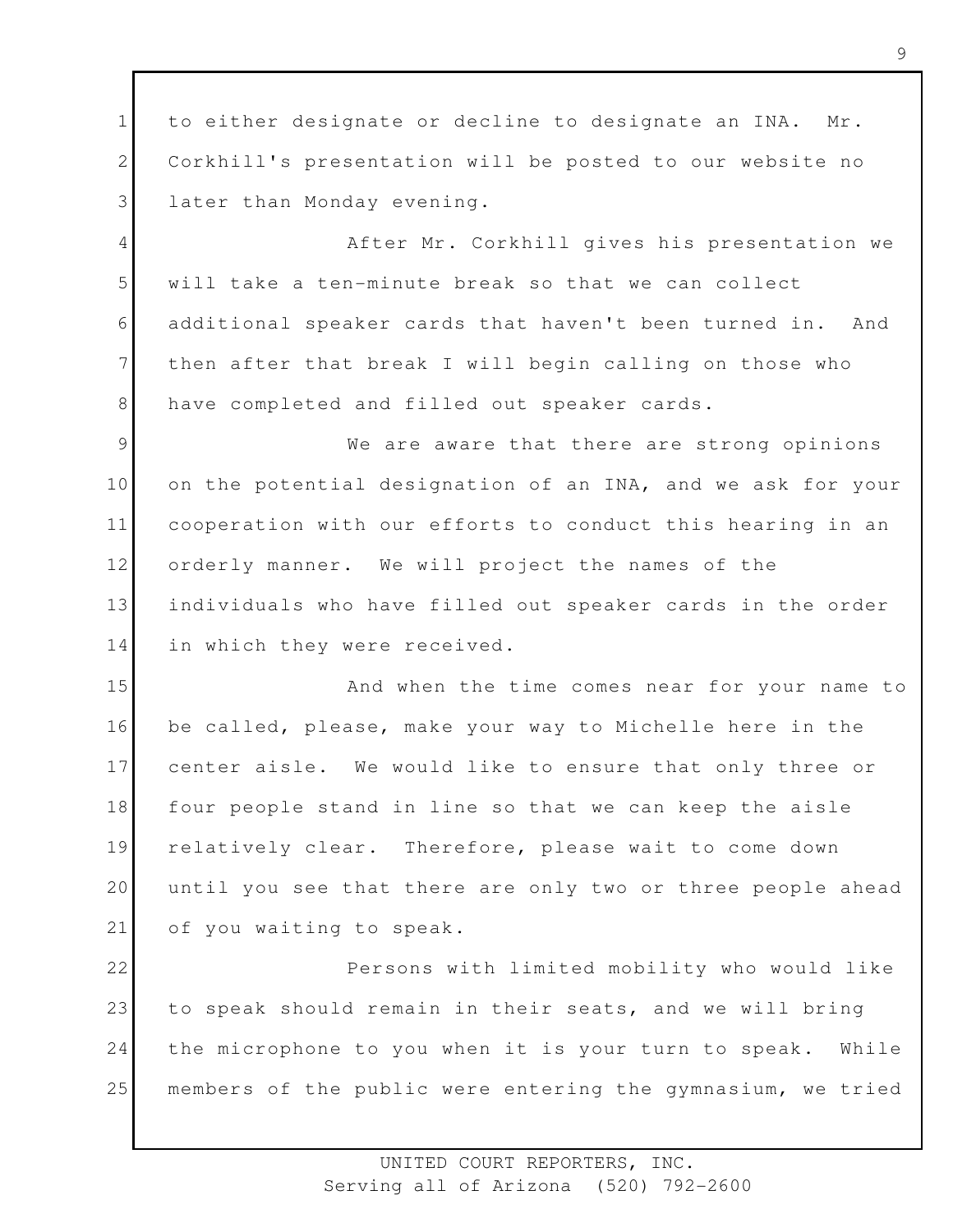1 2 3 4 5 6 7 8 to ask that those with limited mobility seat themselves near the front of they gym so that we can more easily bring them the microphone. If you have difficulty moving toward the front of the room, please raise your hand when your name is called, and a member of the Department staff will bring the microphone to you. Once you are called, please clearly state your name and the name of any party that you represent before providing comments.

9 10 11 12 13 14 15 16 17 The Department wants to ensure that every person who wishes to speak has an opportunity to be heard. We will receive oral comments until 6:00 p.m. this evening. So that we have time for everyone who would like to speak, speakers will be given three minutes each in which to make comments. We ask for your cooperation in respecting the time limit. Michelle will be responsible for enforcing the limitation, and we'll move on to the next speaker once the time limit has expired.

18 19 20 21 22 23 24 25 The Department has received requests from individuals wishing to pool their speaking time to give a single representative expanded time to speak on their behalf. The Department will attempt to accommodate this type of request. However, pooling of time may not exceed ten minutes total. If a representative wishes to speak on behalf of several individuals, and wishes to make use of each individual's allotted time, they must provide the name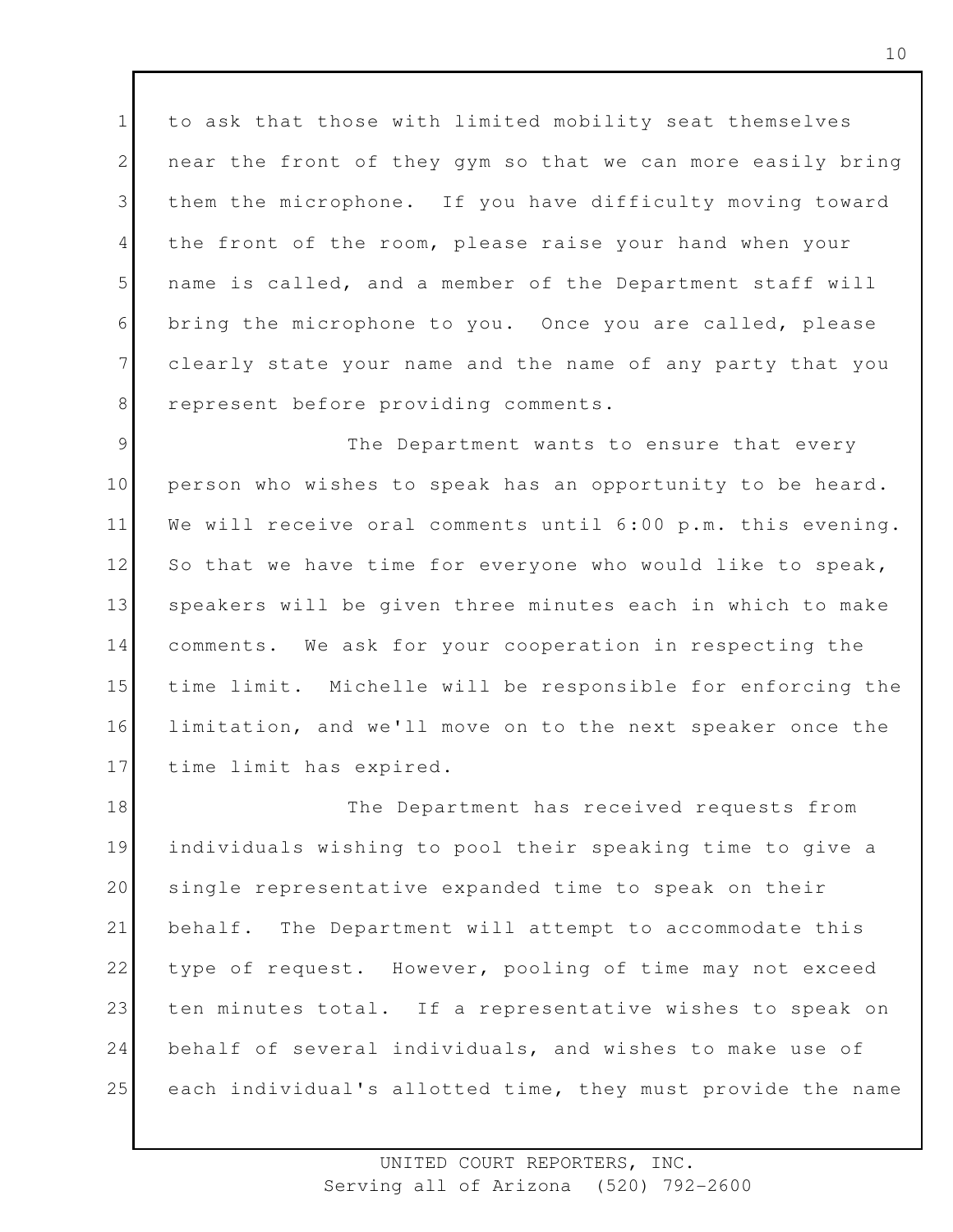1 2 of every individual whose time is being claimed on the speaker card.

3 4 5 6 7 Please remember that the Department is also accepting written comments until May 22nd as previously discussed. Therefore, if you are unable to convey all of your comments in the time allotted, you may submit additional comments in writing after the hearing.

8 9 10 11 12 13 14 15 16 Please note that the Department is here to provide data in its possession and to receive your public comments. This hearing is not designed to allow for cross examination of anyone who is speaking, and will not be conducted in a question-and-answer format. If you ask a question during this proceeding, I will ask you to rephrase the question as a comment to the extent that you would like the Director to consider it in connection with making a decision on this matter.

17 18 19 20 Additionally, we ask that others refrain from talking while a speaker is speaking, and that the speaker direct his or her comments towards me rather than to other members of the public.

21 22 23 24 25 As I mentioned previously, a stenographer is here today making a written transcript of these proceedings. And it's really important that she be able to hear the speaker's comments so that they may be accurately reflected in the records. Everyone here has a right to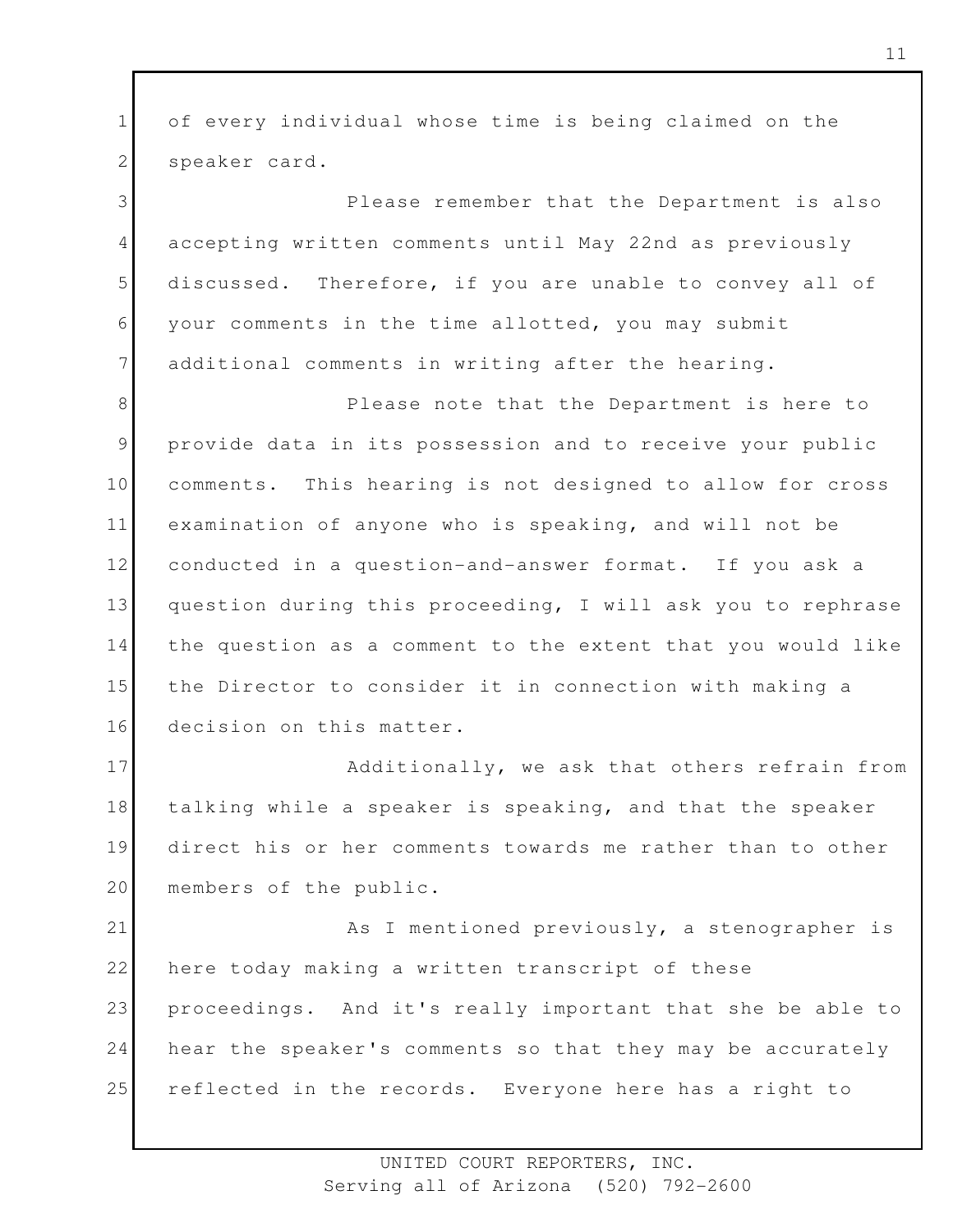1 2 3 provide oral comments if they choose. Extraneous noise from attendees may impact the public record and infringe on the rights of your fellow citizens to be heard.

4 5 6 7 8 9 10 11 12 Thus far the communications received by the Department regarding this matter have been passionate but respectful. We fully expect that the individuals here today will remain respectful both to members of the Department and to other members of the public. However, if the proceedings begin to be unruly, or if we or the stenographer have difficulty hearing comments due to individuals talking over the speaker, the Department will have no choice but to adjourn the hearing.

13 14 15 16 17 18 We will take a 15-minute recess at approximately 4:15 to allow the stenographer and Department staff to use the restroom, if necessary. We would ask that members of the public permit those who are conducting this hearing to use the restroom first so that we can reconvene in a timely manner. I notice there's one.

19 20 21 22 23 24 25 The Department wants to ensure that all comments and evidence provided by the public are provided on the record. And that all information provided by the Department to the public is on the record and available equally to everyone. Therefore, members of the Department have been instructed not to answer questions or engage in conversations with members of the public after the hearing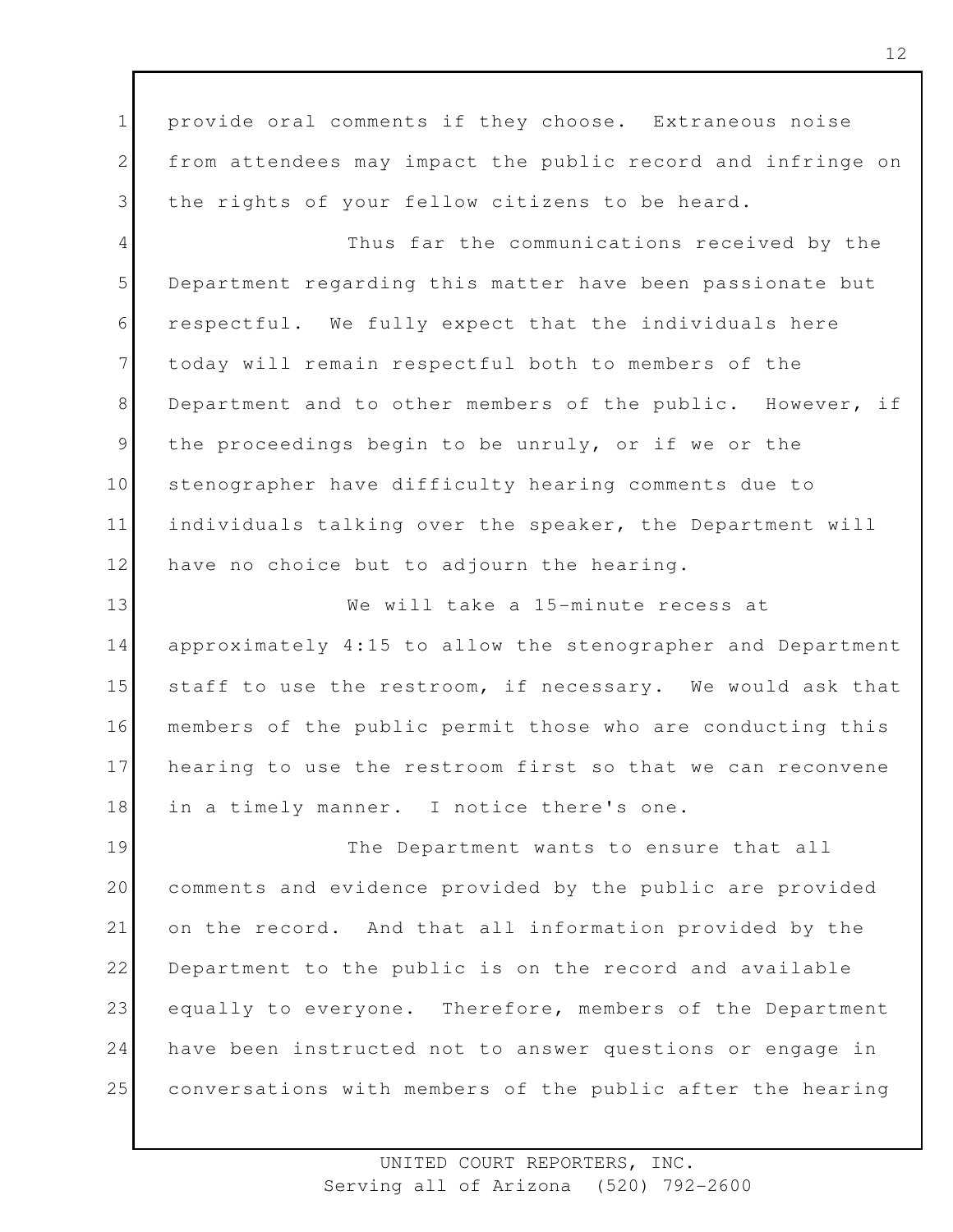1 2 3 4 5 6 7 8 9 10 11 12 13 14 15 16 17 18 19 20 21 22 23 24 25 is adjourned. Staff members will also be busy packing up equipment and preparing to drive back to the Phoenix area this evening. So please don't take it personally if Department staff members decline to answer questions or engage in any conversation after the hearing. Okay. At this time I will ask Frank Corkhill to make his presentation. Thank you, Frank. MR. CORKHILL: Thank you, Gerry. Let's see. Okay. My presentation today is going to be on the hydrology and presenting some of the water use data for the San Simon Valley sub-basin. First slide here is a location map that shows the sub-basin here. Let's see. Okay. The green line outlines the boundary of the sub-basin. It's an area of approximately 1900 square miles. It -- most of it in Arizona, but a small portion in New Mexico. The main towns in the basin are, of course, Bowie, San Simon, Rodeo, and Portal. The basin floor of the valley is where, of course, the basin-fill aquifer is. Surrounding the basin-fill aquifer are the mountains, the Chiricahuas to the south, Dos Cabezas a little bit to the southwest of Bowie, the Pinalenos here in the very northern part, and then all along the eastern boundary, both in Arizona and New Mexico, the Peloncillos. The main drainage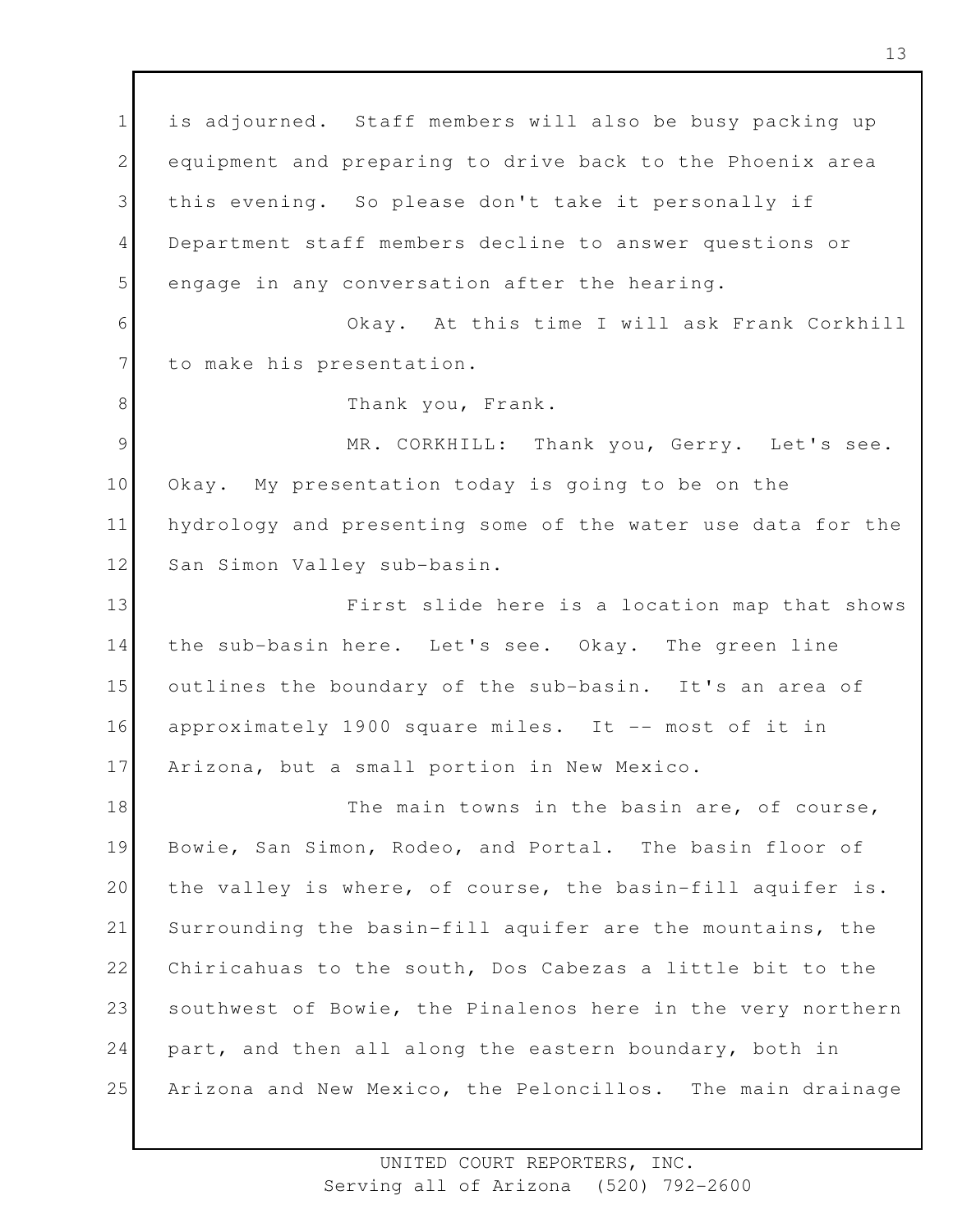1 2 3 4 5 6 7 8 9 10 11 12 13 14 15 16 17 18 19 20 21 22 23 24 25 in the basin is the San Simon River, which heads in a Cienega area, right along the Arizona/New Mexico border. My presentation today is going to be divided into three parts. A discussion of some of the water supplies in the basin, the demands for irrigation, and then what have been the effects from the irrigation over the years. So this first slide, of course, it all starts with on the supply side, how much precipitation is there in the basin. On the basin floors in Bowie and San Simon, roughly 9 and a half to 11 inches per year. In the mountainous areas near Portal and Chiricahua National Monument, 20 inches per year. In the higher parts of the Chiricahua, up to 30 inches per year. Of course, this is the source of the water that recharges the basin-fill aquifer. Sorry, wrong way. Well, we'll get it going here in a minute. Oh, okay. I'm sorry. This first slide here shows the -- I'm not used to this yet, sorry. This slide is -- shows the area around Portal, which is one of the major ephemeral streams which drains the Chiricahuas. It's actually perennial within the mountain area. We visited Portal a couple of weeks ago and found a nice flow in Cave Creek, which is about a mile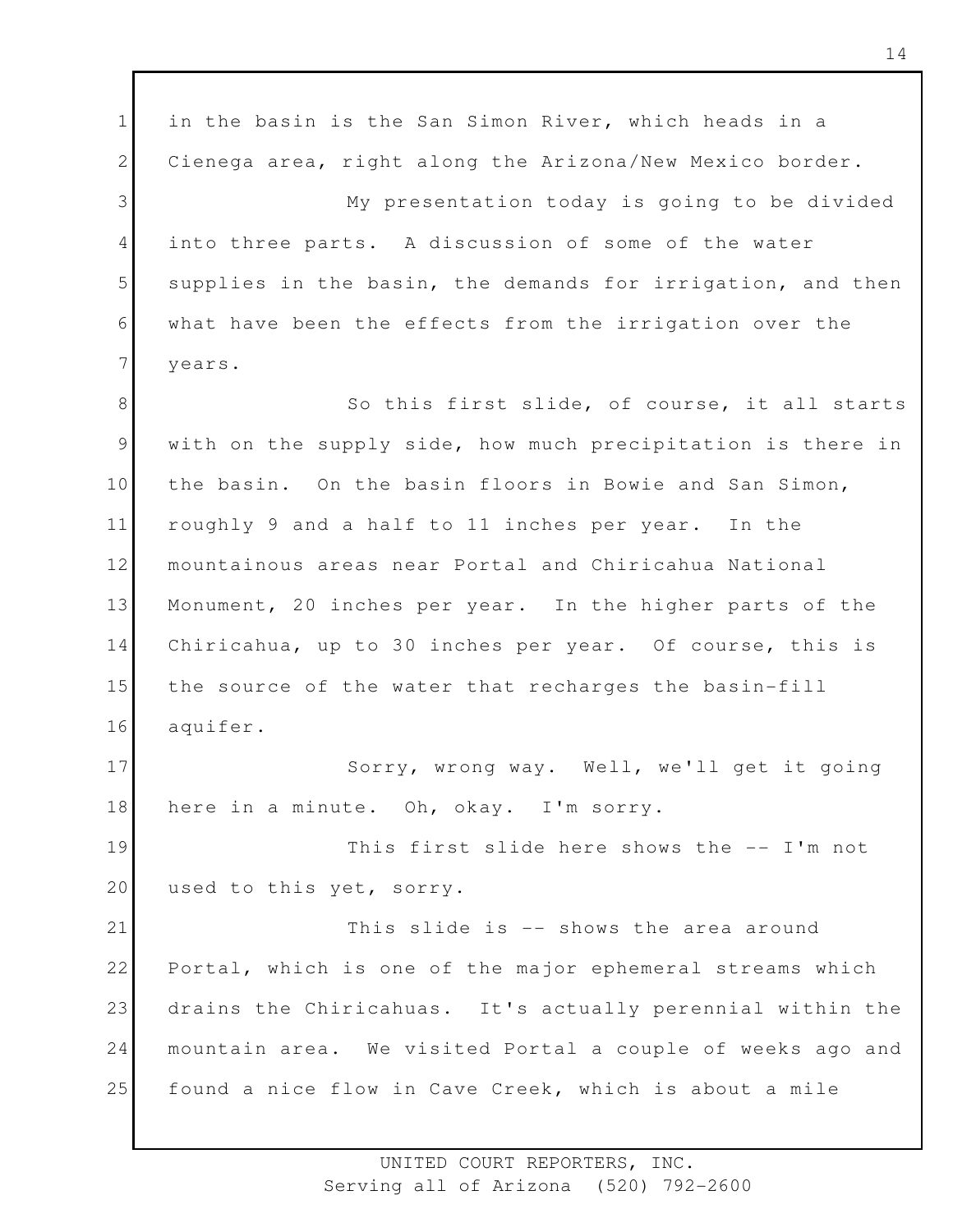1 2 upstream of Portal. Downstream about a mile from Portal the flow is all gone.

3 4 Like there, okay. I'm sorry. Get used to this.

5 6 7 8 9 10 11 The flow was completely infiltrated by the time the stream had gone out into the groundwater basin area of the sub-basin. Of course, this is a source of recharge, and this happens all along the mountain front in the Chiricahuas primarily, but also along the other mountain fronts in the basin, and that's what recharges the groundwater system.

12 13 14 15 16 17 18 This is a conceptual model, which shows the predevelopment groundwater system before there was any farming going on it. Just shows that, of course, as the streams with their flow entered the basins, that there was recharge recharging the aquifer along its margins. The groundwater flowed towards the basin axes, and then northerly towards the Safford area.

19 20 21 22 23 24 25 In the center parts of the basin there's clay, clay units, fairly significant clay units several hundred feet in thickness that separate the aquifer into both an upper and a lower system. The lower system is an Artesian system that in the early days, before there was a lot of groundwater pumping, you would be able to get flowing wells in these areas.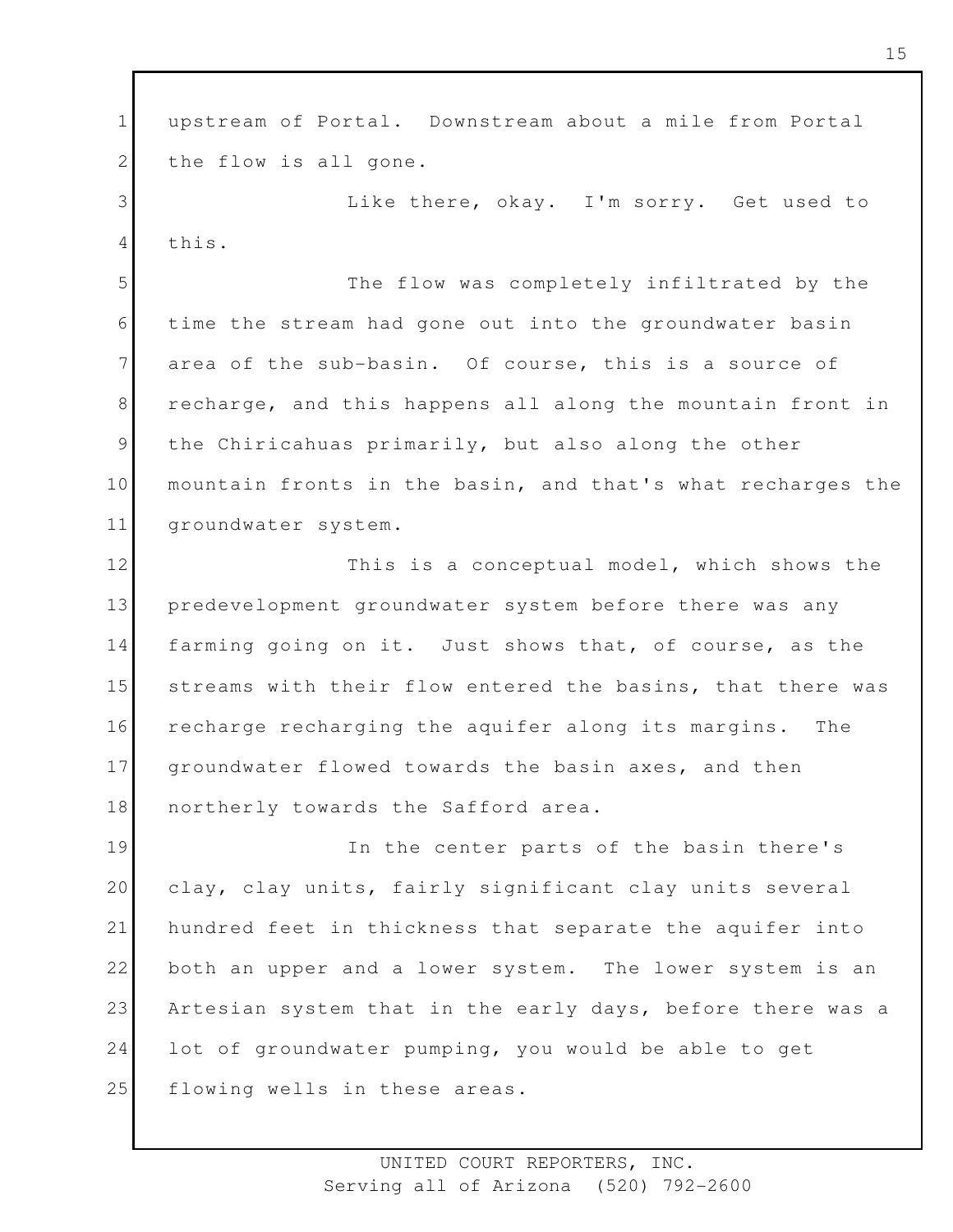1 2 3 4 5 6 7 8 9 10 11 12 13 14 15 16 17 18 19 20 21 22 23 24 25 One of the other features of the predevelopment system was that there was a Cienega area that was right at the head of the San Simon River, and that was where there was groundwater discharge and also some evapotranspiration from the riparian vegetation. How thick is the basin-fill aquifer? This is a depth to bedrock map. What it shows here is in the area to the south of San Simon the basin is estimated to be over 8,000 feet in thickness. This is -- these contours are depth below land surface. East of Bowie, depths to bedrock over 6,000 feet. To the south and to the west of Bowie the bedrock is much shallower. This is a 400-foot contour, 800, 1600. So south and west of Bowie much shallower bedrock than in the central part of the basin. This is a map that shows the direction of groundwater flow in the predevelopment system. Groundwater flows roughly at 90 degrees to these contours, and this is a groundwater divide. So before there was any development in the area, groundwater was flowing generally northerly from this divide up towards the Gila Valley in the Safford area. There was also some flow south of the divide into the San Bernardino basin. Talking a little bit about the demands now in the basin. This is an area -- this is a map, the Landsat photo that shows the area of farming, of course, in the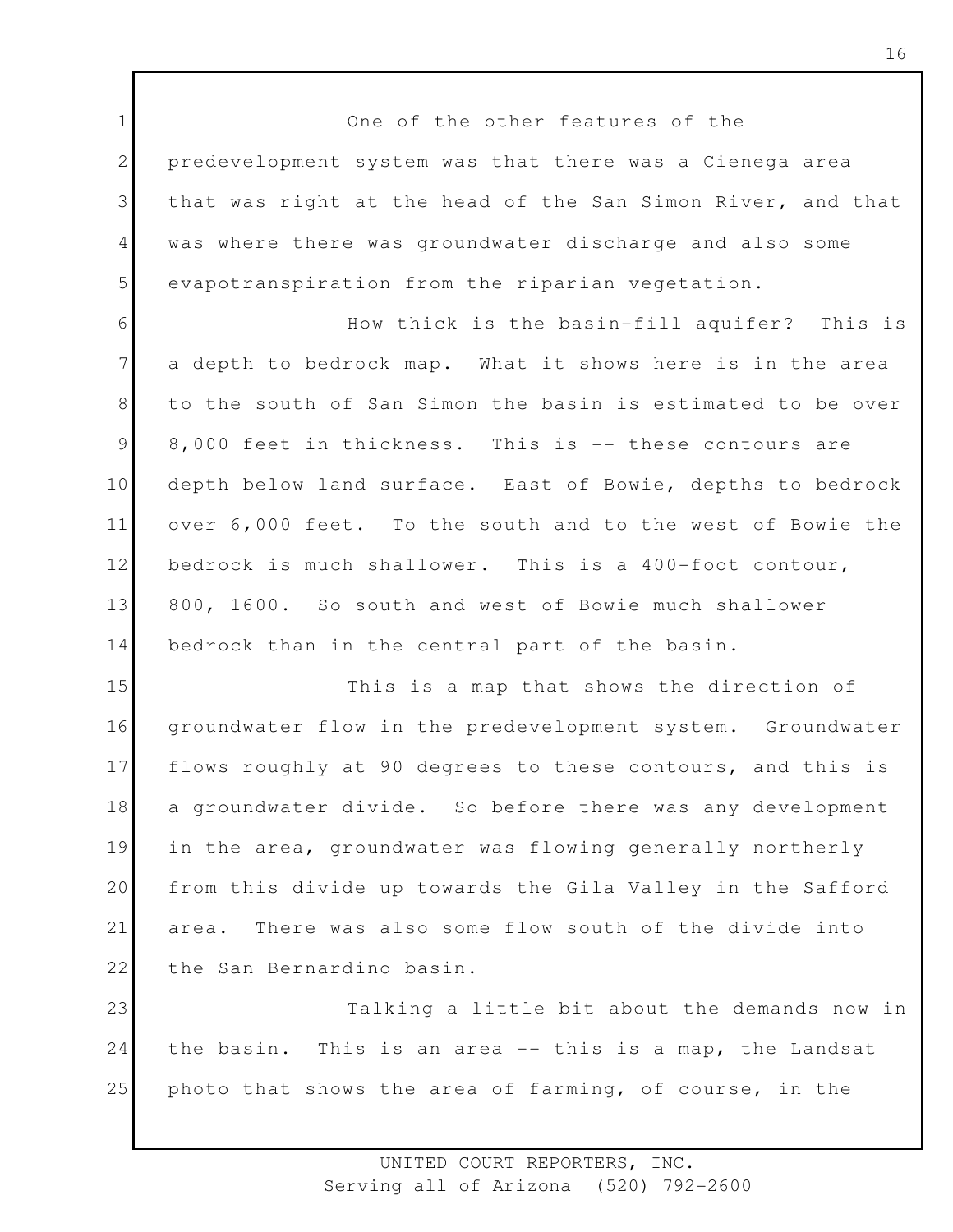1 2 Bowie area, Olga, San Simon, and then a little bit to the northeast to Portal.

3 4 5 6 7 8 9 10 11 The types of crops grown in the basin, of course, a lot of orchards, pistachios and pecans in the Bowie area, and, of course, over by San Simon, as well. Some -- a lot of new trees going in in the area, with mature groves, as well. Some grapes in the Bowie area. Most of the orchards are on drip systems, highly efficient methods of irrigation. The -- there's quite a bit of center pivot in the area, too, irrigating alfalfa, corn, some oats and barley.

12 13 14 15 16 17 18 19 20 21 22 This is a map compiled by the USGS that shows their crop surveys for 2014. This is the Bowie area. The red is -- are pistachios, the bright purple are pecans, the light blue areas are young trees, pecan and pistachio. And then these circles down here are center pivot alfalfa. In the San Simon area, same color code. And what you see, of course, is young trees the light blue, quite a bit of young trees going in in this area, with some barley and some oats, as well, on center pivot. Finally down a little bit to the northeast of Portal, the yellow is corn, and the green is alfalfa.

23 24 25 This is the 2014 estimate of total cropped acreage in the basin, roughly 20,000 acres, with about 45,000 acre-feet of water use. Of course, the major crops,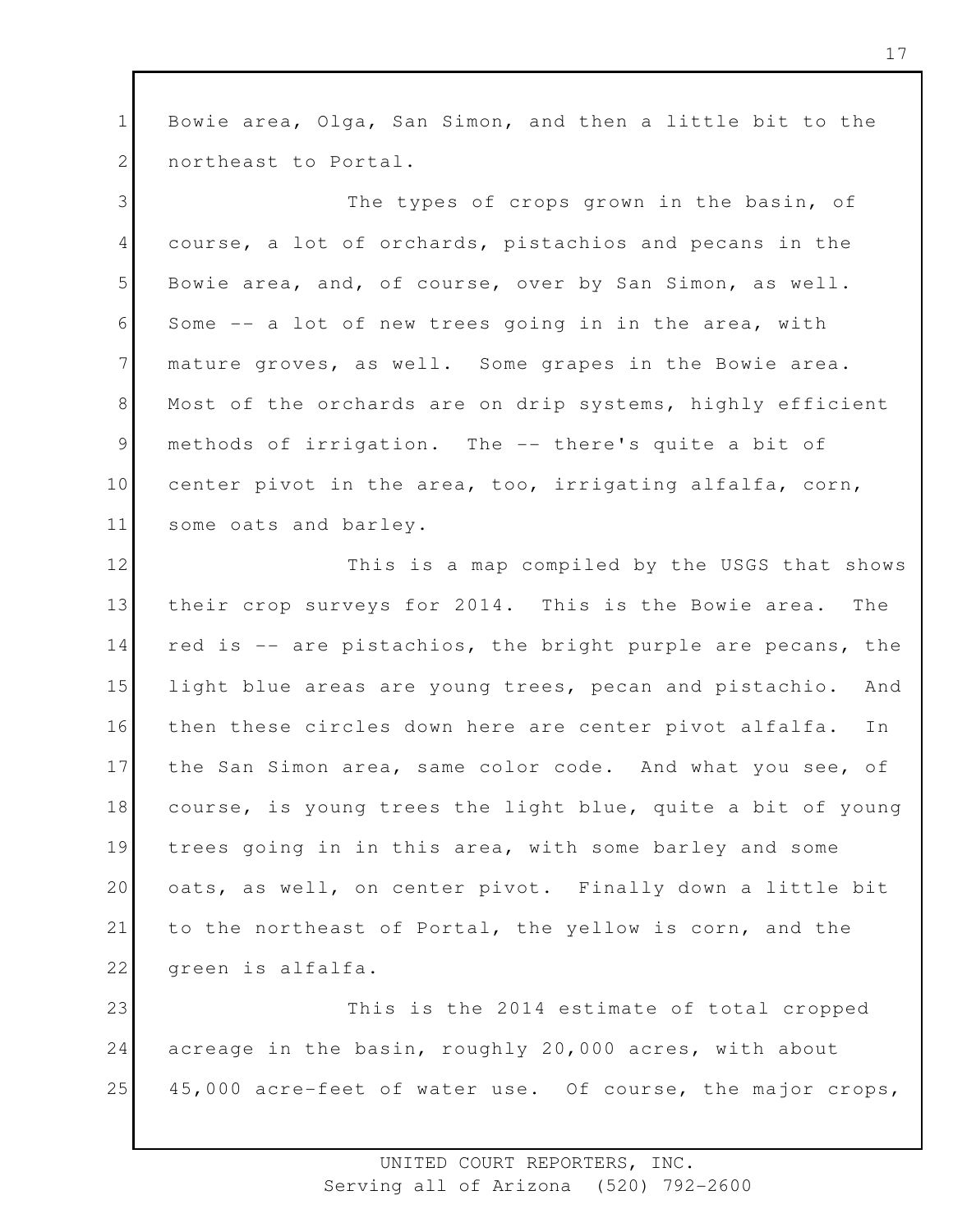1 orchards and alfalfa.

| $\overline{2}$  | USGS has compiled estimates of basin acreage,               |
|-----------------|-------------------------------------------------------------|
| 3               | farm acreage, since 1991. Shows that back in 1991 there     |
| $4\overline{ }$ | was roughly 12,000 acre-feet of farming in the basin. And   |
| 5               | that was pretty much a constant trend up until the last     |
| 6               | several years. And we're now just a little bit below        |
| $7\phantom{.}$  | 20,000 acres in the basin -- sub-basin. This is the same    |
| 8               | time period showing how much water use for agriculture was  |
| 9               | in the basin, roughly running between 45,000 and 50,000     |
| 10              | acre-feet per year.                                         |
| 11              | The GS has also compiled estimates of                       |
| 12              | agricultural pumping going back to 1915, which was the time |
| 13              | when the first Artesian wells were being drilled in the     |
| 14              | sub-basin. In those days anywhere from 10,000 -- 5 to       |
| 15              | 10,000 acre-feet of groundwater being produced from the     |
| 16              | flowing wells in the basin. In the early '50s, with the     |
| 17              | advent of turbine pumps, there was a rapid increase in      |
| 18              | farming in the basin, with in the '70s over 100 to 120,000  |
| 19              | in one year, nearly 140,000 acre-feet of groundwater        |
| 20              | consumption. In the early '80s the agricultural activity    |
| 21              | declined significantly, and so we've been seeing this 45 to |
| 22              | 50,000 acre-foot per year level for the last 20, 30 years   |
| 23              | or so.                                                      |
| 24              | Well, as you can, imagine the effects of the                |
| 25              | pumping have been noted in a lot of areas. This is back to  |
|                 |                                                             |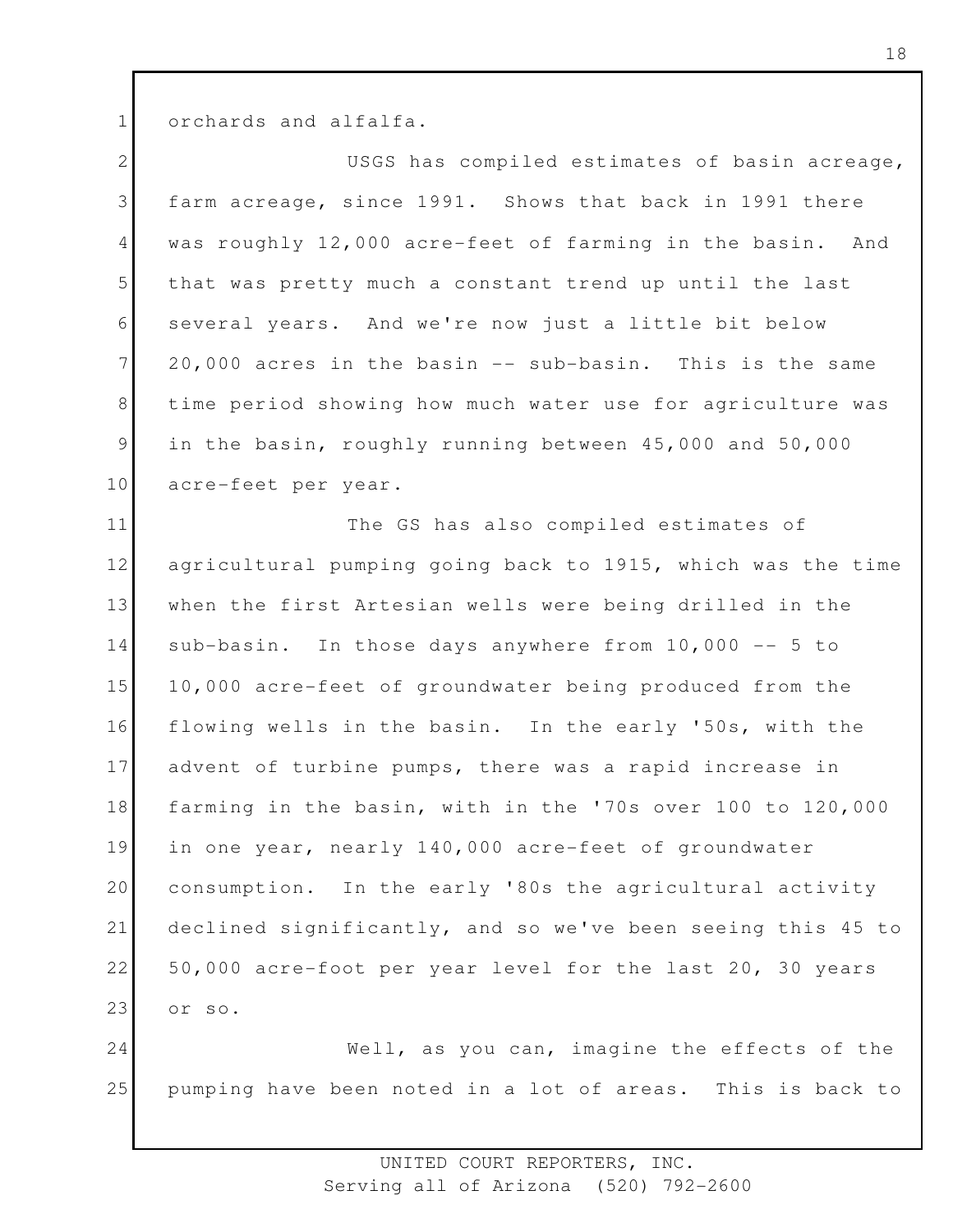1 2 3 4 5 6 our conceptual model for a moment, showing that as wells were drilled both in the shallow aquifer and tapping the deeper aquifer, water levels declined in the area. Groundwater discharged to that Cienega area is essentially ended, but there is also groundwater flow still continuing north to the Safford area.

7 8 9 10 11 12 13 14 15 16 17 18 19 20 This is a map that's similar to that predevelopment groundwater flow map that I showed you earlier. What it shows, the red arrows show the direction of groundwater flow, they're roughly at 90-degree angles to these contours. And what it shows is flow off the Chiricahuas in this area where the recharge is occurring moving northward, as it did in predevelopment times. When we get closer to San Simon, some of the flow is diverted to a cone of depression to the south and east of San Simon, while some of the flow is also diverted to a cone of depression in the Bowie area up against the Dos Cabezas. Groundwater that wasn't being diverted to these two cones of depression continue to flow north into the Gila Valley up towards the Safford area.

21 22 23 24 25 This is a map that shows the location of our index wells in the sub-basin. The blue dots are wells that we measure every year. And they have long periods of record where they were measured for many decades and many instances.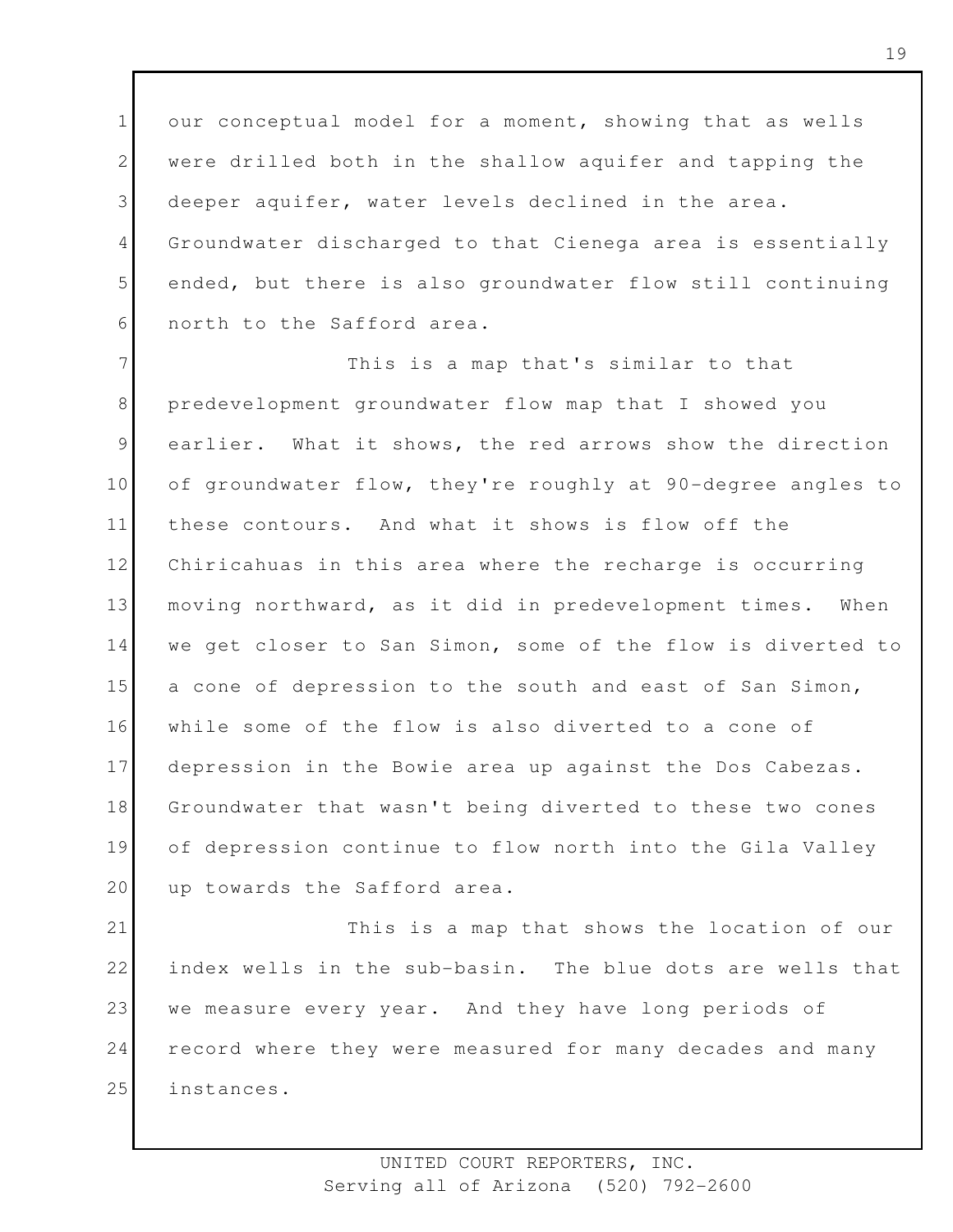1 2 3 4 5 This is a hydrograph. And I know that these slides you may not be able to read the scales on the left, but what they show is how the depths of water has changed in the wells with time, and the dots are periods when we did measurements.

6 7 8 9 10 11 12 13 14 15 This is a well that's a deep irrigation well north of Bowie, and it shows that the water level was less than 100 feet. This is back in the 1950's, I believe. And a rapid water level decline up until the late '70s, early '80s when, as you remember from that previous slide, the pumping had declined rapidly at that point. And, of course, this hydrograph is showing that the water levels in that well stabilized during that period of time. In more recent years there has been an increase in the decline rates in that well.

16 17 18 19 20 South of Bowie, another deep irrigation well, and seeing a similar pattern. Although we didn't quite see the same stabilization as in that earlier hydrograph, but a constant decline rate. This is a decline of about 200 feet roughly over that period of time.

21 22 23 24 25 Similar pattern in the well near Olga. This is an interesting well in the sense that back when this well was measured in the '50s, I believe, the water level was at land surface. This is one of those, at least at that time, an Artesian flowing well.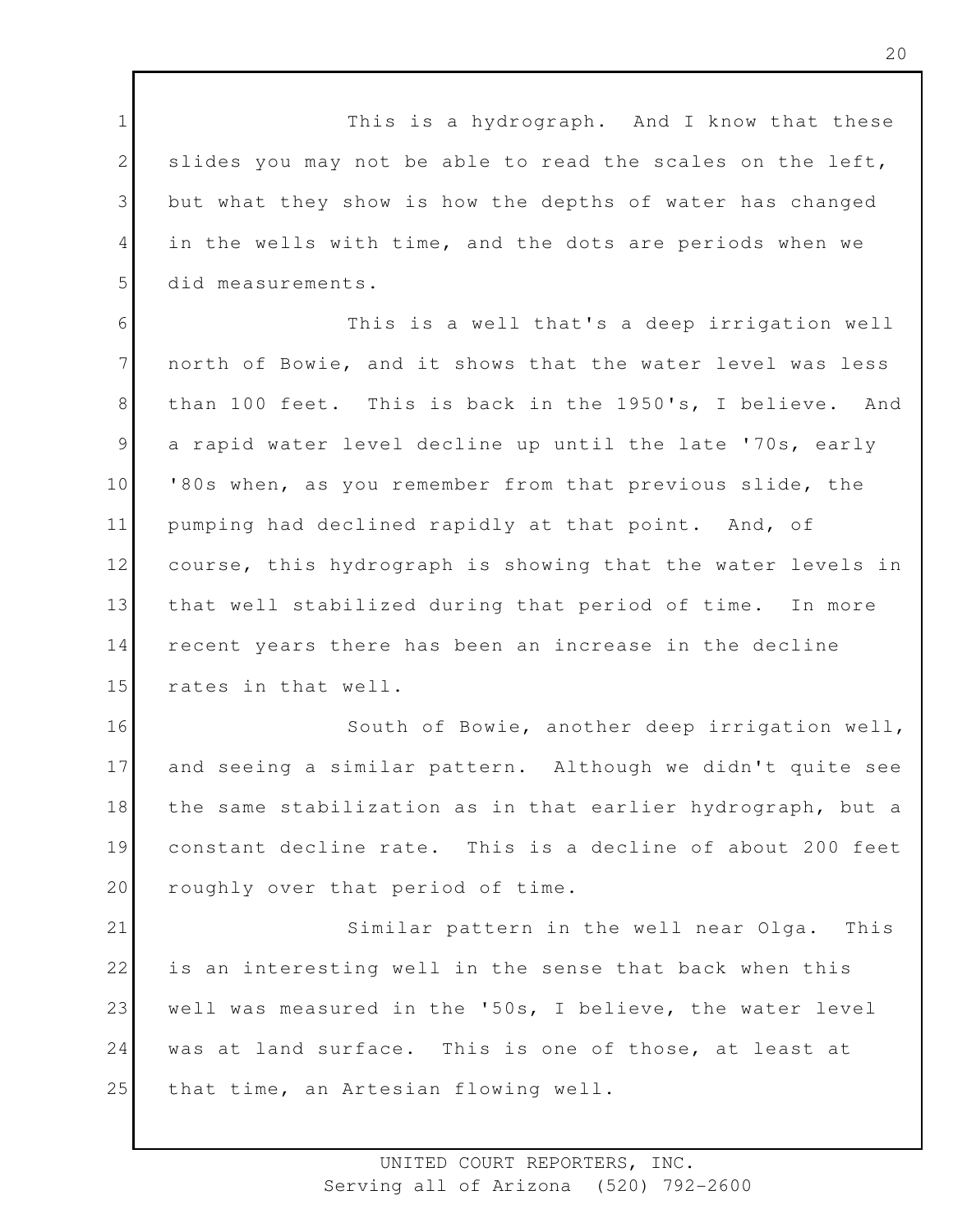1 2 3 4 5 6 7 8 9 10 11 12 13 14 15 16 17 18 19 20 21 22 23 24 25 This is a shallow well just a little bit to the northwest of San Simon. It's -- the total depth of the well is only 120 feet, and the depth to water is 54 feet measured this year. And, of course, it's showing a recovery of water levels over the last several decades. Getting south of San Simon, seeing patterns similar to what we saw in Bowie in the agricultural area. Overall declines of almost 200 feet here. And, of course, stabilization in that period in the '80s, and declines more recently. This is a well that's distant from the farming areas, up sort of against the Chiricahuas. This is relatively a short period of record starting in 2007, and the scale is only 20 feet of decline overall. This is showing that there is some effects probably from the basin pumping, but also perhaps from the drought that's been going on, too. We do measure wells in New Mexico. They're showing a similar pattern of history of decline. This is about 50 feet overall during that period. Near Rodeo, most of the wells seem to have this general pattern, very steep declines in the early years, in the '40s and '50s. A long period of stabilization and then recovery, and that seems to be the pattern near Rodeo.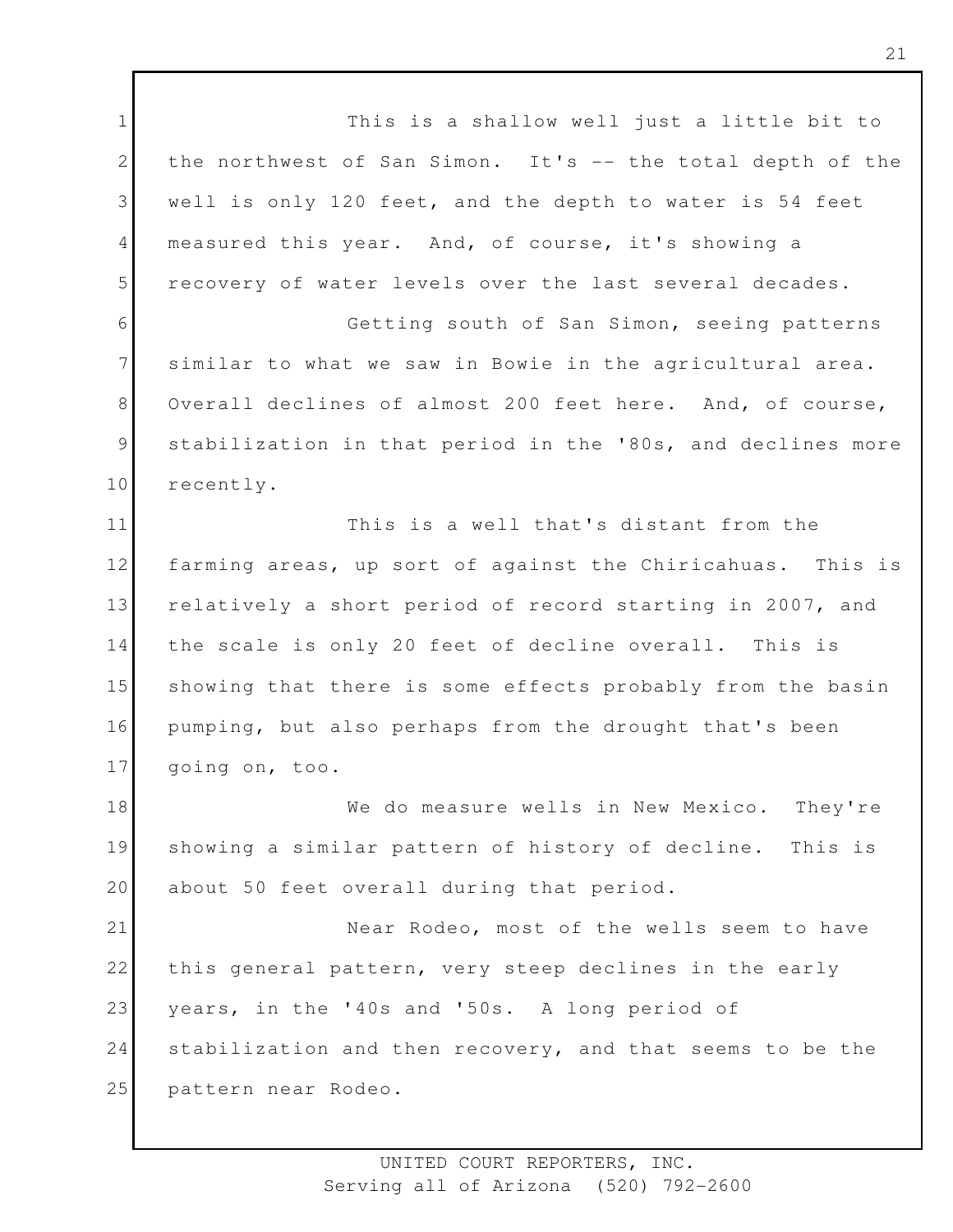1 2 3 4 5 6 7 8 9 10 11 12 13 14 15 16 17 18 19 20 21 22 23 24 25 Well, we did statistics on all our index wells, and there's about 31 of them that we measure each year in the sub-basin. And we looked at the decline rates for different periods of time. For the wells, and we had 18 of them that had records that dated back into the '40s and '50s. And we looked at the decline rates in that early part of the period of record, and found that the average overall decline during that period of time is about 60 feet, translating into about a 2.2-foot per year decline rate up until the mid-1980s. Of course, that was that period when the groundwater withdrawals had declined significantly from previous times. From '84 to 2007, we looked at  $--$  that was that period that a lot of hydrographs showed stabilization, and the annual decline rates were on the average roughly a half a foot per year. In 2007 we tried to measure as many of the water levels in the wells in the basin as we could. We call that a basin sweep. We did that again this year. We finished that in March of this year. And we had -- of the wells that we measured, index wells, we found an average decline rate of 1.7 foot per year. For the -- POR stands for Period of Record. For the whole period of time that these wells have been measured, the average annual decline rate is about 1.2 feet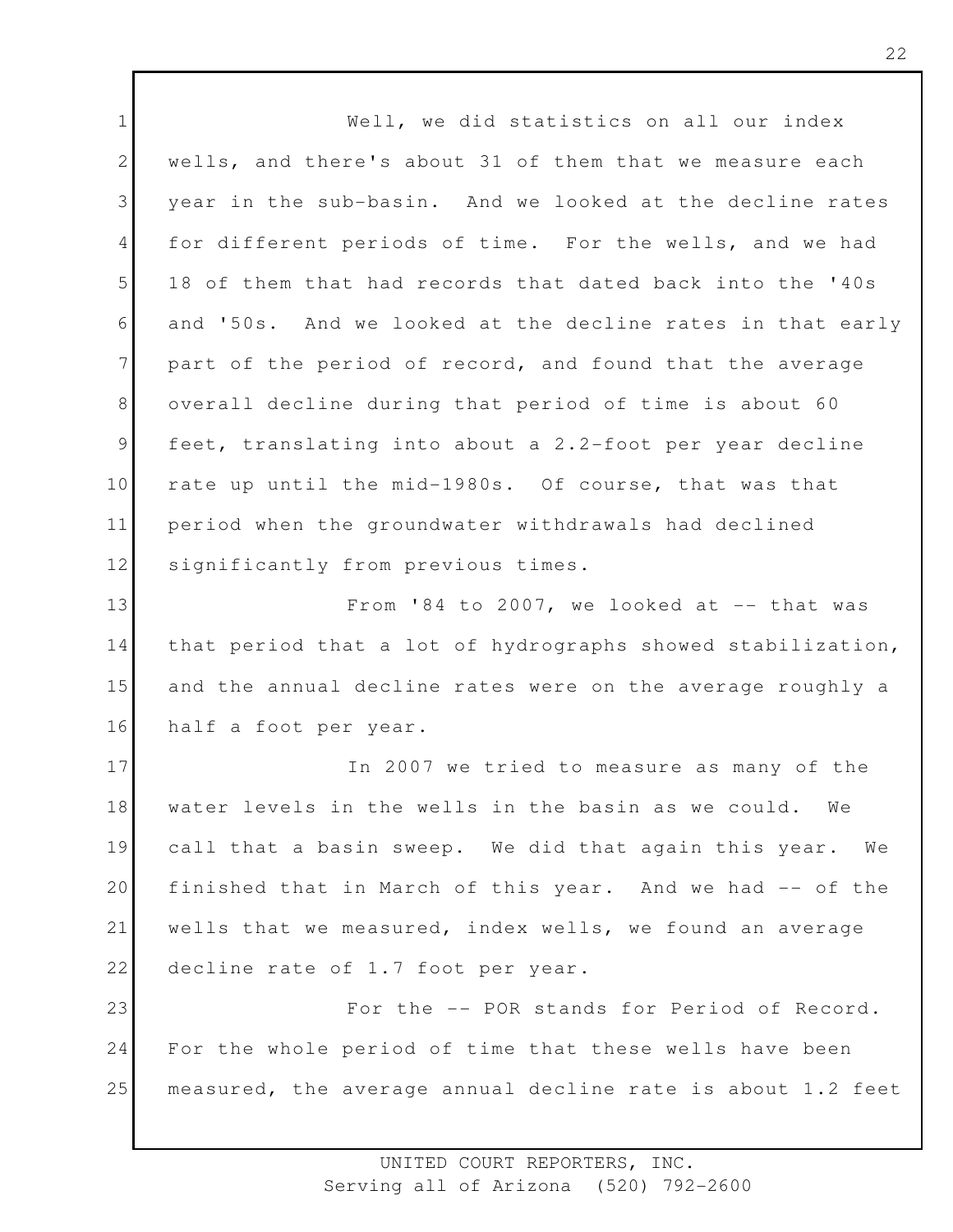1 2 3 4 per year. In the early times, again, about 2.2 -- about a half a foot per year for several decades starting in the '80s. And then in the last eight years about 1.7 feet per year.

5 6 7 8 9 10 I want to show you a little bit more information on that recent sweep. The red dots are wells that showed water level declines between 2007 and 2015. I know you can't read that. This is a little blowup, and the actual levels are shown here in terms of feet of overall decline.

11 12 13 14 15 16 In the Bowie area, levels less than 10 to many over 20, 30 feet in decline, some higher than that. Near Olga, lesser decline rates. The blue dots are wells that rose during that period of time. A little patch of wells in this area showed very modest recovery during the last eight years.

17 18 19 20 21 22 23 San Simon, smaller levels going east, and to the south of San Simon larger levels of overall decline. And we also have that same information for the area south of San Simon, overall much lower decline rates. And you'll be able to see these in the presentation if you download it from the website, by the way, a little more clearly. But when we compile statistics for just this

24 25 period, for 2007 to 2015, when we had wells that were measured in both years, we had a total of 288 wells where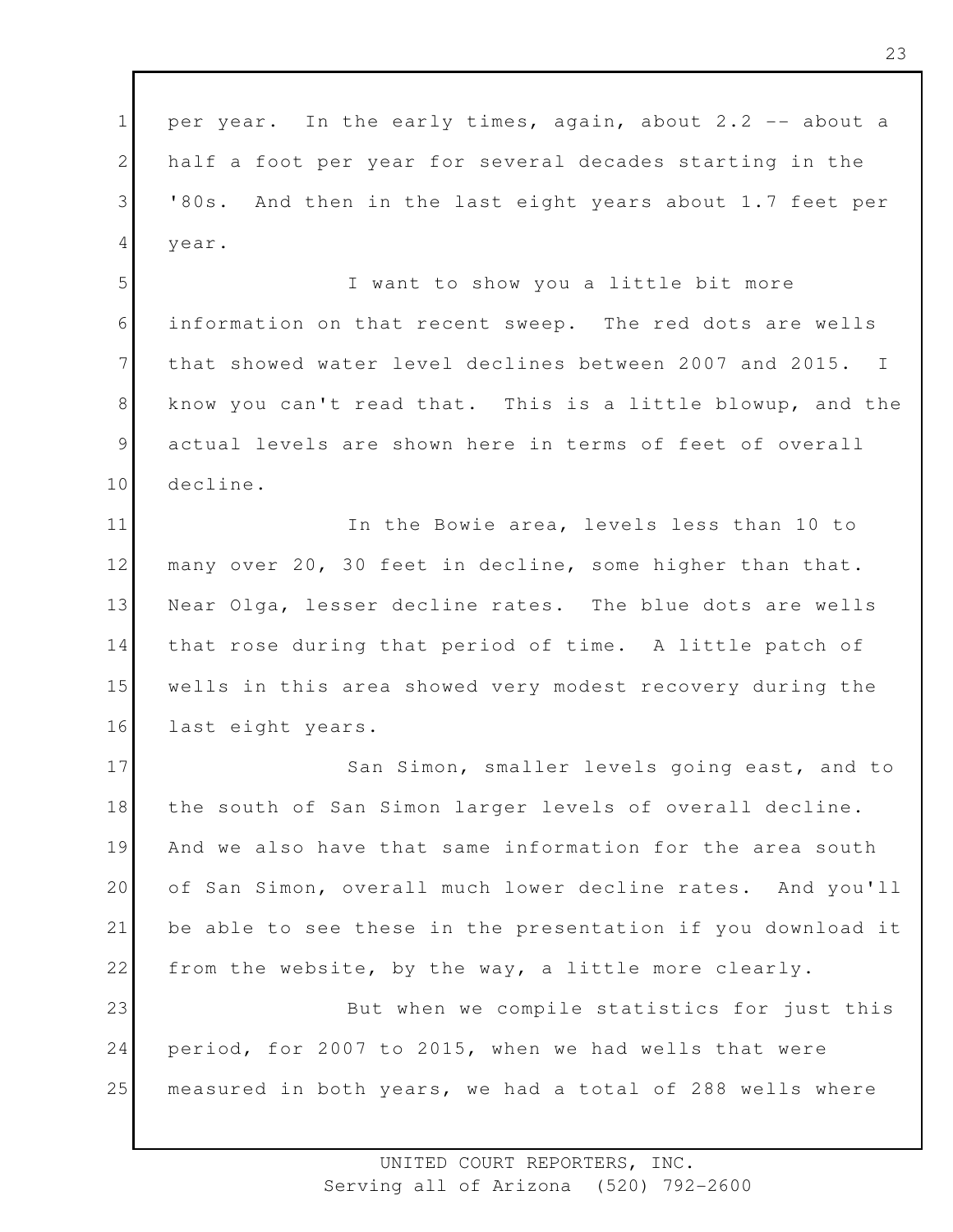1 2 3 4 5 6 7 we could calculate changes. And the average decline rate was about 1.1 foot per year for that 288 wells. Of those wells, 238 showed declines. And when we just did the statistics on those declining wells only, it was about a 1.7-foot decline rate. And for the 50 wells it showed rises that was about a 1.4-foot rise rate during that period of time.

8 9 10 This, again, just shows you where the wells are and what their rates were relative to the areas where farming's going on.

11 12 13 14 15 Of course, when you pump a lot of groundwater from basin-fill sediments, there's -- often you have land subsidence occur. And that's the -- that's because when you pump the water out of the aquifer, the fine grain sediments in the aquifer tend to compress.

16 17 18 19 20 21 22 And this is a map -- in earlier years the way that that was observed and measured was doing land surveying. And there's a couple of benchmarks, one near Bowie and one near San Simon, that showed rates of subsidence in the period from about 1950 to 1980 in the Bowie area of almost five feet, a drop in the land surface, and about less than two feet near San Simon.

23 24 25 We do it differently now with satellite technology. This is an interferogram, which shows areas of subsidence over the period from 2006 to 2015. This is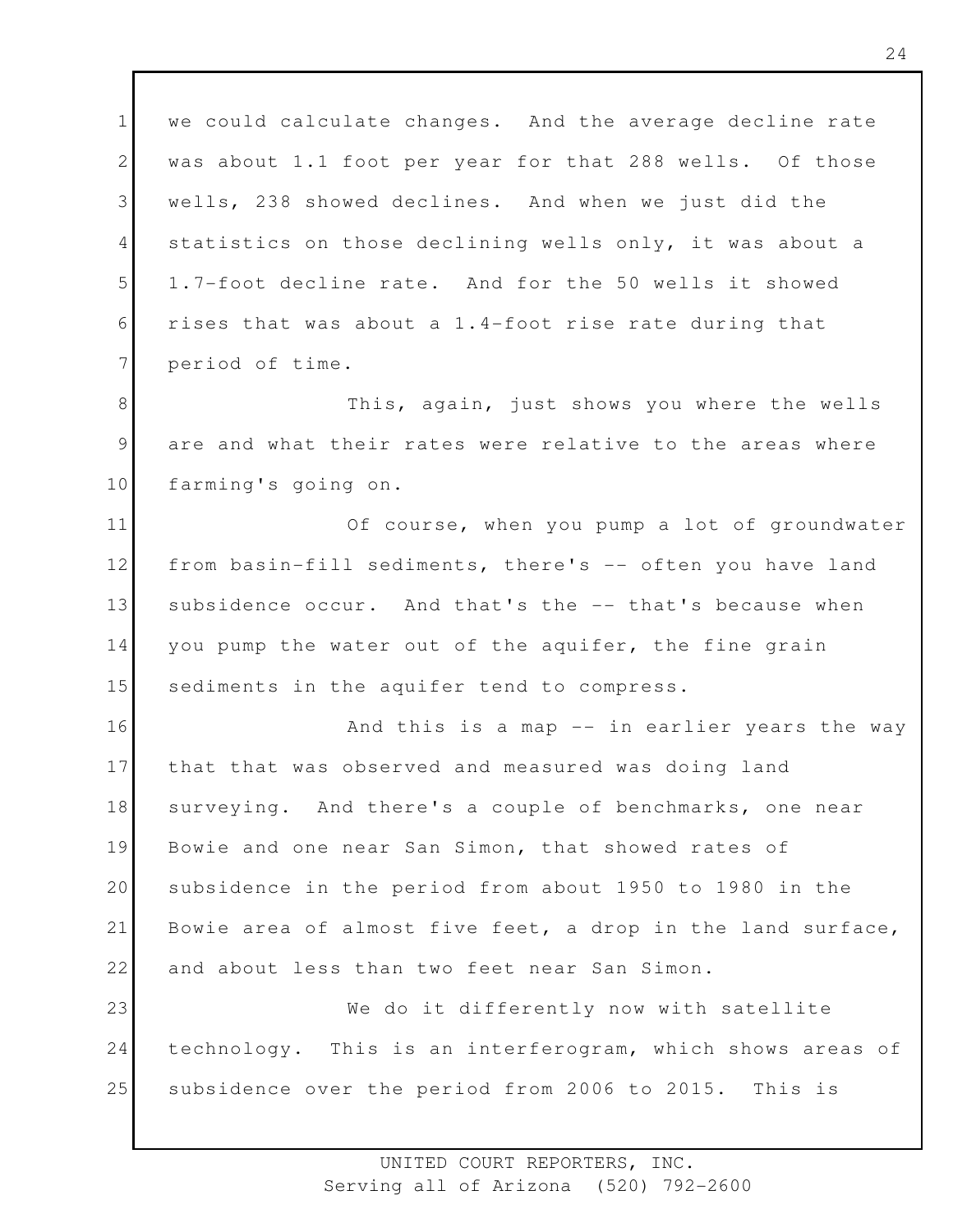1 2 3 4 5 6 7 8 total subsidence. And the very dark brown areas are up to 16 inches of overall land subsidence in this area where it's that color. The lighter yellows are areas where subsidence is less than say two inches over that period of time. These black little hatch marks here, these are earth fissures that have been observed, and some of them have been noted to have cracked the highway along the area between Bowie and San Simon.

9 10 11 12 13 14 15 A little bit on water quality in the basin. Arizona Department of Environmental Quality did an ambient water quality study in 2004 of the San Simon sub-basin. And what it found -- and they measured -- did water chemistry on 77 wells. What they found was about two-thirds of those wells met all health-based water quality standards.

16 17 18 19 20 21 And the wells that didn't meet standards were generally clustered around the town of San Simon, and northwest of San Simon, along the San Simon River. And it often appeared that that water was unsuitable for most domestic and municipal purposes without additional water treatment.

22 23 24 25 Suitability of groundwater for irrigation was also studied and classified using the irrigation water classification standards. And it was found that the salinity hazards were generally greater than the sodium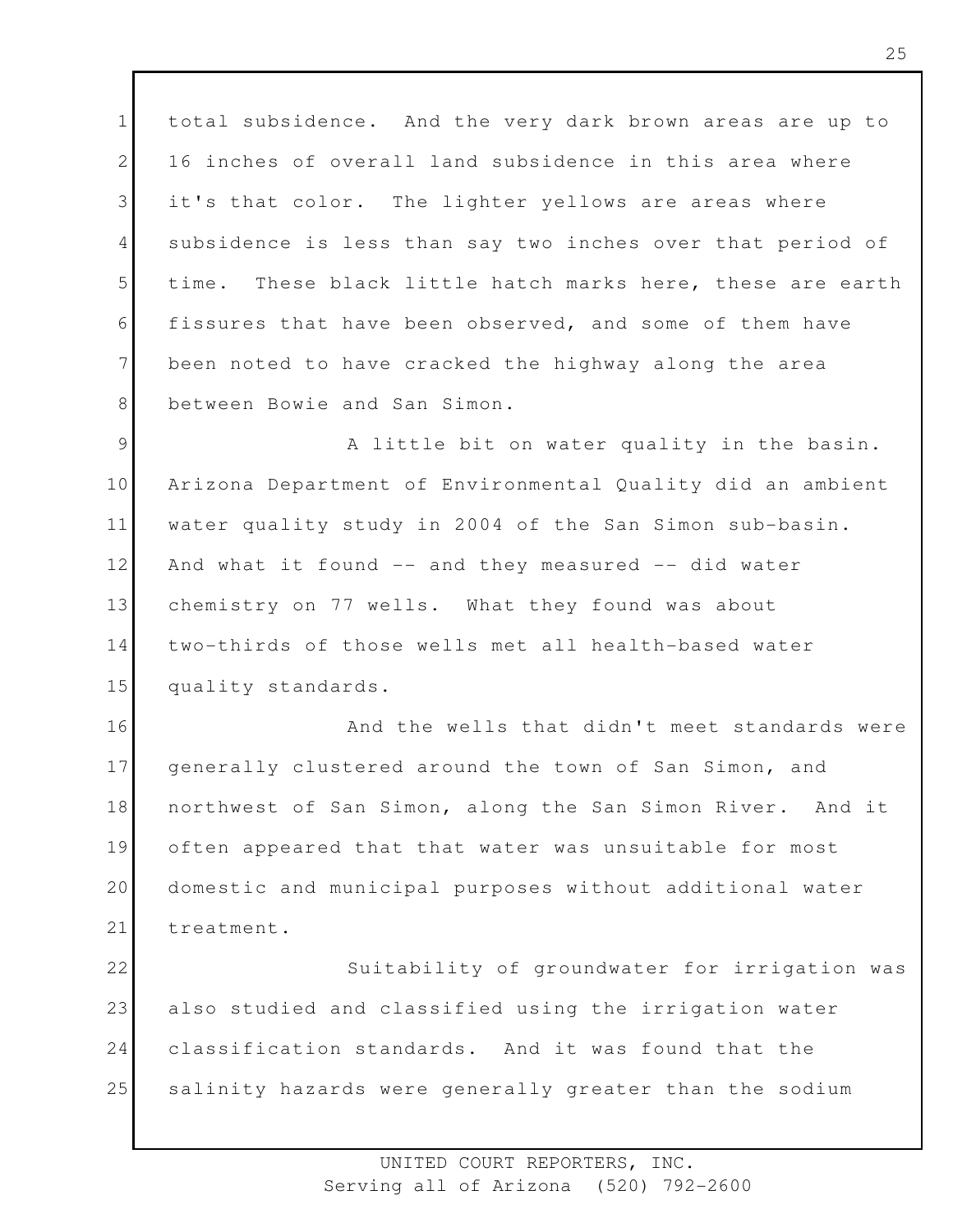1 2 3 4 5 6 7 8 9 10 11 12 13 14 15 16 17 18 19 20 21 22 23 24 25 hazards for the groundwater in the basin. Just a few of the manmade effects that have been noted were that higher calcium and sulfate levels were observed in agricultural areas due to dissolution of salts that had been concentrated by evaporation during irrigation. Elevated nitrates in irrigation areas because, of course, the application of nitrogen fertilizer. There was some elevated nitrate near a windmill in the Bowie area that was attributed to cattle operations. And finally, a couple of wells showed higher TDS up against the Chiricahuas that were attributed to historic mining activities. Well, with that this is the end of my presentation. And as Gerry mentioned earlier, it will be available on our website in the next day or so. So thank you. GERRY WALKER: Thank you, Frank. So at this time we are going to recess for ten minutes so that we can collect any remaining speaker cards from any individuals wishing to speak, and so that we can prepare that list of speakers to be projected on the screen behind me. Hold on, let me get the right glasses. Oh, it's going to be on -- okay. So the speaker names will be projected on this screen.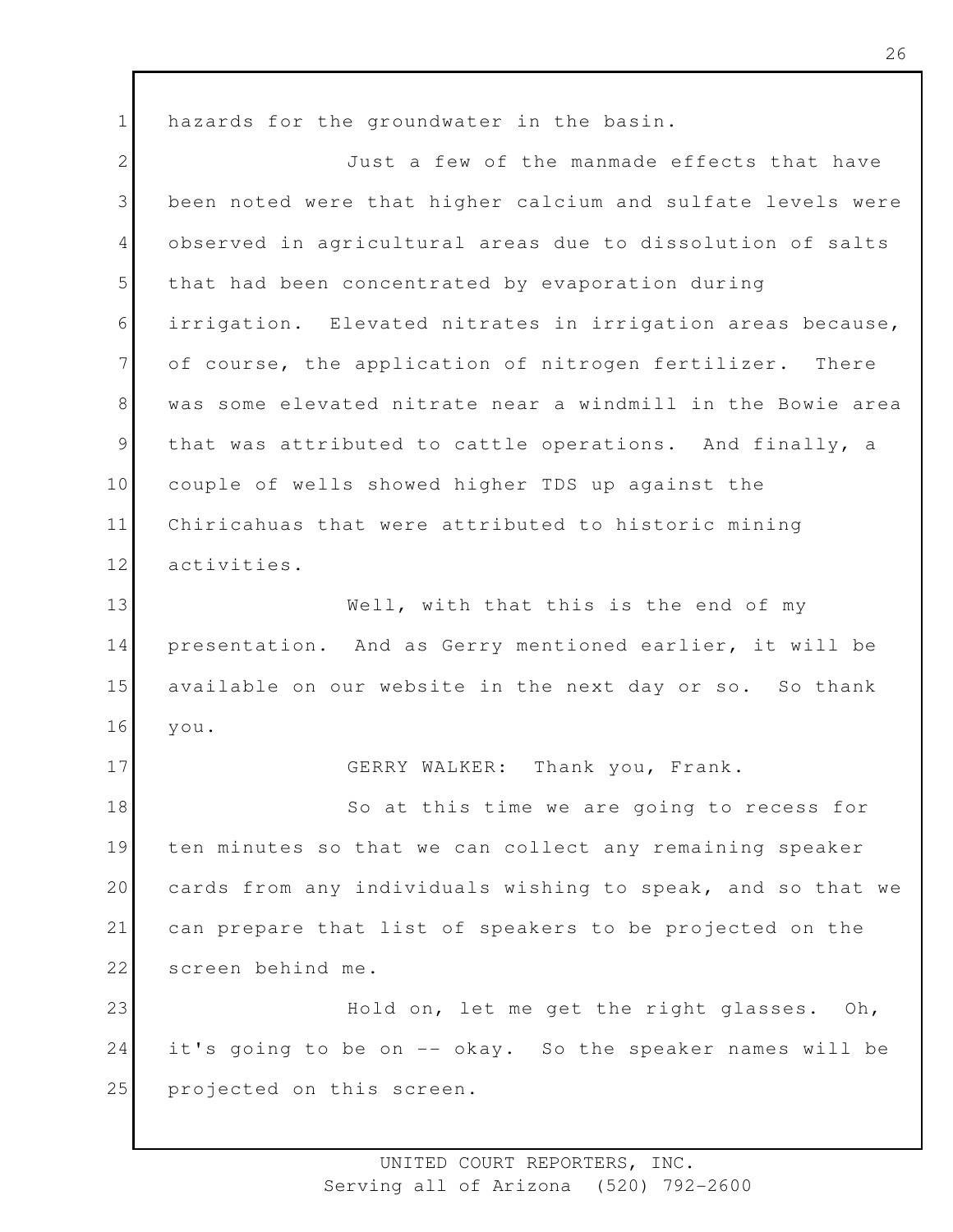1 2 3 4 5 6 7 8 9 10 11 12 13 14 15 16 17 18 19 20 21 22 23 24 25 And we will reconvene at shall we say five-to? Okay. So 2:55 to reconvene. Thank you. (A break was taken.) GERRY WALKER: Thank you all. And I just had a couple more announcements before we move into the speakers. We did say if you're kind of two or three back, you might want to come down and get in line. Some of them are ten minutes, so it's posted on there. If you don't want to stand for the ten minutes, just kind of walk and -- kind of watch it, then move on down. Also, the time limit, if it's not noted on the screen, is three minutes. Jeff Tannler has a yellow card that will let you know when you have approximately 30 seconds left. If you are running out of time, that will give you kind of your clue that you should hit your high points if you possibly can. We're trying to be respectful. We have a number of people who wish to speak, and we want everybody to have the opportunity to speak in the time given. So Jeff will give you the card, if you kind of sum up as quickly as you can. Remember, we're still taking written comments. So anything that you don't get to say, you can either write it and turn it in, or you can do it via e-mail, or send it in in the mail. Okay.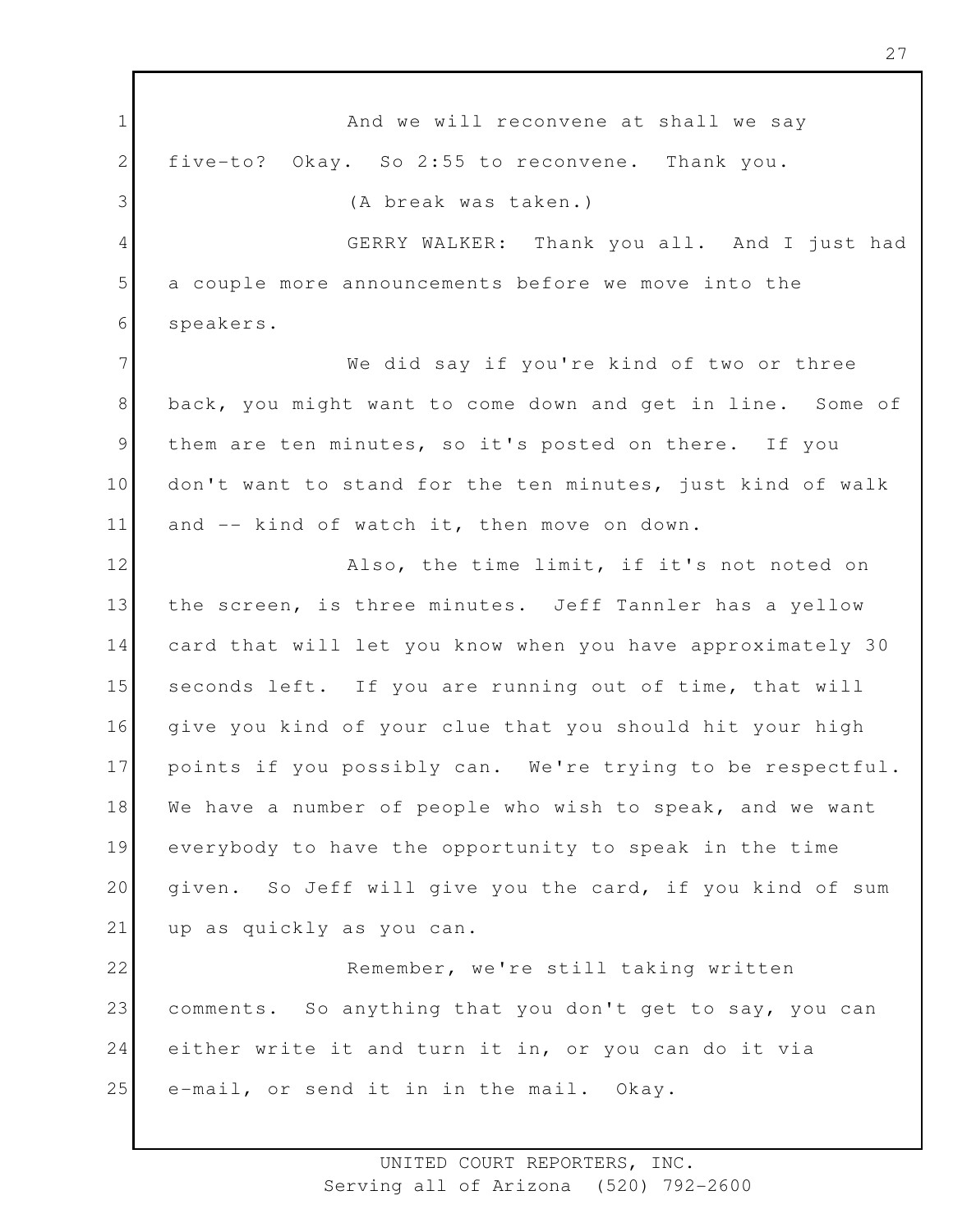1 2 3 4 5 6 7 8 9 10 11 12 13 14 15 16 17 18 19 20 21 22 23 24 25 So our first speaker are Sara Ransom, Mark Nichol -- or Nicholls, and Mason Bolitho. Please, when your name is called, please come forward, state your name and the name of any individual or organization you represent. And they're representing Samara & Silverado Farms. SARA RANSOM: Good afternoon. Is the microphone on? Good afternoon -- is that better? All right. My name is Sara Ransom. I'm an attorney with the Storey Lawyers. And I'm here today to speak on behalf of so Samara & Silverado Farms. I wanted to thank ADWR for its presentation today. I think you'll be seeing some -- a report from my hydrologist shortly, and you'll see that there are quite a few consistencies in the data. Respectfully, however, I do believe that we've kind of put the cart before the horse here, and in particular with regard to the validity of this Petition. My firm represents several individuals and entities, none of which were identified on ADWR's website as irrigation users of groundwater, although they are. And as a result of that, we reserve our right to contest the validity of this Petition and the ADWR's jurisdiction to even evaluate this Petition or establish an irrigation nonexpansion area in the first place.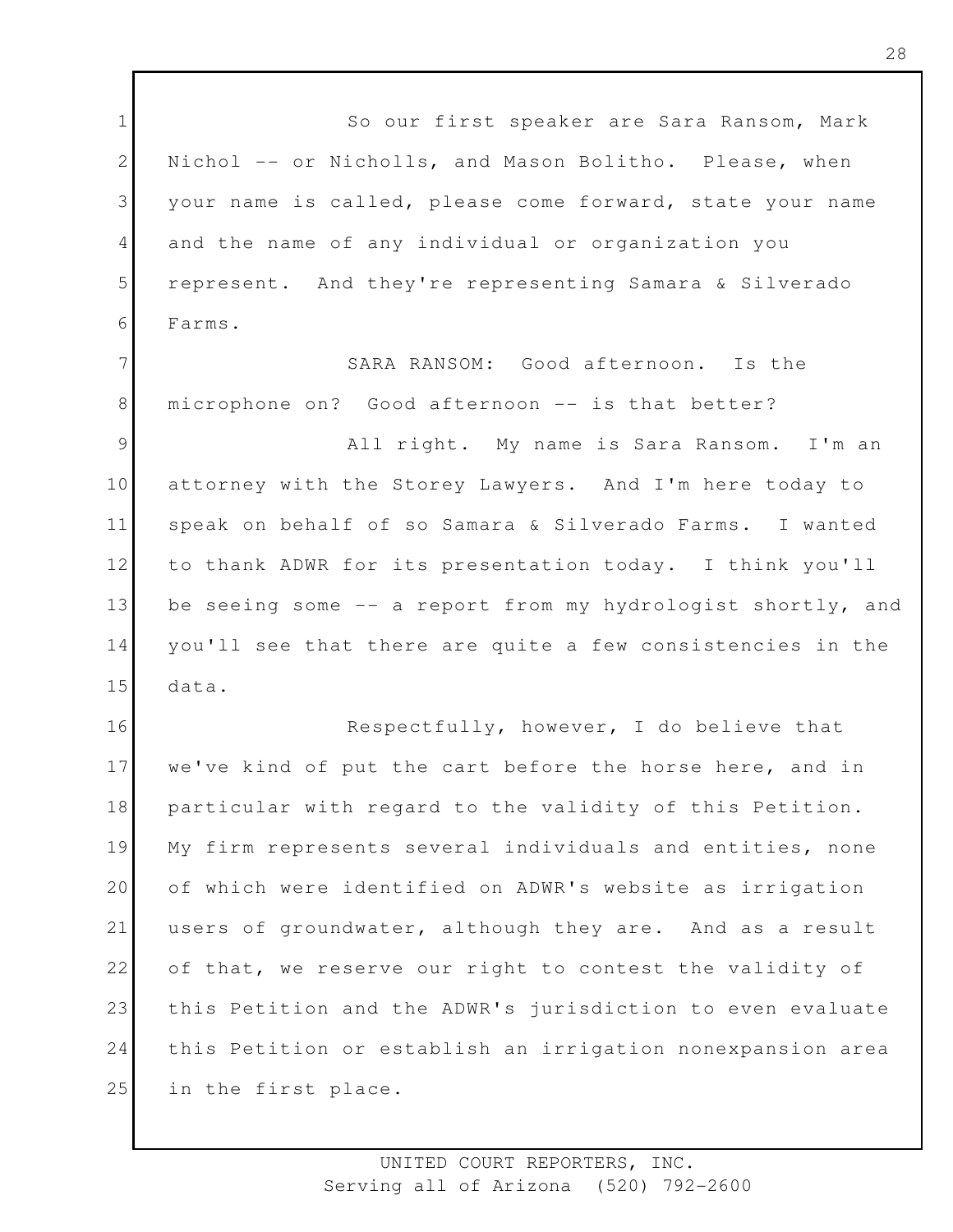1 2 3 4 5 6 7 8 9 If you look historically, the way that this has been avoided in the past is an evidentiary hearing was held. And the residents of the community were allowed to give evidence to establish their status as an irrigation user of groundwater or user of groundwater, given the criteria. That didn't happen here, and I think that was a disservice to the system. And for that reason we reserve our right to challenge the jurisdiction and any determinations made.

10 11 12 13 14 15 16 17 18 Our procedural and jurisdictional objections aside, however, this Petition fails on its merits. In order for ADWR to determine that an INA needs to be established, it would have to find that the groundwater levels are insufficient to adequately supply irrigation in this basin. And as you will see in a little bit more detail momentarily, groundwater levels in this space are more than adequate to supply irrigation needs at current usage, and that is key here.

19 20 21 22 23 24 25 Per the statute, ADWR is only to look at current usage rates. And ADWR acknowledged that it was bound in that regard when it put the Harquahala Basin in effect as an INA back in 1982, and the Order says as much. And so throughout comments today. Throughout ADWR's consideration of this Petition, we have to keep in mind that predictions about what may happen in the future, that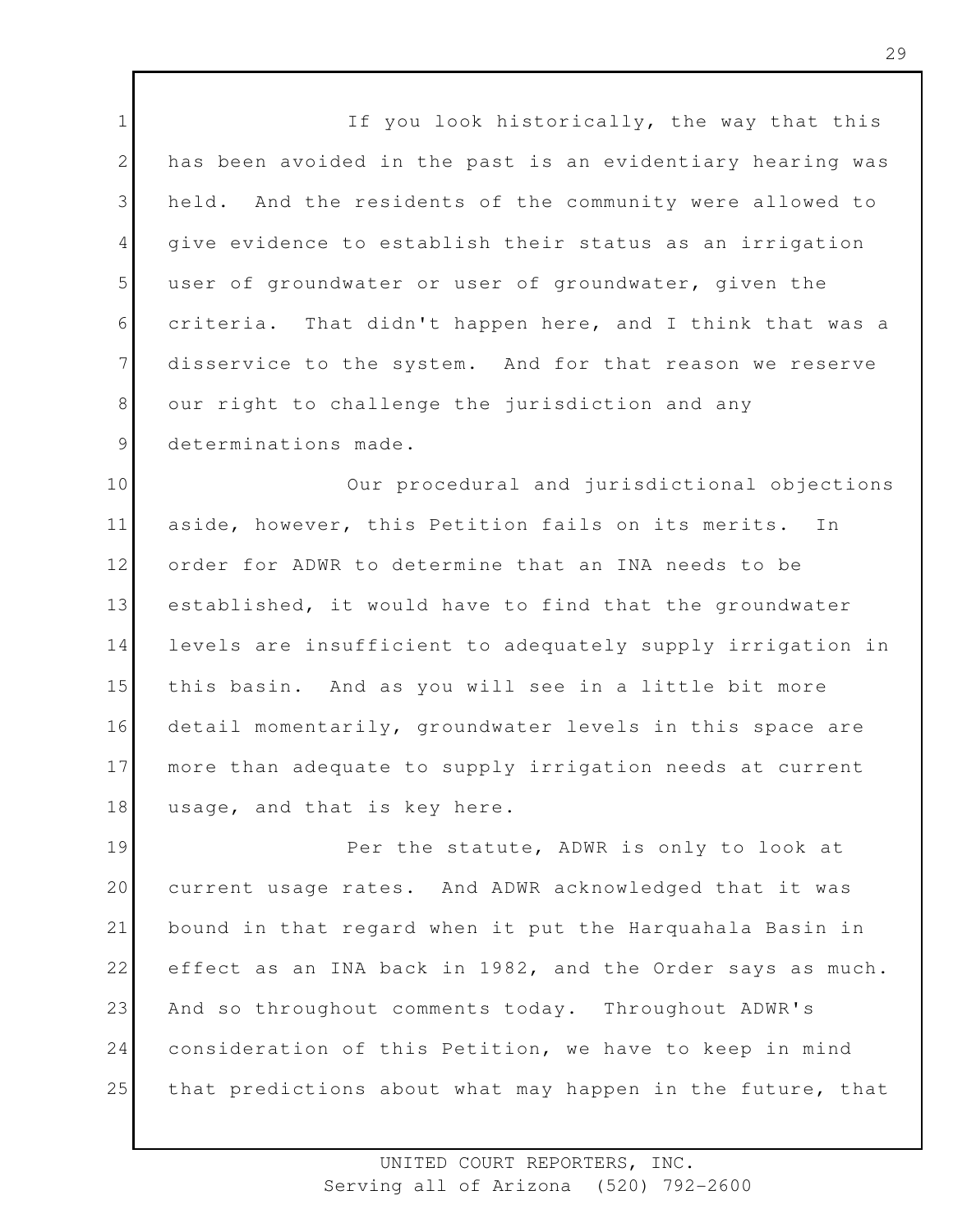1 2 3 is not evidence. Speculation is not evidence. Claims that people are going to go out and pump like crazy, that's not evidence.

4 5 6 7 8 9 10 What we're looking at is how the basin is today. And what we're going to see is that we've kind of -- what we just saw a few minutes ago is that this basin has had relatively consistent groundwater withdrawals for the past 25 years. In fact, in the past year groundwater withdrawals actually decreased despite that we are hearing a lot of rumors of increased irrigation and pumping.

11 12 13 14 15 16 17 18 19 20 21 I've asked our hydrologist to estimate overdraft because of a lot of the concern about overdraft in the area that has kind of been expressed in the media. And we -- based upon current usage data, and based upon the very conservative recharge analysis, our hydrologist will be telling the crowd momentarily that we have negligible overdraft in this basin. And, in fact, everyone in this room is standing on top of thousands of years of groundwater supply at current usage rates. We don't have a water crisis here. There is absolutely no basis to establish an INA in the San Simon basin.

22 23 24 25 With all due respect to the petitioners in evaluating the Petition, they themselves came over recently. They themselves did an awful lot of drilling and pumping in recent years. And then they came and they filed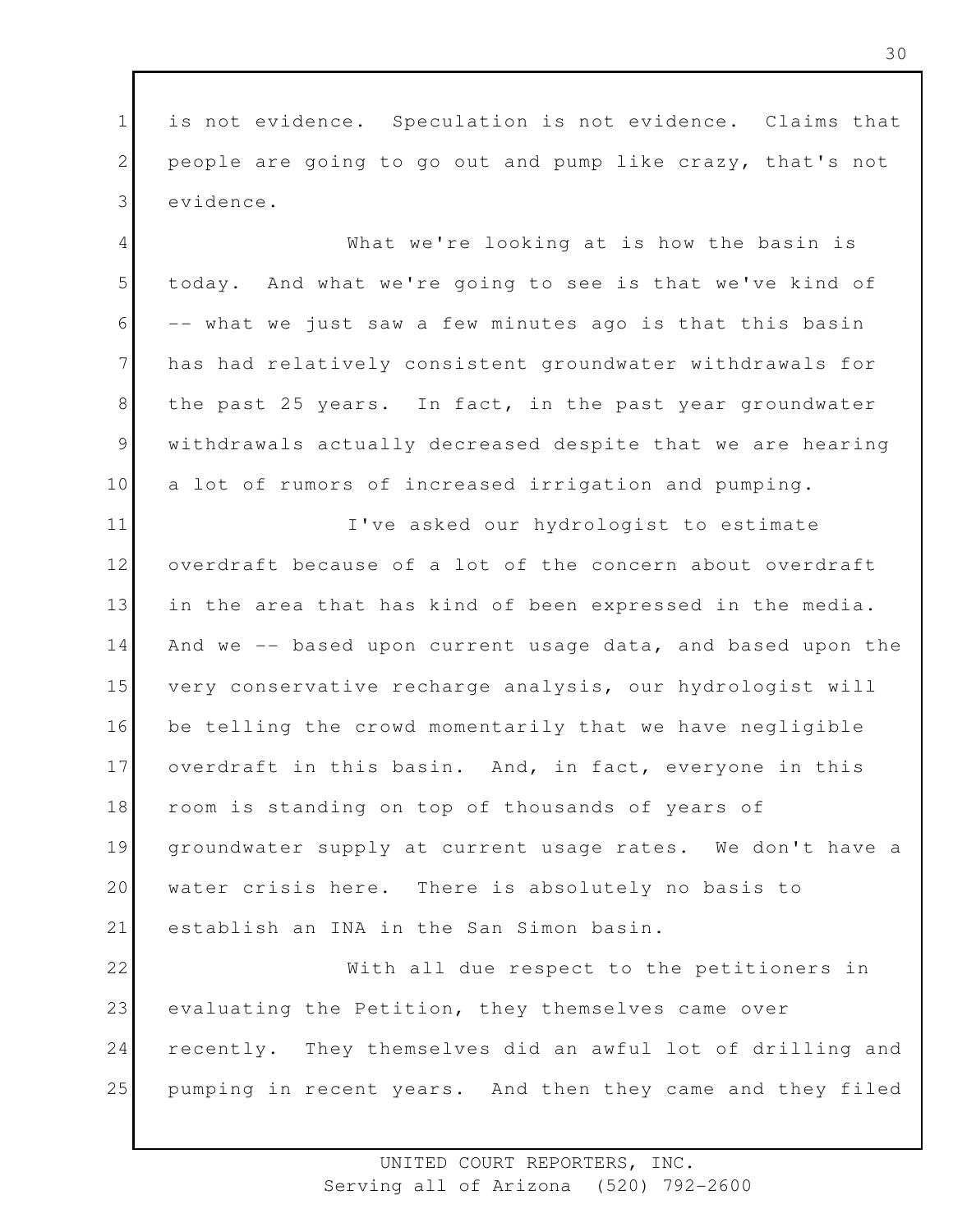1 this Petition.

2 3 4 5 6 7 8 9 10 11 12 13 14 15 16 17 18 19 20 21 22 23 24 25 We're all concerned about groundwater, and we're all concerned about preserving water in Arizona. This Petition doesn't appear to be about that. This Petition appears to be about some people perverting the intent of the statute for their own economic gain to the detriment of this community. And with that said, I'll go ahead and turn over the floor, end on a high note, and demonstrate with more particulars of why I'm right about all of this. MASON BOLITHO: Is that okay? Good afternoon, my name is Mason Bolitho. I will be -- is that better? GERRY WALKER: That's better. MASON BOLITHO: My name is Mason Bolitho. I will be followed by Mark Nicholls. I have a presentation. My name is Mason Bolitho. I spent 16 years at the Department of Water Resources, including several years as head of the statewide water planning. And the source of all the data I'm going to present, it's published ADWR, or U.S. Geological Survey, or Arizona Geological Survey Reports or file data. Final data analyses are being conducted by ADWR right now, and technical data does not support the establishment of an INA, which I will demonstrate. And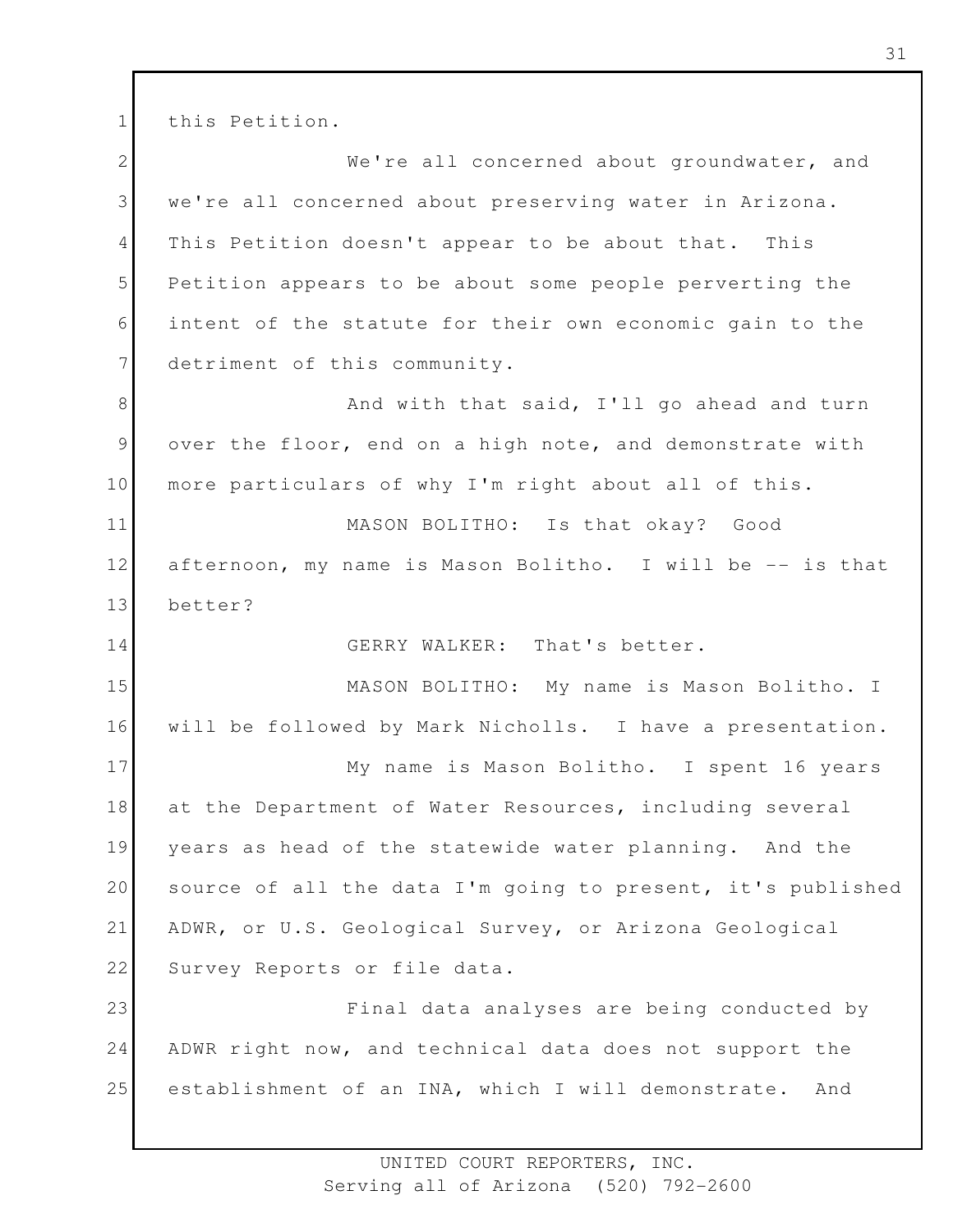1 2 there are thousands of years of groundwater available in the basin at current rates of use.

3 4 5 6 7 8 9 10 11 12 According to the U.S. Geological Survey there are 25 million acre-feet of water in storage in the San Simon sub-basin above 1200 feet. Groundwater use for agriculture has fallen about, as Frank pointed out, has fallen over 50 percent since the 1970s. Irrigated acres just dropped about 50 percent since the 1970s. Groundwater overdraft is negligible in the San Simon sub-basin. At current withdrawal rates, groundwater above 1200 feet will last thousands of years. And there is also substantial water resources below that depth.

13 14 15 16 17 Average water level declines are one foot or less, a little bit more according to Frank, but they are not very significant. The Willcox basin in not hydrologically connected to the San Simon sub-basin, so it is not part of our discussion here.

18 19 20 21 22 23 This shows groundwater overdraft in the San Simon sub-basin. It's that little tiny blue bar on top, compared to the acre-feet in storage, which is 25 million acre-feet, according to the U.S. Geological Survey. So overdraft, meaning water that has not been recharged, has not been replaced, is very negligible.

24 25 This shows -- this is pretty much what Frank showed. This agricultural groundwater use has dropped over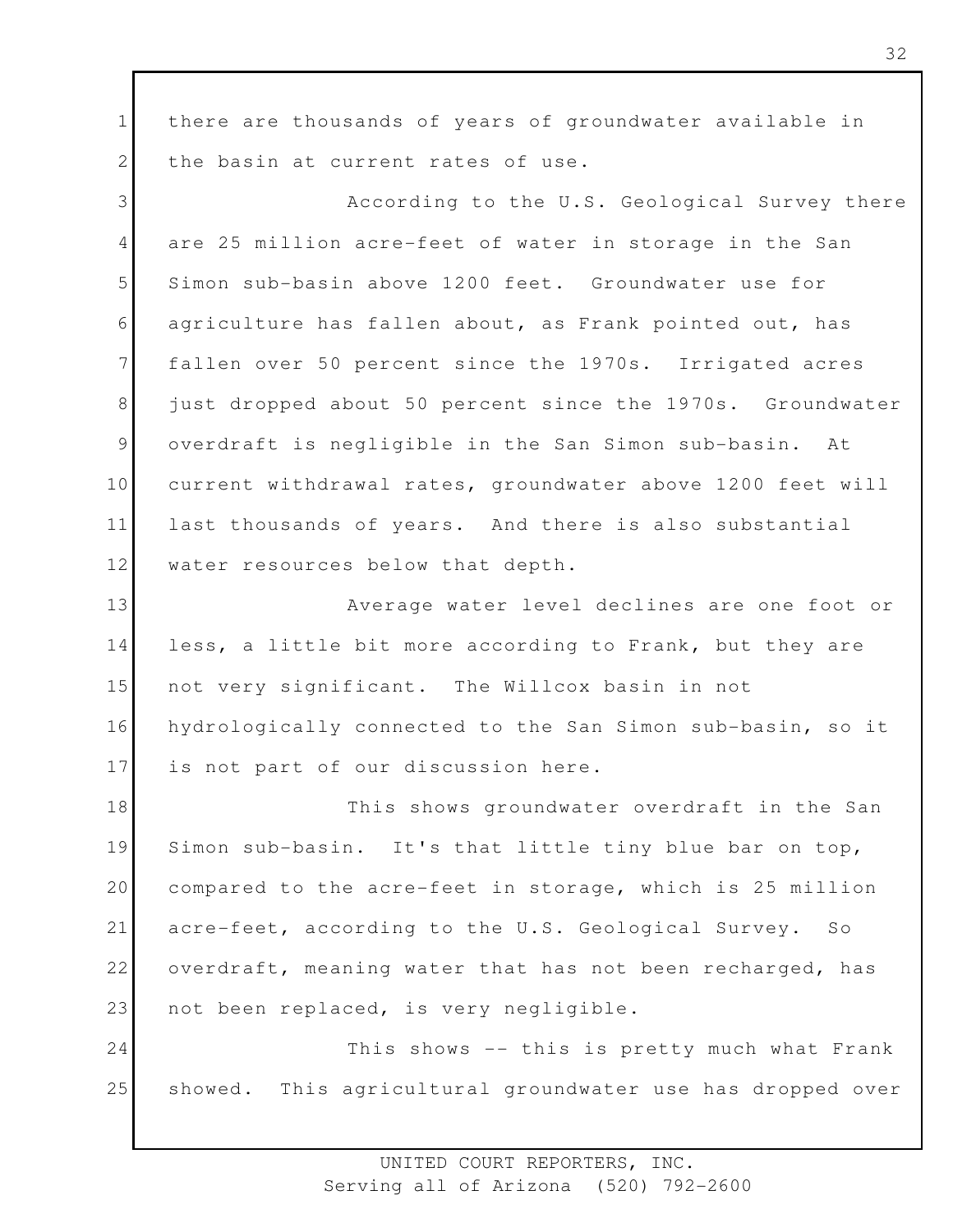1 2 3 50 percent since the 1970s. And in the past 25 years has been very constant, at between 40 and 50,000 acre-feet per year.

4 5 6 7 And for the past five years we have had fairly steady, if not slightly declining, water use or agriculture in the San Simon sub-basin. This is, once again, based upon DWR and U.S. Geological Survey data.

8 9 10 11 12 13 14 15 One key indicator here in Arizona is deepening of wells where water levels are falling rapidly in order to keep up with the falling water levels. In the San Simon area, out of 367 wells, only two have been deepened in the past 35 years. That's the key indicator that indicates people are not chasing declining water levels by deepening wells. Irrigated acres, as I said, have declined about 50 percent since the 1970s.

16 17 18 19 20 These are wells that have been permitted immediately before submission of the INA Petition back in February, I believe. Three-quarters of the -- petitioners represented three-quarters of the new agricultural wells that were applied for in the San Simon sub-basin.

21 22 23 24 25 So in summary, the sub-basin is not running out of water. Agricultural production and water use are around 50 percent of what they were 40 years ago in the '70s. Irrigation use has remained very stable since 1990, for the past 25 years.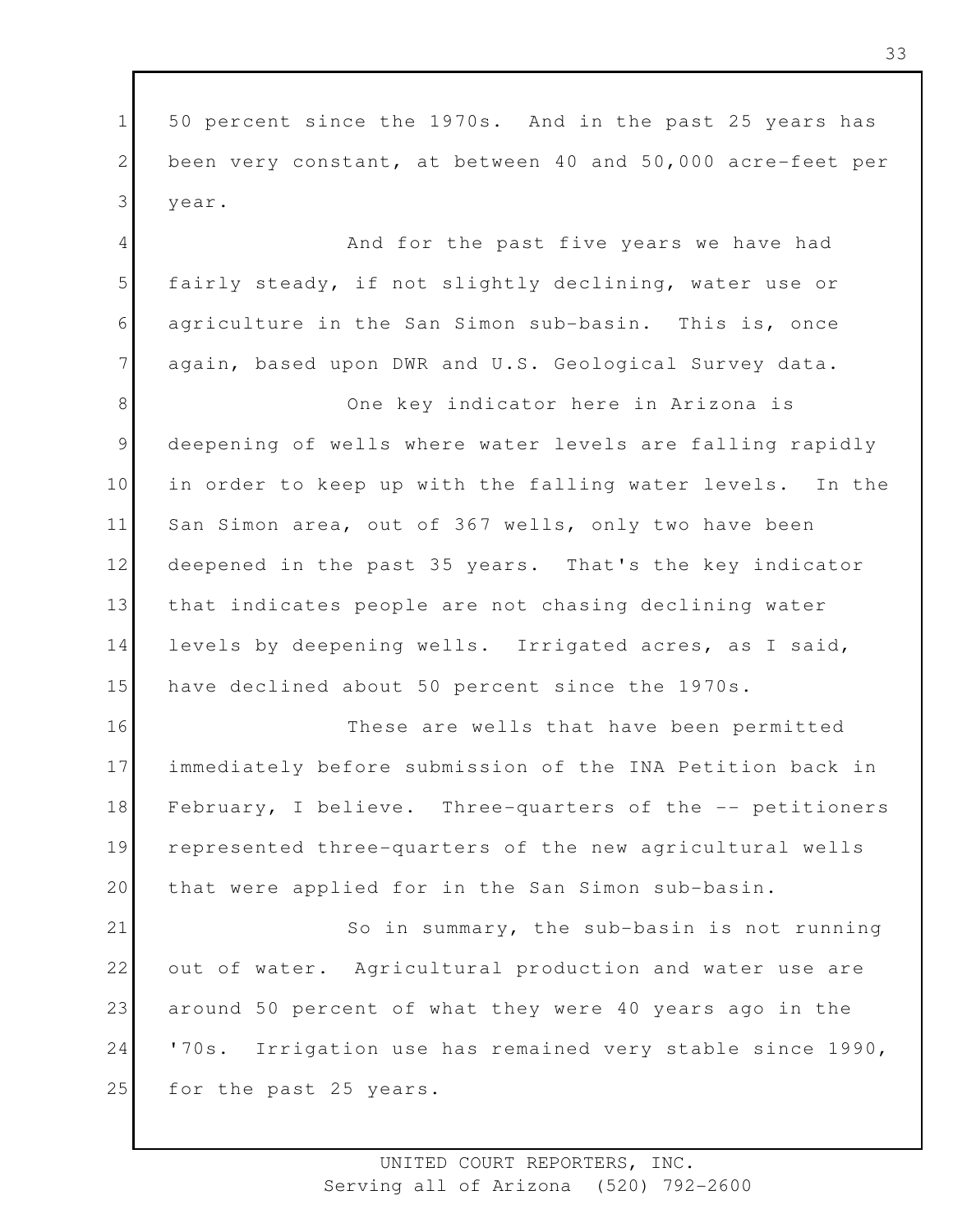1 2 3 4 5 6 7 8 9 10 11 12 13 14 15 16 17 18 19 20 21 22 23 24 25 The current annual overdraft amounts to a tiny percentage of the 25 million acre-feet of water in storage. At current rates of use there are thousands of years of groundwater available, according to the USGS. And there is no technical basis for establishing an INA. Thank you. GERRY WALKER: We recognize that you want to show support for your position, but we would ask that you withhold from applause -- withholding applause just so we can more forward quickly. We have a lot of ground to cover. So the next speaker is Lee Storey. LEE STOREY: Thank you. I certainly would have enjoyed the applause, though. My name is Lee Storey. I'm with the Storey lawyers, and I'm very happy to be here this afternoon. I want to let you know that I am here representing Kimberly Klump, a longtime ranching family, as many of you know here in the area, irrigators, and also objectors to the formation of this INA. I want to, on her behalf also preserve the procedural and jurisdictional objections that were raised by my colleague, Sara Ransom, with respect to this hearing today. You know, in looking at the file, I've got to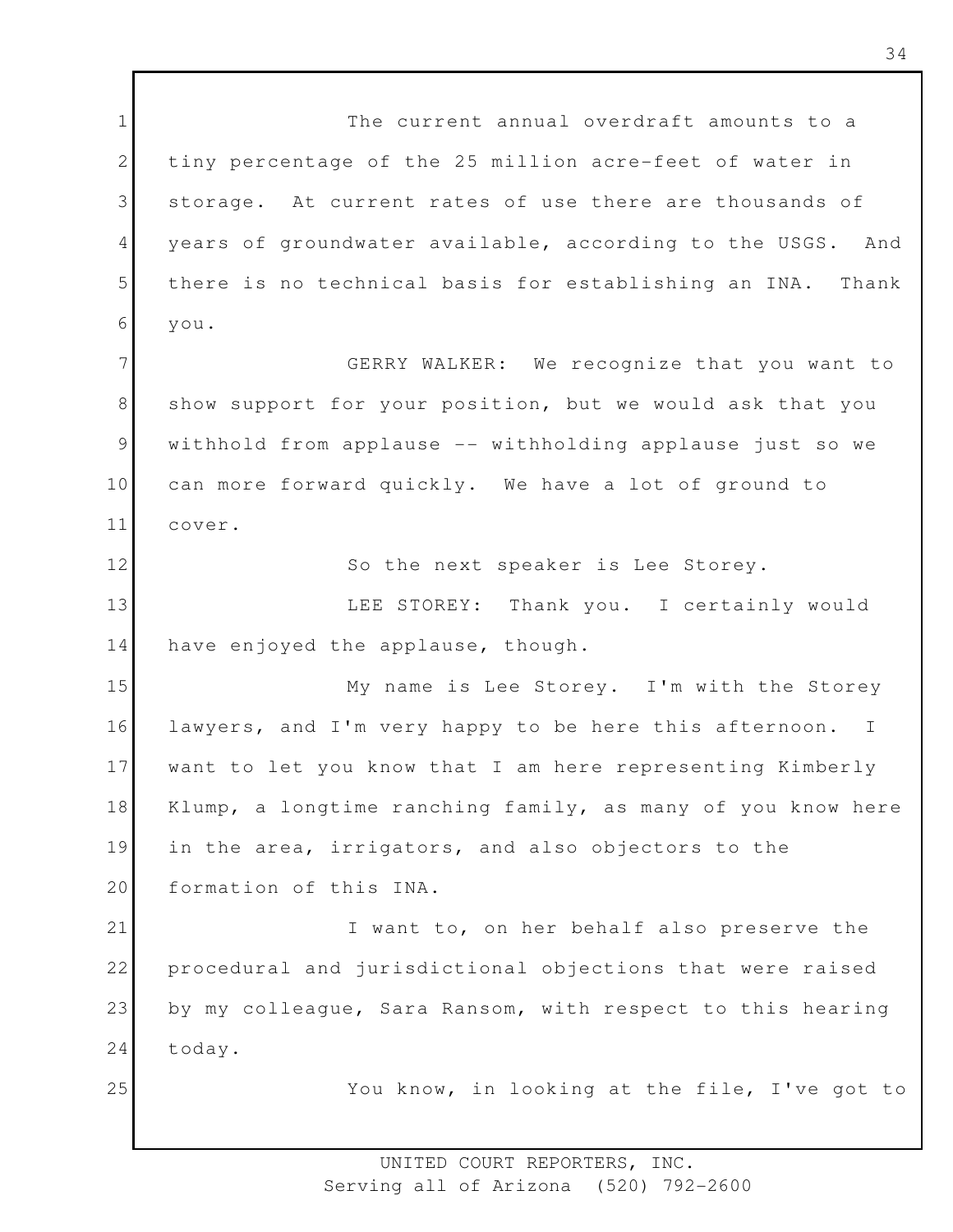1 2 3 4 5 tell you, you know, I've been practicing water law for almost three decades now. And I've got to tell you, I am dumbfounded that we are even here today holding a hearing and entertaining the possibility of forming an INA for the San Simon basin. It's unprecedented.

6 7 8 9 It's unprecedented because the petitioners never had to prove up that they, in fact, represent 25 percent of the irrigation users in this area. It's unprecedented that the petitioners are even filing this.

10 11 12 13 14 15 16 Because if you think about it, they recently moved into the valley, drilled some wells, started opening up new lands. And then, whoops, all of a sudden after that big investment said we've got a water problem. And we're going to file a petition to stop everybody else from utilizing and irrigating, particularly including on historically irrigated acreage. It's unprecedented.

17 18 19 The last time DWR dealt with an INA was in 1981. And if DWR approves this, it will also be unprecedented. It's not how we do things in Arizona.

20 21 22 23 24 25 In Douglas there was an INA. It was a critical groundwater basin, established as much since 1965. There were rapid declines in the wells there, and same in Joseph City for the INA there. And that was established by the State Land Commissioner back in 19 -- what -- '74. And then in 1981 DWR, by its own volition, you took up the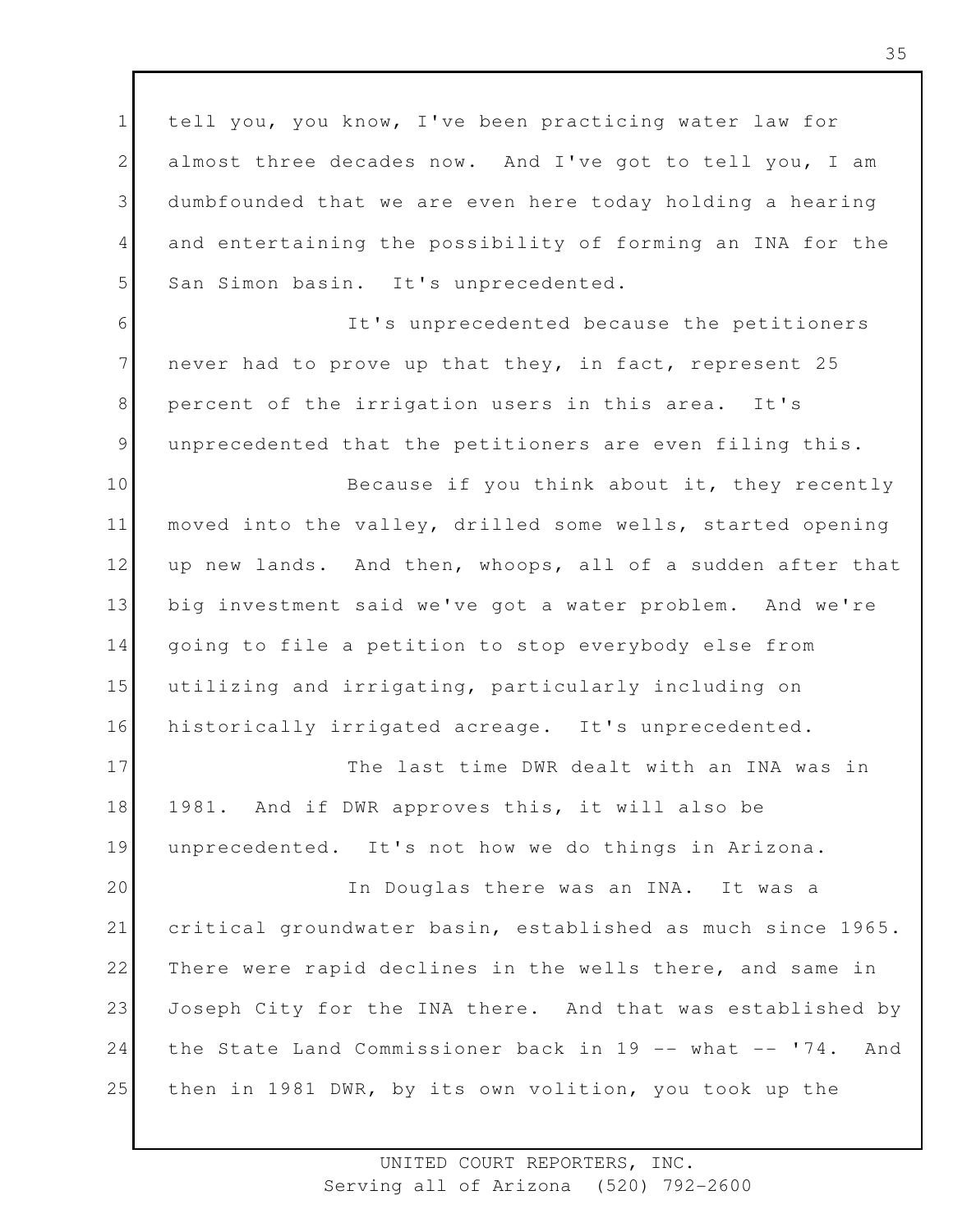1 2 3 4 5 6 7 charge and said we need to form an INA for the Harquahala basin. It was already being studied as a critical groundwater area. And I emphasize the word critical because in that basin, like the others, there was very little recharge. Wells were dropping at significant rates, 10 to 15 feet all around through the basin, in addition to other wells that had much more dramatic declines.

8 9 10 11 12 13 And those basins, DWR needed to act. They needed to be INA's, but that's not the case for the San Simon. And San Simon, for the last 25 years we've basically been at a status quo. Groundwater depletion, recharge, it's -- there isn't a dramatic change rising to the level of DWR forming an INA in this sub-basin.

14 15 16 17 18 So for that reason I am -- I'm really dumbfounded. I'm dumbfounded because the petitioners were allowed to avail themselves of the statute in an unprecedented way. DWR needs to deny this Petition because it doesn't meet the technical requirements.

19 20 21 22 23 The DWR should also deny it because the petitioners should not be allowed to use that statute, that hasn't been used for 40 years, as a tool to essentially basically corner a market to help a few at the expense of everyone else. It should be denied.

24 25 It should be denied because if you don't, in some ways you are bankrupting the future economic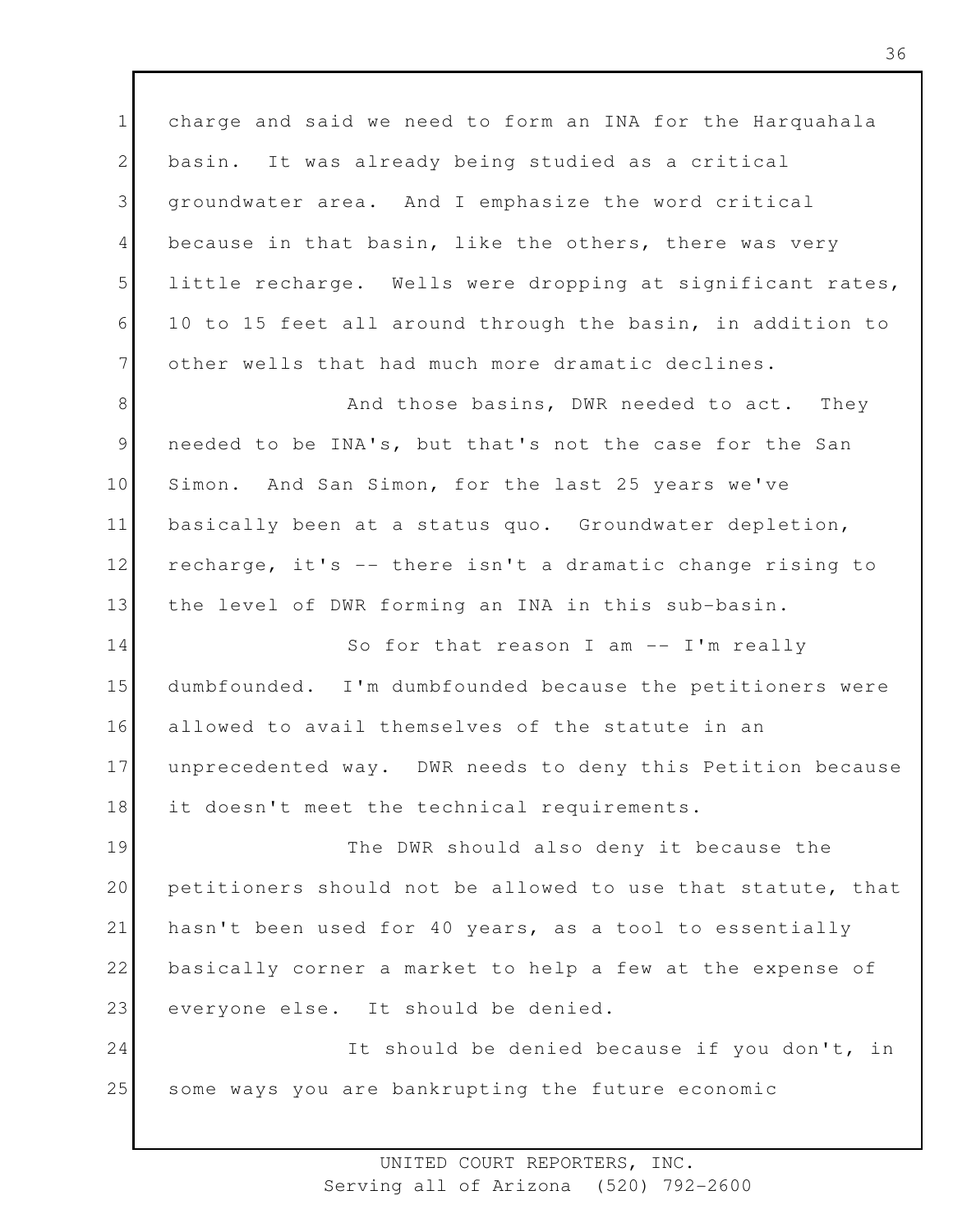1 2 3 4 opportunities of the good people of San Simon and Bowie. And if it's not denied, you're condoning a few select petitioners who are essentially playing the game of Monopoly.

5 6 7 8 9 10 11 They've gone out, and they've decided we're going to have Park Place, and we're going to have Boardwalk. In fact, we're going to pass Go and collect 200 bucks. But everybody else in San Simon and Bowie, all those other lands, they have to reside on Baltic Avenue and Mediterranean Avenue. A little bit of a joke, but it's not.

12 13 14 15 16 DWR, you know this. You know the technical information does not support the formation of an INA in this basin. And for that reason we ask you, we implore you to deny the petition, and to deny it speedily. Thank you. GERRY WALKER: Next?

17 18 19 20 21 22 23 SY RAY: My name is Sy Ray. I represent Ray Brangus Ranches. And I'm going to get away from the hydrology. I'm going to get away from what the attorneys did. They just did a really good job to explain that piece of it. And I'm going to do an education piece on how you corner the market, exactly what they're talking about. But I want to make something real clear here.

24 25 Everything I'm going to talk about, because I'm going to do it really quick in ten minutes, is available on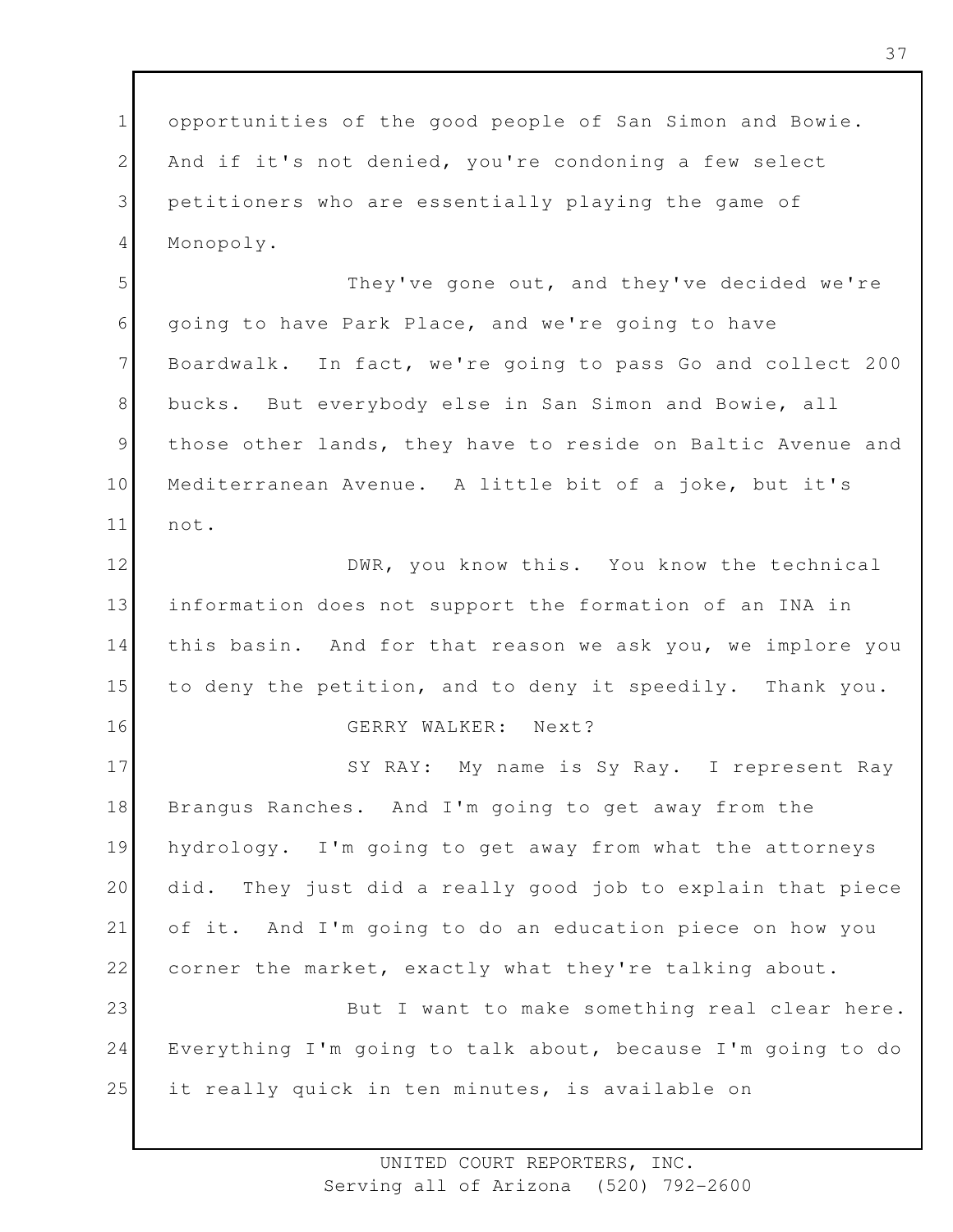1 2 3 sansimon.water.com. There's a little PDF you can download. Anything I discuss is going to be represented and backed up on the website.

4 5 6 7 8 9 And the reason I'm doing that is I did not want to have any issues here. Because I actually reached out to some of the petitioners, and I tried to confirm the facts that I had found because they were disturbing to me. And when I did this, I received a response that further accusations, rumors, and innuendoes will not be ignored.

10 11 12 13 14 So I don't want there to be any rumors, accusations, innuendoes. I will be very careful to back up everything that I say. I agree with the attorneys. I'm not going to waste my time on this. I agree the Petition has not been found.

15 16 17 18 19 20 21 22 23 24 25 Essentially what is happening here is I could go out and I could buy one pivot. I could subdivide that pivot 25 times, have three-acre parcels on that pivot, and I, by myself, could push this petition through. It is perverting what was originally drafted in the legislation. This is not the way this whole thing was intended to work. And when we talk about a group doing just that, they even represented themselves to DWR as a group. Their representative, the owners, and managers are the same. They have the same address, and they indicate as a group. When you look at the consortium that is represented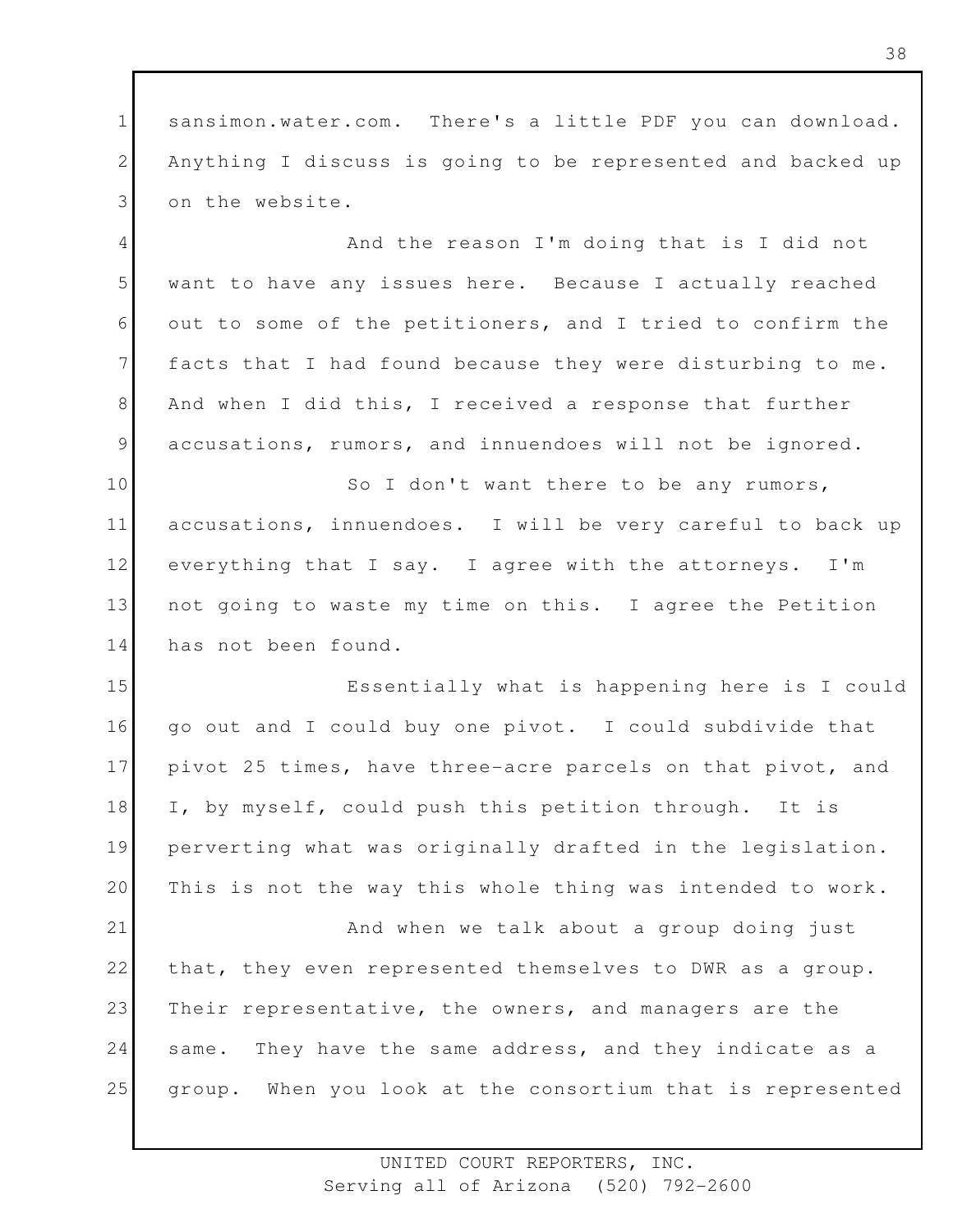1 2 3 4 5 6 7 8 9 10 11 12 13 14 15 16 17 18 19 20 21 22 23 24 25 in this group, it's 11 of the 16 petitioners. We're not talking about just a couple of them. When you start looking at the money, let's talk about cornering a market. They are currently attempting to raise, and I don't know where they are in that attempt, \$98.7 million. This is not a couple of bucks that they're trying to throw at this project. When you reduce the 11 of them down to one, you remain with six petitioners. They have not met what they need for 25 percent. If anybody has any doubts about the type of money that we're raising, these are all provided for you on that website. It will show you exactly where I'm pulling these numbers. And what's important here is some of these are trying to raise as much as 60 million for one of these little plots. 120,000 is your minimum buy-in for that. So let's talk about the current rates. Because this is really important about the current rates because it creates a little bit of a problem. And it's my opinion that they didn't expect anybody in Bowie and San Simon to question or think about this. When you're raising almost \$100 million, you can't tell your potential investors that you have a water problem. It doesn't work. I wouldn't invest \$5 into something that had a water problem. So which is it, do we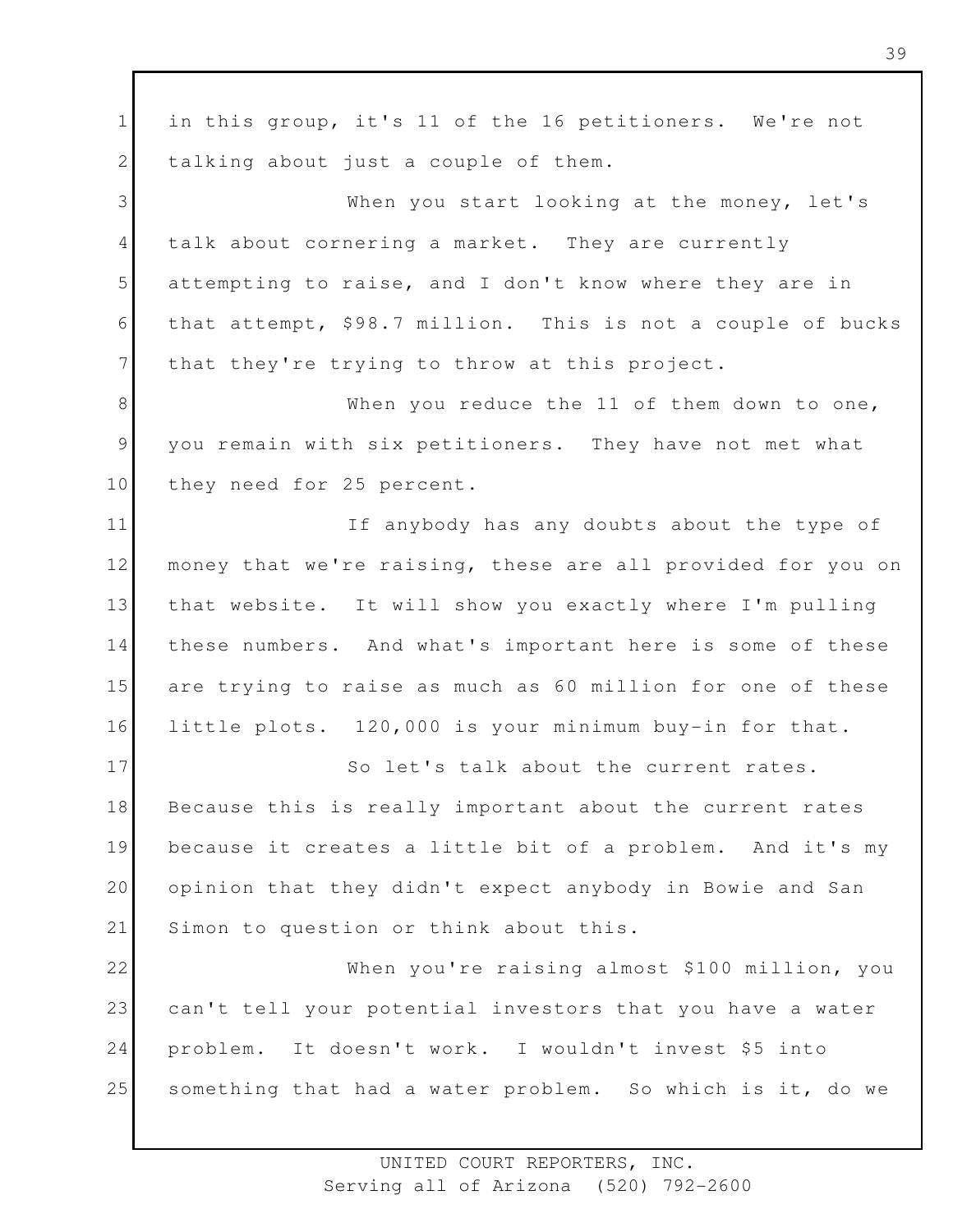1 2 3 4 have a water problem, or do we have a sustainability thing that I can invest into a 100-year crop, because that's what we're talking about in orchards. We're not talking about alfalfa. It's a 100-year crop.

5 6 7 8 9 10 11 12 So let's talk about how we corner the market. The first thing you need to do is supply and demand. We have to justify that we have a supply. Dr. Heuler has made it very clear in all kinds of articles that not only do they have the supply, they're expanding, 5500 acres by 2015. They've more than doubled that as far as what they started with and where they're at now. So there's your supply.

13 14 15 16 When we move on from supply, we've got to show that we have a demand because I need investors. We have Asian and European buyers ready to buy. They will buy as much as we can produce. Now I have a demand.

17 18 19 20 21 22 23 24 Now I'm going to tell them how much money I made. I'm making more money now than I've ever made. I've got supply and demand, and it's a very profitable business that I can get into. There's a problem, supply/demand is profitable, but is there sustainability. I've got to reinforce to my investors there's sustainability. In the same advertising ploys we have the water. So I'm going to go out, and I'm going to raise \$100

25 million. And I'm going to reassure my investors that we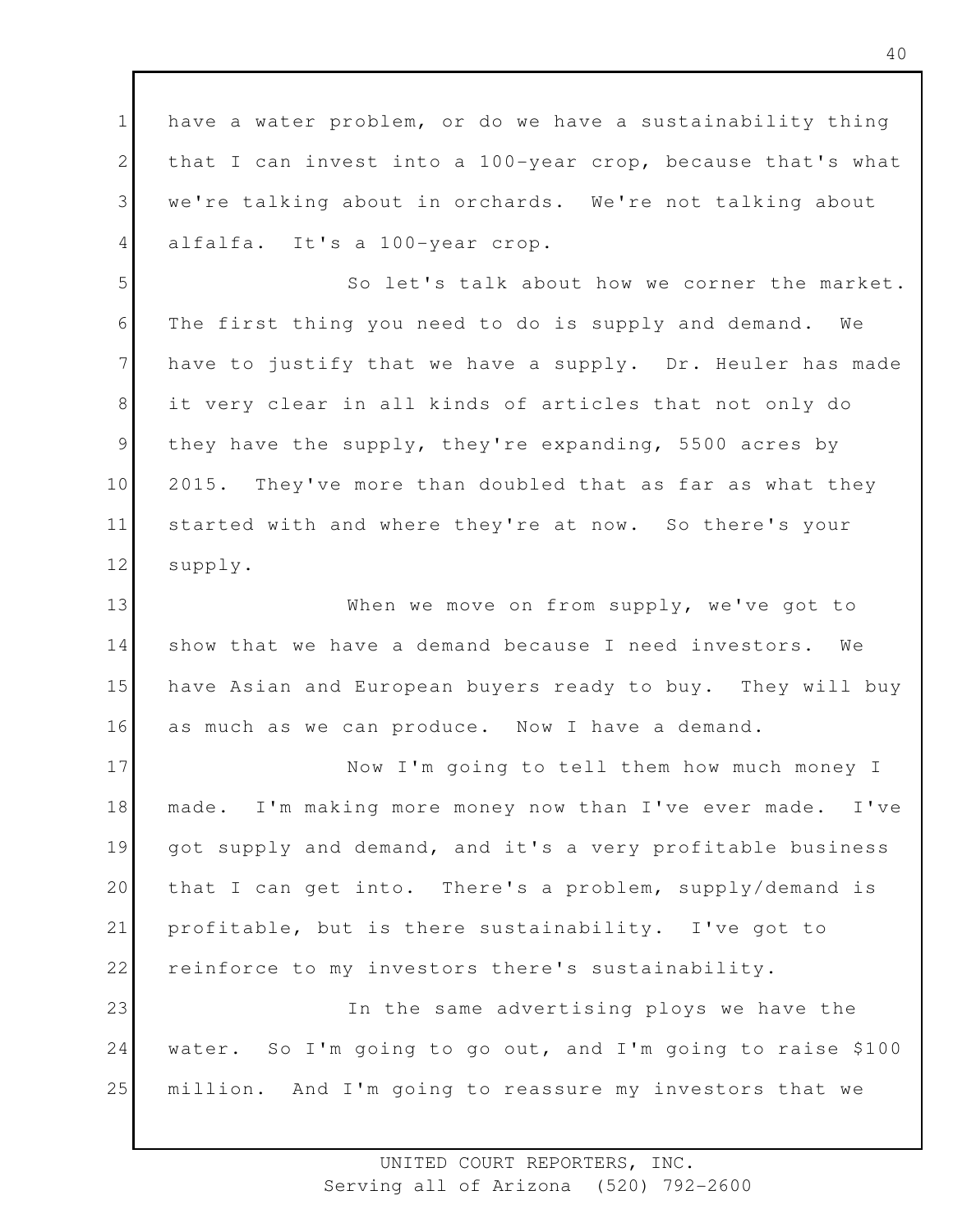1 have the water.

2 3 4 5 And then when I put in the last little piece of this big plan, I'm now going to go to the State and I'm going to say we don't have the water. We need an INA immediately.

6 7 8 9 10 11 12 13 14 And this is where I get a little bit irritated because I heard stuff coming back that I wasted tax dollars, your tax dollars, figuring this out. Because as a former police officer, and I'll emphasize former police officer, somehow I used tax dollars and resources to research this. I will admit I did use a database that is widely used by law enforcement. Some of you may be familiar with it, referred to as Google. That's where I got most of this from.

15 16 17 18 19 20 21 22 23 24 25 So now let's talk about, well, maybe what's going on here. Is there prior acts? Who are we in bed with here? What has happened up to this point? And I'll pull up a case from 1988 involving one of the petitioners. This is in the 9th Circuit Court of Appeals. This is one stop before the Supreme Court, people. It's not the Bowie Justice Court across the street. Read the back at the very bottom. This is for fraud, security, racketeering, influence, a corrupt organization. It's a RICO statute. This doesn't happen because I didn't pay a \$5 bill. There's much more going on here.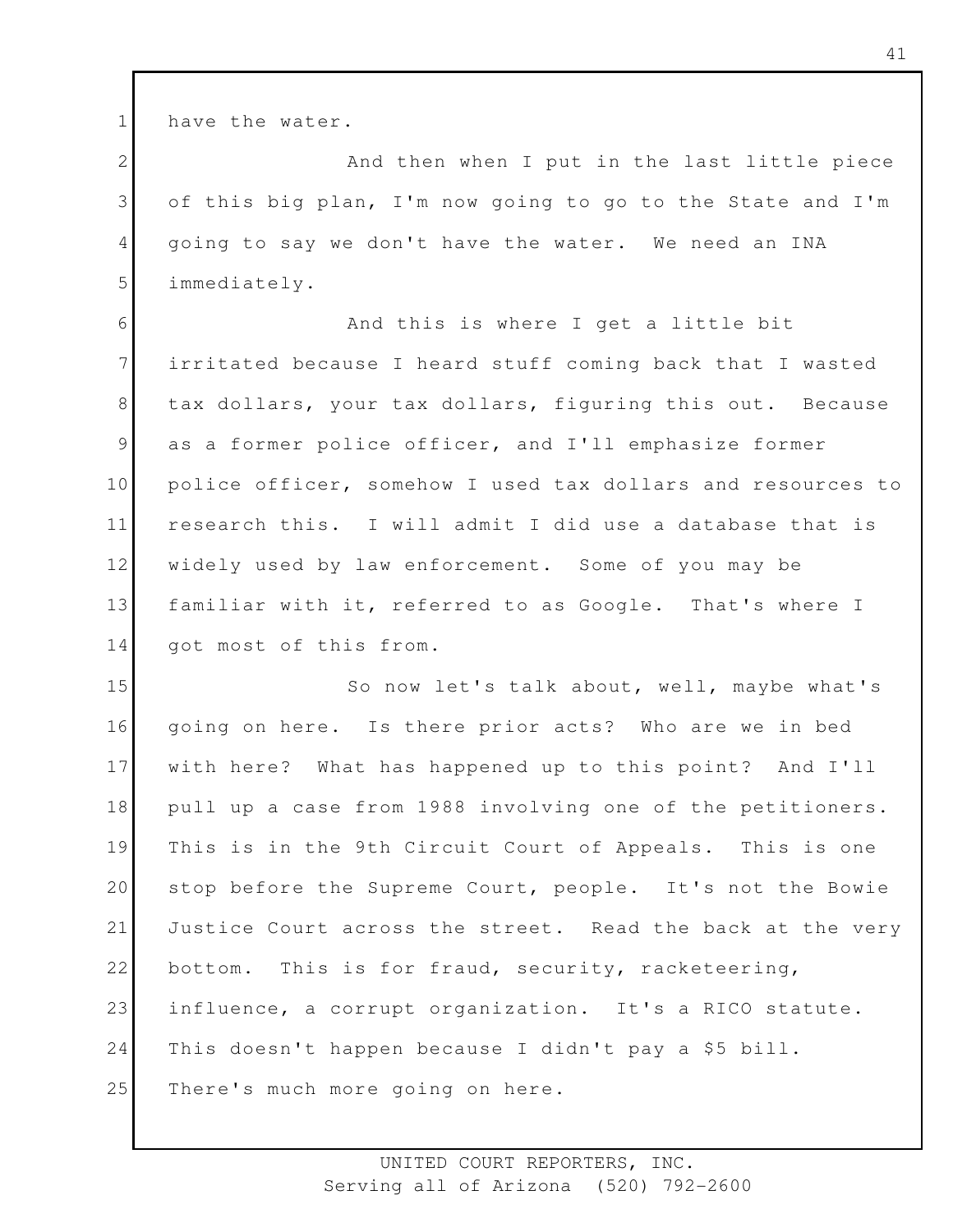1 2 3 4 5 6 7 8 9 So let's talk about there's no supporting documents. Why haven't we seen anything? Why wasn't there a meeting before these things were planned? Maybe the under-whelming response that initially started in Willcox, they thought they would just kind of fly in and push it right through without anybody seeing what's going on. I'll let you guys speak for yourselves as far as what you think possibly happened there, but does it open the petitioners for any liability here.

10 11 12 13 14 15 16 And then I hear the accusation that somehow I'm wasting your taxpayer dollars by investigating this and looking at this. Some of you should look at how much this has cost the state to put this on, the imagery that had to be pulled here. We're not talking 5, 10, \$15,000. The State, your taxpayer dollars, has spent a ton of money on what potentially is an invalid petition to start with.

17 18 19 20 21 22 23 So what's there to hide? What's going on? What else have we not discovered at this point? Let's talk about the EB-5 Program. Some of you may be familiar with this, some of you maybe aren't. What the EB-5 program allows me to do is I can sell to foreign investors, this means somebody out of India, Iran. Iran used to produce more pistachios than anywhere in the world.

24 25 Once I do that, if they put \$500,000 in, after seven years they get a Visa. They buy their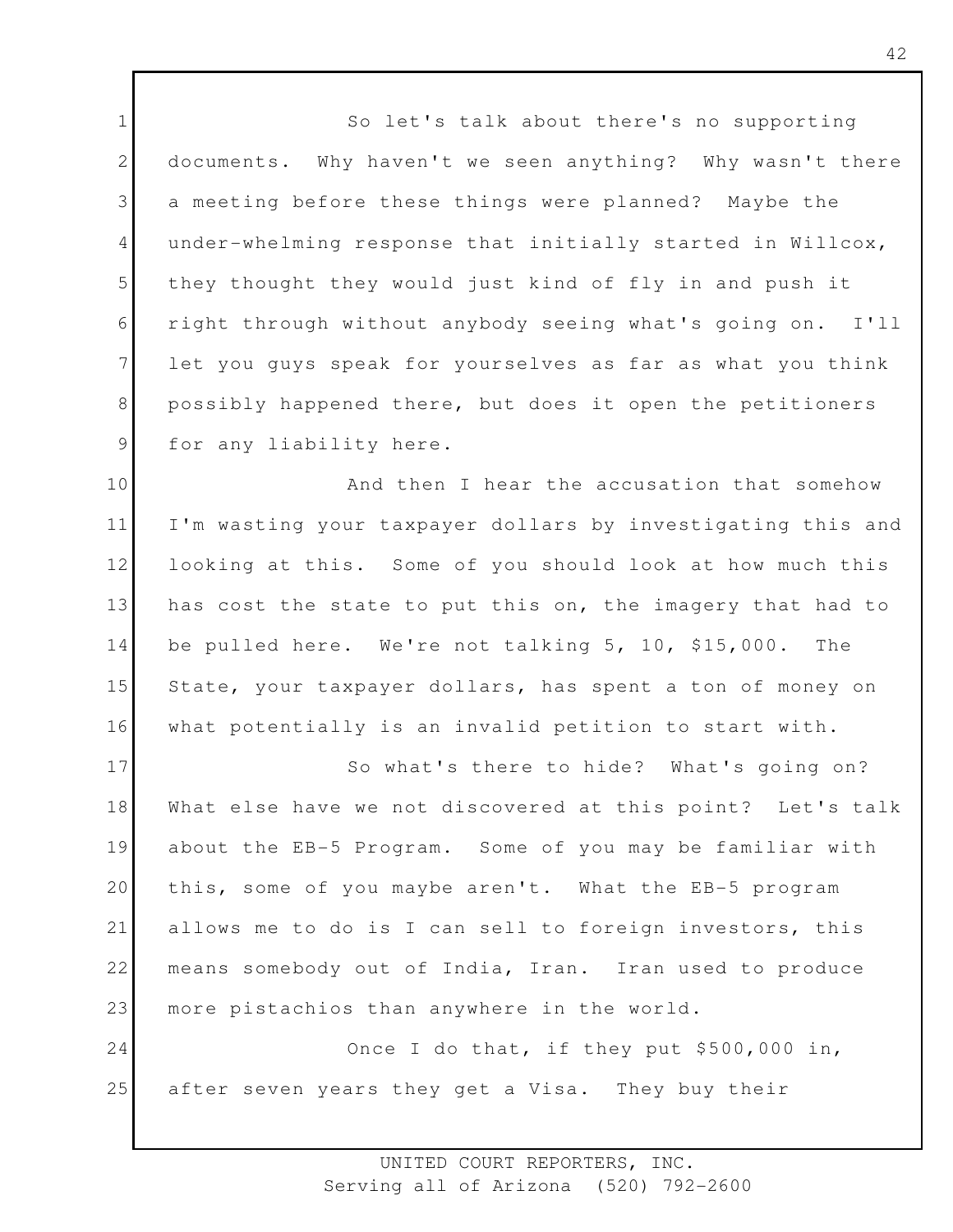1 2 citizenship, while taking away your water rights. Let that kind of settle for a minute.

3 4 5 6 7 8 9 10 11 12 Now I have been assured that none of the petitioners would dare participate in the EB-5 Program. They don't understand the EB-5 Program because it may not be their direct involvement. Sometimes there's investor groups that will invest large amounts into this that they may not know. So there's a lot more to it than that. So trying to compare this whole thing -- by the way, the EB-5 Program is being advertised directly as a San Simon prospect with Dr. Heuler actually being quoted in what they're pushing out.

13 14 15 16 17 18 19 20 So to summarize kind of what's going on here, this is like Union Pacific trying to push through a noise ordinance right now. And when you ask the railroad, why are you pushing through a noise ordinance? Well, a couple of times a day we get this really loud noise on the north side of town. It's just bothering us. Well, you should have thought about that before you put the railroad tracks down.

21 22 23 24 25 Well, we didn't know when we put the railroad tracks down that we were going to bring trains. That's what they're telling you. We didn't realize that we were going to create all this noise when we put a railroad through here.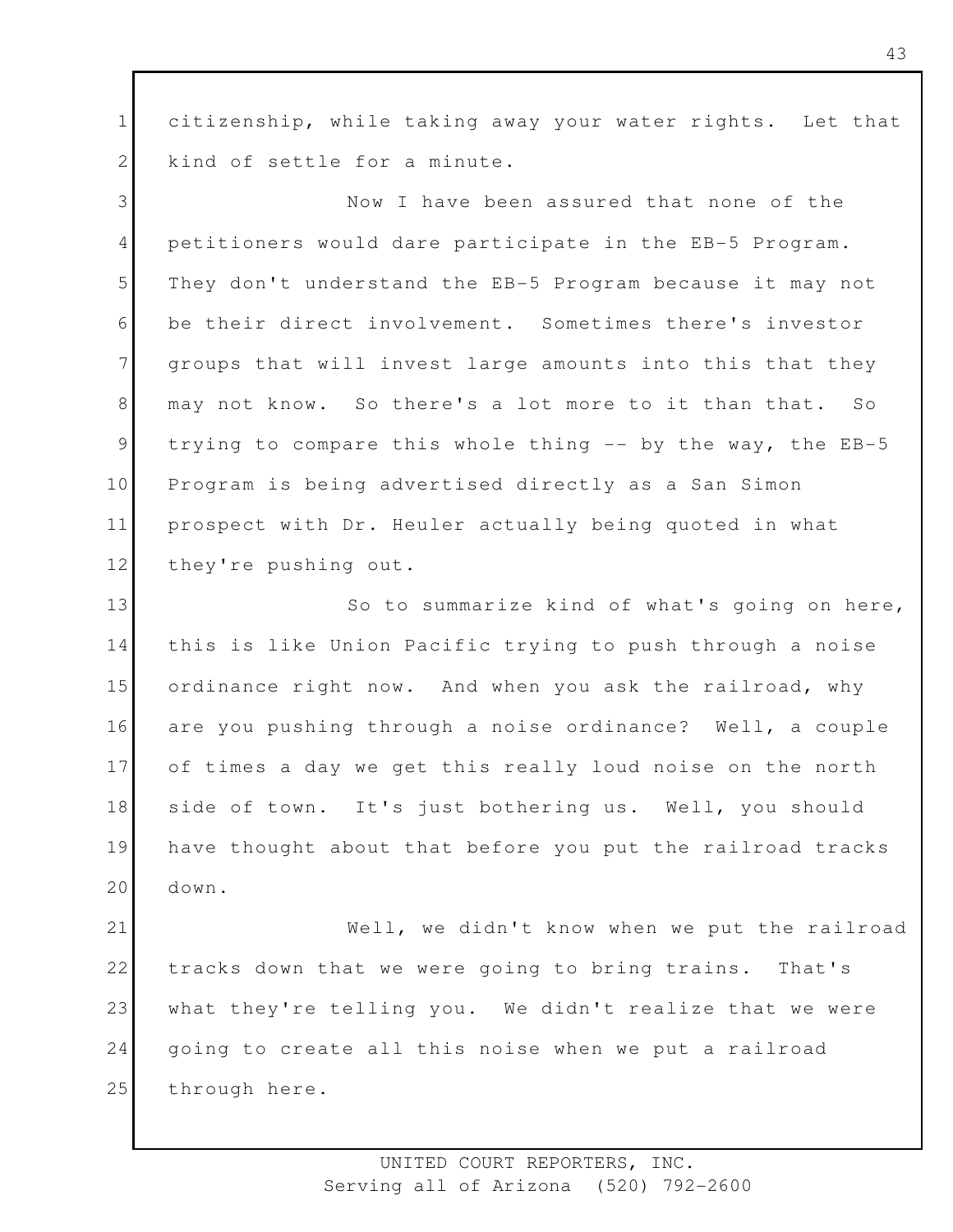1 2 3 4 5 6 7 8 9 10 11 12 13 14 15 16 17 18 19 20 21 22 23 24 25 And so you have this perversion, is a great word, of this petition by a few individuals who are now going to tell you that this is a prosperous future for the entire valley. And I'm going to stick around because maybe after me someone's going to come up and explain how they're sharing that 98\$ million with me, and somehow we're all going to prosper here, but I'm not seeing it so far. And I'll point out a couple of things that -- I'm not a farmer. There's a lot of farmers in this room. If somebody can explain this to me, this would be great. So here's a crop, I get it. Those are tracks, from what I understand, is a seed drill or a grain drill. The operator must be intoxicated at the time because he's all over the place. And if you look really carefully, there's a bunch of little lines running through there out in the middle of nowhere, no crop here. When you zoom into those lines, they're drip lines. There's over five miles of drip lines out into the desert. All this was done before the petition was filed. It doesn't make sense to me. Maybe some farmers can explain it to me, but it appears somebody is trying to put irrigation onto more than two acres in an area that could be contested. Again, I'm not a farmer, I don't know.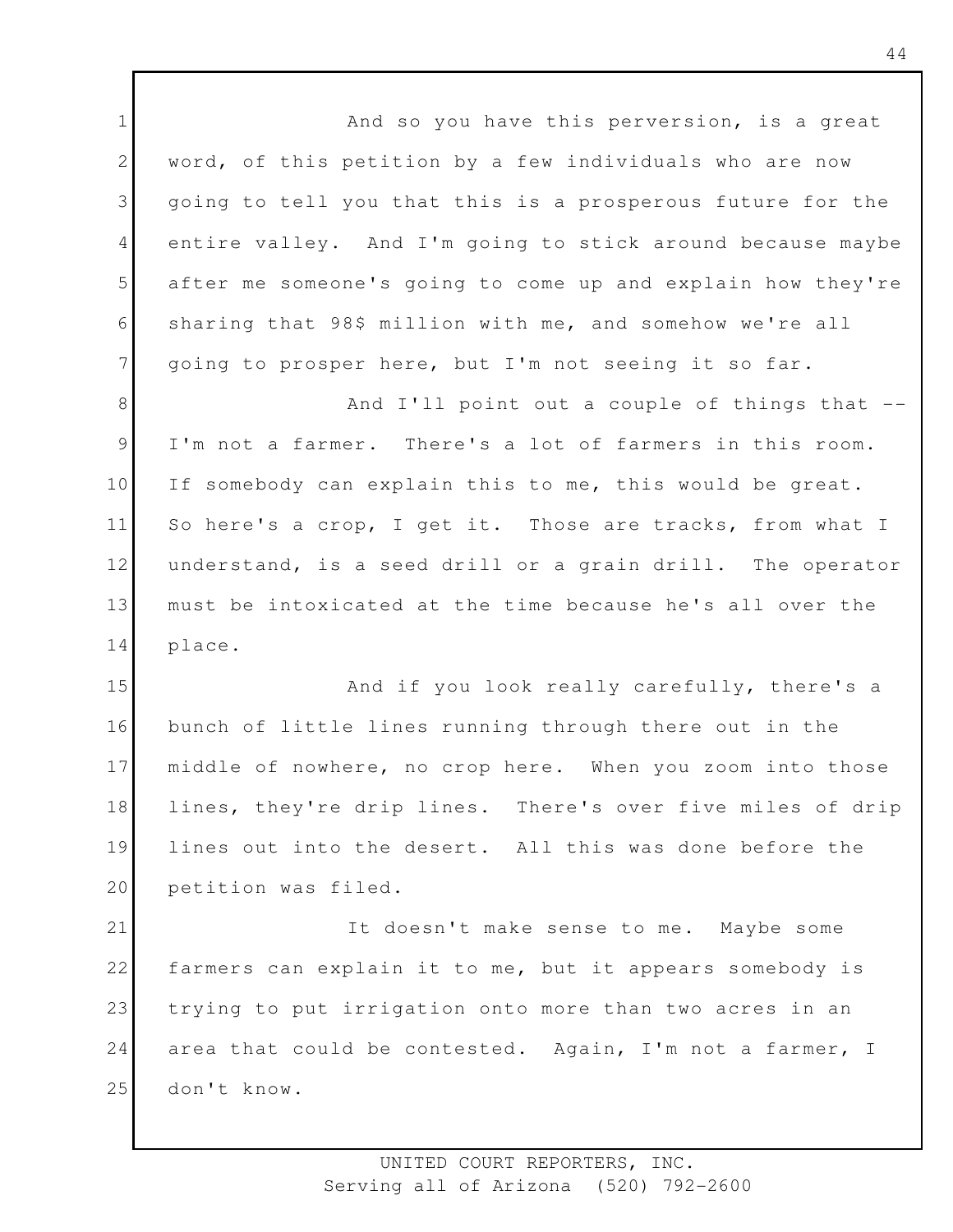1 2 3 4 5 6 And then we get this thing, well, it's not personal. Don't take it personal, this is business. The highlighted area you're seeing represents the petitioner's property, and that we shouldn't take this personally. But when you look at kind of  $-$  most of you haven't seen it yet. I'm going to give you two examples here.

7 8 9 10 11 12 13 14 Here is one piece of property that's currently being affected by the INA because they're going to expand their huge operation and try to add a few more acres to what they currently have. They can't do it because of the INA. There's another one that we're going to look at here in a minute that's just south of San Simon that is also trying to do the same thing. And I'm going to fast forward to that.

15 16 17 18 19 20 21 22 23 24 Most of you probably don't recognize him. His name is Sev Ray. Some people might say that, well, he should have known about the water rights. That's what I keep hearing. He should have already had his water down. Well, Sev has been a little busy. He's 42 months of combat deployment. This means he's been deployed overseas in combat for 42 months. This is somebody who wants to retire to the San Simon area, where I can trace my personal family roots back to the 1800's, and retire. And he can't because he can't expand that piece of land.

25

And I'm running out of time, so you can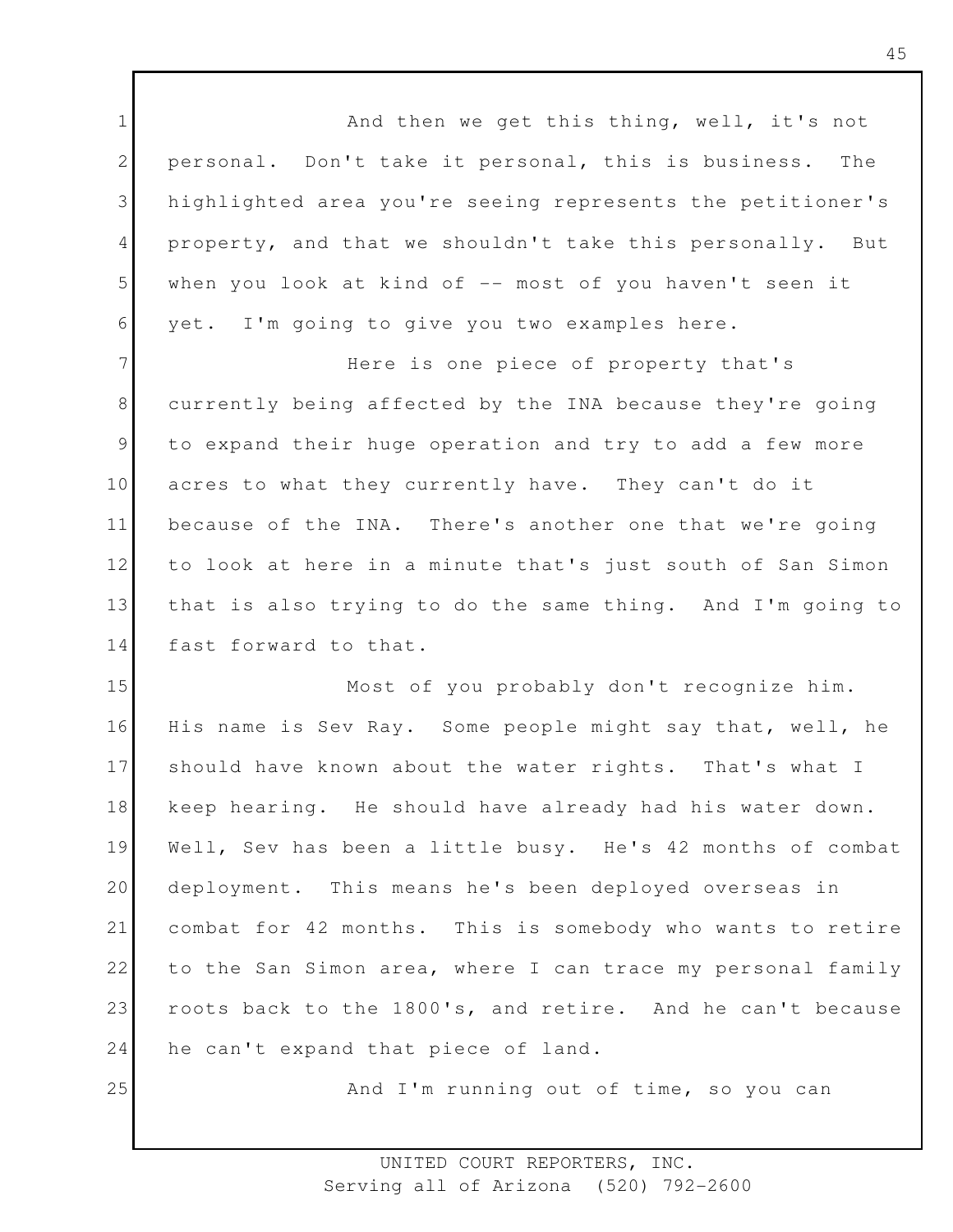1 2 3 4 5 6 7 8 9 10 11 12 13 14 15 16 17 18 19 20 21 22 23 24 25 download it, and that's that. GERRY WALKER: Mr. Ray? Mr. Ray, could you please, just for the record, you're representing other interests, could you please announce all of those? SY RAY: Brangus Ranch. GERRY WALKER: Thank you. SY RAY: Ray Brangus Ranch. GERRY WALKER: Shelby Ray? Yes, you can stand wherever. SHELBY RAY: I hate standing with my back to everybody. I didn't know exactly how much time I was going to have. I thought I maybe only had three minutes. GERRY WALKER: Mr. Ray? SHELBY RAY: Yes? GERRY WALKER: Could you also announce who you're representing for the record? SHELBY RAY: I'm Shelby Ray. I'm here for the Ray Family, part of the Barnes Family. We've -- going on with the personal part of it, you can see the video that we had there. And it's hard for me to get by the personal part of it. I have met with some of the petitioners individually. I met with three of them one evening, and I kept hearing this is not personal, it's business. That doesn't compute with me. I dig my own post holes, I fix my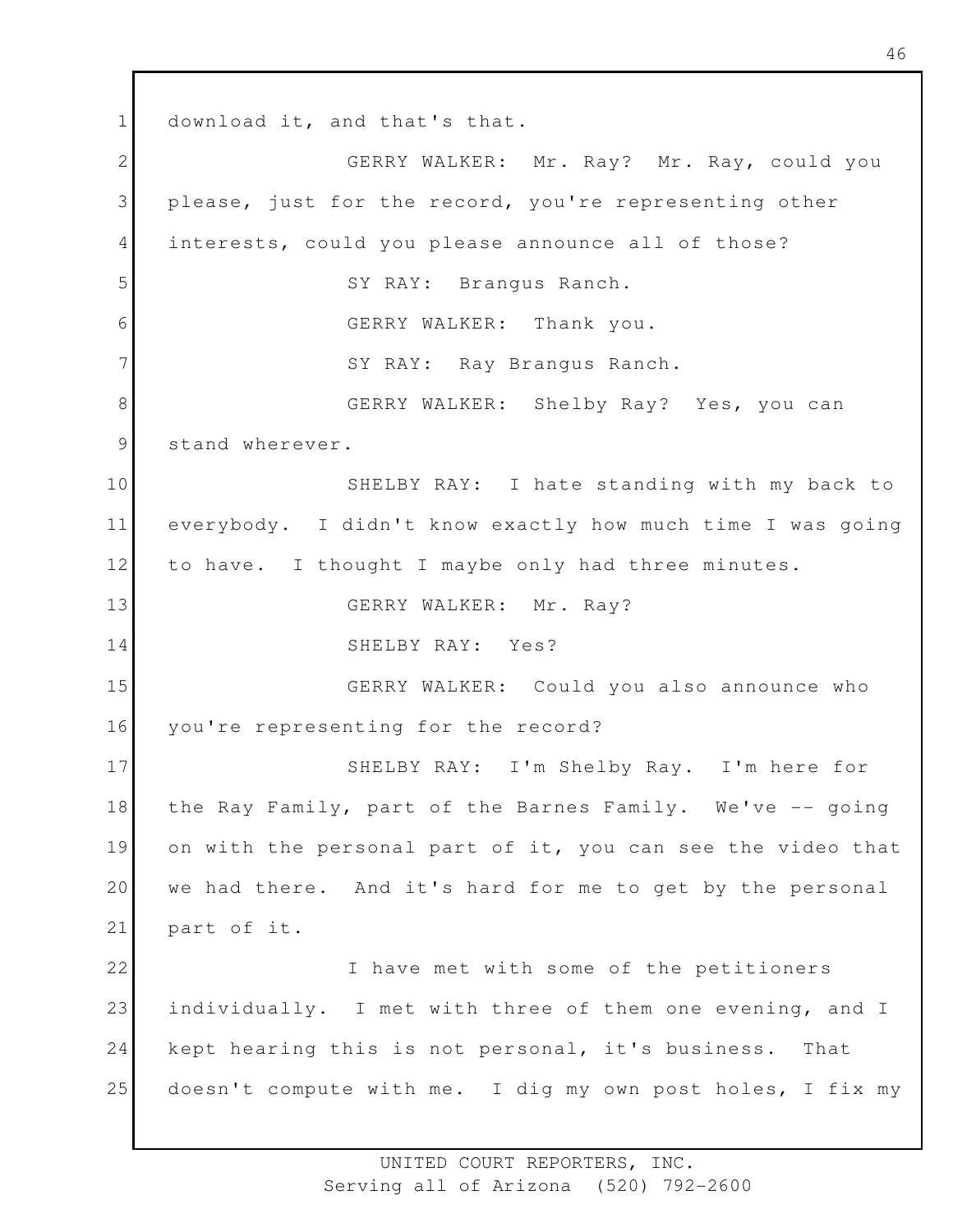1 2 3 4 own fences, and it's personal. When you take personal out of business, that means you have lawyers, you've got board meetings, and you have money. I don't know what you have beyond that if it's not personal for you.

5 6 7 8 9 10 11 These are my -- this is just one son. We've got four boys. All of them have spent time in the Middle East. Anywhere from weapons systems, designing systems, part of the umbrella over Israel. He had to leave because they were under bombing raids at the airport. None of those boys can come to our ranch and put in ten acres to feed their horses if this goes in. To me, that's personal.

12 13 14 15 16 17 18 The petitioners also told me that they really didn't want an INA. Now I can't prove this, but I was in a meeting with them. They don't want an INA. They just want to scare off these outside investors coming in and developing all these acres. Now I don't know about you folks, but, to me, A&P and FICO is concerned about outside investors? There's something wrong with that.

19 20 21 22 23 And I've been trying to keep a sense of humor about this I'm having trouble with it because this is very, very personal to me. Because our family, the Barnes Family, the Ray Family sold land to A&P, and we sold to FICO.

24 25 We had friends in the San Simon Valley who approached us and said, you let these guys in. What you're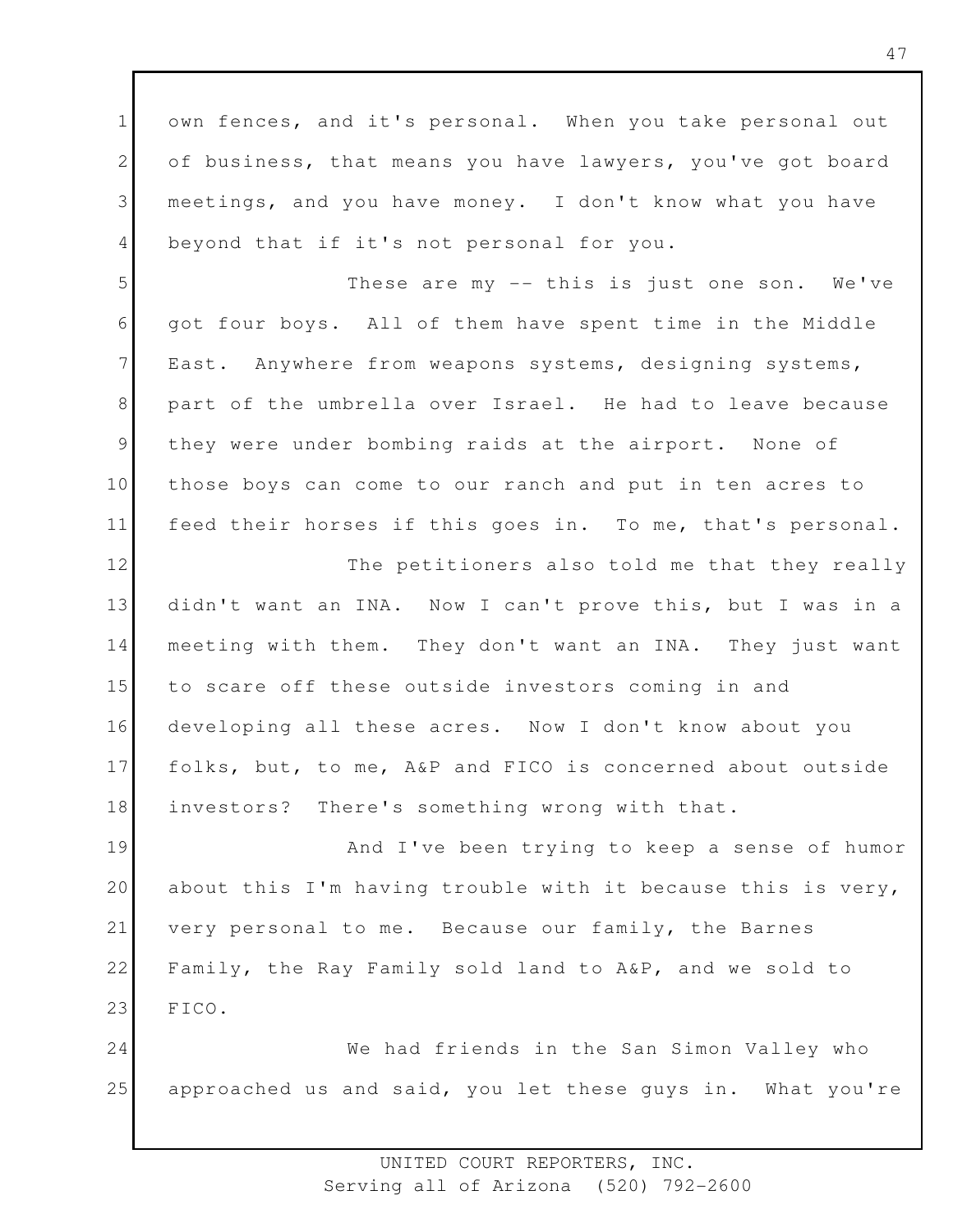1 2 3 4 5 6 7 8 9 10 11 12 13 14 15 16 17 18 19 20 21 22 23 24 25 doing right now, you're letting them in. And if these big companies get in, they're going to take over. At that time we defended FICO because there was one gentleman worked for them that we liked, we respected, we trusted, and we still do. He was a heck of a man. And because of him FICO was able to come in because we all liked him so much, and I still do. But obviously there's a change in the guard with FICO. We traded equipment with FICO. If they didn't have it, they borrowed it. If we didn't have it, we borrowed it. They used our corrals to work their cattle. No problem. We kept telling the people in San Simon this company is doing it right. Don't worry about these guys. In the Barnes house, meeting with some people from FICO, it was said to us very clearly, if there's ever any regulations on water in the San Simon Valley, it will not come from FICO. There must be a new rule with FICO, until we started checking the records. FICO has a history going back to the '60s of suing companies who threatens their water. That's also available on the websites that we're talking about. Okay. Now when you saw the video a while ago of the drip lines out here just north and west of town, that's by the old Burdecko (phonetic) place. My father-in-law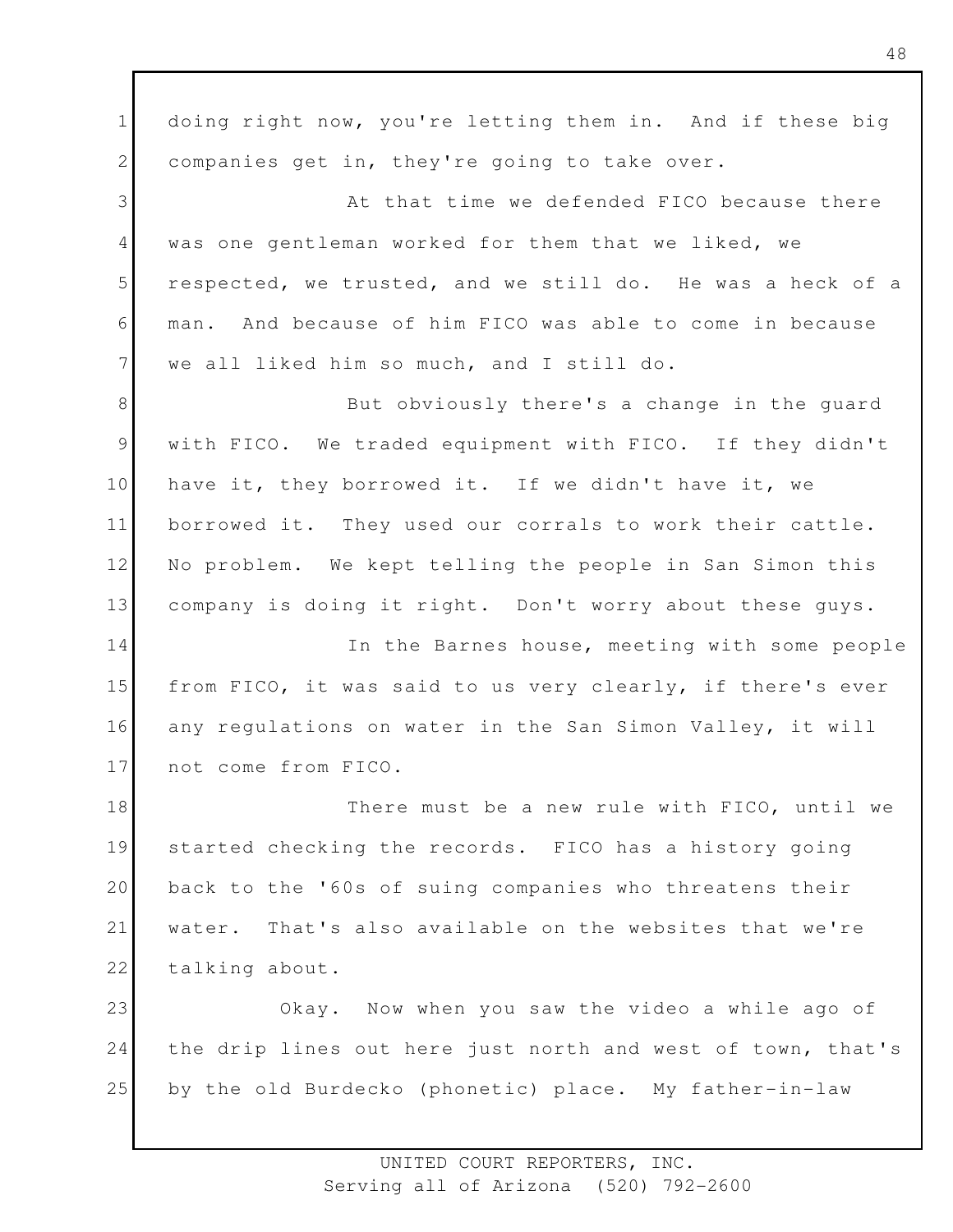1 2 3 4 5 farmed that for decades, and then sold it. We ran cattle on it because the fences were down. It's still in the middle of one of the Triangle Ranch's pastures, which is still on the Barnes Family. I've been across there horseback.

6 7 8 9 10 11 It kind of gets your attention when you see them watering mesquite bushes. At first, I thought, whoopee, they figured out how to make money out of mesquite. That gives us a whole new definition of diversity out at our ranch because we're going to go get after it.

12 13 14 15 16 17 18 19 20 But I don't think that's what they were doing. Because if you read, if you read the laws, it says, and mentioned it a while ago when they gave the first introduction. If you irrigate to feed range livestock, you are an irrigator. They irrigated it, they drilled in the grass. You can see where it came up, then died. Then they disconnected the drip lines, moved them over, put the road in, and finished the south side on trees. We got our water from there, by the old Burdecko place out here.

21 22 23 24 25 We feel that FICO, and especially A&P, and some other petitioners, not only are they going to -they're not going to shut down, they are set to expand their operations and by hundreds, maybe even thousands of acres.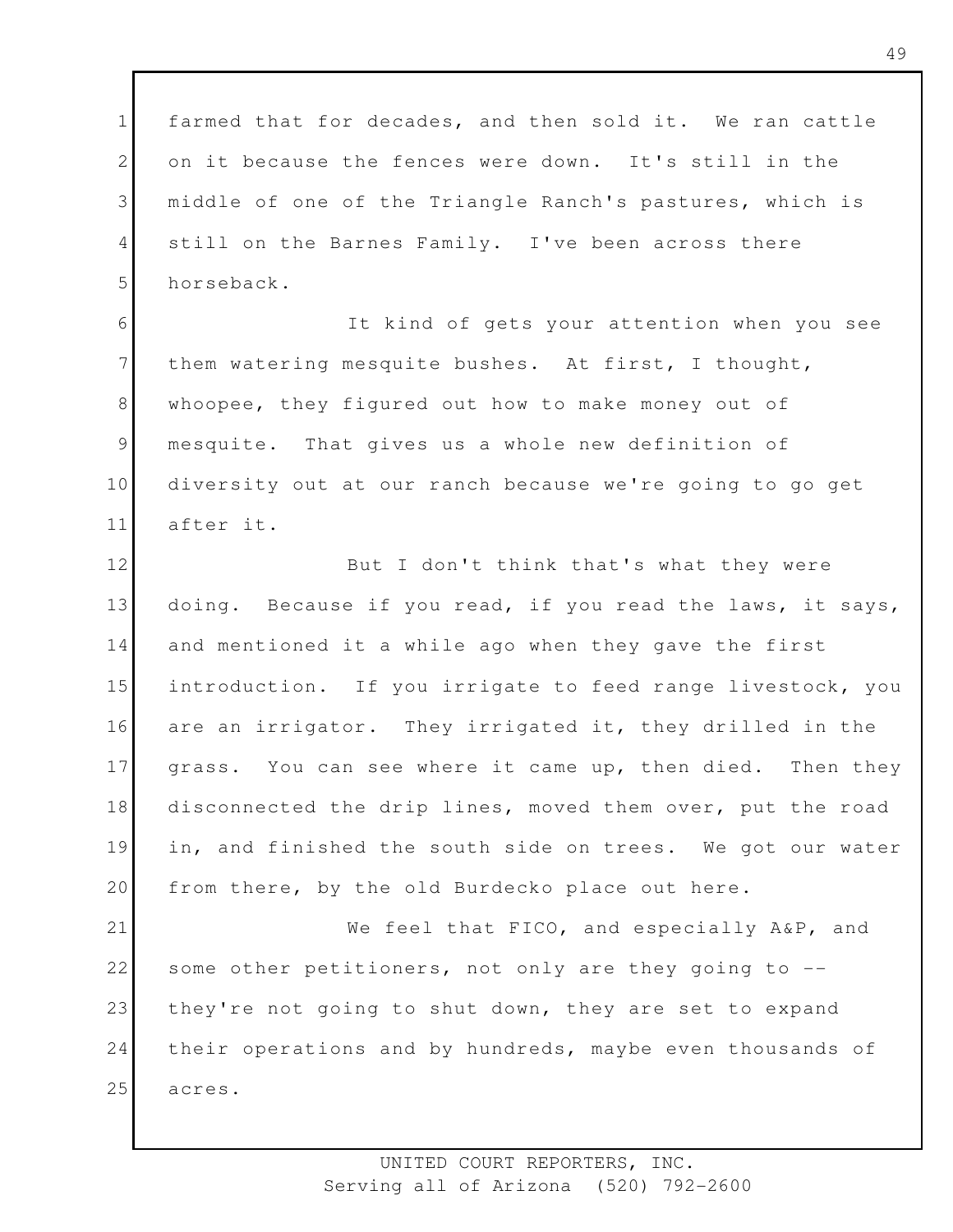1 2 3 4 5 6 7 8 9 10 11 12 13 14 15 16 17 18 19 20 21 22 23 24 25 Okay. And when I first heard about it -- I didn't know this was coming on. I heard it from someone in Safford. Okay. And when I called one of the petitioners, I said what in the world is going on here? Because I got caught asleep, that's my fault. I was too unassuming. I was not cynical enough in my thinking, and I got caught. And when I asked the question, they said, yeah, that's the deal. I said, you mean we can't put in 20 acres on Ball Road? They said, yeah, that's the deal. I said, that's wrong. He says, I know, but that's the way it's got to be. So I kept hearing not personal. I feel sorry for anyone who has a business and it's not personal to them. Because for the generations that have been here, it's our life. It is personal. It was personal to my parents. My parents are buried right over here. I played ball on this gym. I graduated on a stage right over there. I went to school at San Simon. My grandparents are buried at Glenbar. My great uncle worked for San Simon Cattle Company down at Seneca (phonetic). We've got six generations sitting in the seats here today. Yes, it is personal to me, and I'm proud of that. I'm proud of that.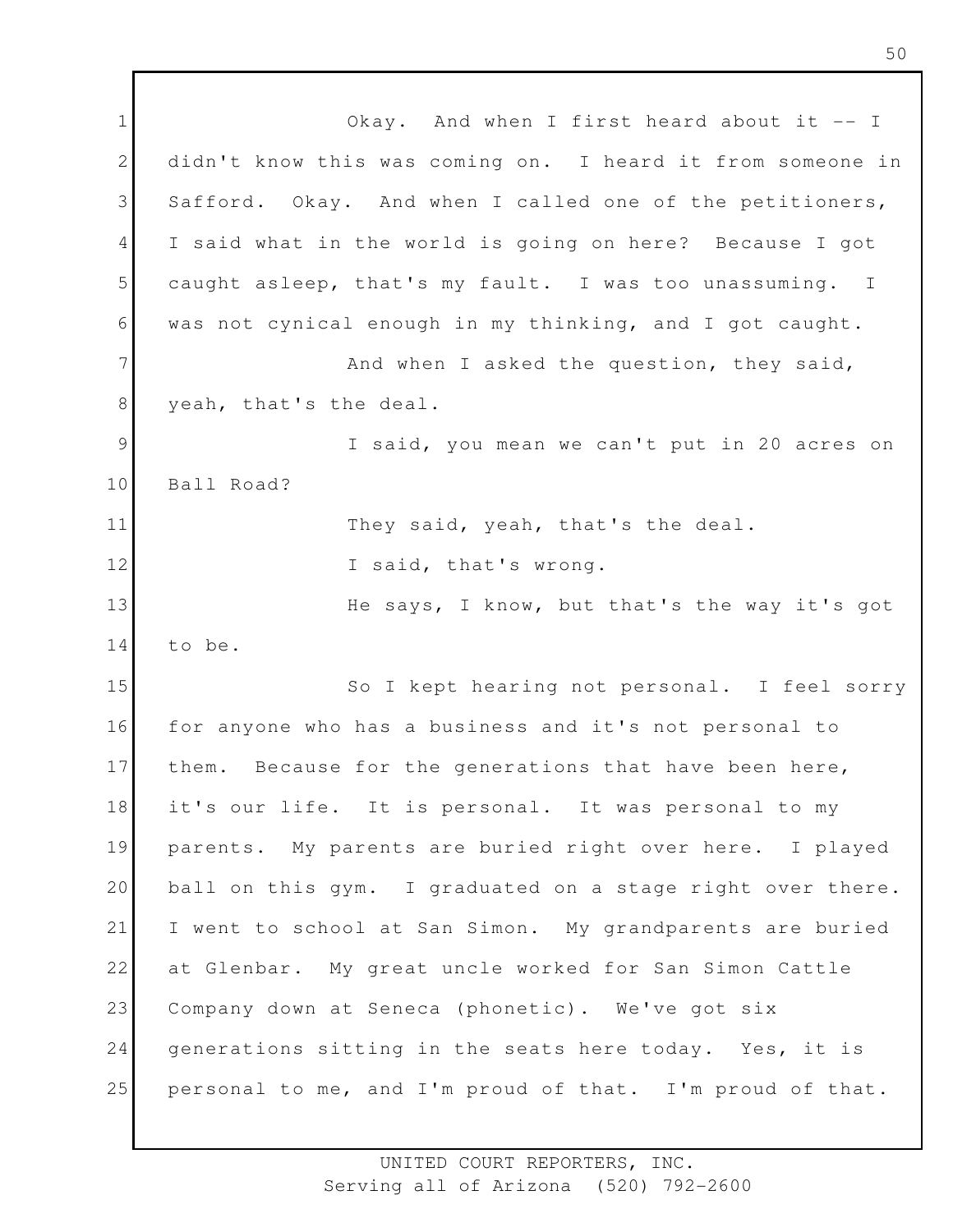1 2 3 4 5 6 7 8 9 10 11 One of the things -- and I appreciate everyone who's here. Because I think the petitioners have seriously disrespected and underestimated the pushback that's going to come from this community. What you saw here today is a fraction of what we have, a fraction. Because we didn't have time to present any more. But there's other agencies here in the State who are watching this very carefully, and they have a lot ability beyond Google. Okay. And so I appreciate the time that other people have given to me because I didn't have time to get through some of the things I wanted to.

12 13 14 15 16 17 One of the things you might need to look at is the 2012 study, okay, that was sponsored by one of our elected officials, but was initiated by one of the petitioners. And his reason for initiating that was to stop the big nut companies in this area, but now he's a petitioner with them.

18 19 20 21 22 23 24 25 I'm not sure the petitioners knew. I think the sharks are swimming around each other. Sooner or later they're going to start getting after each other. But the whole idea, he didn't have enough pull in the Bowie area to get that sub-basin split. But he thought if he put them - separated them, he could do that. I'm not sure the petitioners are aware of that. Okay. He didn't get it done, now he's signed on with the petitioners.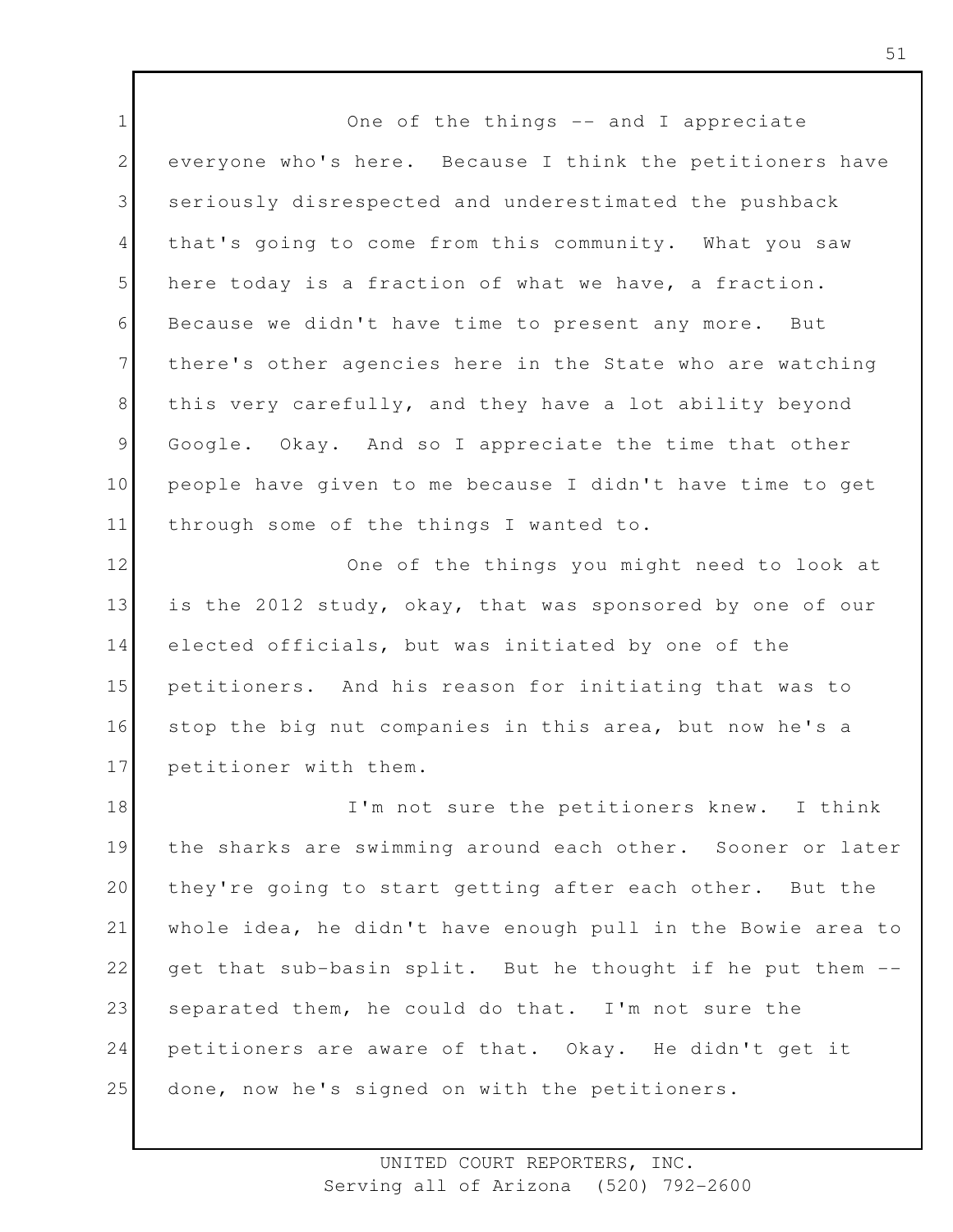1 2 3 4 5 6 7 8 9 10 11 12 13 14 15 16 17 18 19 20 21 22 23 Also, one thing you need to check that we barely had time to get it. Schroeder (phonetic) law firm did a really nice paper on the forgotten water laws and the environment. If any of you are leasing water to anyone, if you don't renew that lease every five years, you stand to lose your water rights. If you are changed to pivots, that means you lose approximately 36 acres. In the eyes of some of the law, and some of the cases that come up, those corners now you are wasting water. So now you saved that water, you don't need what you were using before. It can revert to the State for the good of the environment. Now that's interesting, I'm not sure what the good of the environment is. Also, if you folks get a chance, you need to look at the Gila 3 and the Gila 4 rulings because the definitions of subsurface, of groundwater, of percolation, of water stream flow, subsurface flow, is starting to blur. Okay. It's starting to blur. And if that happens, then percolated water is no longer separated out. Then all that water that you have forfeited, you can abandon it. You can forfeit it. So by saving water, it's like school financing, if you've ever been involved in that. If we get

24 \$100 at school, we only spend 8 of it, we don't get \$100

25 next year, or whatever it is, because we didn't need it

UNITED COURT REPORTERS, INC.

Serving all of Arizona (520) 792-2600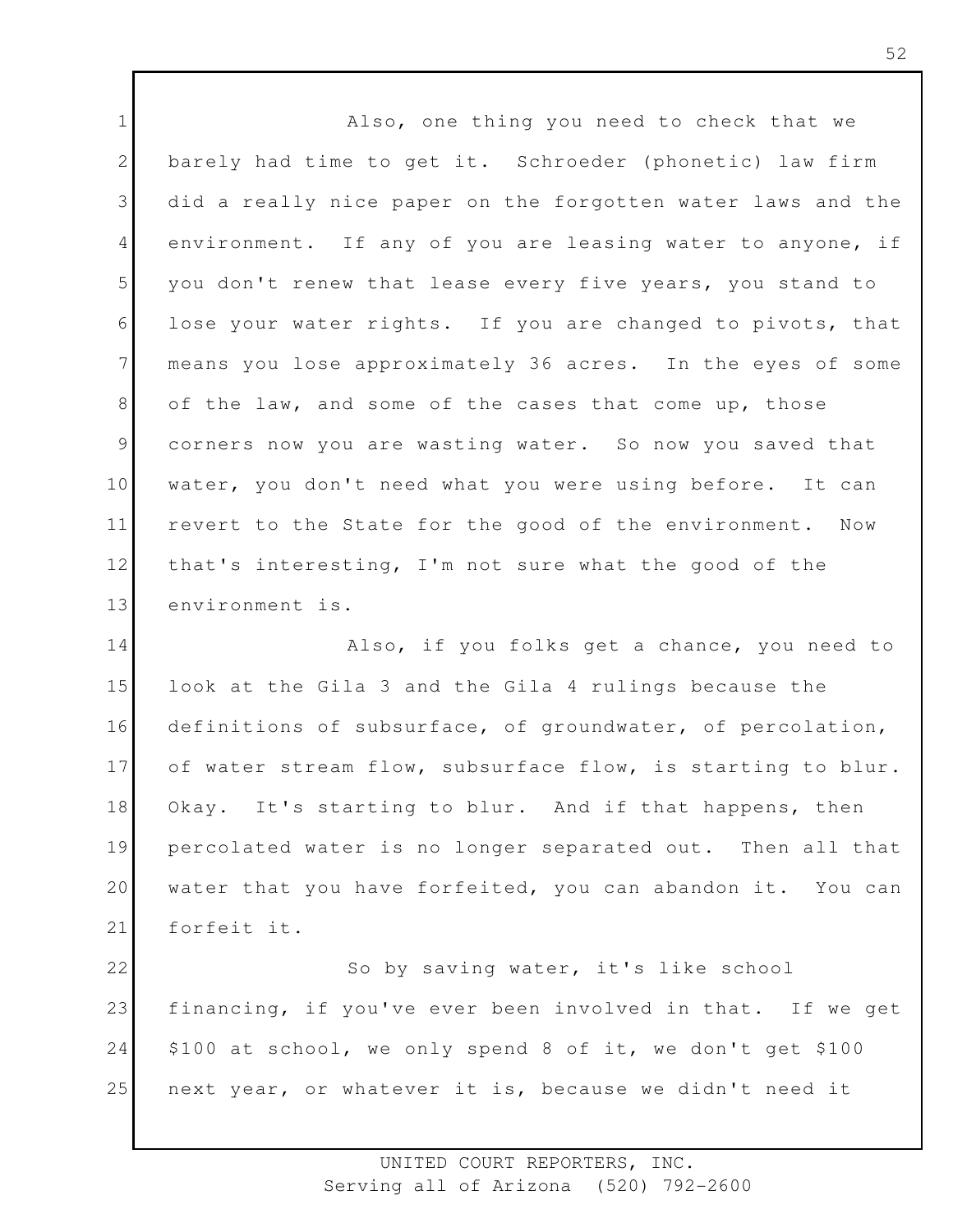1 2 3 4 5 6 7 8 9 10 11 12 13 14 15 16 17 18 19 20 21 22 23 24 25 anyway. That's the way they're starting to look at the water. And I know you're not supposed to say water rights. I know we don't have any, but, doggone it, I feel like we have some water rights. If you save your water, and you show that you don't need that anymore because now you're not using it because you put in a pivot, it's a catch-22. You stand to lose your water rights. So you need to look at the 2012 study. We also have on the water site -- the website that we showed you a while ago. If you will look at that, and look up the lost -- the groundwater, and the lost laws or forgotten laws, it's listed like that. And look that up and see what you can see on it. You need to also check if you're leasing any water. We've also spent some time with the power plant people. We've had a couple of things -- a couple of sessions with them. We understand they have cleared their last permit last October. The original pistachio corp, which was bought by NP, actually opposed the power plant. The power plant is set to spend approximately \$100 million in taxes over the next ten years. Oh, and by the way, if you're having trouble in school, one acre of mature pecan trees, pays less taxes, county taxes, than one acre of vacant land.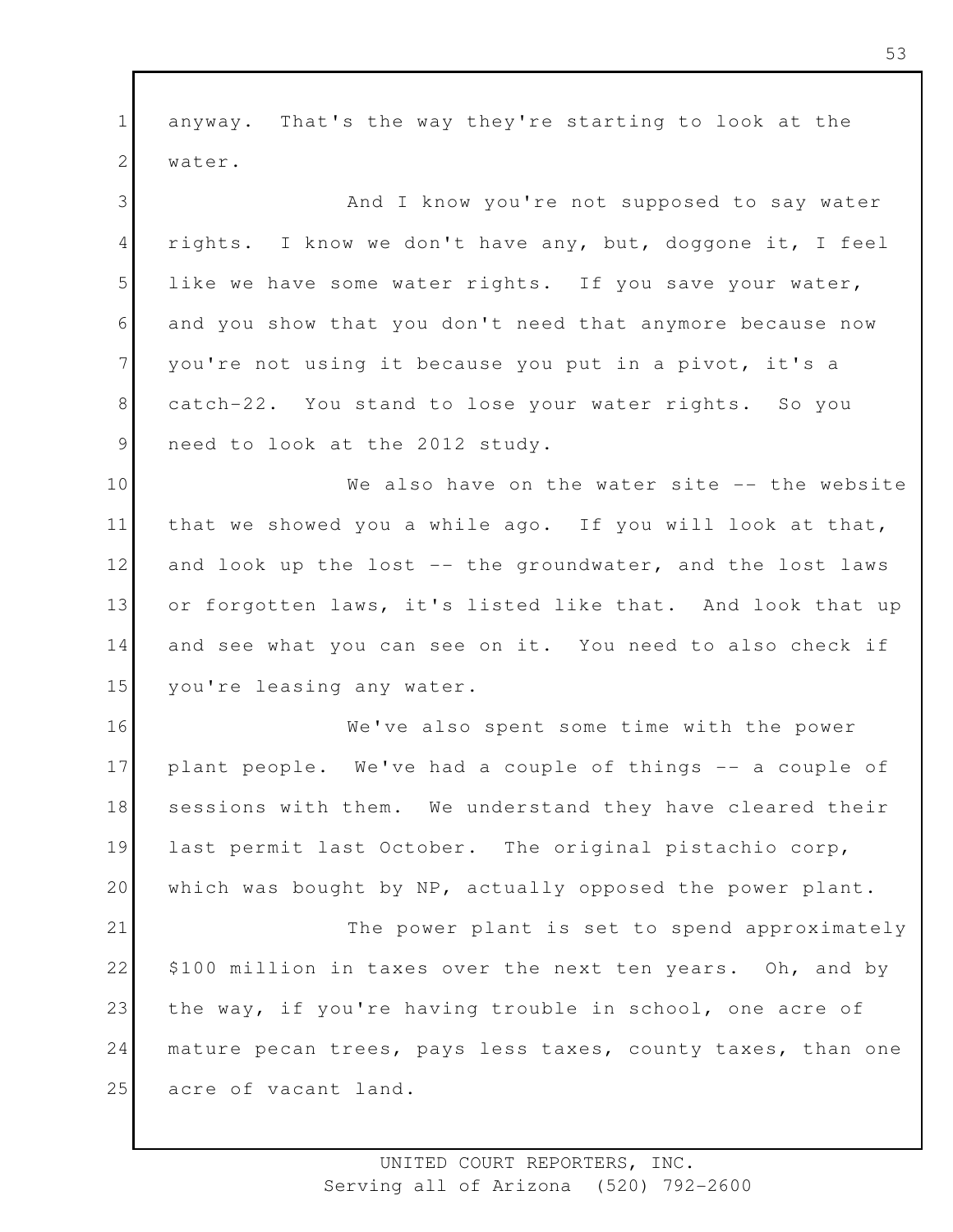1 2 3 4 5 6 7 8 9 10 11 12 13 14 15 16 17 18 19 20 21 22 23 24 25 GERRY WALKER: The next speaker is Lynne Ray. LYNNE RAY: Never has this unfair Petition been about water -- GERRY WALKER: Ma'am? LYNNE RAY: Yes? GERRY WALKER: Could you tilt it down just a little bit so -- okay. And could you also state who you're representing, please? LYNNE RAY: I'm Lynne Ray with Ray Brangus & Livestock, San Simon, Arizona. GERRY WALKER: Thank you. LYNNE RAY: I'm fourth generation rancher, farmer, in the San Simon Valley. And I've farmed and ranched here for over 44 years. Our sons are fifth, and our grandchildren are sixth generations into this Valley. They're here today. I've never left San Simon Valley for more than five weeks in my entire life. And when I did leave, I took soil farm dirt with me. I can't -- SEV RAY: I'm going to fill in and finish this thing for her real quick just so we can get it. GERRY WALKER: Thank you. SEV RAY: My family has been here for almost 100 years. I farmed cotton, chili, alfalfa, corn, and a little bit of lavender. Every single generation became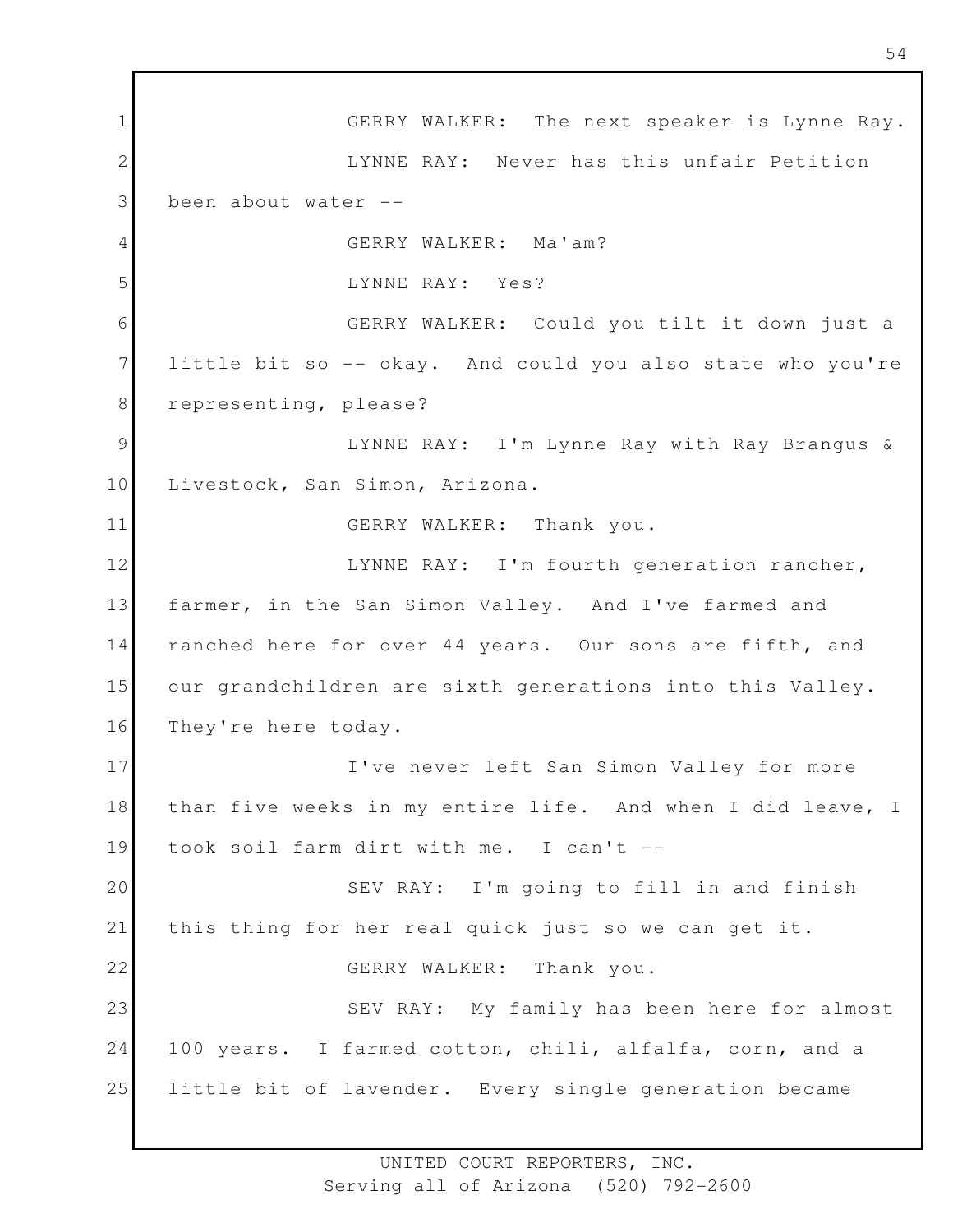1 2 3 4 5 6 7 8 9 10 11 12 13 14 15 16 17 18 19 20 21 22 23 24 25 more efficient as new technology equipment became available, and we improved the way we farmed and ranched. Never did we take advantage of the abundant water. Never was water shortage an issue. We handed down knowledge from generation to generation, knowledge of where the water flowed, how it even moved with the tides and how it was used wisely. I began farming in the '70s, and witnessed firsthand how raising fuel costs forced many of my farmer neighbors to leave the valley. Economics was a tough lesson. While water was abundant, it became too costly to pump for most. In the '80s we lost our Government subsidies, and yet managed to survive. The water, of course, stayed steady and constant. My dad, Ed Barnes, had clearly -- had cleared most of the farmable acres in San Simon, and due to health reasons sold to FICO in the 2000's. I threw in 320 acres that was contingent to Daddy. At this time I bought an additional 320 acres to retire on eventually. Land has always been a solid investment generation after generation. We've always taken care of the land and water. Because of my life as a working farmer, it was hard on my body. I plan to sell or use as collateral those remaining farm acres for a convenience store and gas station on commercial property I bought over 20 years ago.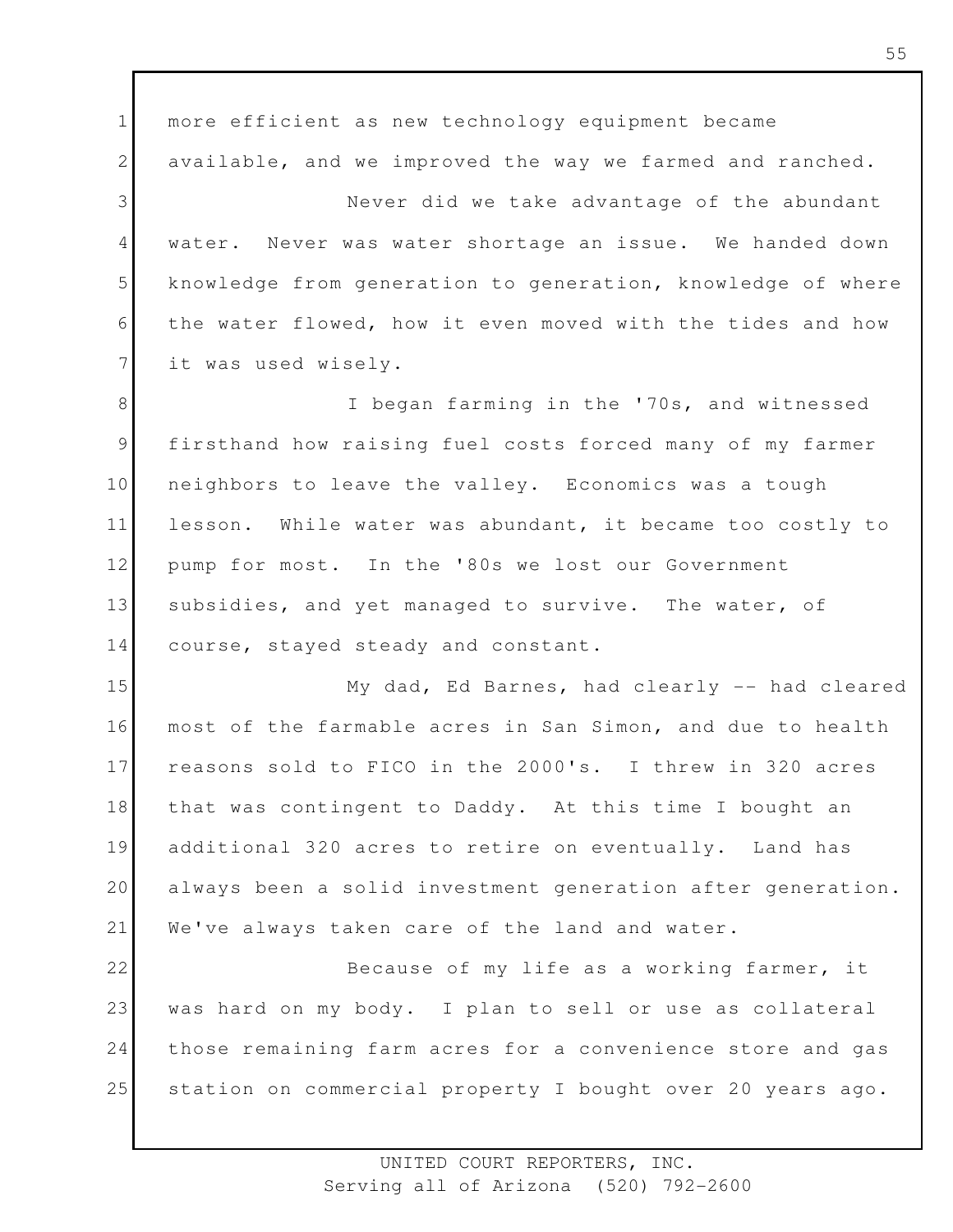1 2 3 4 5 I carried the plans and schematics with me everywhere. Overnight my retirement acres and plans became worthless at the signing of the February unfair Petition. The working retirement plan became impossible. Do not tell my grandchildren that this is not personal.

6 7 8 9 10 Every year since Daddy passed away my mom gives a graduating senior involved in ag the Edward Barnes Memorial Scholarship. FICO is the only petitioner that tries to give back to the community. The majority of them offer nothing. They take and they never give.

11 12 13 14 15 16 17 18 My God-given rights as a legal born citizen in the United States of America was taken away by the signers of this unfair Petition. This unfair Petition has never been about the water. There are many other innocent victims in this valley, with stories similar to ours, that have been destroyed just to line the huge silk pockets of the greedy, selfish corporate signers of this unfair Petition.

19 20 21 22 23 Their only purpose is to increase their holdings with manipulating the Government at the expense of the hardworking, law-abiding citizens of the San Simon Valley. This has never been about water. And understand, gentlemen, this is personal.

24 25 GERRY WALKER: Sir? Sir? Sir? Just for the record, could you please state your name, as well? Thank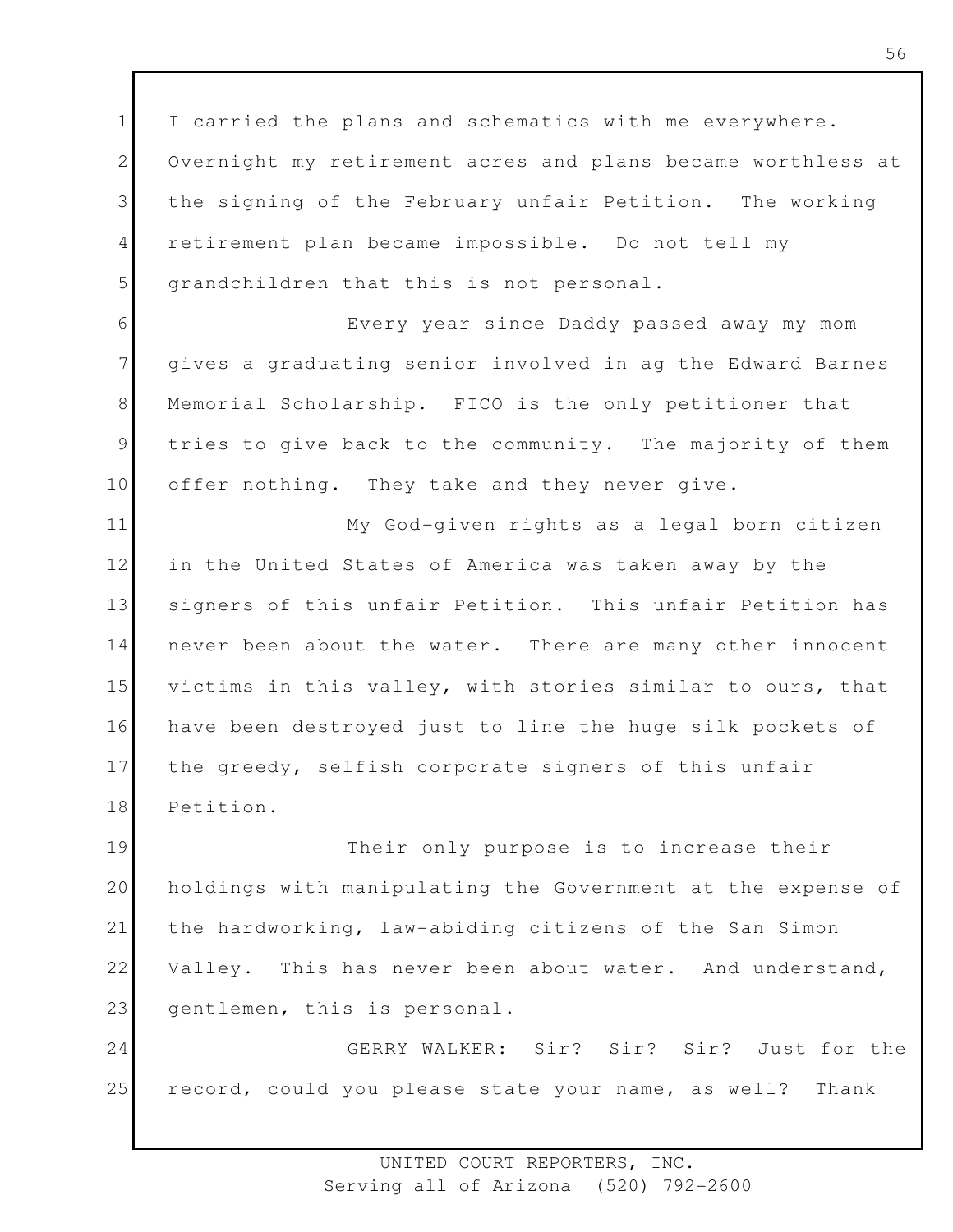$1<sup>1</sup>$  $V$  O  $11$ 

| ᅩ               | yvu.                                                        |
|-----------------|-------------------------------------------------------------|
| $\mathbf{2}$    | SEV RAY: My name is Sev Ray, Ray Brangus.                   |
| 3               | GERRY WALKER: Thank you.                                    |
| $\overline{4}$  | The next speaker is Larry Romney.                           |
| 5               | LARRY ROMNEY: Hello, I'm Larry Romney. And                  |
| 6               | thank you, Lynne, for that introduction. What a great       |
| $7\phantom{.0}$ | presentation. I'm sorry I have to follow it.                |
| 8               | GERRY WALKER: Could you please also identify                |
| $\mathcal{G}$   | who you're representing?                                    |
| 10              | THE WITNESS: I will. And hopefully I'll                     |
| 11              | have someone, if I falter, come up and steady me, also.     |
| 12              | I am Larry Romney. I represent -- I am a                    |
| 13              | farm manager for the Turley Charitable Remainder Trust and  |
| 14              | Marshall Turley.                                            |
| 15              | I have farmed here for the last ten years.                  |
| 16              | Prior to that, beginning in '88, I farmed north of Bowie,   |
| 17              | also, for another eight years. So I have experience here.   |
| 18              | I also consider this personal.                              |
| 19              | The first that I had ever heard of an INA or                |
| 20              | of any significance about an INA, other than rumors of what |
| 21              | was going on with neighbors, was a meeting that I was       |
| 22              | called to here in Bowie of some growers. At that meeting    |
| 23              | the petitioners presented this plan of an INA.<br>They      |
| 24              | suggested at this time that it was essential, that we had   |
| 25              | to have it.                                                 |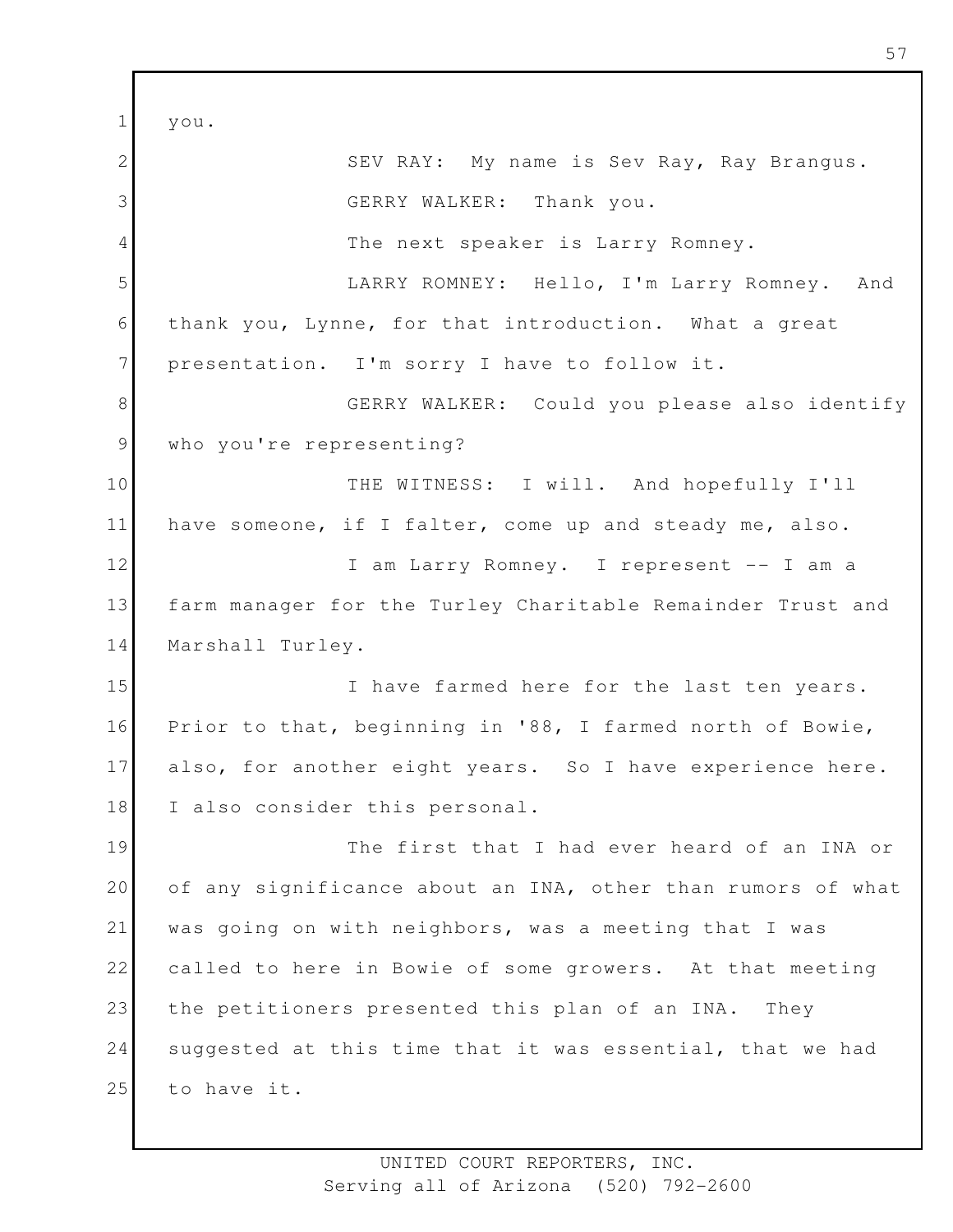1 2 3 4 5 6 7 8 My questions to them had to do with, well, what gives us the idea, what is the background, why do we need an INA. The only thing presented at that meeting was is we've got to stop the other people from coming in, drilling wells, and pulling our water, and taking our water from us, and an INA will do that. They also discussed the requirements of an INA and what the effects would be for someone like me.

9 10 11 12 13 14 15 16 We have chosen to plant pomegranates. We have about 400 acres that we could qualify for. However, we have an additional 1200 acres that has not been irrigated in the last five years. That 1200 acres would probably mean if an INA was imposed, we would lose water rights for that acreage. And that would probably be someplace in the neighborhood of \$3 million affecting our operation alone.

17 18 19 20 21 22 23 24 The acreage at peak in the San Simon Valley has been in approximately 35 to 39,000, which was presented previously. Currently there's 20,000. There's 15 to 20,000 acres that is still available, that has been farmed, that is not going to be used, that will lose those irrigation rights if this INA goes through. It is impractical, it is wrong, it is immoral to throw this, to spring this on us. After that meeting

25 there were -- there were opposition to the INA at that

> UNITED COURT REPORTERS, INC. Serving all of Arizona (520) 792-2600

58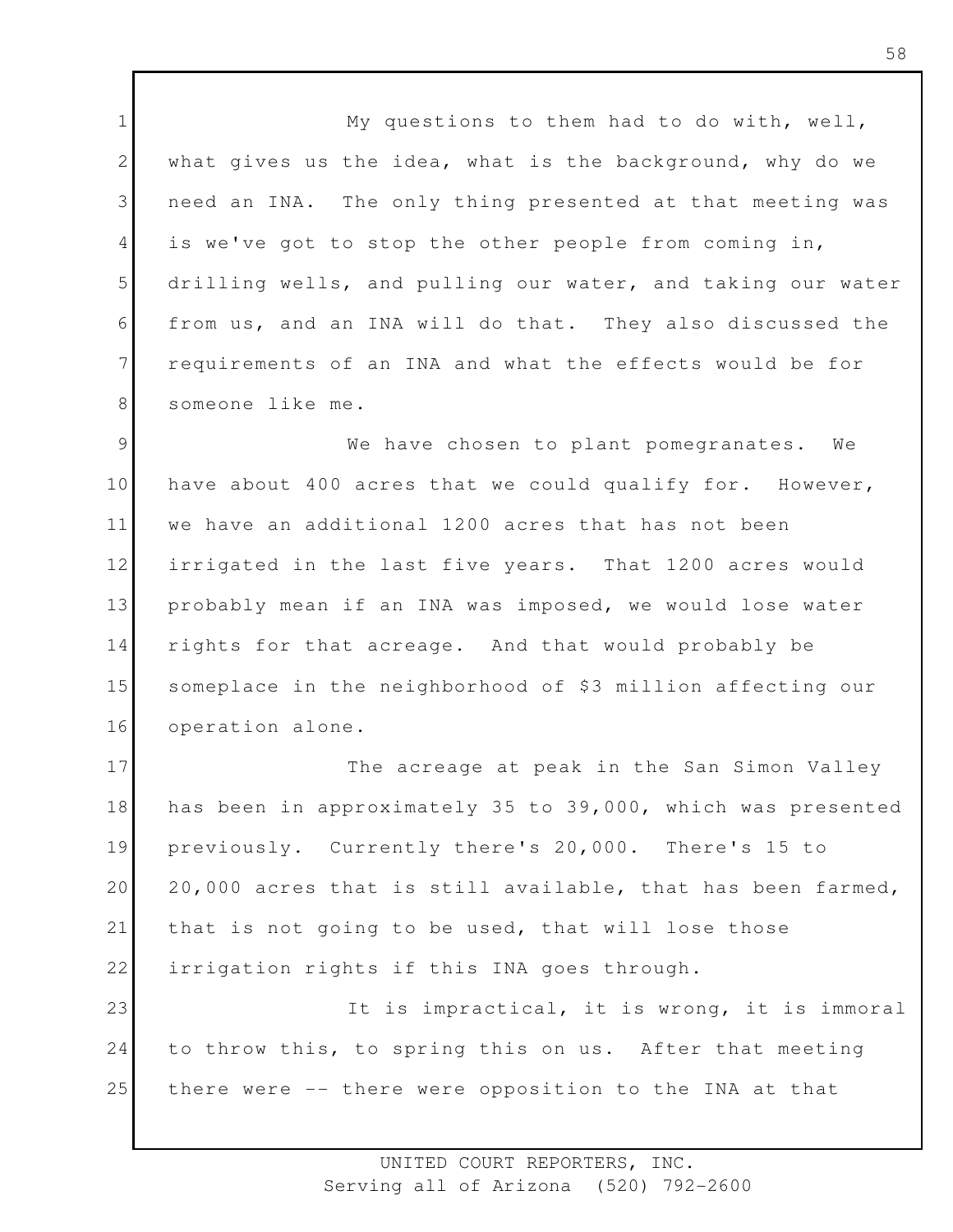1 2 3 4 5 meeting. And when we left, there were basically two reasons. The first reason was is that they felt like that it was just not American to regulate. And who in their right mind would ask the Government to come in and regulate our water unless there was some significant reason.

6 7 8 9 10 11 12 13 14 15 The second one was the five-year rule. After evaluating why, why do they want this INA, I came up with three things. Maybe, number one, there was a justifiable loss. Maybe the water really is declining, and I just didn't realize it. Number two, maybe it's the fear of the unknown. The fear that somebody is going to come in and take our water, and maybe the water is going to go away. And third, possibly, could this possibly be someone that has premeditatedly planned and prepared to gain control of the irrigation district.

16 17 18 19 20 21 I don't know which one that is, but I set out to find out what reason on my particular farm could possibly cause an INA to be installed. So what I did is I went to the ADWR records. And I pulled from that the charts and the information concerning groundwater, which is showing over here to the right.

22 23 24 25 This is our irrigation well that we have been using the most. This one has been used since 1952. It was drilled in 1952. Up at the top, you can see across the top that this is a hydrograph showing what the ground level --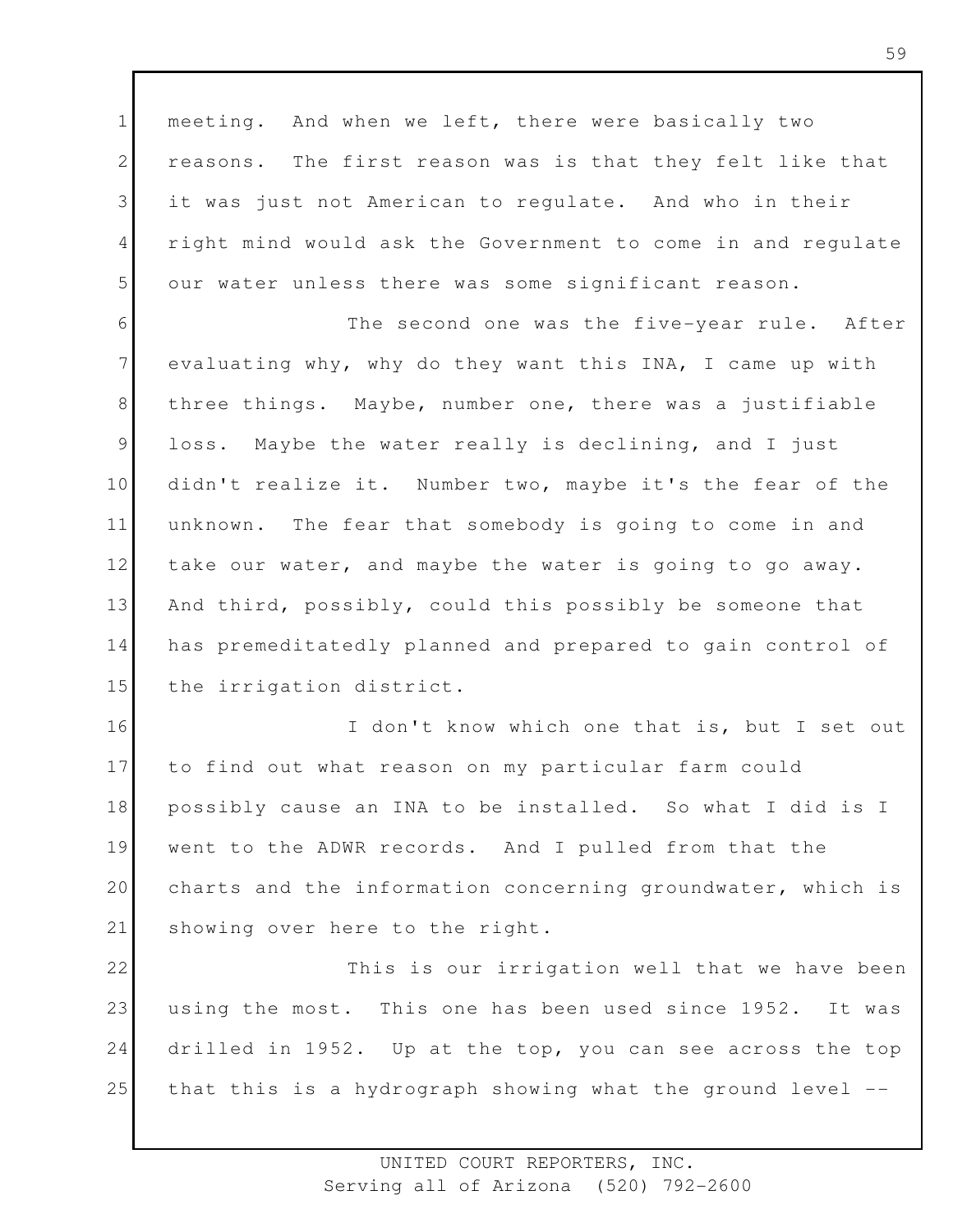1 2 3 4 5 6 7 8 9 10 11 12 13 14 15 16 17 18 19 20 21 22 23 24 25 or the water level has been over the last -- since 1954. First reading was taken in '54. That water was at 83.4 feet. By the time we get down to 1982, that water had dropped to 312 feet, 312.2 actual feet. Since then, since 1982 to 2015, this last February, it has dropped to 355 feet. I did the calculations on this and the other five wells. And to save time and not go through each one, this is an example of one of the wells. I have averaged the five wells that ADWR has accurate and pertinent information of well depth, and I have averaged those. The averages come like this. Between the 1950's and the 1980's the average rate of decline on my five wells is six feet per year. That's six feet per year in that time period. Between 1982 and 2015, the water decline rate has gone to one foot per year. So current we're at one foot per year, and that corresponds with the hydrologist that just presented the information. We are now at a rate of one foot per year. That hole is 1650 feet deep. If you do the calculations, and you take static water away from that, and divide that out, that comes to over 1200 years of water. If we average all five of my wells, those five wells, even during the hard -- the most drastic period when water was being used, there's 201 years on my five wells that we can have water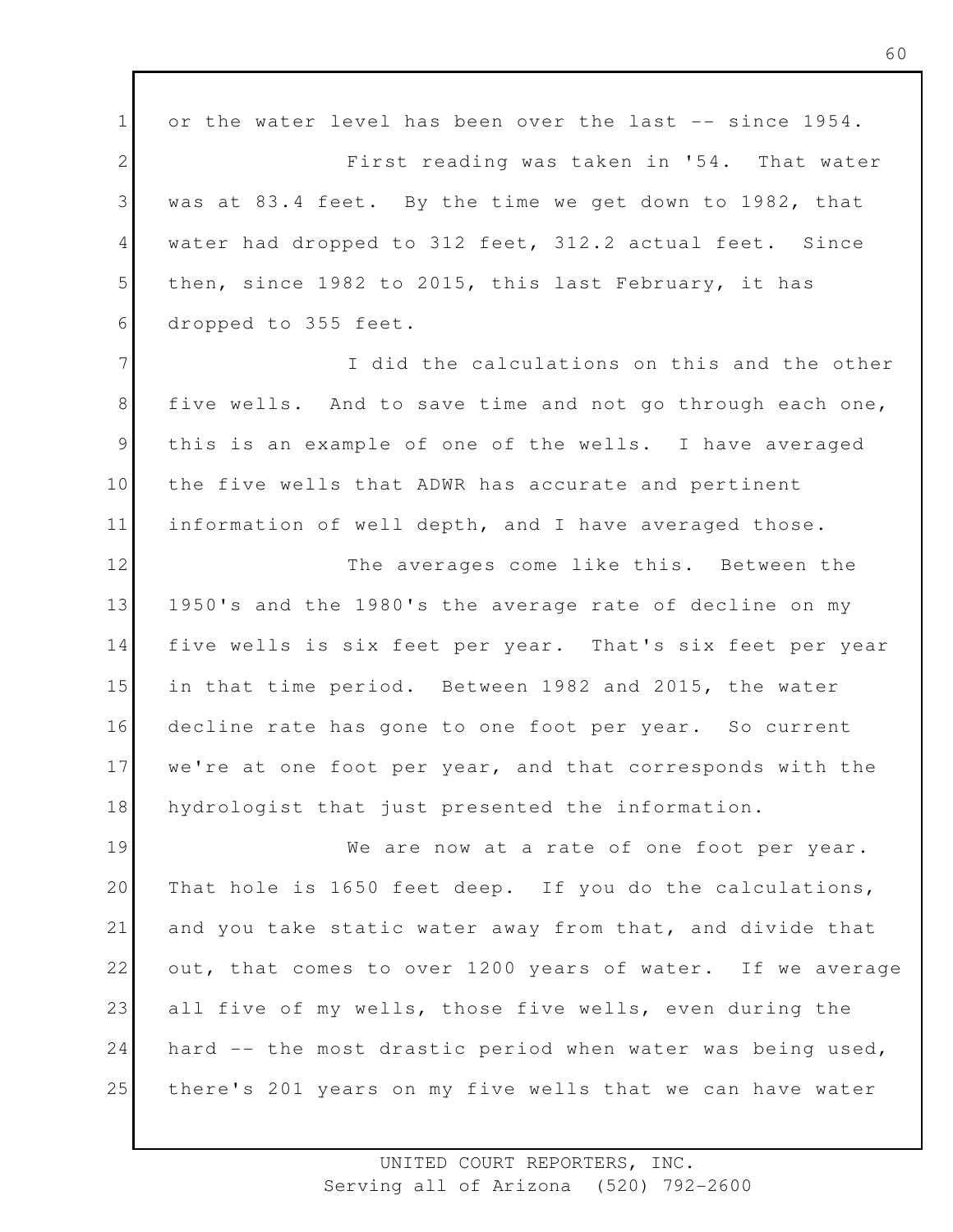1 2 3 4 5 6 7 8 9 10 11 12 13 14 15 16 17 18 19 20 21 22 23 24 25 in the hole on my five wells. At the current rate there's 1215 years of water in those holes that's taken out. Why, tell me why, with 1200 years of water in the hole, do you want to take away my 1200 acres of irrigation rights? I would like to know who's going to pay for that, and why are they coming after me to do that. I would like to know answers to those questions. I feel like this is something that is personal, also. It's been told to us that we, you know, we don't want to cause any problems, we just have to protect our water. But unfortunately, by them protecting our water I lose my water. The peak irrigation season indicated in the previous discussions was 35 to 39,000 acres. Those 35 to 39,000 acres has been reduced now to 20,000 acres, and all of a sudden we have a problem. We also have drip irrigation. We have under limb sprinkler irrigation. We have pivot irrigation. And those are all much more efficient than what was used back in the 1970s and 1980s. We have the capacity with water available currently for many, many more acres than 20,000 acres. Why do you want to take away my water? Thank you very much. GERRY WALKER: The next speaker is Dave Dipeso. I apologize if I butcher anyone's name. DAVE DIPESO: Thank you.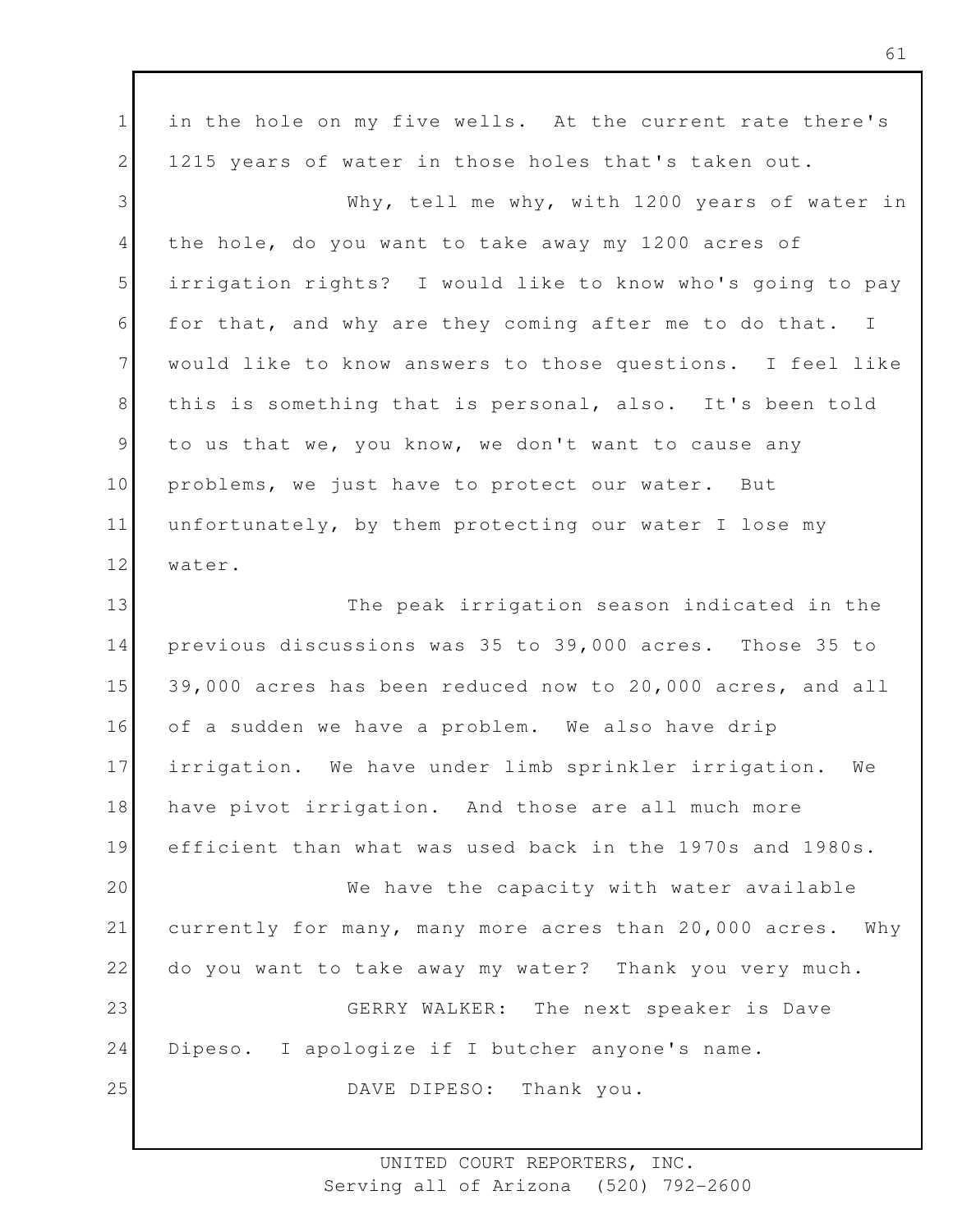1 2 3 4 5 6 7 8 9 10 11 12 13 14 15 16 17 18 19 20 21 22 23 24 25 GERRY WALKLER: Mr. Dipeso, are you doing any kind of presentation? DAVE DIPESO: Just a little something, yes. GERRY WALKER: We would ask that you face this direction and speak towards us. Thank you. DAVE DIPESO: All right. I'm Dave Dipeso. I represent Dipeso Realty & Appraisal. I've been an appraiser. I'm a general -- certified general appraiser in Willcox and Benson. I've been there for 15 years doing that. I was asked by some friends to give my opinion of what would happen to the land values if an INA was imposed in the area, so I did some research. I figured the easiest way to do this was to try to find the sales that were basically ranchland who had no farming potential, and compare them to the sales that had farm potential, could be irrigated in the future. So what we found is in the San Simon area. We did these sales from January 1st, 2013, to January 2015. There were 15 sales in the San Simon area, those sales with farming potential. There were 11 sales. The average range per acre was -- started at 230 at the low end, and went to \$1602 an acre on the high end, with an average of \$817.28. Those parcels that sold that had no farming potential, are basically ranchland. There were four of those sales. That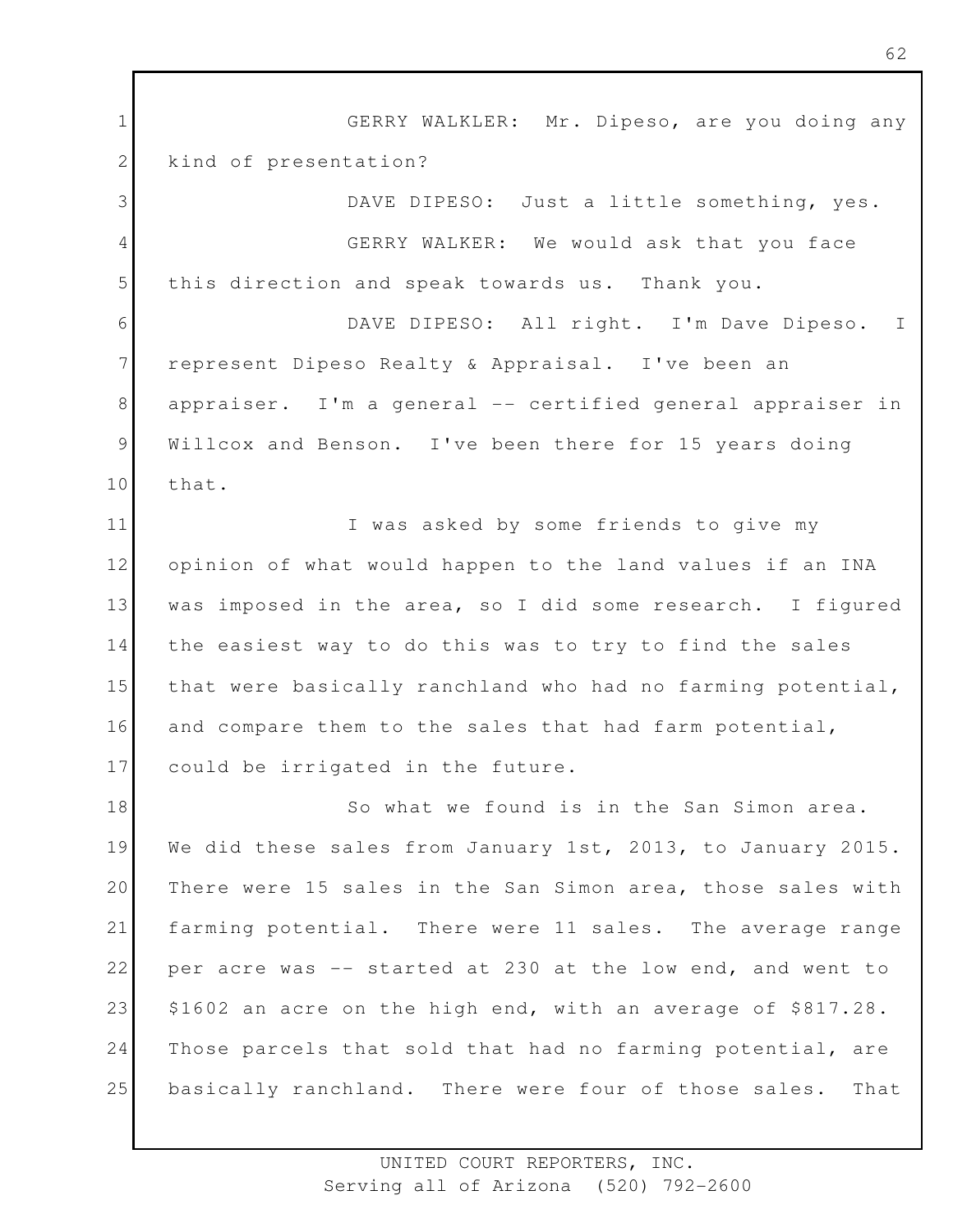1 2 3 4 5 6 averaged -- that spread range was 97.50 per acre, to 562.50 per acre, with an average of \$430 an acre. If you do the average on all those, that's a \$387.28 an acre difference, or a 47 percent drop if you had an INA that you couldn't do any farming on, it was imposed. You could expect your land values to drop by 47 percent.

7 8 9 10 11 In the Bowie area we did have 21 sales. Three of these were actually with trees, so they're not relevant. But just to give you an idea what the tree sales were, those sales ranged from \$10,106 an acre to \$5,785.47 an acre, for an average of \$7,652.

12 13 14 15 16 17 18 19 20 21 Now in Bowie with the sales of that had potential for farming, there were 11 sales. The range on those sales was \$213.64 an acre, to \$2233.45 an acre, with an average of  $$576.18$ . So the average there comes out  $-$ well, the range sales then were an average of 348.81. You do the percentages, there's a 39 percent drop in value if an INA was imposed on in the Bowie area. Thank you. GERRY WALKER: Thank you. The next speaker is Mike Low. MIKE LOW: I'm Mike Low, and I represent

22 23 24 25 Cordova Acres on Indian Springs Road. I'm relatively a newcomer here. I bought my land about three years ago. I did a lot of research on this area and on the aquifer, and actually using your website with -- it was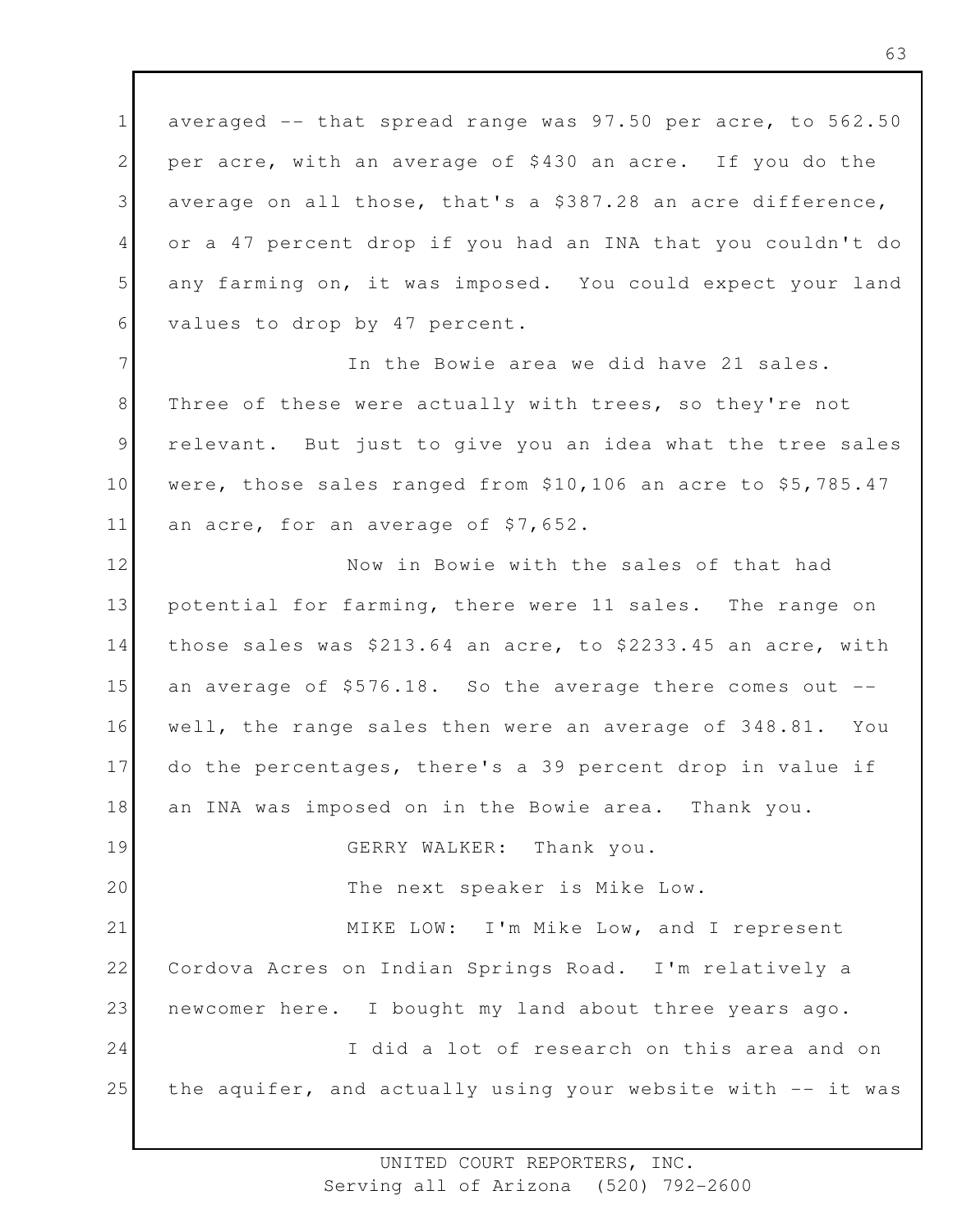1 2 3 4 5 a Safford basin, but I used that as my guideline. There were three studies of estimates of the inventory of water, and, yeah, this was from 2001 to 2005, I believe. I had notes, and I didn't bring them, so I apologize. I'm a little off the cuff.

6 7 8 9 10 11 12 But based on that, I did the math. And the worst case scenario that I came up with was a 1300-year water supply, and the best case was almost 4,000 years. So I told my son, and he bought some land down here, too. Obviously I'm opposed to the INA. I don't think it's justified. I think that even the hydrology report, I think it shows that it's stabilized.

13 14 15 16 17 18 19 20 21 22 And I talked to a lot of locals in my time here, you know, about all the countryside. You see a lot of abandoned farms and farmland, and stuff that looks like it had been planted at one time that was fallow. And my understanding was that the history with the '60s, '70s, and '80s, was there was a lot of cotton farming, and a lot of Government subsidies and financing. And at some point in the early '80s the cotton price dropped. And a lot of these guys were leveraged 3 or 400 percent and just walked away.

23 24 25 So it wasn't a water issue. It was an economics -- kind of a Government-caused economics issue. So I think if you look at it, it's stabilized. And it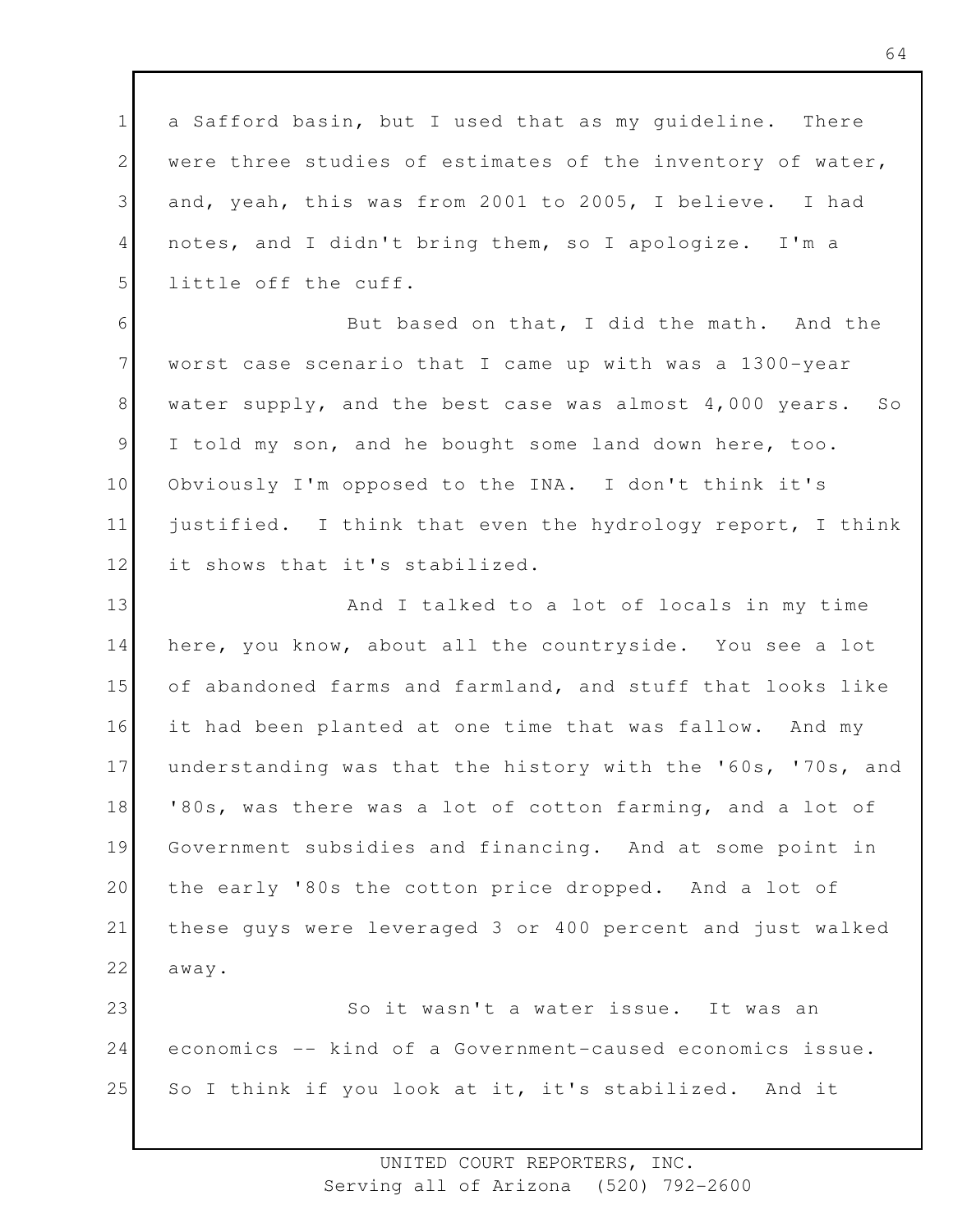1 2 3 4 5 6 7 8 9 10 11 12 13 14 15 16 17 18 19 20 21 22 23 24 25 would hurt a lot of the people that have been here for generations, like the Rays and the Barnes families. And even though I'm new, I respect the rights of people that have been here for generations. And they should be able to do with what they want with their land and not use value. And it would hurt the community. I think a lot of the petitioners are corporate farmers that are not even located in the area. And I think if you have more family farms, you've got people that are actually in the community making money, and supporting local people, and improving the area. I see it as a great potential. You know, both towns look like they need a little help, but there's a lot of potential here. It's good land, there's a good water supply, there are a lot of good people. And, you know, I believe in the area, and I hope that this doesn't go through. That's it. GERRY WALKER: Thank you. The next speaker is Richard Parks. RICHARD PARKS: This microphone hasn't been very good. My name is Richard G. Parks. I don't represent any large corporation or anyone else, but I do own about 480 acres out here, just the other side of some of the Klump land. I'm going to cut right to the chase. I'm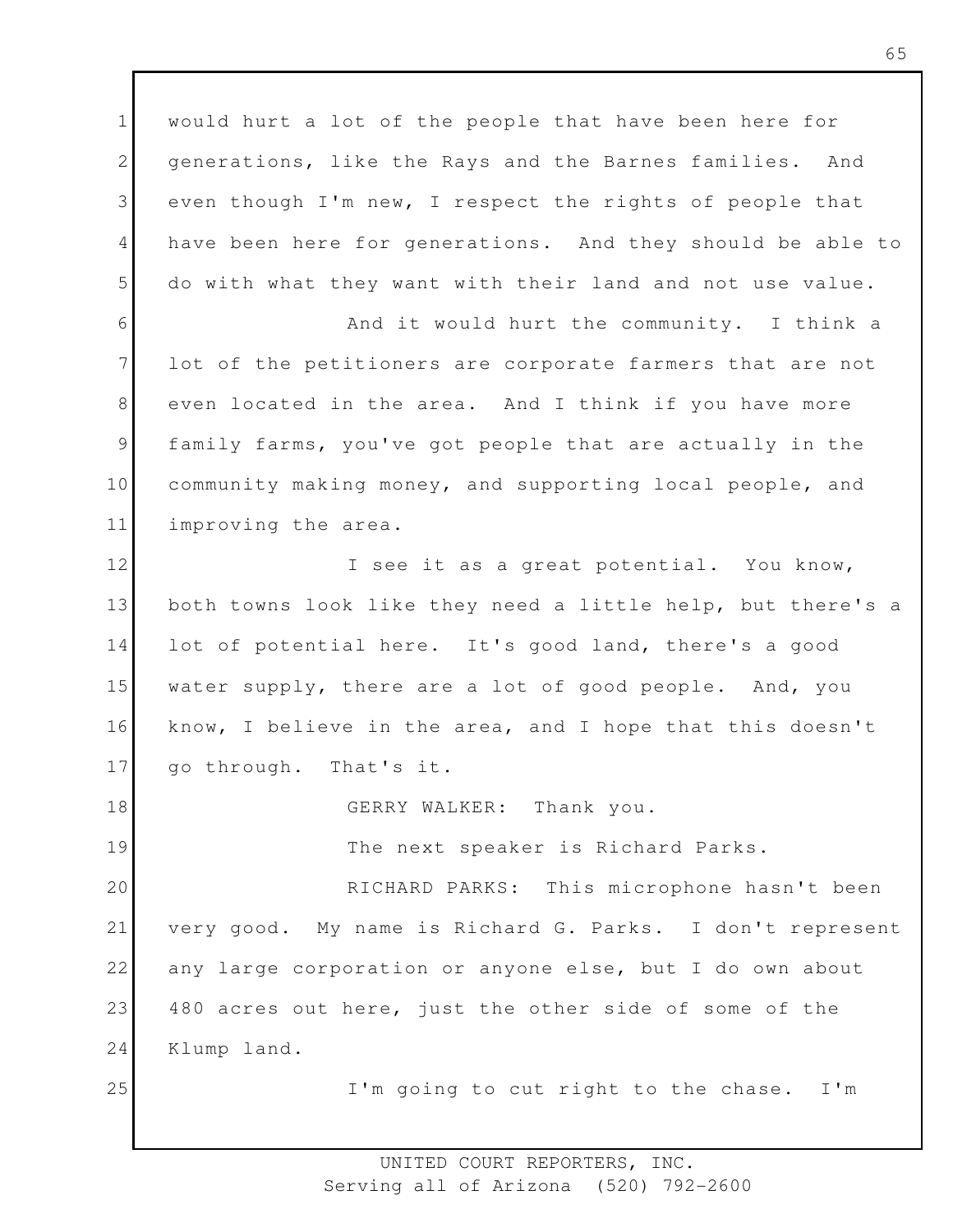1 2 3 going to give you a written document that I want to submit as my oral comments because I don't have time to give it all.

4 5 6 7 8 9 10 According to the ADWR Report No. 12 and the USGS and ADWR Report No. 19, the San Simon sub-basin holds a minimum of 25 million acre-feet of water. We've already seen that. That only extends to a depth of 25 -- excuse me, of 1200 feet. And not because there isn't any more water below there, but because that's just what the convention is, quote/unquote.

11 12 13 14 15 16 17 The San Simon bedrock that underlies this basin goes from anywhere from 1600 feet to over 8,000 feet deep. ADWR and the USGS reports estimate the aquifer extends to at least 7,000 feet below the surface of the land. Given the size and depth of that aquifer, there's probably somewhere between 50 million and 75 million acre-feet of groundwater under the San Simon basin.

18 19 20 21 22 23 24 25 Reports by the ADWR and USGS, they monitor acreage, peaked in the '70s, declined to the present day. We've already heard what -- for the reasons why. None of that has anything to do with water. Given the declining rates of water withdrawal and the low population density in the area, experts estimate the water reserves above the 1200-foot level would last over 2,000 years. With additional reserves on the underlying basin to that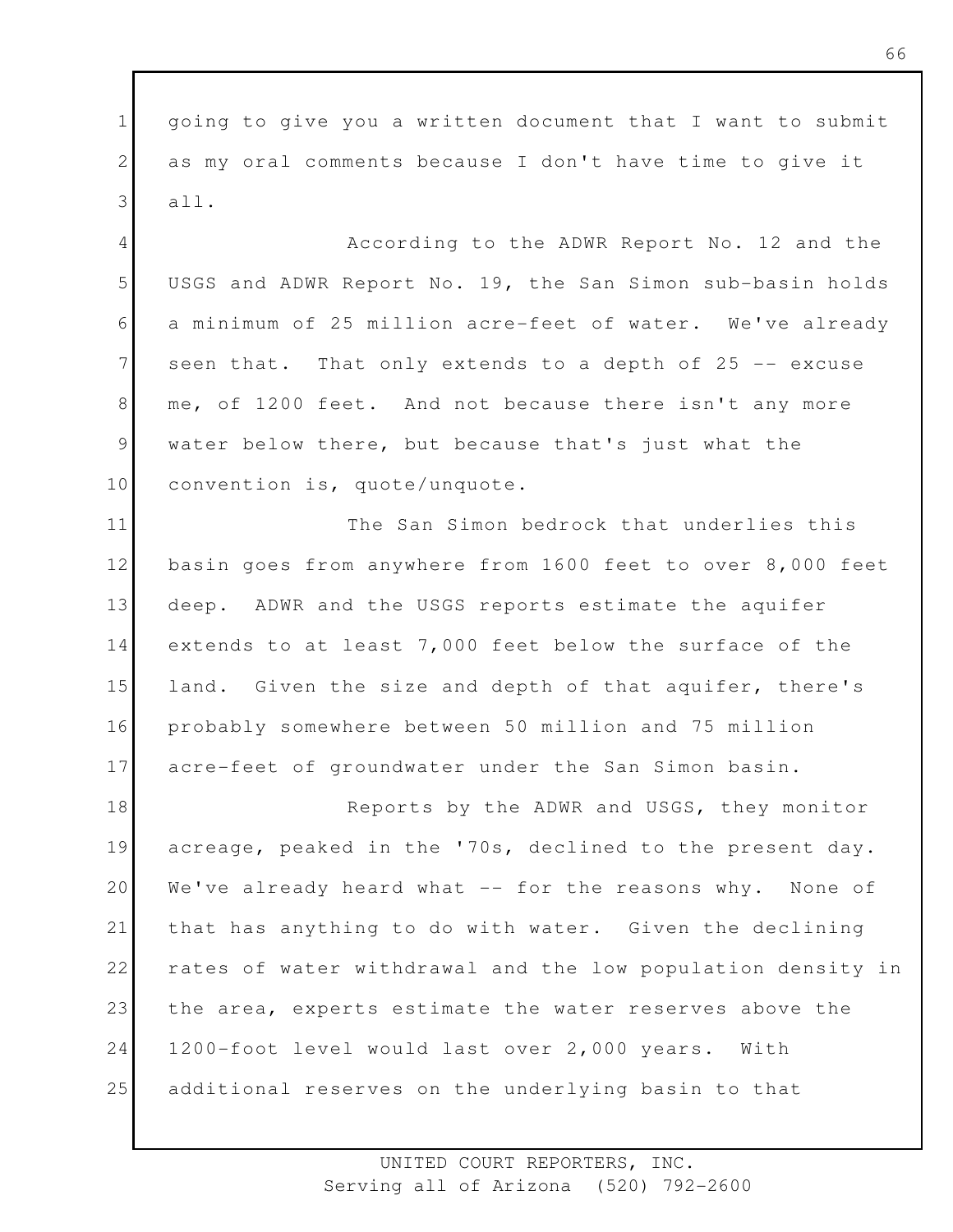1 2 7,000-foot level, you could easily push that to 3,000, if not more, years.

3 4 5 6 7 Put another way, if the groundwater withdrawal started at the beginning of the Roman Empire, the aquifer would still be producing plenty of water today. There's no water crisis in the San Simon sub-basin requiring the imposition of an INA.

8 9 10 11 12 13 A relative handful of people and companies have petitioned for the detonation of this INA. The number of petitioners, in fact, so small that the petition doesn't actually meet the legal requirements for the imposition of an INA. The petition's motivation is primarily greed and arrogance.

14 15 16 17 18 19 20 They're abusing the INA process to eliminate competition, and wrongfully appropriate the irrigation rights of other water users. Information presented to the ADWR by the petitioners was cherry-picked and distorted to justify approval. They seek to line their own pockets by hijacking the process in a bid to deprive everyone else of water rights and eliminate business competition.

21 22 23 24 25 There's absolutely no statutory, scientific, environmental, or economic basis for granting the INA Petition, and it must, therefore, be declined. Thank you. GERRY WALKER: Thank you, Mr. Parks. The next speaker is Robert Zwickey.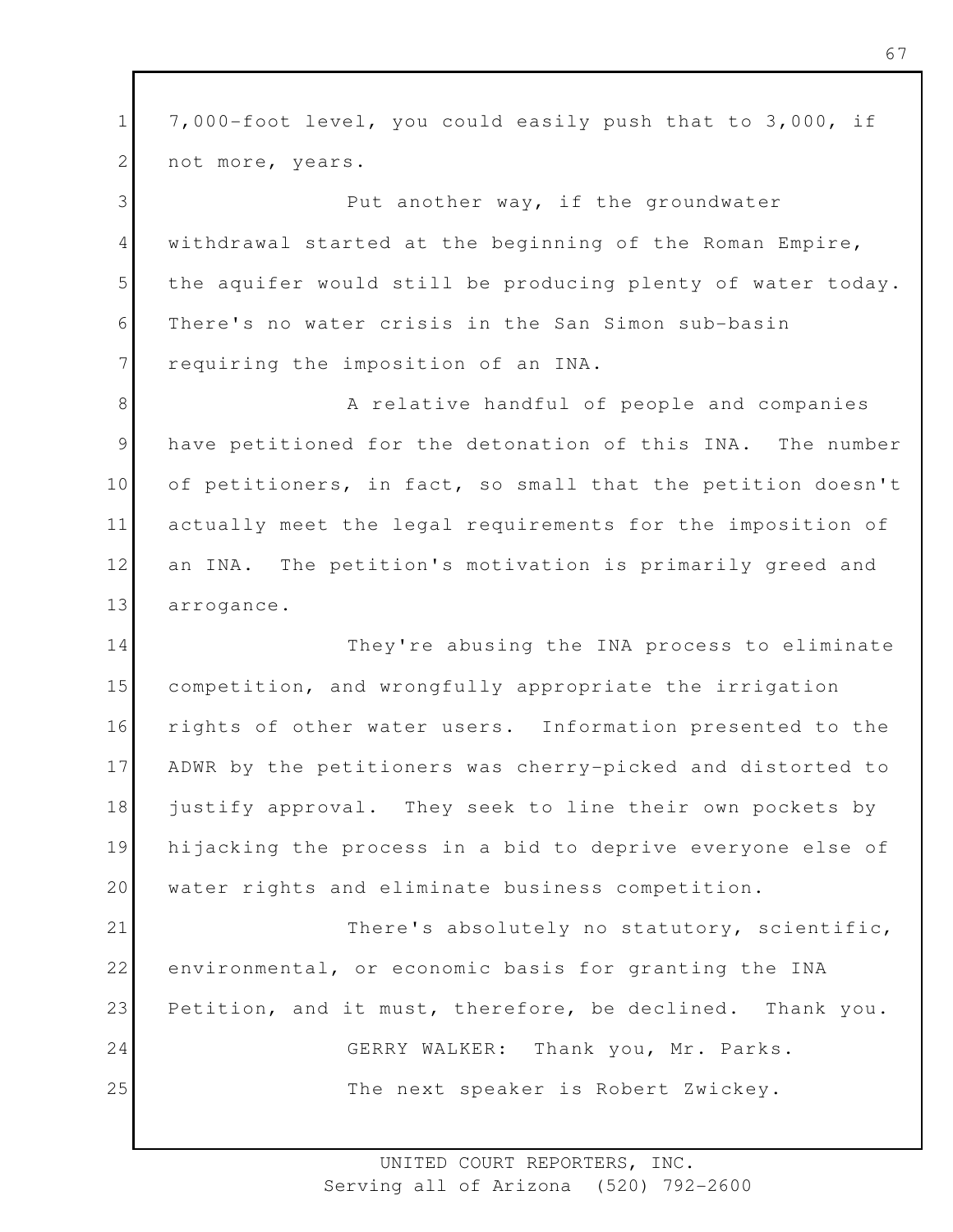1 2 3 4 5 6 7 8 9 10 11 12 13 14 15 16 17 18 19 20 21 22 23 24 25 ROBERT ZWICKEY: My name is Robert Zwickey. I own, excuse me, 40 acres between A&P Ranch and FICO. And I think just about everything has been said here that if this INA is passed, it's going to be pretty much ineffective. I mean, it's not going to stop these guys from pumping water. And so I just want to get to the personal end of it. You know, I've got a friend back here that's been sick for a few years, and he hasn't been able to irrigate. And he's going to lose that. It's going to be gone. This five-year period that we only found out about, you know, four years and 11 months ago. It's gone, so. And me, I've got an investment. I've got - not just money. Excuse me. My boys, my family, have been riding in old trucks, living in a house that's unfinished, so I can push dollars out and make an investment work for their inheritance. That's not going to happen if this passes. And furthermore, they're not going to have an inheritance. This real estate fellow here from Willcox just said my property value's going to drop by 50 percent. So all that time and effort is wasted. I can make the money back. I can go somewhere else and work, but I can't get that time back with my family. So that's pretty much what I have to say. Thank you.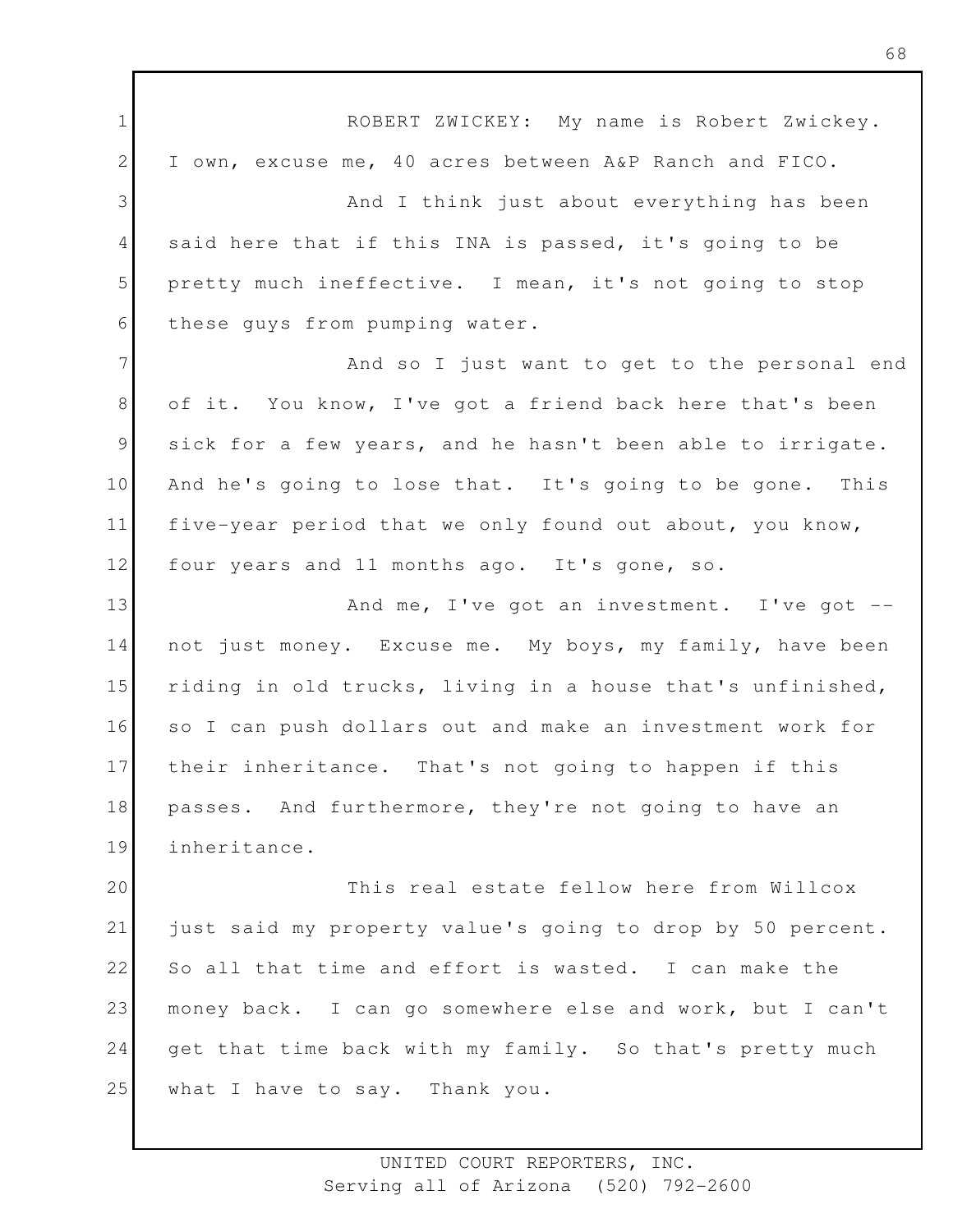1 2 3 4 5 6 7 8 9 10 11 12 13 14 15 16 17 18 19 20 21 22 23 24 25 GERRY WALKER: Thank you, Mr. Zwickey. Next speaker is Dan Barnes, please. DAN BARNES: My name is Dan Barnes. And I live in San Simon, and I have a 351-acre farm. And all I have to say is I oppose this INA. And I don't have much more to say about it, but I do oppose it. Thank you. GERRY WALKER: All right. Thank you. The next speaker is John Klump. JOHN KLUMP: Hi, I'm John Klump. And I was born here fourth generation. I made my speech on the history of the farms and the farmers in the Bowie and San Simon area. My speech is one and a half hours long. I'm going to shorten it today. Most -- GERRY WALKER: Thank you. JOHN KLUMP: Okay. Most people here know the story well. If you were to ask some of the farmers in the Valley what they did that isn't quite right, their answer is that's just a good business. Today I'm not calling anyone any names or pointing fingers for time is short and much must be said today. But one thing's for certain, everybody agrees, it helps them grow and have a better life. In our country business is based on money or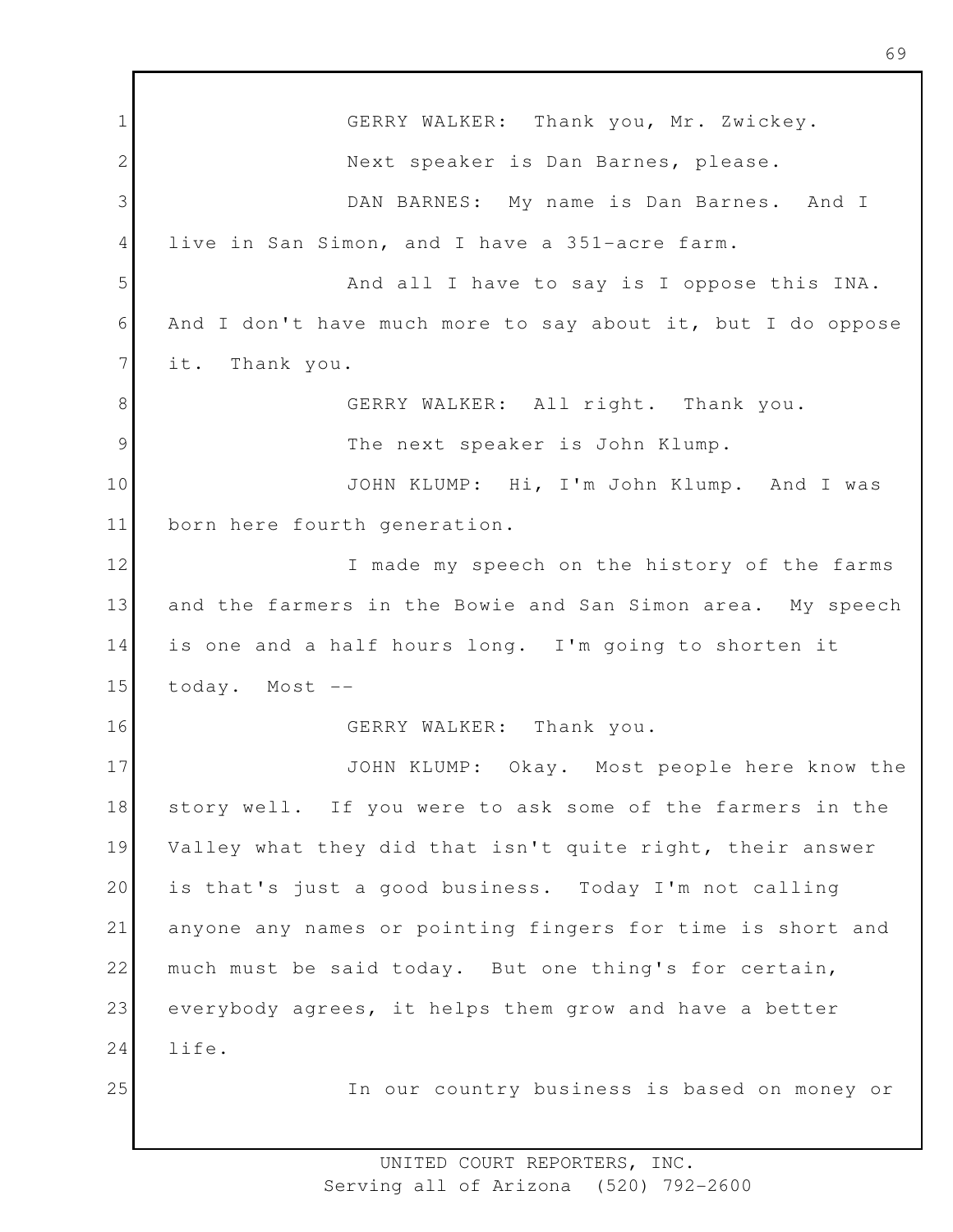1 2 3 4 5 6 7 8 9 10 11 12 13 14 15 16 17 18 19 20 21 22 23 24 25 trade. We do not want to become -- we do not want to become a -- we don't want it to become a habit of stealing from our neighbors. In my opinion this is a case of outrageous farmer's conduct. Everyone here knows if the INA or the ANA is not dismissed, it will not be over. Thank you very much. GERRY WALKER: Thank you. Okay. The next speaker is Riley Klump. RILEY KLUMP: Hi, I'm Riley Klump. I would like to give my minutes to Mr. Nicholls. Thank you. MARK NICHOLLS: My name is Mark Nicholls. I'm a hydrogeologist with a company called Haley & Aldridge (phonetic). We're here representing the Klump family, Samara Farms and Silverado Farms. I'm a hydrogeologist. I can talk to you about groundwater and storage. I can talk to you about recharge rates. I can talk to you about how much water - how much longer the water that's in storage in the Valley will last at the current extraction rates. We've heard those numbers today. More than 2,000 years' worth of groundwater in storage. I'm not qualified to talk about the apparent takings that this action might represent to some of the families in the basin here. What we see is a lot of families that have ground. Some of them may not have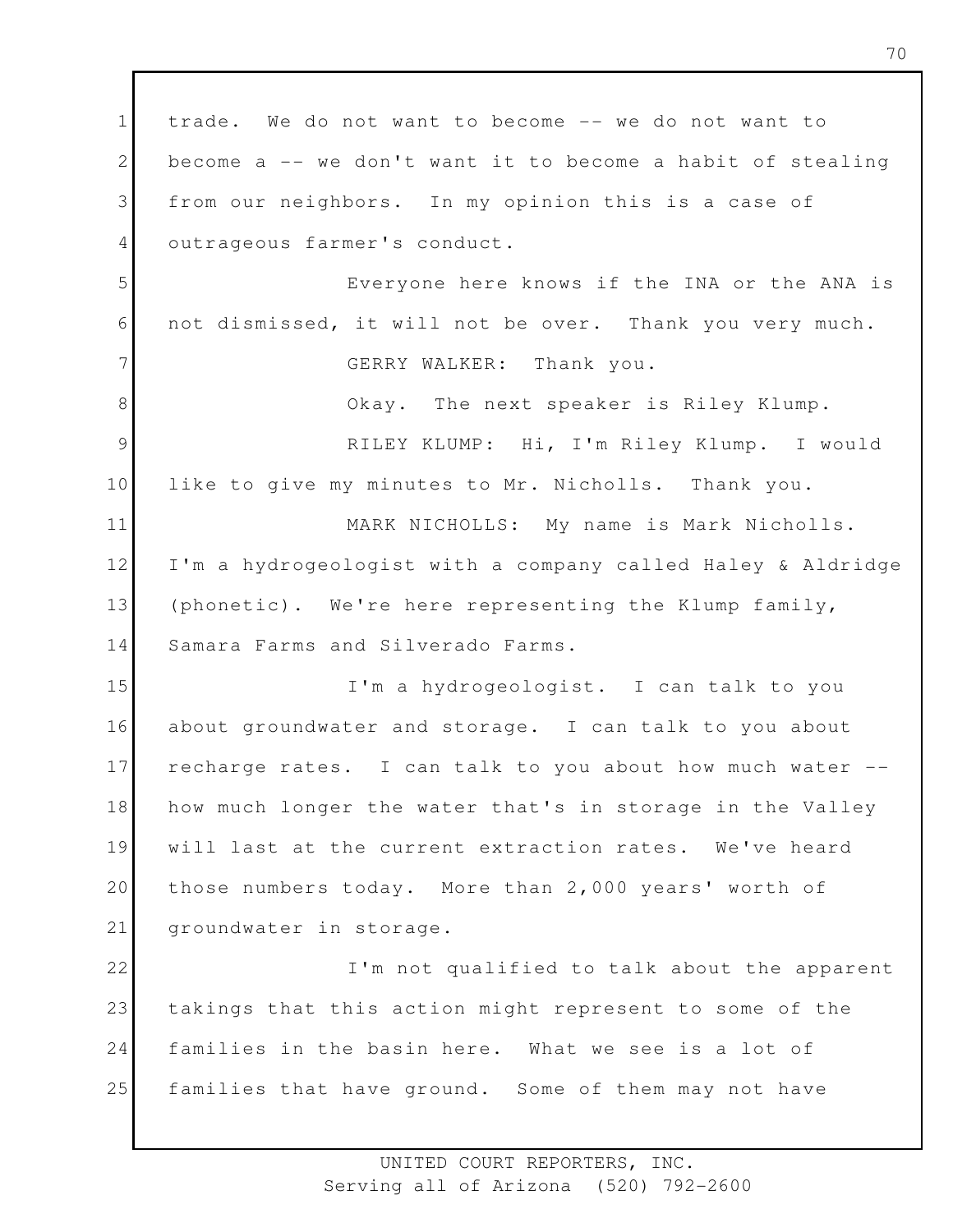1 2 3 4 5 6 7 8 irrigated that ground in the last four or five years because of whatever the reasons might be. They just haven't been active on that ground. Those are the folks that are going to be impacted by this action if the Agency chooses to take it. When we talk about the hydrologic impacts, certainly the hydrologic impacts that we see do not rise to the level that justify an INA based on examples that we see elsewhere in the state.

9 10 11 12 13 14 15 16 17 18 19 What we haven't heard today when we listen to people talk about impacts, we haven't heard people talk about the impacts that are typically associated with falling groundwater levels. We haven't heard about folks deepening wells. We haven't heard about folks with power costs going up because they're pumping from deeper water levels. We haven't heard about farms failing because of falling water levels. Those stories have been absent. We have more people to hear from today. If those stories are out there, I imagine the Department would like to hear those and take that data into consideration.

20 21 22 23 24 25 But typically what we're hearing is that the impacts are going to the family operations that have ground that they may have irrigated in the past, or that they may want to expand into that have fairly modest demands. And that the current rates of extraction, which is what the Department is limited to and analyzing, we have more than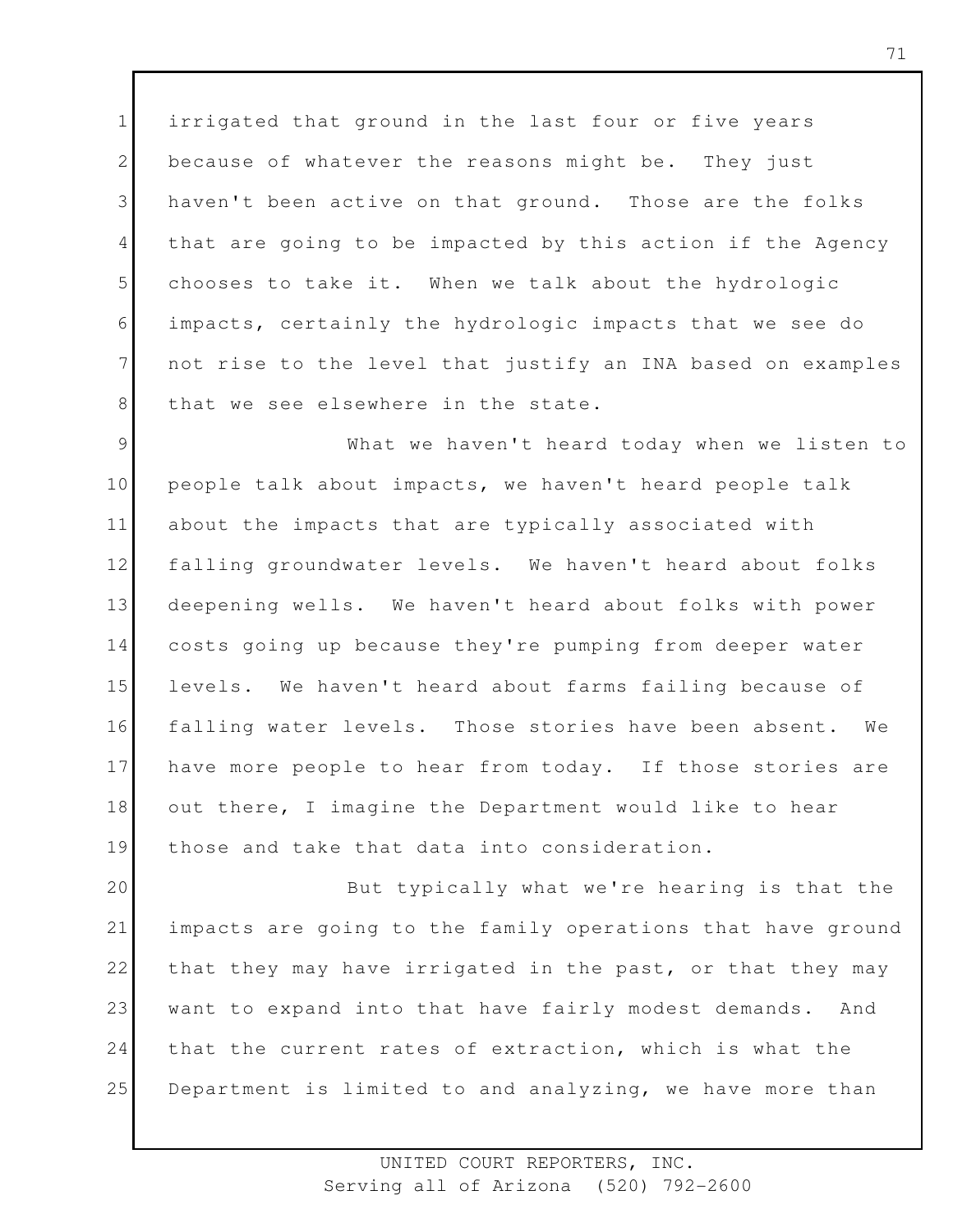1 2 3 2,000 years of groundwater in storage above 1200 feet depth, which is the general limit that's applied for water adequacy rules.

4 5 6 7 8 9 Based on these details, and based on what we're calling the impacts, we consider the statute. The statute says that you may -- or that the Director may designate an INA if -- sorry. The Director may designate an INA to assure that there's a reasonably safe supply of irrigation water.

10 11 12 13 14 15 16 17 18 What we haven't heard is that there's an unreasonable impact to that irrigation water supply. We have heard that there are unreasonable impacts to the families that would be impacted by this action if the Agency chooses to take it. And, again, the hydrologic data don't support establishment of an INA in the San Simon basin. Thank you. GERRY WALKER: Thank you. Okay. The next speaker card I have is Matt

19 Klump.

20 21 MATT KLUMP: My name is Matt Klump. I represent Klump Ranches, LLC.

22 23 24 25 My family has been in this Valley for over 100 years. And this whole deal makes me sick personally. I mean, it is personal to me, but the whole thing makes me sick. We have to be here today fighting with our friends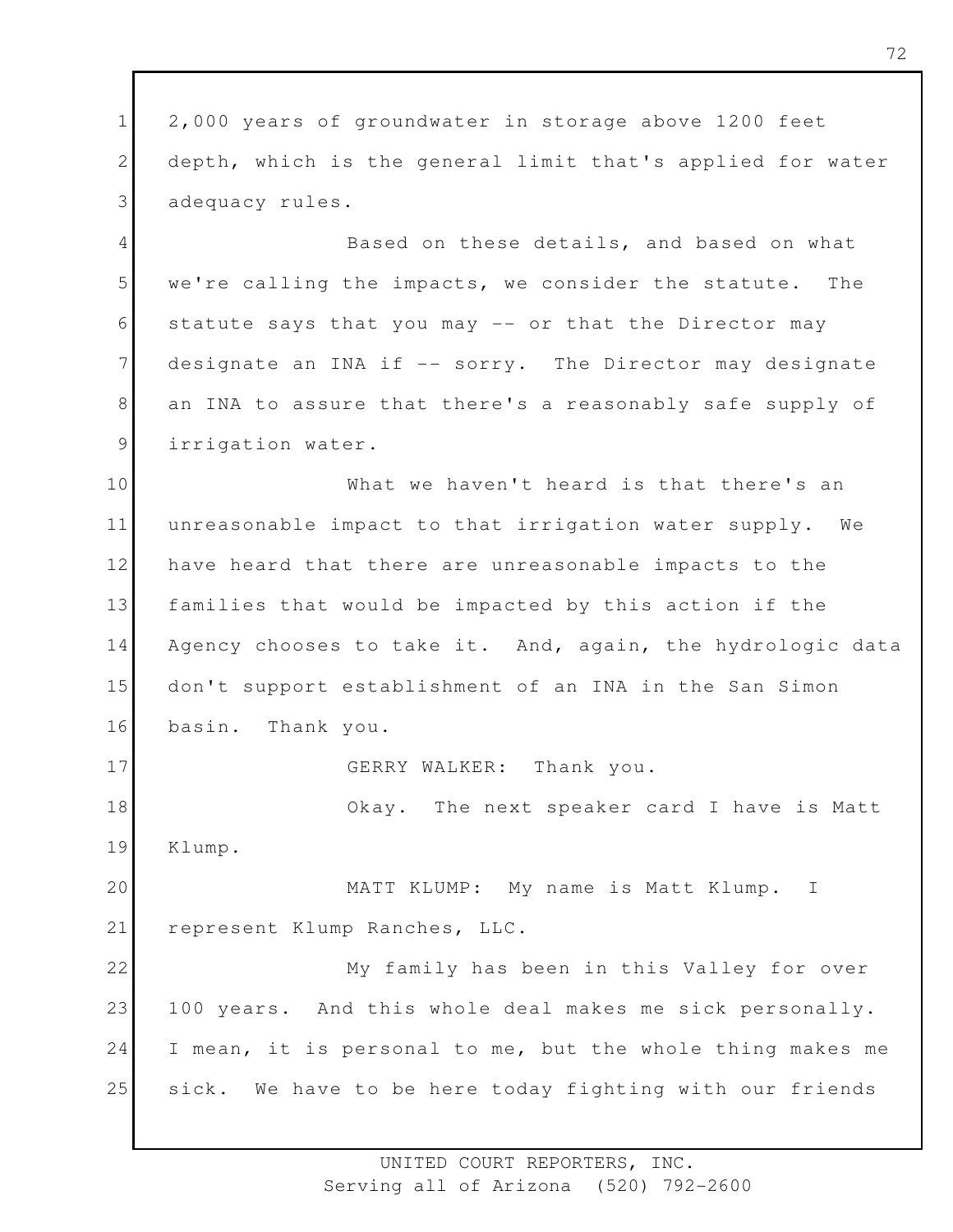1 and our neighbors.

| $\mathbf{2}$   | All the data you've seen is correct. There                 |
|----------------|------------------------------------------------------------|
| 3              | is no water shortage, or these guys wouldn't be here to    |
| $\overline{4}$ | start with. I've been in a lot of these meetings with      |
| 5              | these petitioners like you've heard, try to talk them out  |
| 6              | of it, but they've been bound and determined to do it.     |
| $\overline{7}$ | And it's, I mean, it's unconstitutional in so              |
| $8\,$          | many ways. I don't even know where to begin. It's          |
| $\overline{9}$ | discrimination. It's a violation of my civil rights. And   |
| 10             | it's a violation of the antitrust laws. Like I say, I hate |
| 11             | doing this, but it's -- they opened the bag. We can't --   |
| 12             | you can't undo it.                                         |
| 13             | Part of the antitrust laws, particularly the               |
| 14             | Sherman Act, says that any attempt to monopolize is in     |
| 15             | violation of that. And the penalty for that -- it's just   |
| 16             | the attempt. It's not actually doing it. It's just the     |
| 17             | attempt to do it, which is exactly what this is. The       |
| 18             | penalty for that for a corporation can be a \$100 million  |
| 19             | fine for a corporation, or a \$1 million fine for an       |
| 20             | individual, and up to ten years in prison. That's what     |
| 21             | they've forced me to do.                                   |
| 22             | So we'll be getting ahold of the Justice                   |
| 23             | Department, and it goes for the Willcox Valley the same    |
| 24             | way. So anybody signed these petitions attempting to take  |
| 25             | my rights, and that's all this is is property taking,      |
|                |                                                            |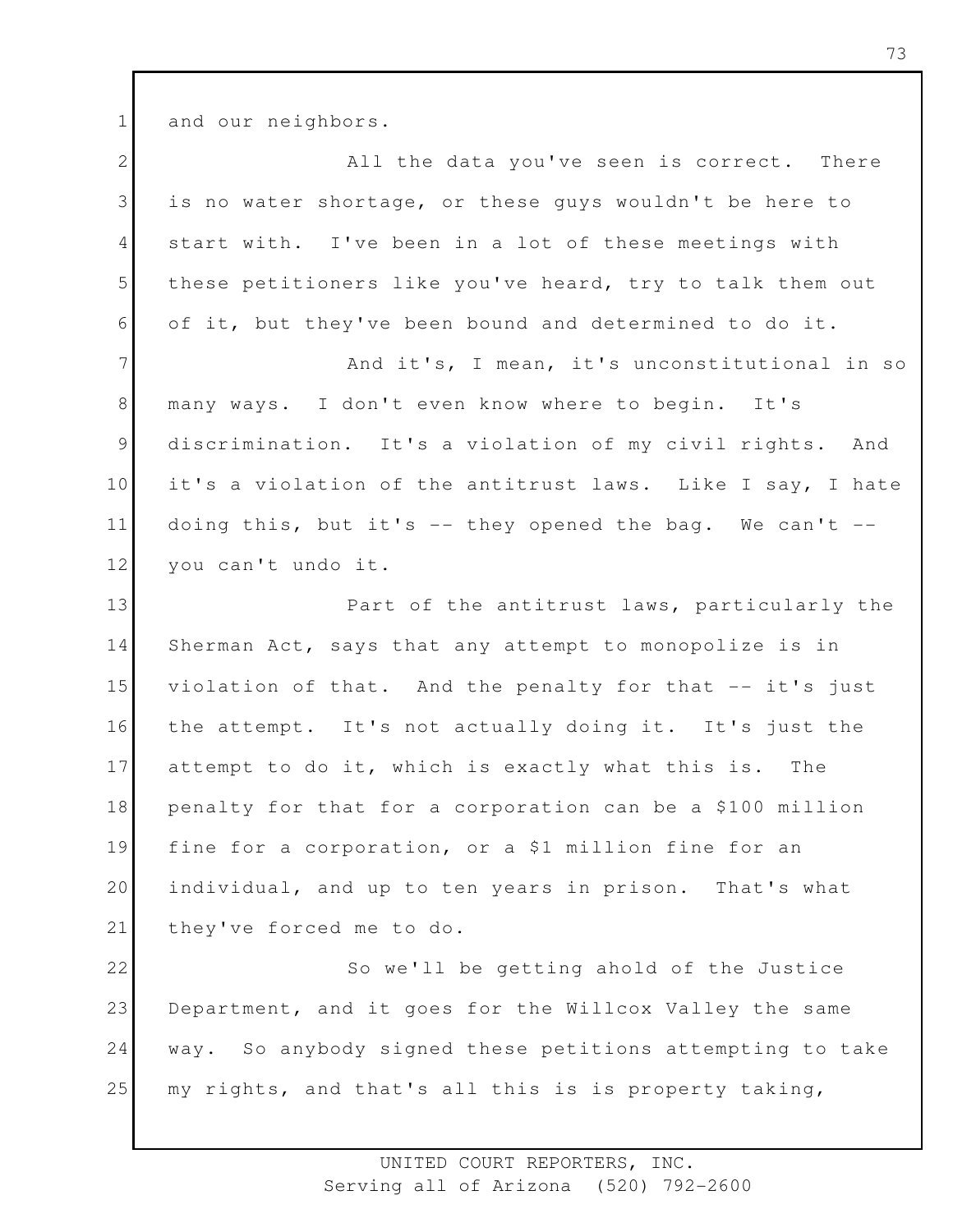1 2 3 4 5 6 7 8 9 10 11 12 13 14 15 16 17 18 19 20 21 22 23 24 25 they're going to be subject to that. And I'm going to do everything in my power to make sure that happens. Our family is generally a ranching family. I choose not to -- I don't have any farmland, but I have every God-given American right to farm. I choose not to farm. Tomorrow maybe I want to be a farmer, or my kids may want to farm. They should have that right. In closing, if this Board feels that they have to do this, it's a property taking. And the State may have our -- may have the power to take my property, but they have to compensate us for it. Thank you. GERRY WALKER: Thank you. Okay. We're coming up on the 4:15 break, but we're going to have one final speaker before we recess. And the next speaker card I have is Wayne Klump. WAYNE KLUMP: That's a tough act to follow. I'm Matt's dad. And pure and simple, I'm a simple guy. And what it is, is I can't use the water under my land, so these guys can draw the water out from under it. I have the reservoir, I don't know, 20 or 30,000 acres of private land that I'm using to run cattle now. We're not farming, so these other people can just draw the water out from under it. The first thing I wanted to say was the petitioners do not have standing, and neither does DWR, nor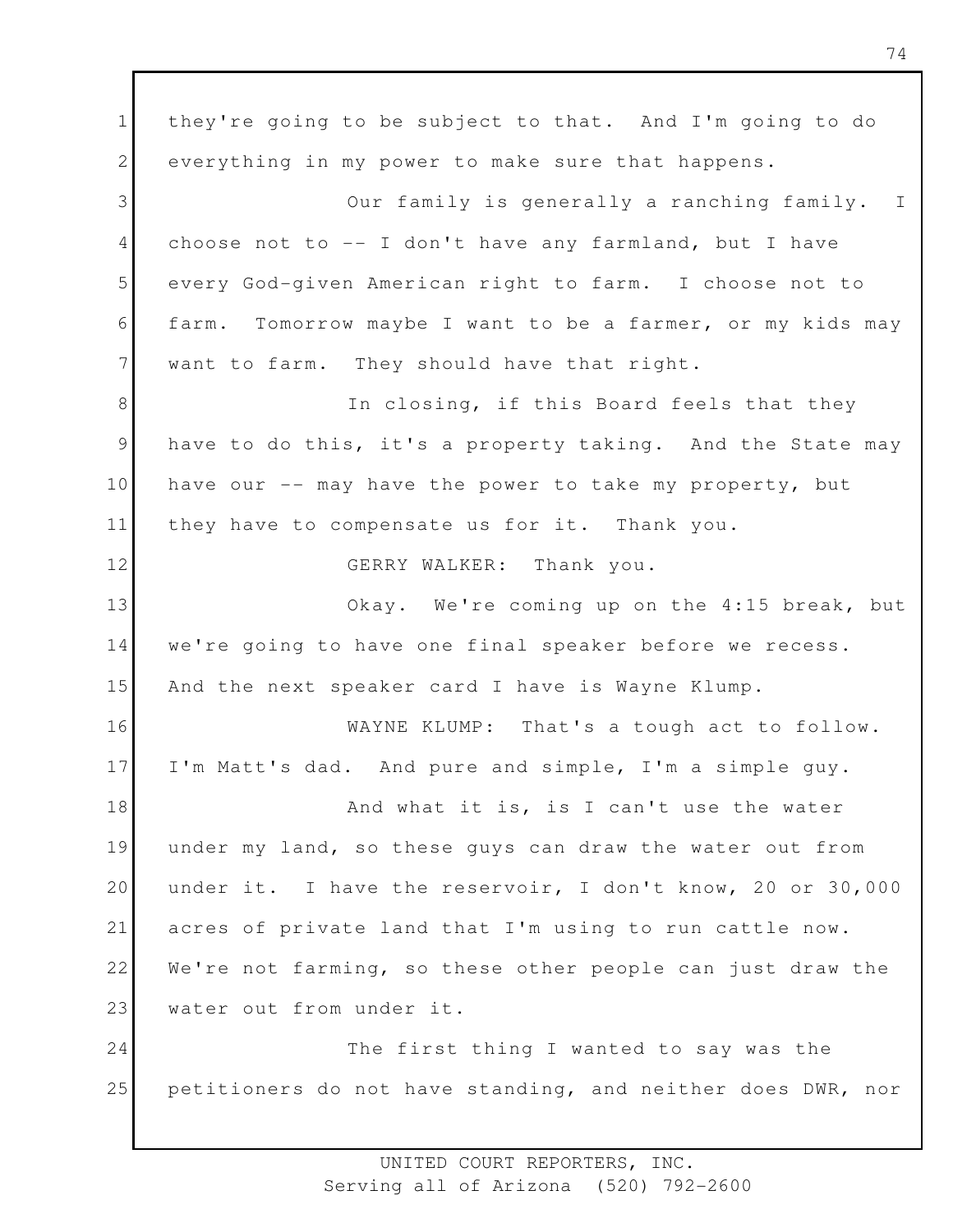1 2 3 4 do they have jurisdiction. And if they persist in going through with this, it's going to be a taking. And let me give them a little idea of what we're talking about in money value.

5 6 7 8 9 10 11 12 The water is worth \$1,000 an acre-foot. And each acre, according to Arizona versus California, is entitled to five acre-feet. So that's \$5,000 an acre a year. So we would be forced to file a taking claim and all the parties that's responsible for this nonsense is liable to have to pay a lot of money. And it could be a class action lawsuit because there's a lot of people here that's opposed to it, most people are.

13 14 15 16 17 I'm No. 16, and I guess there were 16 petitioners that signed it. So now we're even. So if we're keeping democracy, from now on everybody that's opposed to it, we will say that's one for our favor. Thank you.

18 19 20 21 GERRY WALKER: Thank you, Mr. Klump. Okay. So we're going to take a 15-minute recess. We will return at 4:30. Please leave a restroom open for me. No, I'm kidding.

22 23 24 25 (A break was taken.) GERRY WALKER: Okay. At this point in time we'll go back on the record following our recess. And the next speaker that I have is Timmothy Klump.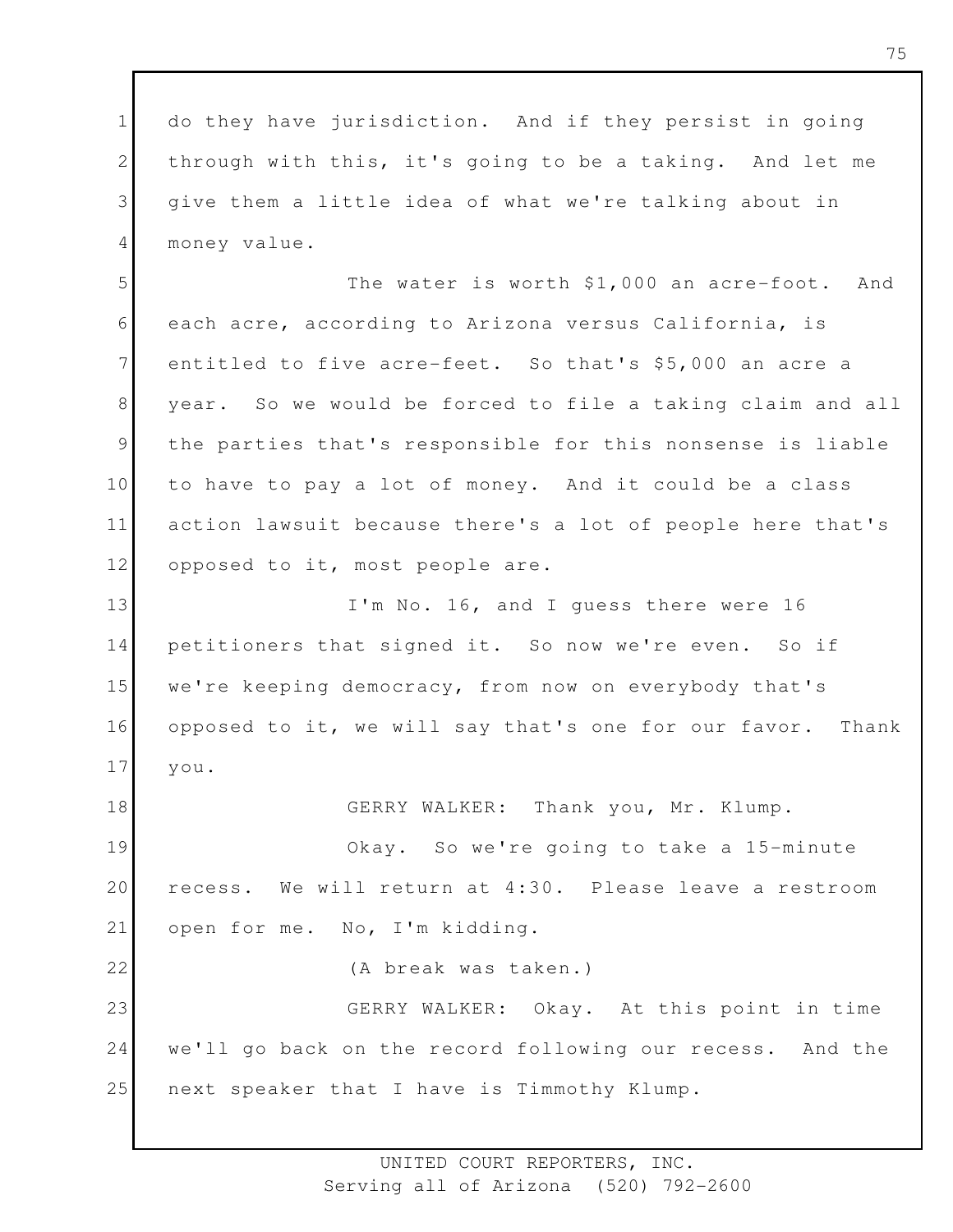1 2 3 4 5 6 7 8 9 10 11 12 13 14 15 16 17 18 19 20 21 22 23 24 25 TIMMOTHY KLUMP: Hello, my name is Timmothy Klump. I'm representing the community, and I'm a fifth generation rancher here in the Valley. We are witnessing a shut the backdoor policy. Big business is using greed as a motive to use a law to benefit -- for the benefit of their pocketbooks, a law intended to be used in high risk areas with obvious problems. It is my intent to testify, as a local to this area, that I have witnessed that those same companies that have signed the petition have been drilling new wells repeatedly for as long as I can remember for up to the last eight years, and have been opening more farm ground exponentially. I can further testify I have never seen a well deepened in this Valley. Hypocrisy is running rampant here in this valley. The petitioners' actions speak contrary to their petition. What they are trying to do is to create an oligopoly on the water supply here in this valley. All I can ask is that, please, Mr. Water Director, do the right thing and say no INA. Thank you. GERRY WALKER: Thank you. Okay. The next speaker is Michael Patnesky, sorry if I said that wrong. Once again, just a reminder to everyone, please state your name. And even if you're not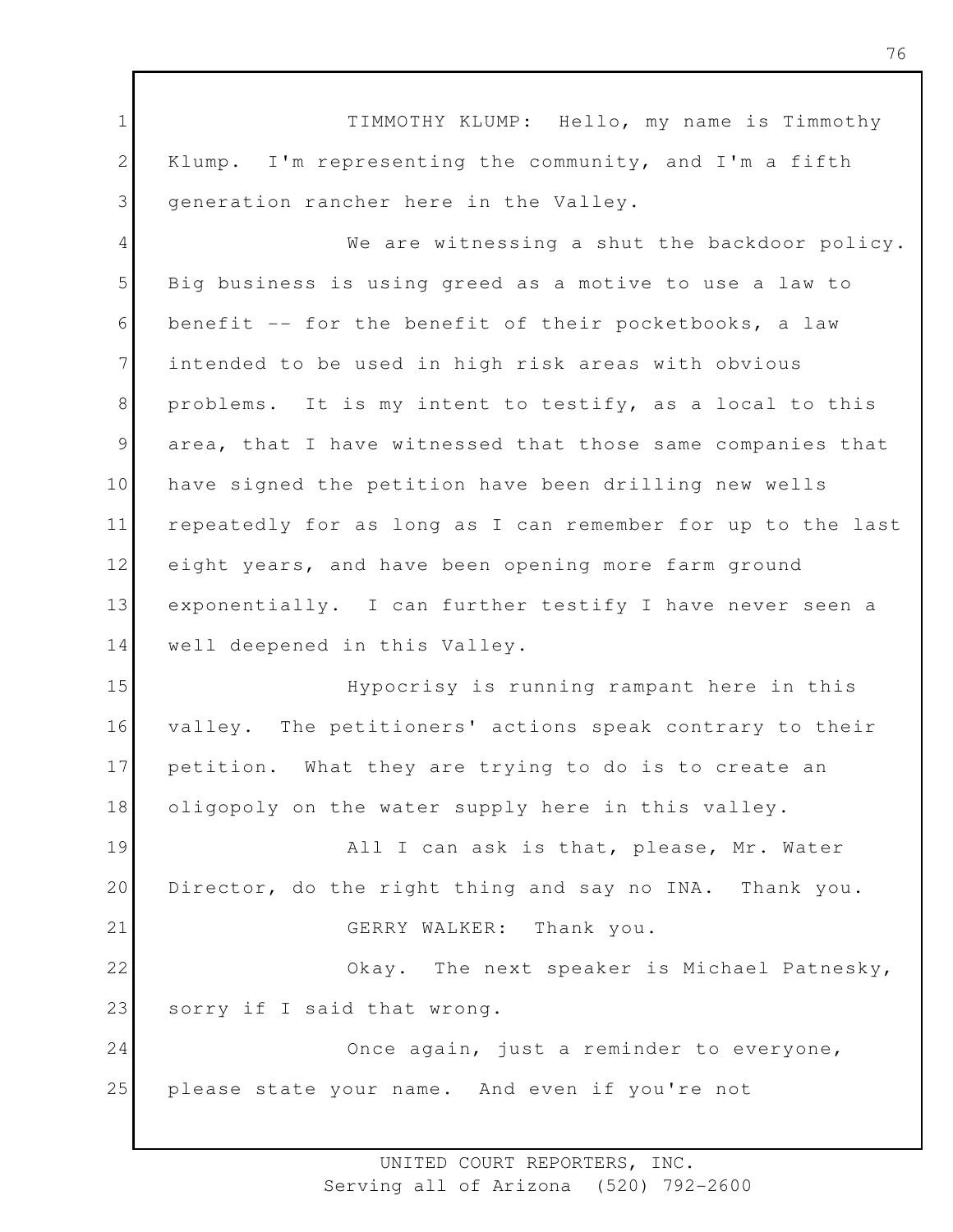1 2 3 4 5 6 7 8 9 10 11 12 13 14 15 16 17 18 19 20 21 22 23 24 25 representing yourself just -- or representing anybody, just say I'm representing myself, please. MICHAEL PATNESKY: Hi, I'm Michael Patnesky, and I would like to give my time to Mr. Nicholls. MARK NICHOLLS: I introduced myself earlier, and listed the parties that I represent, including Mr. Patnesky. Again, when we talked about the impacts that have been observed in this basin with regards to groundwater withdrawals, we know that there's basins nearby in Southern Arizona and other parts of the state that are very hard hit by withdrawal for municipal purposes and agricultural purposes. Those basins differ significantly, and geographically, and hydrographically from the San Simon Valley sub-basin. We think about the adjacent Willcox basin. We know that there's some activity over there. There's a lot of folks interested in groundwater impacts. And there are measurable and significant groundwater impacts in that basin. In this basin, you know, we have a groundwater divide between the basins. There's not any hydrographic data or any hydrologic data that indicate the basins are connected. And, in fact, the data indicate the basins are not connected. And so when we look at some of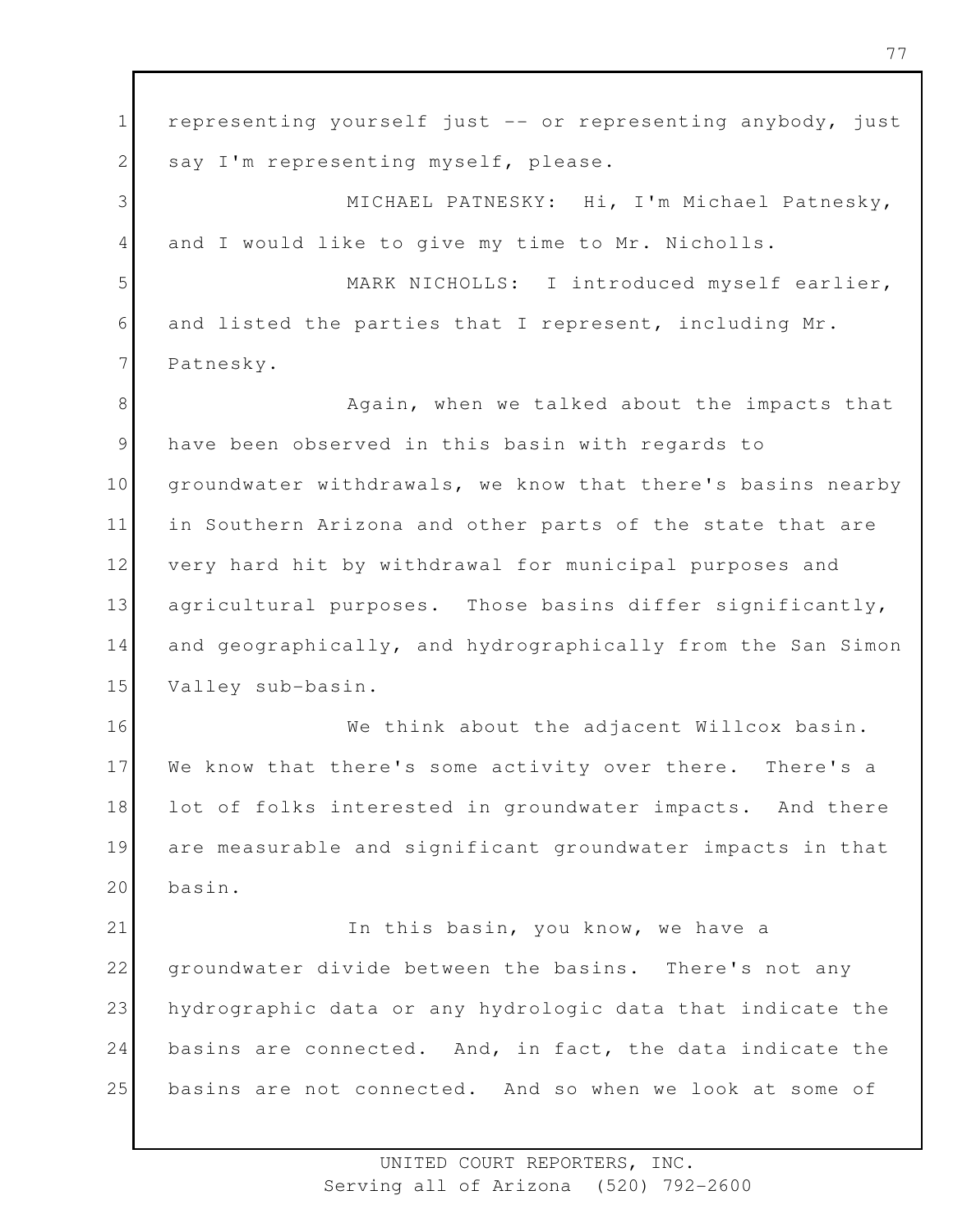1 2 3 the arguments that have been made that might attempt to conflate those two basins, just because we see impacts in one basin doesn't mean they extend to the other.

4 5 6 7 8 9 10 11 12 Furthermore, when we look at other INA's that have been designated in the state, Joseph City, Douglas, and Harquahala, each of those INA's prior to designation were preceded by decades of study. Impacts to agricultural operations there had been observed for years before they were actually designated as INA's. People were deepening wells, farm operations were failing, and agricultural pumping costs were increasing because of falling water levels.

13 14 15 16 17 18 19 20 21 We haven't seen that level of impact in the San Simon Valley sub-basin. If we had, we would have expected to see studies begin some time ago when people start to report those impacts. Rather, what we see are groundwater levels that have declined some. We see typical levels that are in the range of one foot per year for the past 20 or 30 years. And those rates of decline do not put the agricultural water supply at risk, which is really what the statute is designed to protect.

22 23 24 25 It's designed to protect a reasonably safe supply of irrigation water. Those statutes aren't designed to bring the basins into sustainable yield. That's something that we're familiar with in AMA's, other parts of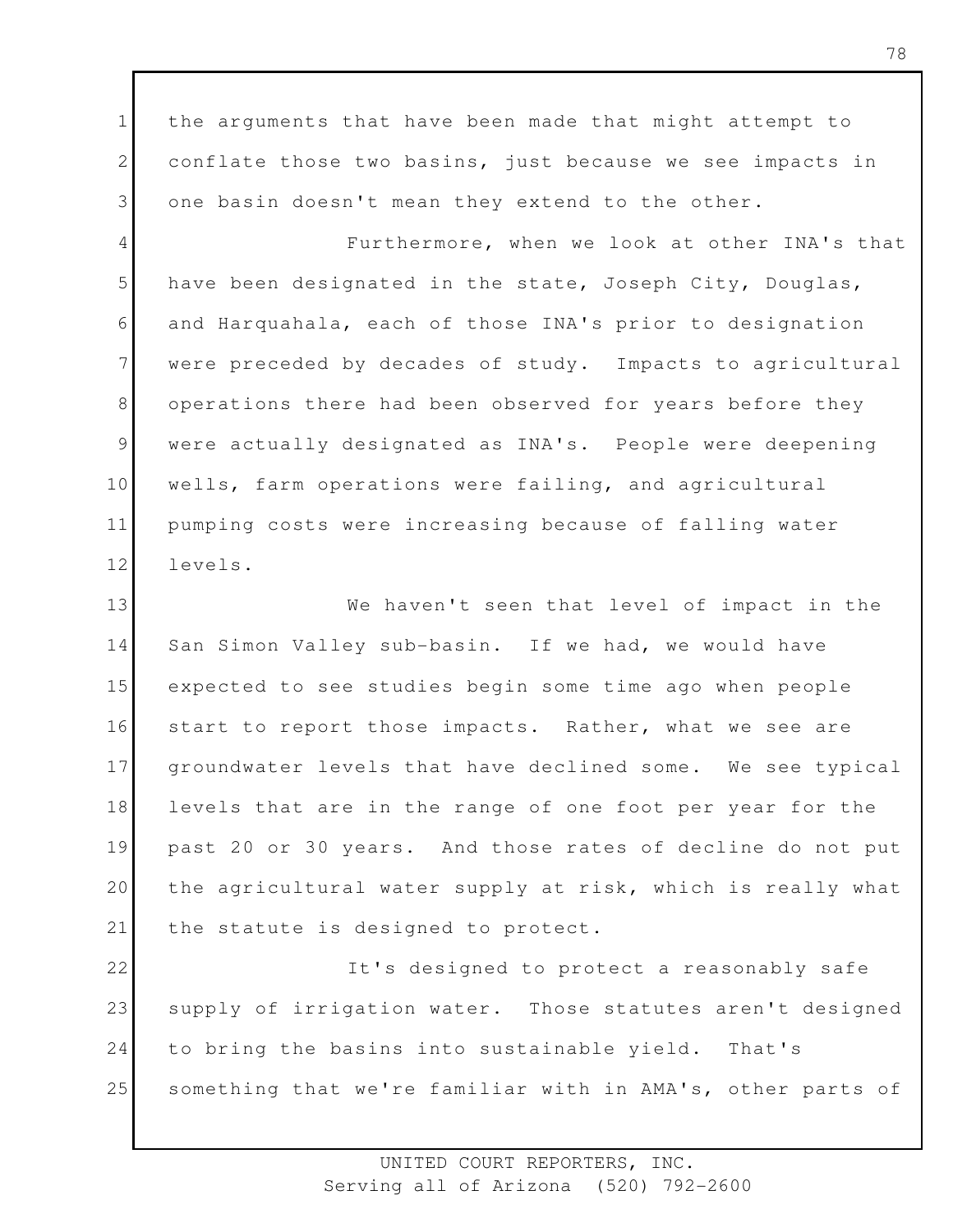1 2 3 4 5 6 7 8 9 10 11 12 13 14 15 16 17 18 19 20 21 22 23 24 25 the state where we have a goal to flatten out the water demand in those basins. The waters levels have fallen a little bit. They continue to decline slightly. But one foot per year does not rise to the level that justifies establishment of an INA. Thank you. GERRY WALKER: Thank you. Okay. The next speaker card I have is Robert Lynch. ROBERT LYNCH: Good afternoon, I'm Bob Lynch. I'm an attorney in Phoenix, Arizona, and I'm here as Counsel to the Arizona Winegrowers Association. And thank you for having us, and your patience in listening to all of this. I'd like to clear up a few things that might help all of us. The statutes, and I confess to having been in the smoke-filled room that wrote the 1980 Groundwater Act. We never thought the INA statute would ever be used. Joe City, Douglas, they were critical groundwater areas. All the other critical groundwater areas were put in AMA's. Harquahala was a done deal because it was on its way to be a critical groundwater area when the CAP came in. And the Irrigation District was going to get a CAP contract. So we just switched to this new INA tool, and nobody thought about it.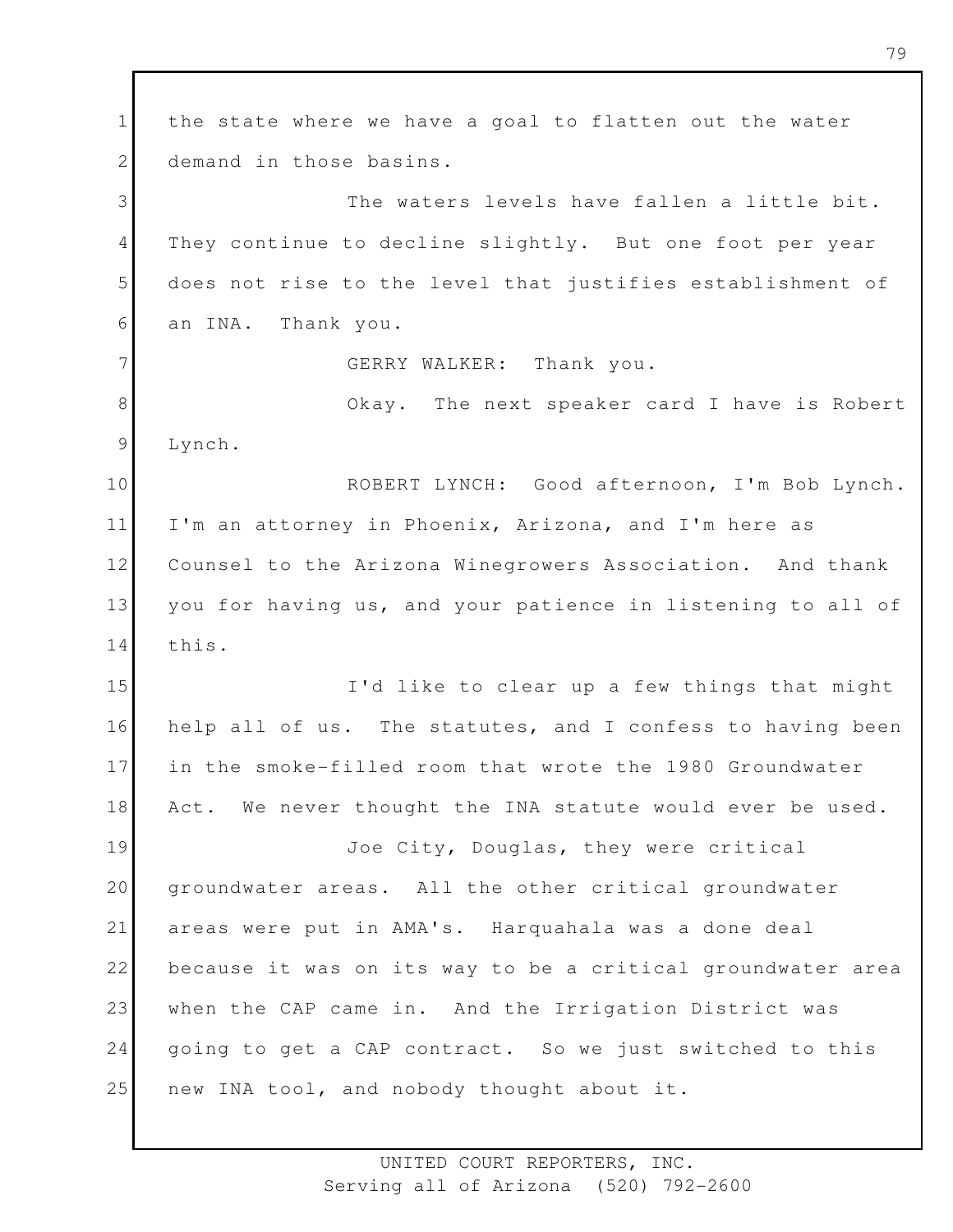1 2 3 4 5 And we all went away, and we fiddled with the statute a couple of times in the '80s. But other than that, nobody ever thought we'd be here. None of the water lawyers that I've spent the last half century with thought we would be here, and we are here.

6 7 8 9 10 11 12 13 14 And, you know, hindsight is 20/20. And if we had to do this over again, I'd have to tell you I would have wanted to do it a lot differently. Sy Ray talked about the fact that why weren't there meetings, why wasn't there something ahead of this, why wasn't there some other process. And the answer is because, unfortunately, that's the way the statute is written. A petition was filed, you verified it, now that's been called into question. That's another issue you have to deal with.

15 16 17 18 19 20 21 But once it was, then the next step is we're here. And you have an obligation under the statute to present factual data in your possession relative to the decision that has to be made. One of the other problems with that is you've done that today, and you'll have it on your website on Monday night. That will give us 72 hours before we have to comment on that.

22 23 24 25 Now there's a lot of new data in here. And believe me, I've spent most of the last two days on your website. That's not an adequate amount of time to respond to this data. There's other data that other people have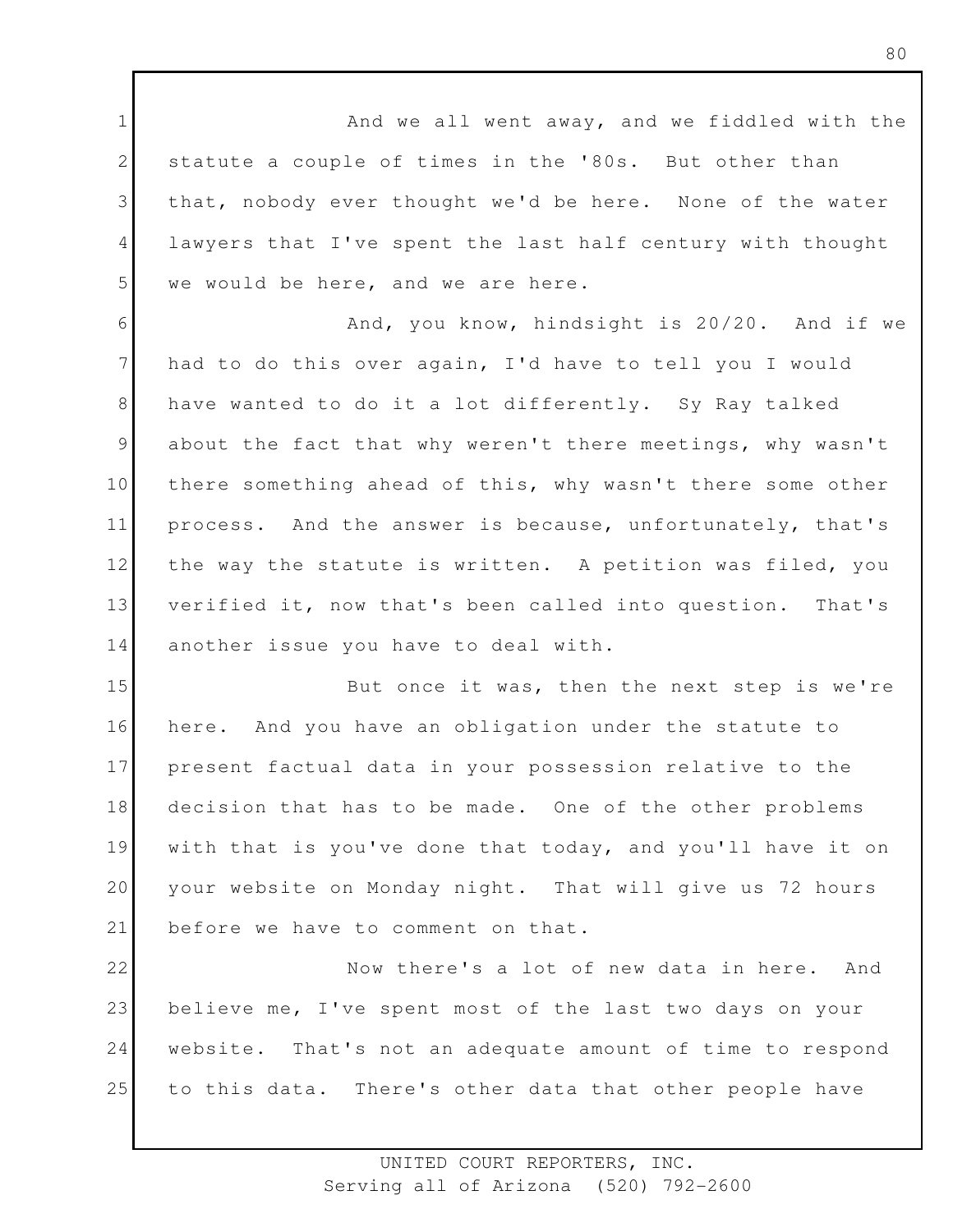1 presented.

2 3 4 5 6 7 8 9 10 11 12 13 14 15 16 17 18 19 20 21 22 23 24 25 I want a copy of the transcript. I want to see what the other hydrologists have said, where their data is coming from. I'm not going to have the time to do that. Not adequately, not with my consulting hydrologist, even if I don't let him out of the room for 48 hours. There just isn't enough time, and there aren't enough answers. Your website says that there's 6.7 to 45 million acre-feet of water perched underground in this sub-basin. That's a bit of a stretch between one side and another. And 25 million has been kicked around here a lot today, down to 1200 feet. Why 1200 feet? What is the assured water supply -inadequate water supply rules have to do with this? Why 1200 feet? What's the justification? Is it because the Pinal AMA is 1200 feet, plan depletion, what's the genesis of the number? I'm not expecting you to answer these questions. I'm expecting those answers to be in the Director's decision. What is a reasonably safe supply? Is it 1200 feet? Statute doesn't say, legislative history doesn't say. It sounded good at the time in 1980. But now it's real, and you all are going to have to explain what the standards mean to everybody because this is not the only rodeo in town. And it will not be the only rodeo in town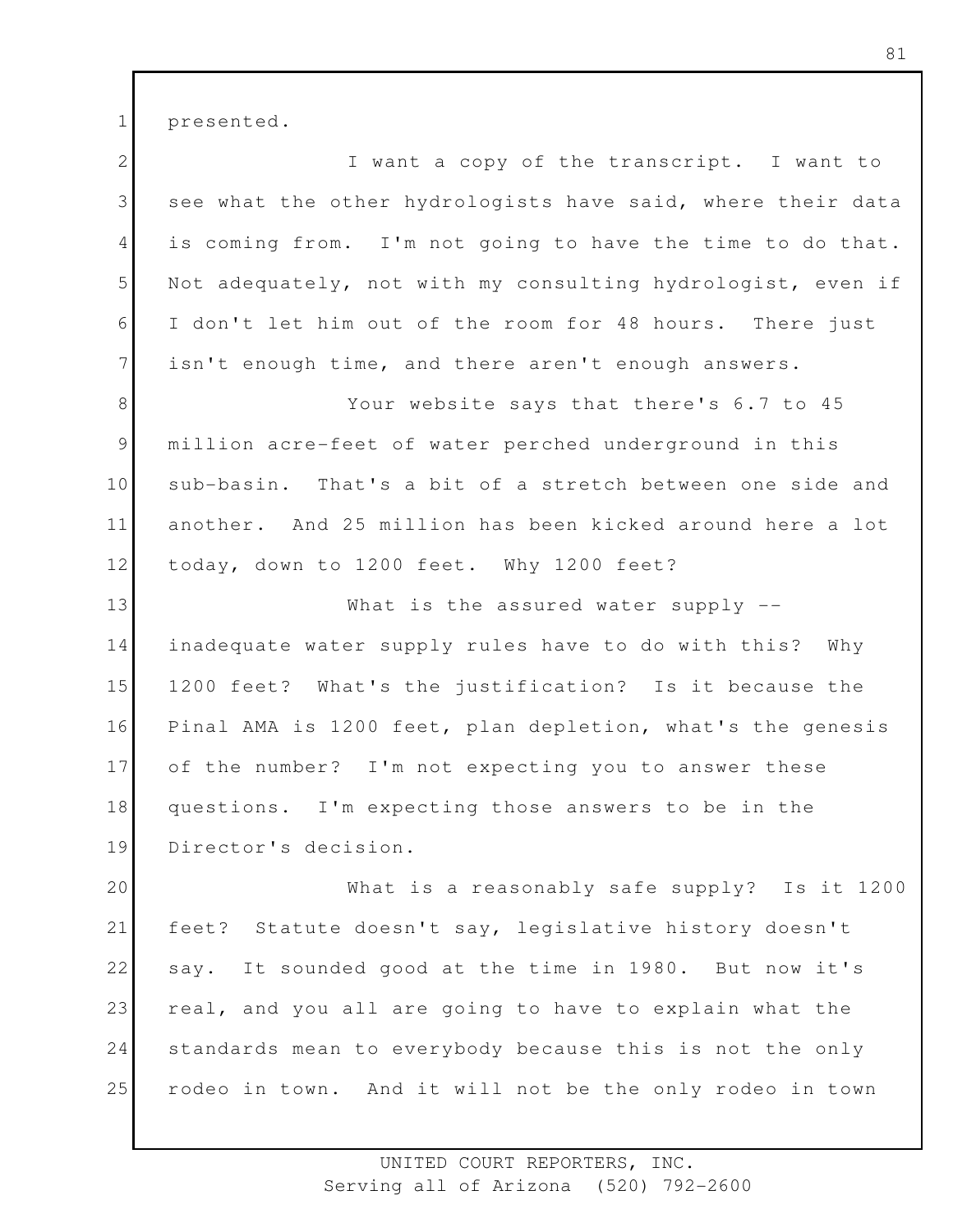1 2 3 4 on this subject. And we need to know the answers. We need to know the parameters. We need to know what the words mean, so that we can assess what's going on and have some impact on the lives of our clients and our friends.

5 6 7 8 9 10 11 12 13 14 I'm going to suggest that you've got an evidentiary problem. You have a bunch of well studies and measurements that you took February and March, and you have a preliminary report, but you haven't finished it. And if it takes the time you say on your website to finish it, then you'll have to make this decision before you do that. Sounds like a lawsuit to me because you won't have an adequate record, and you've already admitted on your website you haven't completed the study that you set out to do.

15 16 17 18 19 20 21 Now I don't know that that's -- I'm not going say that's your fault. It's not your fault. It's the timing of what happened when the petition was filed, what you were working on. But I think you might want to consider whether you have an adequate record right now in which to make a decision, or you need to finish that work first and have it in the record.

22 23 24 25 And when do we get to look at it? So I think you've got some, you know, procedural problems that you need to sort out yourself that makes it clear that those of us who care actually get a chance to look at the evidence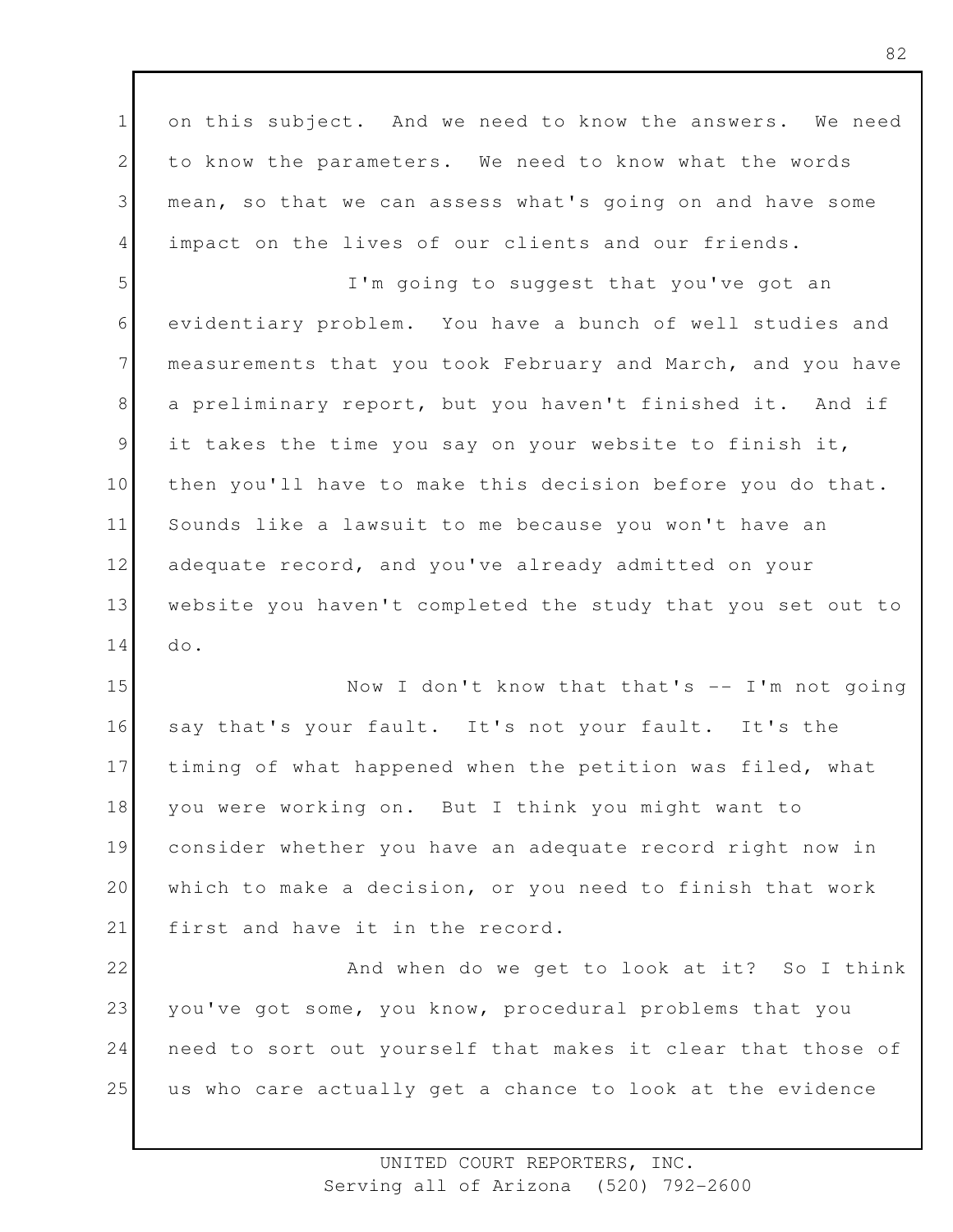1 2 and weigh the evidence. And that doesn't mean 72 hours. It just doesn't work that way.

3 4 5 6 7 8 9 10 So I was hoping to  $-$  I hate dragging things out. But if you look at your whole card, and you don't think you have an adequate record, doesn't make any difference what the decision will be. If the record is not adequate, you're toast. You'll get sued by somebody. There are enough lawyers in this room -- I mean, the lawyers who aren't in the room are all salivating over the opportunity to do this. I'm trying not to.

11 12 13 14 15 16 But I really think you need to look at the adequacy of your record, and look at your whole card and decide whether or not you need more information before you make any kind of decision on this. If so, the one tool that you have at your disposal under the statutes is to continue this hearing.

17 18 19 20 21 22 23 24 25 You may have to anyway. If there are enough people that will talk as long as I do, you'll be here till midnight. And you're saying you're leaving at 6:00, so you may have to continue the hearing anyway just to let everyone speak their piece. But you may need to continue the hearing in order to protect your own legal position. Now I want to make one other quick comment about our member who is caught up in this, Eric Glomski, it's called East Plant (phonetic). It's the Colibri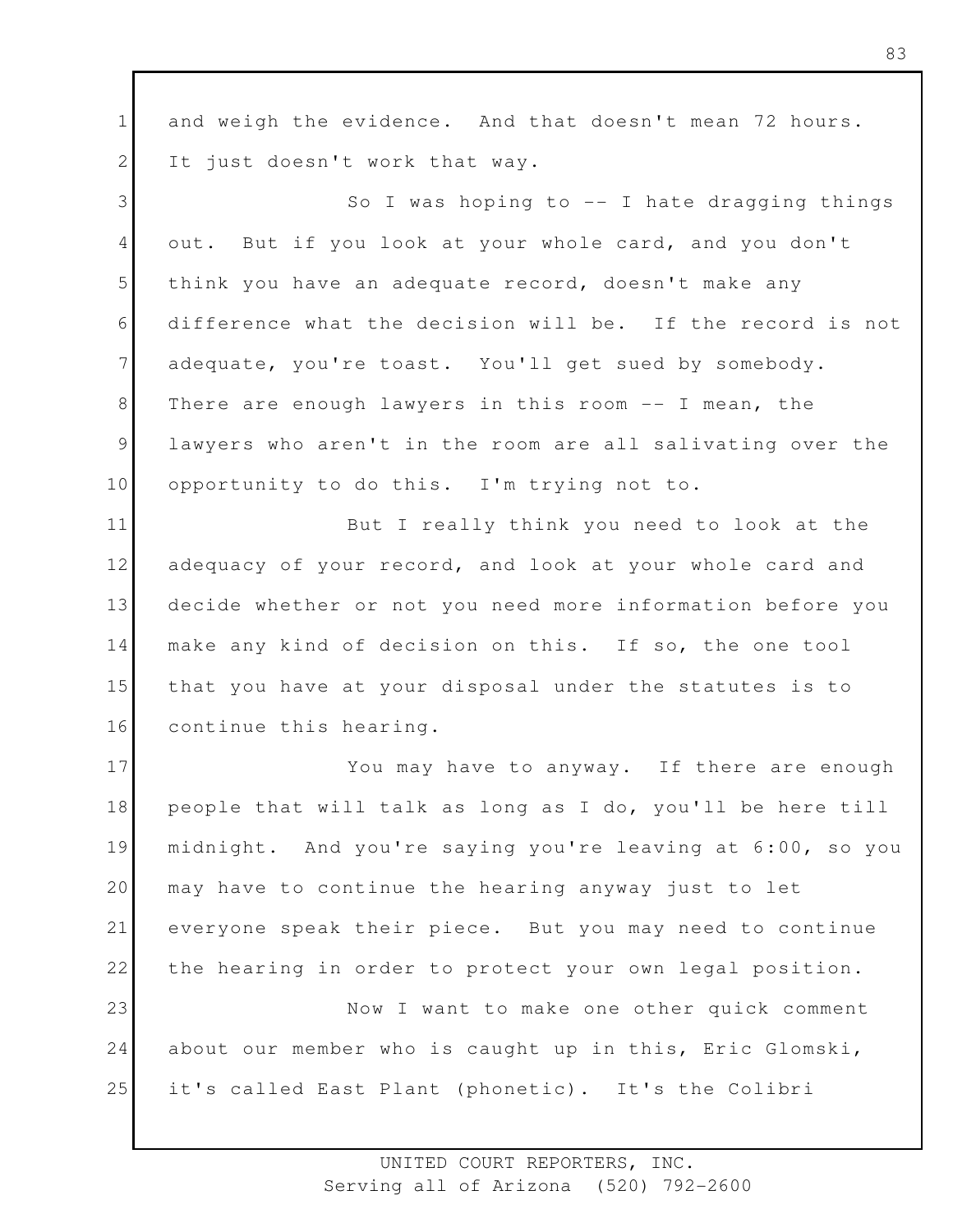1 2 3 4 Vineyard that Bob Johnson put up on the mountain. And they have a well that they put in last year. They pump less than an acre-foot for nine acres of grapes. The well was sized to add some acreage.

5 6 7 8 9 10 The depth to water -- static water level is 25 feet. They're, what, 1,000, 1200 feet above the floor of the valley. The well is 300 feet deep. They're not part of the problem. The part of the problem is that you drew a line on the surface water drainage, not the groundwater basin.

11 12 13 14 15 16 17 And that's another legal issue you're going to have to face because you've sucked in a whole bunch of people into this proposal that had no business being there. And you've created, to use a legal term, a suspect class. You do not have a reasonable basis for that determination, which is going to kick you in a little something called strict scrutiny, and you don't want to go there.

18 19 20 21 22 23 So I suggest you take a hard look at the map, and maybe decide that when it says groundwater basin in the statute, that's what it means, not surface water drainage. I have a couple little documents, some maps of Eric's place, the Callibri, where it is, and your own documents about his well, which I'd like to ask that you

24 make part of the record.

25

GERRY WALKER: Could you provide them to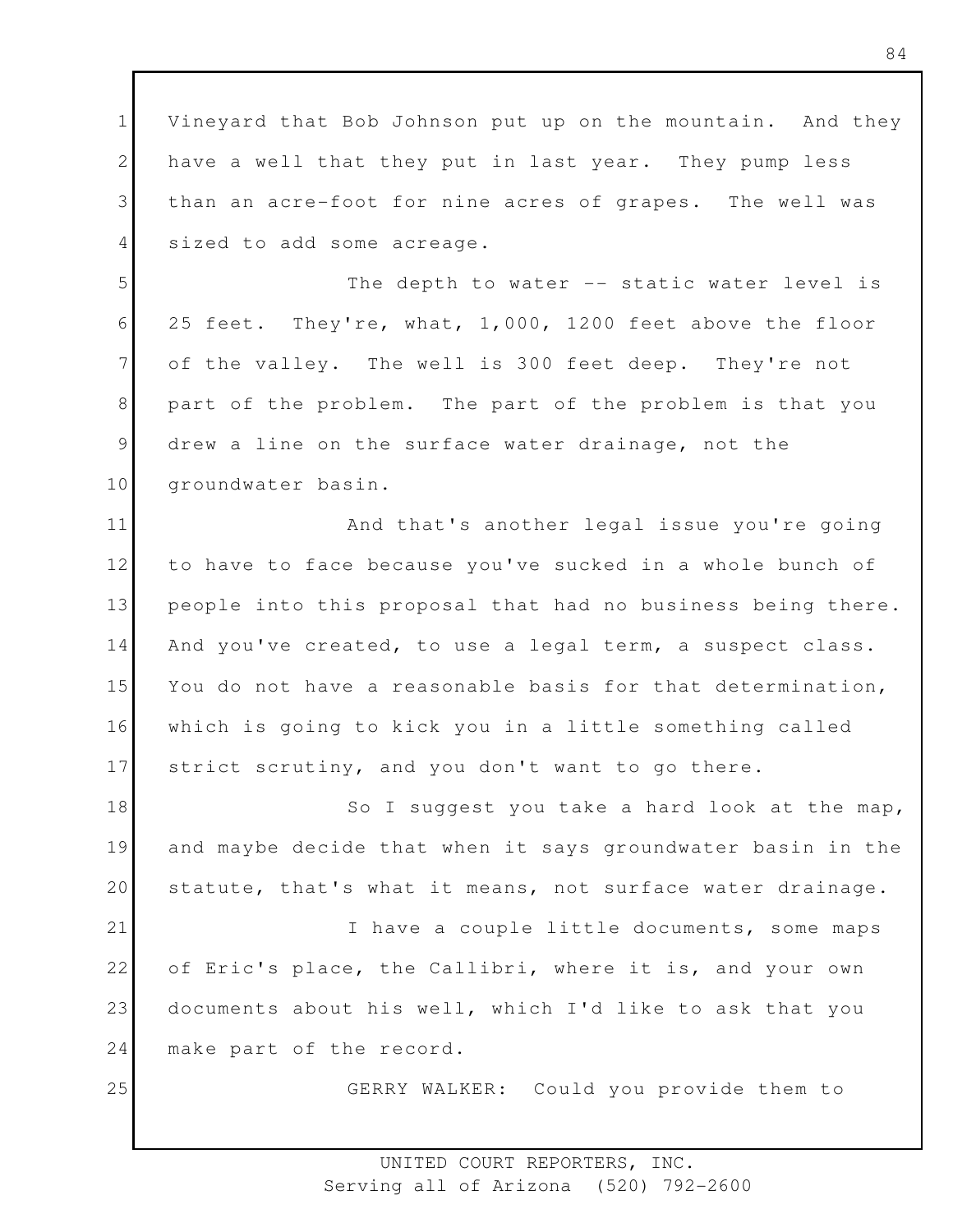1 Sharon, please?

2 3 4 5 6 7 8 9 10 11 12 13 14 15 16 17 18 19 20 21 22 23 24 25 ROBERT LYNCH: In closing I'd just say this. It doesn't do us, any of them, any of us, any good to get this wrong. One of the things you've got to do is you've got to make sure that when you ask Tom Buschatzke to make a decision, he's got a record. Thank you. GERRY WALKER: Thank you. The next speaker card I have is Ryan Klump. RYAN KLUMP: Hello, I'm Ryan Klump, and I give my time to Riley Klump. RILEY KLUMP: Hi, I'm Riley Klump. I'm representing myself. I'm a fifth generation rancher here in this valley and in the Sulphur Springs Valley. I don't live there, but I go there a hell of a lot. We've never witnessed any shortages on water on my ranch, on my family's ranches. We've always been able to keep up with the amount of cattle we run. We don't farm, but we ranch in the foothills and everywhere else. And usually the water will go down to the valley like every -- the hydrologists would say. So our wells on our mountains are doing good. The spring water up in the mountains that come out of the ground still today on the Dos Cabezas are still watering our cattle, 30, 40, 50, 100 head in certain pastures. So I just wanted to say that.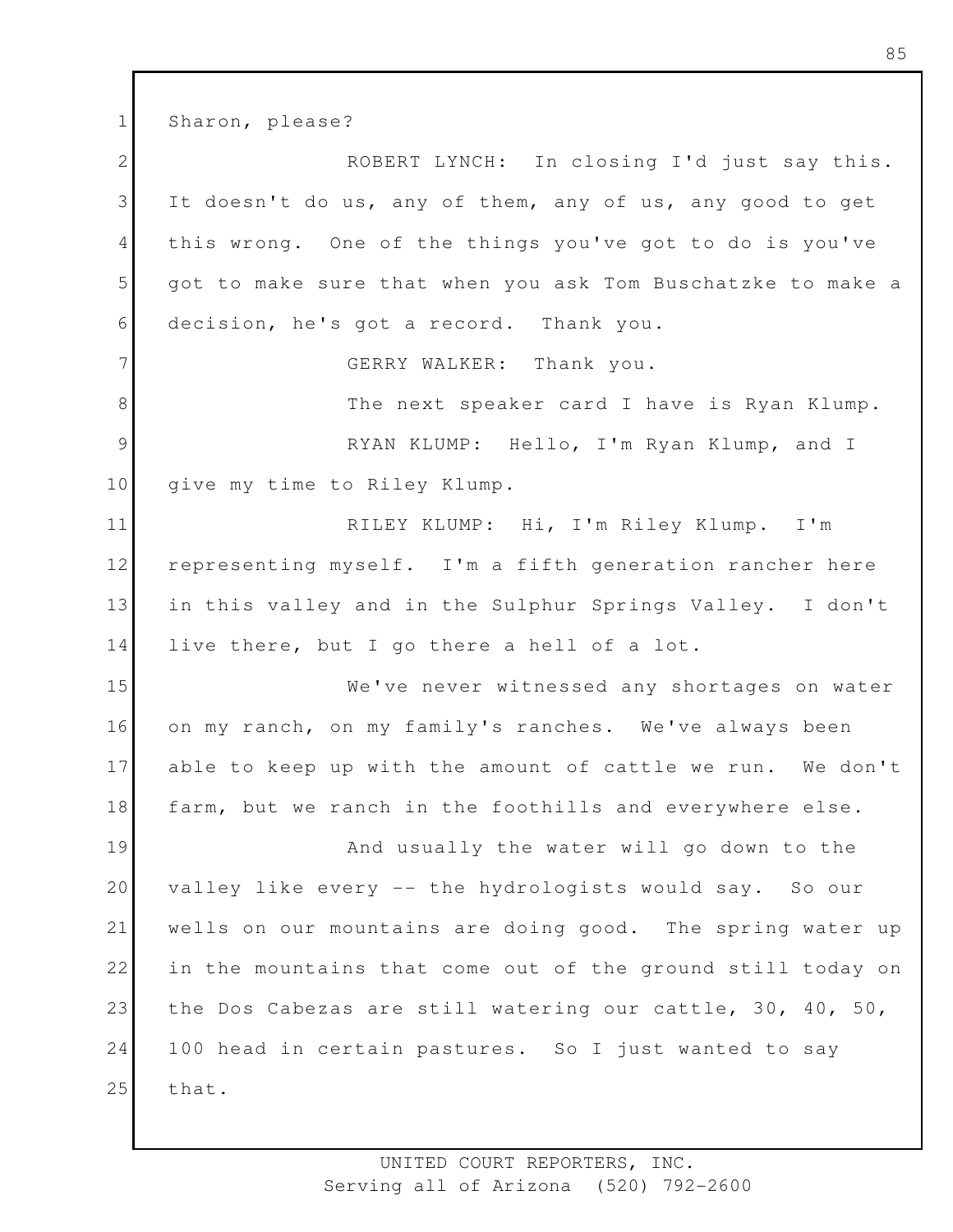1 2 3 4 5 6 7 8 9 10 11 12 13 14 15 16 17 18 19 20 21 22 23 24 25 And then now I couldn't help but notice that I was coming up with my little younger brother here. And he's younger than me, and he told me, hey, hey, hey, I don't want to do the speech. I don't know what I'm going to say. I said, all right. I'll take your place, because I'm supposed to be a little older, a little wiser, know a little bit more stuff. Although I don't know a whole lot of anything, but I'd like to think some day I could. I want to learn and be a rancher, and maybe even farm, make a feed lot, raise a lot of cattle. Right now I'm limited to the desert of Arizona. It's good times and it's bad. But being a farmer, I can make large amount of feed for my cattle. And I'd really love to be able to do that some day. And I'd like to think that I'm doing my life, you know, proper by doing what's right, doing what's wrong. I was raised right here, graduated just last year from Bowie High School. But if you pass this INA stuff, you know, you're shutting down my dreams and my goals, and any offspring that I want to have, and that ain't right. So give me a chance to do something, and I know that I can do a hell of a lot better than the Government of any form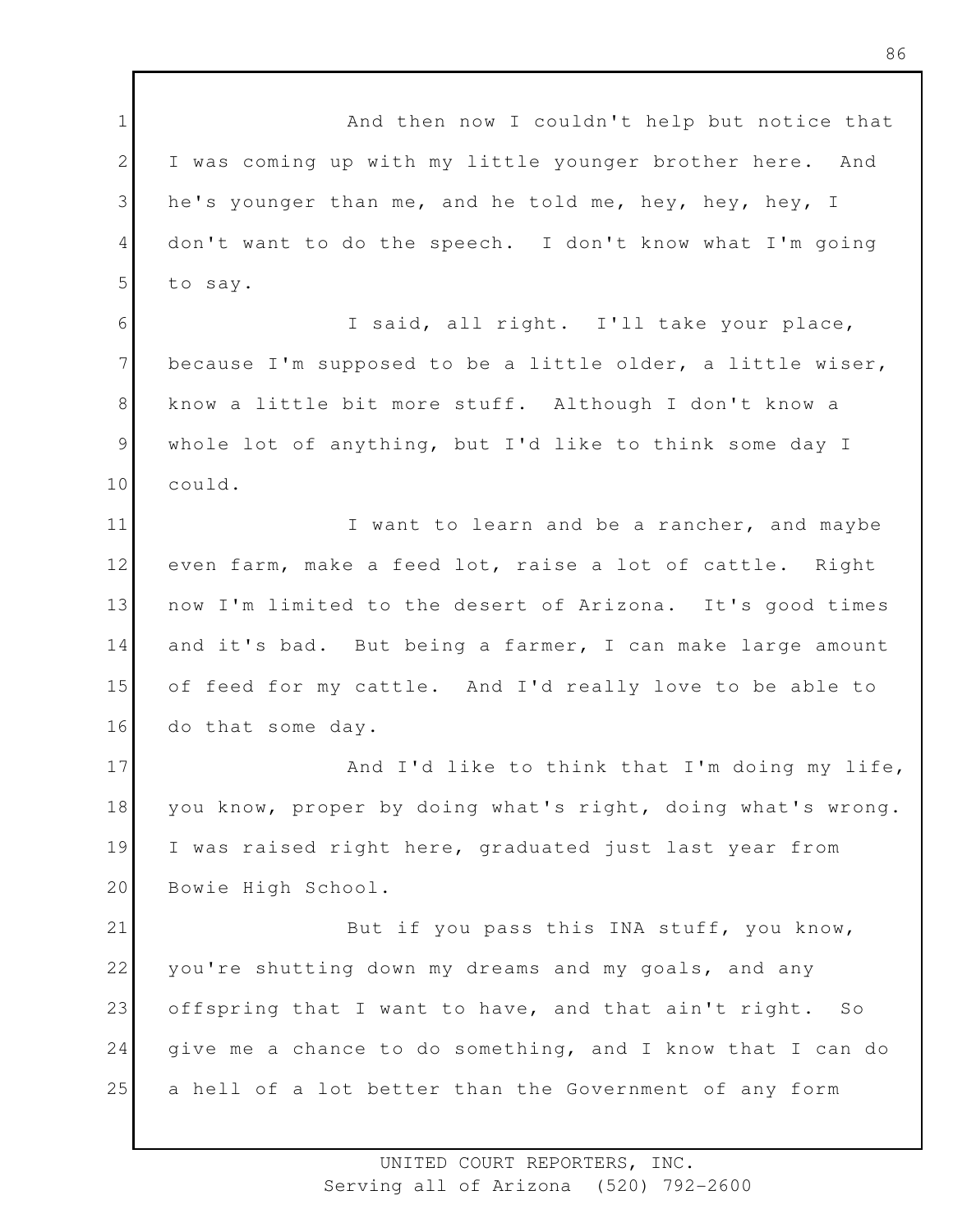1 2 3 4 5 6 7 8 9 10 11 12 13 14 15 16 17 18 19 20 21 22 23 24 25 because I'm from here. I care about my home. I want to be here. I've been here a long time. My family has been here for over 100 years. So give me that chance, I'd really appreciate it. Don't pass this INA thing. Because all these pistachio farmers, they don't live here. They drive from Willcox every day. They don't -- they'd piss on the people here if they had a chance. That's what I think. So I see it. I go to school with everybody. We know what they talk about. They work in the fields, I work on the ranch. I know what happens. So thank you. Have a good day. GERRY WALKER: Thank you, Mr. Klump. The next speaker card I have is Linda Perea. DENNIS KRACHE: My name is Dennis Krache. GERRY WALKER: Are you speaking for Mrs. Perea? DENNIS KRACHE: What card do you have? GERRY WALKER: I have Linda Perea next. If Linda Perea is here, can you raise your hand? Okay. Seeing none, I'm going to move on to the next card. Okay. The next speaker is Jesse Davis. JESSE DAVIS: Hi, my name is Jesse Davis. I'm the owner of the Sierra Bonita Ranch in the Willcox basin. We also farm and rent farm ground. I'm the current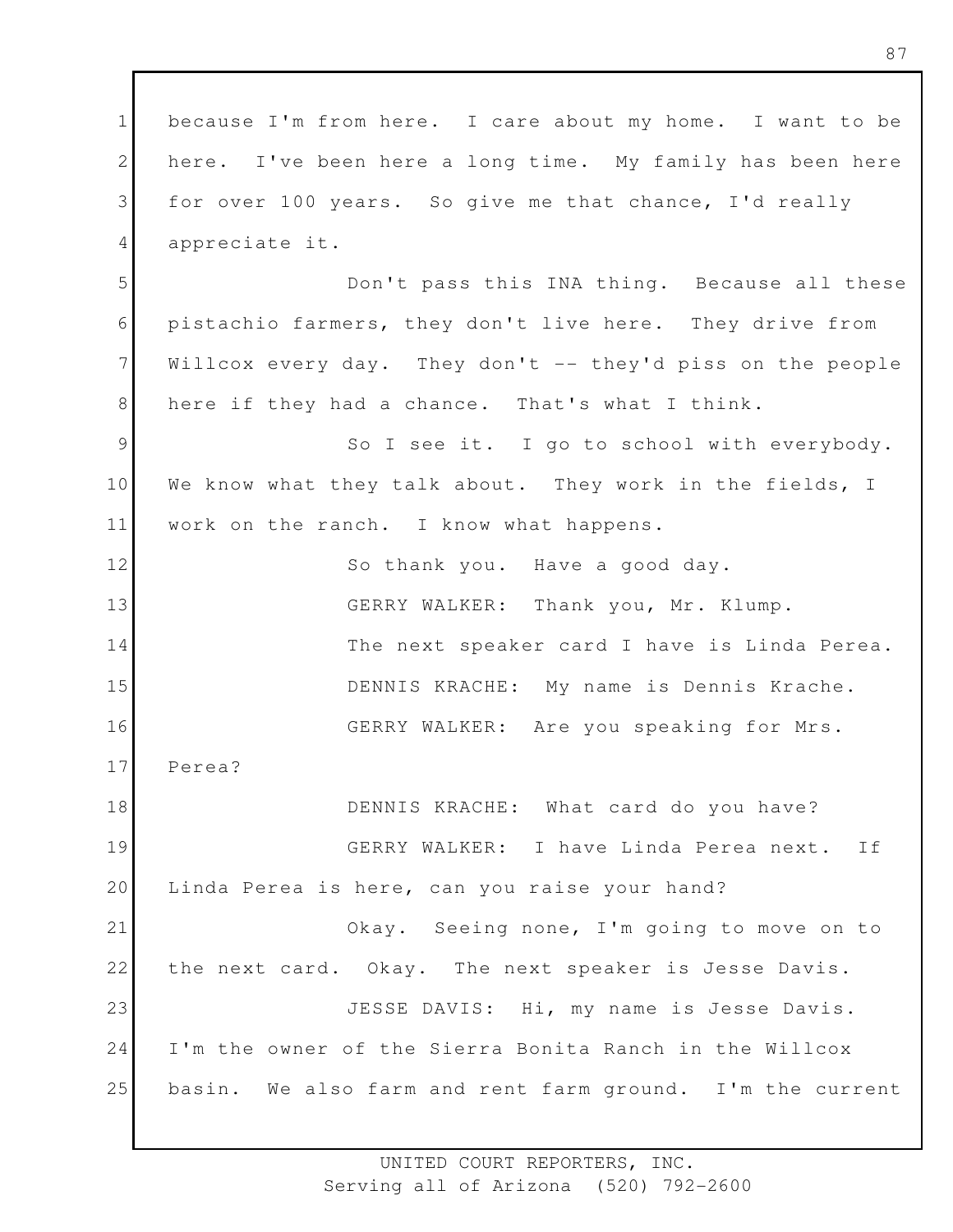1 2 3 President of the Cochise Graham Cattle Growers Association, and also on the State Board of Directors at the Arizona Cattle Growers Association.

4 5 6 7 8 After being here I'm pleasantly surprised by the participation. And I'm thankful to the Department for having this forum. I think it is abundantly clear at the devastation that this judgment might cause if it were to pass.

9 10 11 12 13 14 I personally have the same sentiments as these lifelong ranching families and farming families in this valley that have multi-generations attached to them. It would devastate future opportunity. And I hope that the Director, based on that pure fact alone, would vote against designating this area as an INA.

15 16 17 18 19 20 21 22 And for those who are unaware, although this is not the correct location for this comment, there is presently a petition being formed and signed in the Willcox basin by many of the same interested parties to have one here. As the President of the Cochise Graham Cattle Growers Association, the Board of Directors have developed an interim policy which will be publicized in our position to INA and AMA designations.

23 24 25 We are in favor, however, of the working group through that is formulated in the Willcox basin to come up with a third alternative that has no precedence,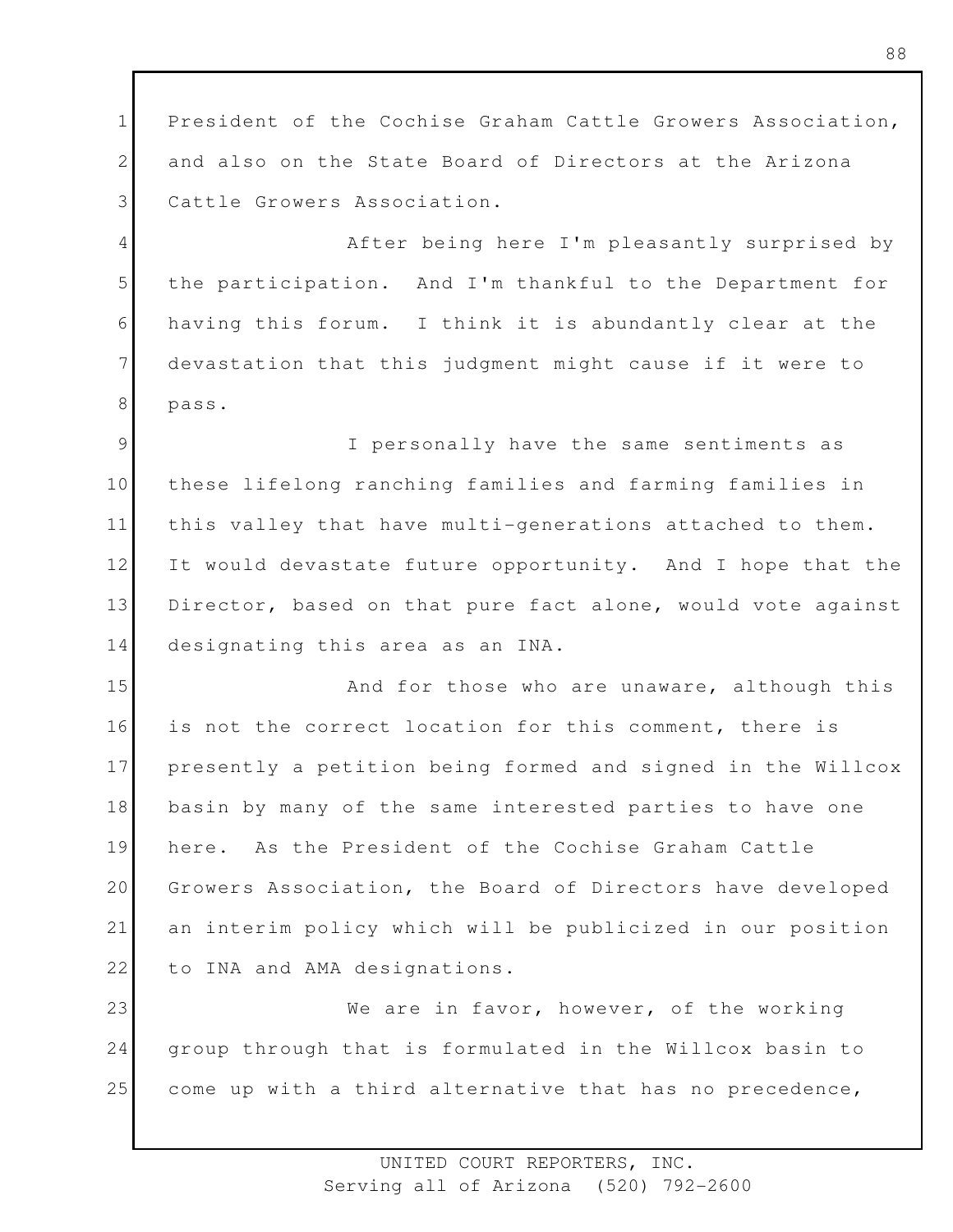1 2 3 4 5 6 7 8 9 10 11 12 13 14 15 16 17 18 19 20 21 22 23 24 25 and hopefully will come to a justifiable and equitable basis for all involved. And when I say all involved, that means all stakeholders, regardless of size, regardless of acre-feet used presently or formably in the future. So I will relinquish the rest of my time to those fine folks that are directly affected to this in this valley. Thank you for your time. GERRY WALKER: Thank you. The next card I have is Clark -- I'm going to say your last name wrong, so I'll just let you say it. CLARK VAUGHT: It's a German name, Vaught. Thank you for hearing me. I'm the general manager of Far West Well Drilling, and Far West Pump Company. We've worked in the general area here for 33 years. And I'd just like to add a little bit of practical experience to what we have heard from some of the hydrologists. The water table here is very stable. There hasn't been any real decline -- excuse me -- in our well tests or pumping tests, or so forth. If any of the specific capacities had a drawdown change, it was due to technical things, ball fouling (phonetic), or just poor well construction, or plugged wells. So, you know, from my experience, I'm against the -- this INA specifically because it doesn't really deal with -- there's no need for it. The water is there. The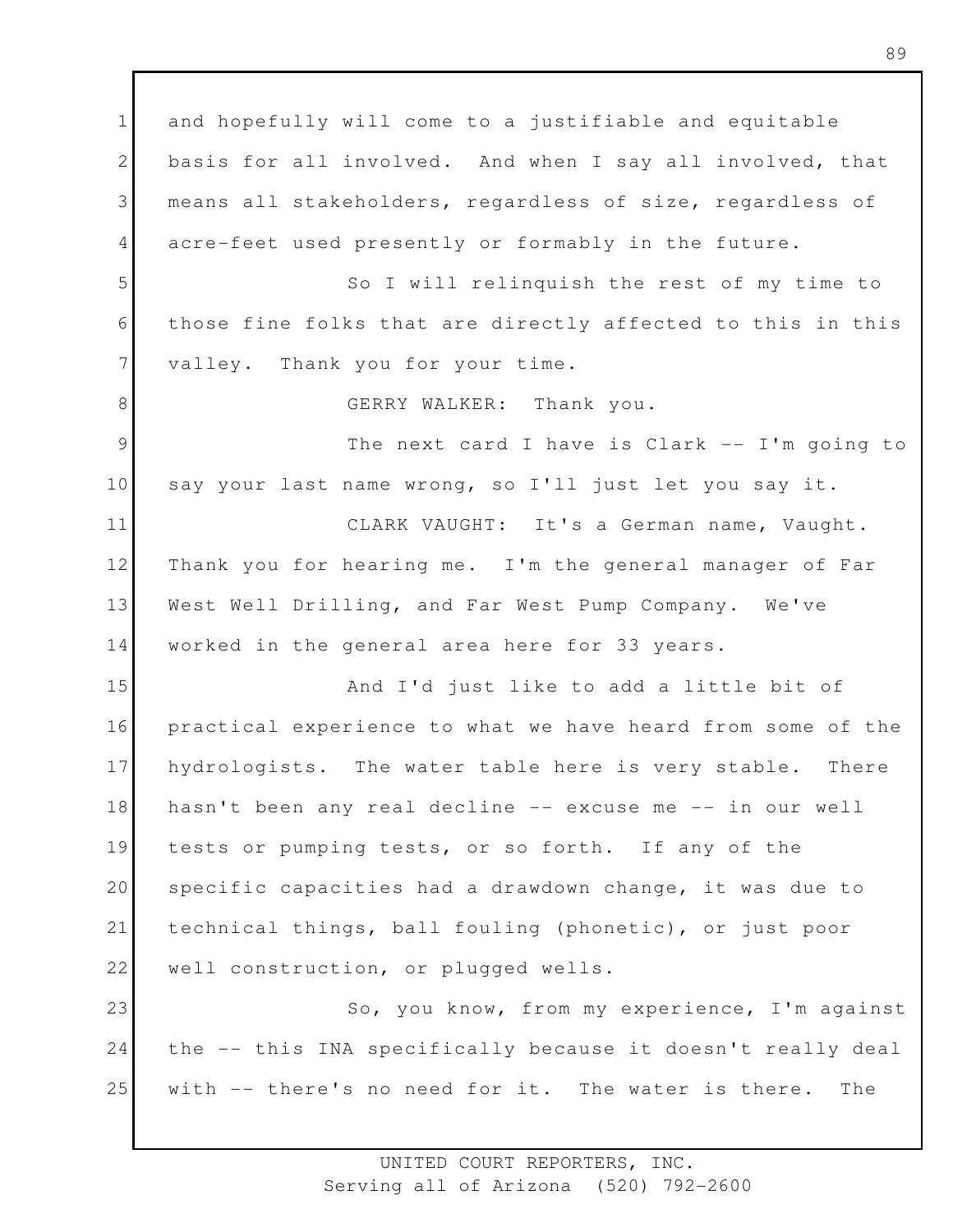1 2 3 4 5 6 7 8 9 10 11 12 13 14 15 16 17 18 19 20 21 22 23 24 25 levels are remaining constant. The production levels are very high. So from our experience, from a drilling and pump contractor with lots of experience, we believe that the water table is more than adequate. Thank you. GERRY WALKER: Thank you. The next card I have is Geneal Chima. I probably messed that one up, too, so please correct me. GENEAL CHIMA: It's Chima. So basically we're here, and we represent Mobile Life Properties and Silverado Farms, and farm here in the Bowie area. And studies show that loss of water -- enough water at current rates for over 2,000 years. Water use in the San Simon has actually declined due to several things. One of them being efficient farming practices. Even if we double effective immediately, there would be plenty of water for over 1,000 years. That's based on your guys' report and the geological reports. And I'll share my time with my wife. GERRY WALKER: Could you just please state your name, as well? LISA CHIMA: Yes. My name is Lisa Chima, and this is my husband, Geneal Chima. This Petition isn't about water shortage. It's about a premeditated land take and has been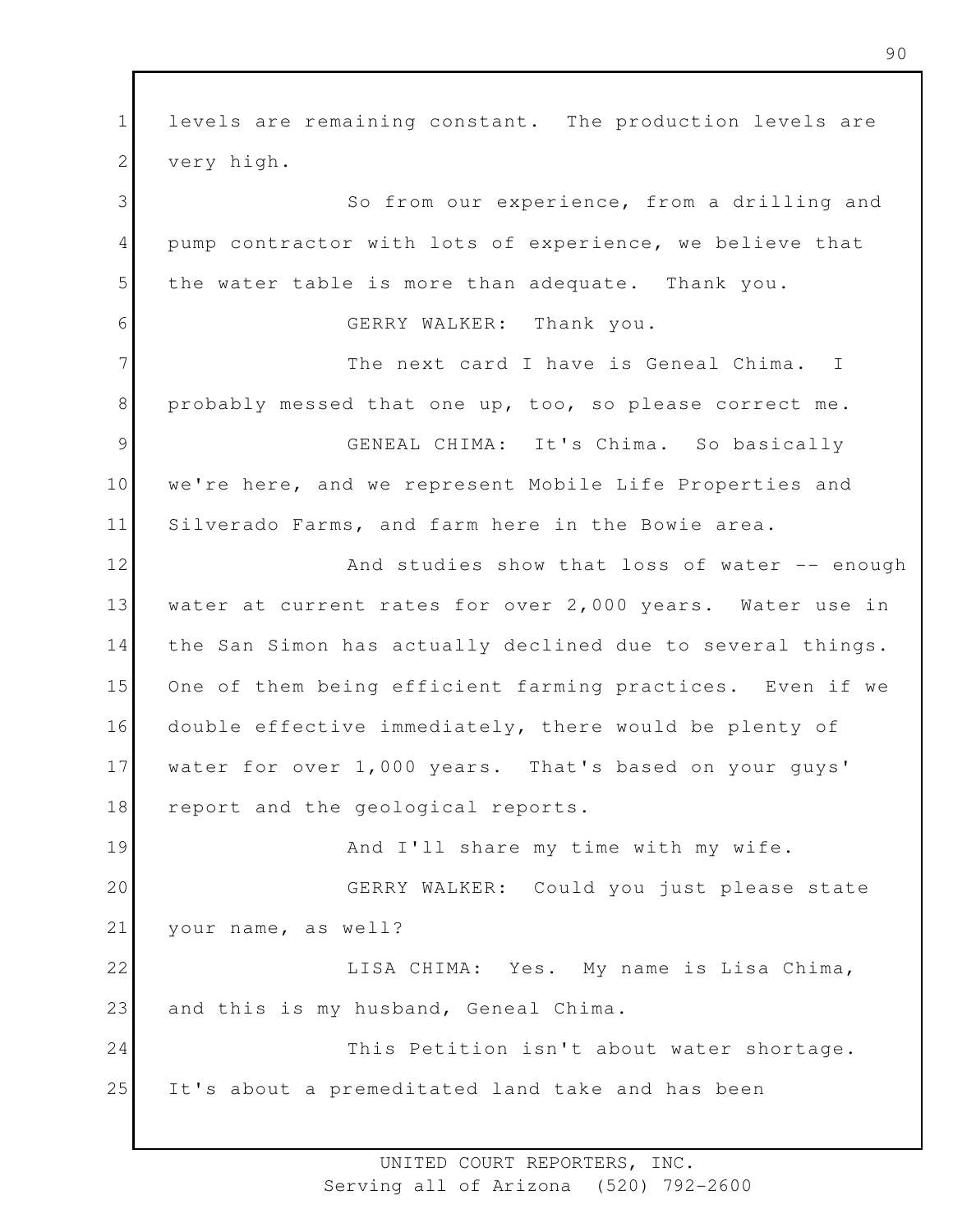1 2 3 4 5 6 orchestrated by FICO & A&P so they can monopolize the San Simon area. This INA would hurt landowners and farmers in this area. But FICO and A&P, they don't care about their neighbors, or the local ranchers, or farmers. They only care about making money for themselves, and their domestic and foreign investors.

7 8 9 10 Geneal and I are new to this area. But as Mike Low stated earlier, we researched where we wanted to move to farm and retire. We decided that this area would be good for us, our children, and our grandchildren.

11 12 13 14 15 We are second and third-generation farmers. My grandfather farmed, my husband farms. Farmers and ranchers are the heart of this country. We support and lift each other up. We don't steal each other's properties. Thank you.

16 17 18 19 20 GERRY WALKER: Thank you, Mr. and Mrs. Chima. Okay. The next speaker is Don Gray. DON GRAY: Thank you. I'm Don Gray. I'm a small-time landowner in San Simon. I've been down there since 2003.

21 22 23 24 25 I just want to -- it's kind of a rehash, but I wanted to kind of paint a broad picture. This is the way I see it. California outed the area for farming, people, corporations have come into the area. They bought large parcels of land. I want to call them tree barons. And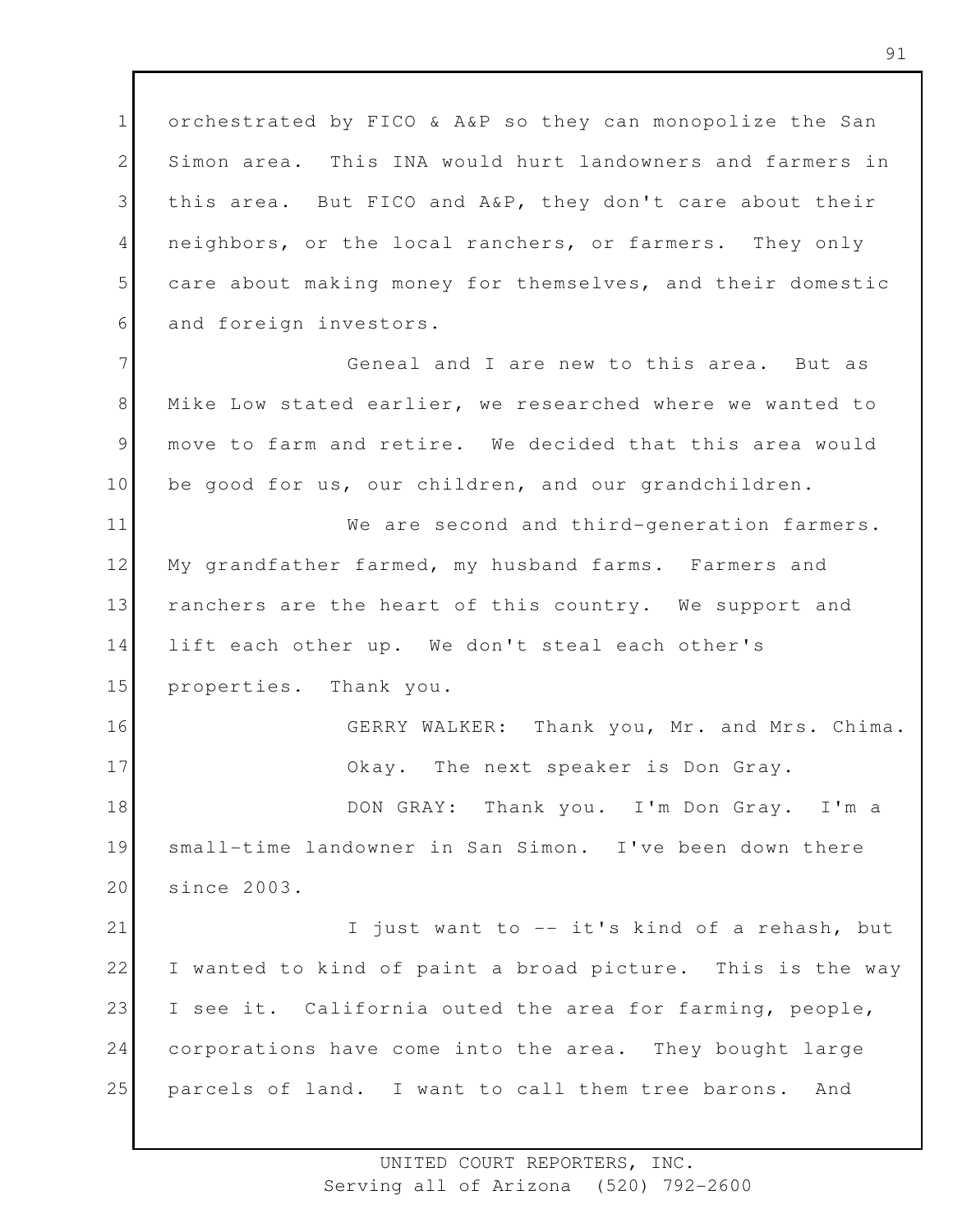1 2 3 4 5 6 7 8 9 10 11 12 13 14 15 16 17 18 19 20 21 22 23 large parcels, and they planted pecan and pistachio trees. They drilled the deep wells, pumping large amounts of water. They caused this supposed drawdown, which it appears at this point that there's really not -doesn't appear to be any kind of drawdown. And they're trying to take 100 percent of the water by having 25 percent of the land. So 75 percent of the people are getting X'd out. The last INA, as has been stated, was 1981, 35 years ago. I can't really mentally justify how 25 percent of the farms, the tree barons, can expect Arizona Department of Water Resources to give them 100 percent of the water. It's not right and not equitable to all the rest of us. I know San Simon-Bowie people that have had farms in their families for 70, 80 years, many, many generations. Some of them back to when Arizona was formed in 1912. They would be out in the cold with their ability to irrigate. This is not right. I feel this a ploy by the tree barons to increase the value of their holdings, to eliminate any future competition at the expense of the 75 percenters, and to hoard the water.

24 25 From what I understand, for Tom Buschatzke to approve this INA, he must have a State hydrology report

> UNITED COURT REPORTERS, INC. Serving all of Arizona (520) 792-2600

92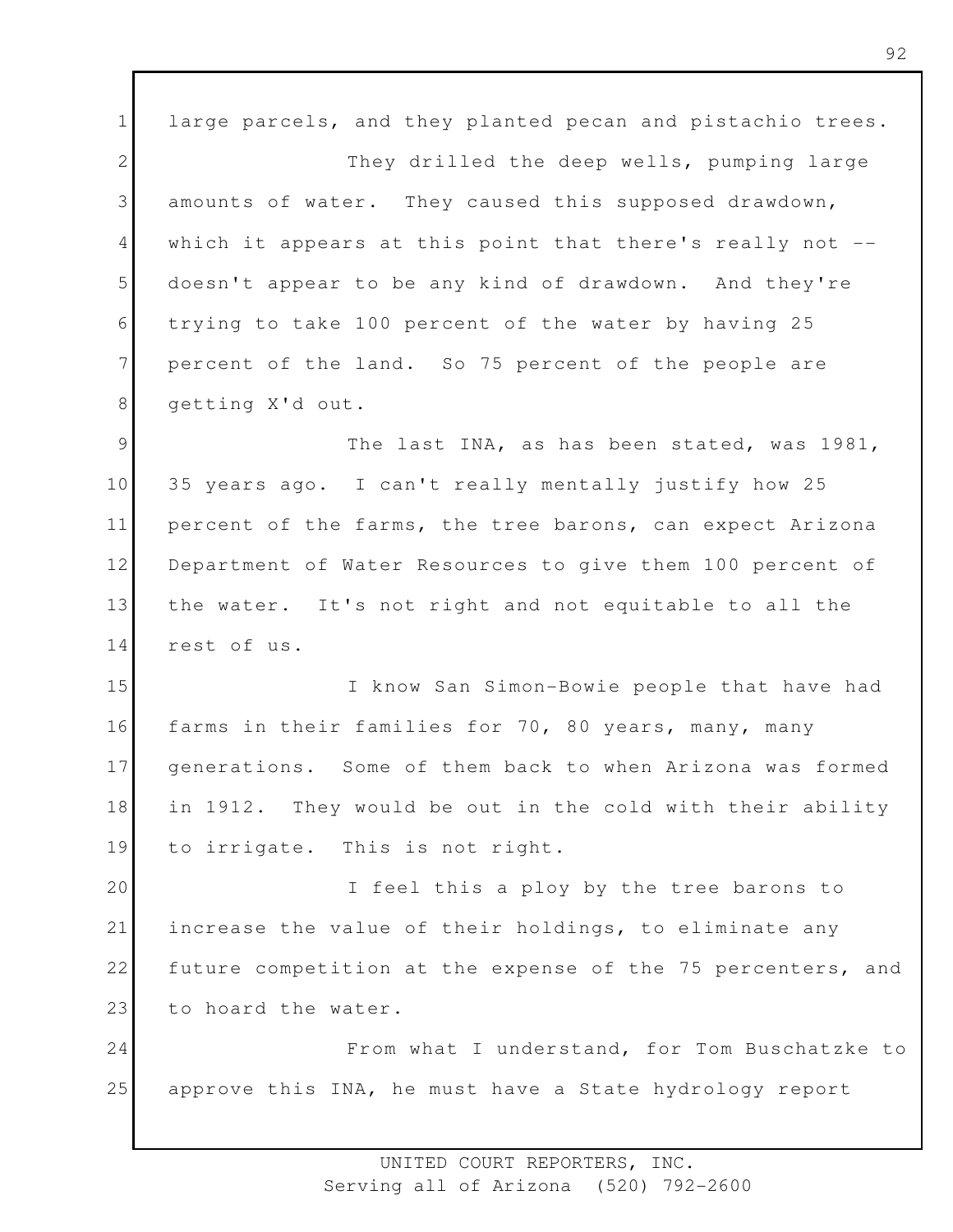1 2 3 4 5 6 that says based on the current level of pumping, the aquifer water table is inadequate to maintain its level over a given period of time. It appears that that's going to be a difficult thing to come up with. And it's my understanding that if he doesn't have that, he cannot sign the INA.

7 8 9 10 11 12 13 14 But to get back to that adequacy, big concerns is the time period it's to be used, and it appears that time period is hundreds of years. And also, the data that's being used, do they have -- do you have sufficient data over an extended period of time based on the current pumping levels? I don't think so. I don't think enough information is yet available over time with current pumping to really make that decision.

15 16 17 18 What you have currently, it appears there's adequate water. I think based on that, he has to decline the petition. I'll give you one test example you can put in. I have a well, it's No. 55627872.

19 20 Can I continue? She said I could have a couple of minutes.

21 22 23 24 25 GERRY WALKER: If you could please finish up. DON GRAY: Okay. I will. And that -- and in '98 there was a sounding that said that -- the sounding -- I had a 66-foot water level. Yesterday I checked it, it was 58 and a half feet. So the last 17 years it's gone up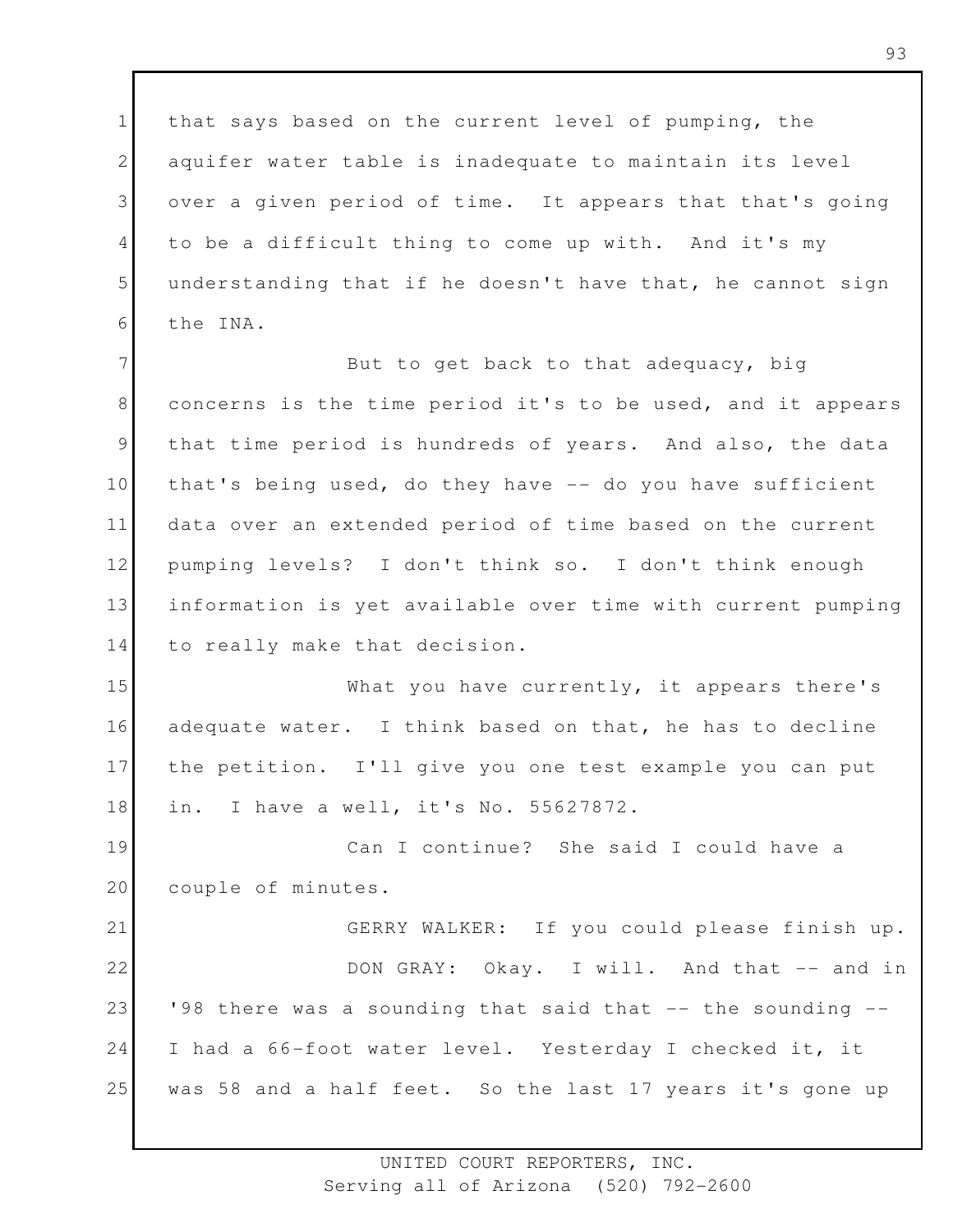1 seven and a half feet.

2 3 4 5 6 7 8 9 10 11 12 13 14 15 16 17 18 19 20 21 22 23 24 25 Again, I'll cut it real short. I'll finish. I'm sorry if I've offended anyone or stepped on any toes, but this is a very emotional issue when somebody is attempting to take something away from you. But then I don't know really why I'm sorry because the tree barons sure didn't mind stepping on the toes of the 75 percenters. That's it. That's the way I feel. GERRY WALKER: Thank you. The next speaker card I have is for Clyde Kramme, I'm sorry. CLYDE KRAMME: My name is Clyde E. Kramme, and my wife's name is Colette O. Kramme. We purchased the property known as the Red Top Ranch, which is south of San Simon, approximately 18 miles. It is 3802 acres. It's all private ground and deeded ground, and it's all on one piece of property. It is -- the neighbors is Jason Barnard -- Jason Bernard, and Candace, and then Ricky Masse are my neighbors to the east. I purchased the property in April of 2014 when I had the right and the privilege and the opportunity to drill wells and to irrigate the land that I bought. I sold my farm in Utah. I sold my nice 60-acre farm in Utah to purchase this land here in Arizona.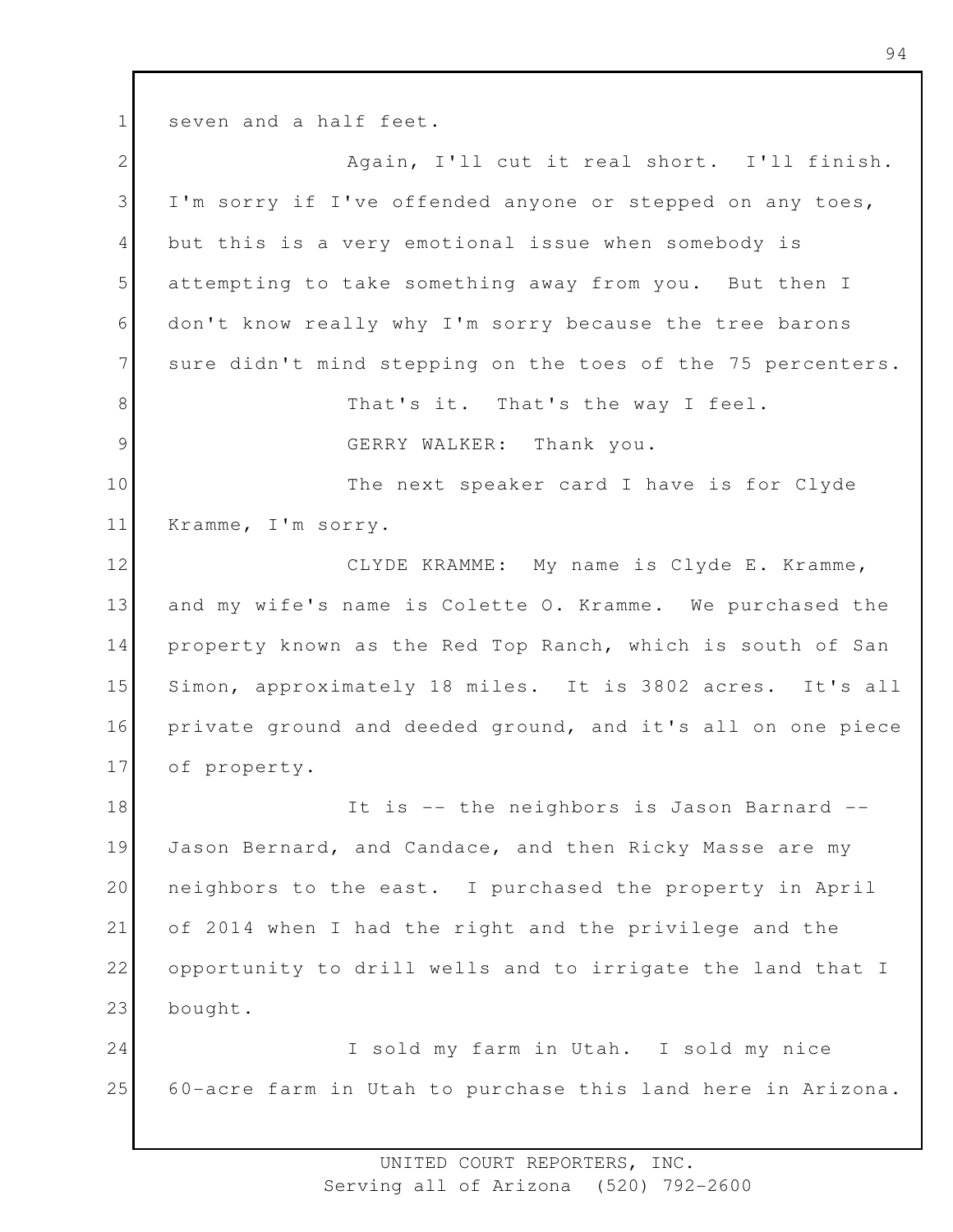1 2 3 I've served in the military 28 years. Since 9/11 I've been deployed three times, twice to Iraq, and once to a chemical depot in Utah.

4 5 6 7 8 9 10 I feel like me and my wife chose this land to retire in, and to be able to do what we want to do with our lives. And my goal since I was ten years old was to farm and ranch. And I've worked hard, and me and my wife have both worked hard. And we put all of our earnings, we're even selling our house to pay off this land and to have it owned by us. And we've worked our whole life earnings.

11 12 13 14 15 16 17 18 And on the 22nd of February I sat down and wrote a letter to ADWR requesting that they allow me to farm 120 acres of land. That's one pivot of land to irrigate alfalfa, oats, and barley. And then I wrote that under the substantial capital investment, and I paid \$630,000 for this land. And I've been able to come up with \$500,000 cash, and that's my whole life earnings. And all I wanted was to farm 120 acres of land.

19 20 21 22 23 24 25 And then they wrote me a letter back -- they didn't write a letter. They posted it on the web that substantial capital investment, the purchase of land does not qualify. That's my whole life savings, and the State tells me that 100 -- that my life savings of purchase of land doesn't qualify for a substantial capital investment. So I oppose, I have no choice but to oppose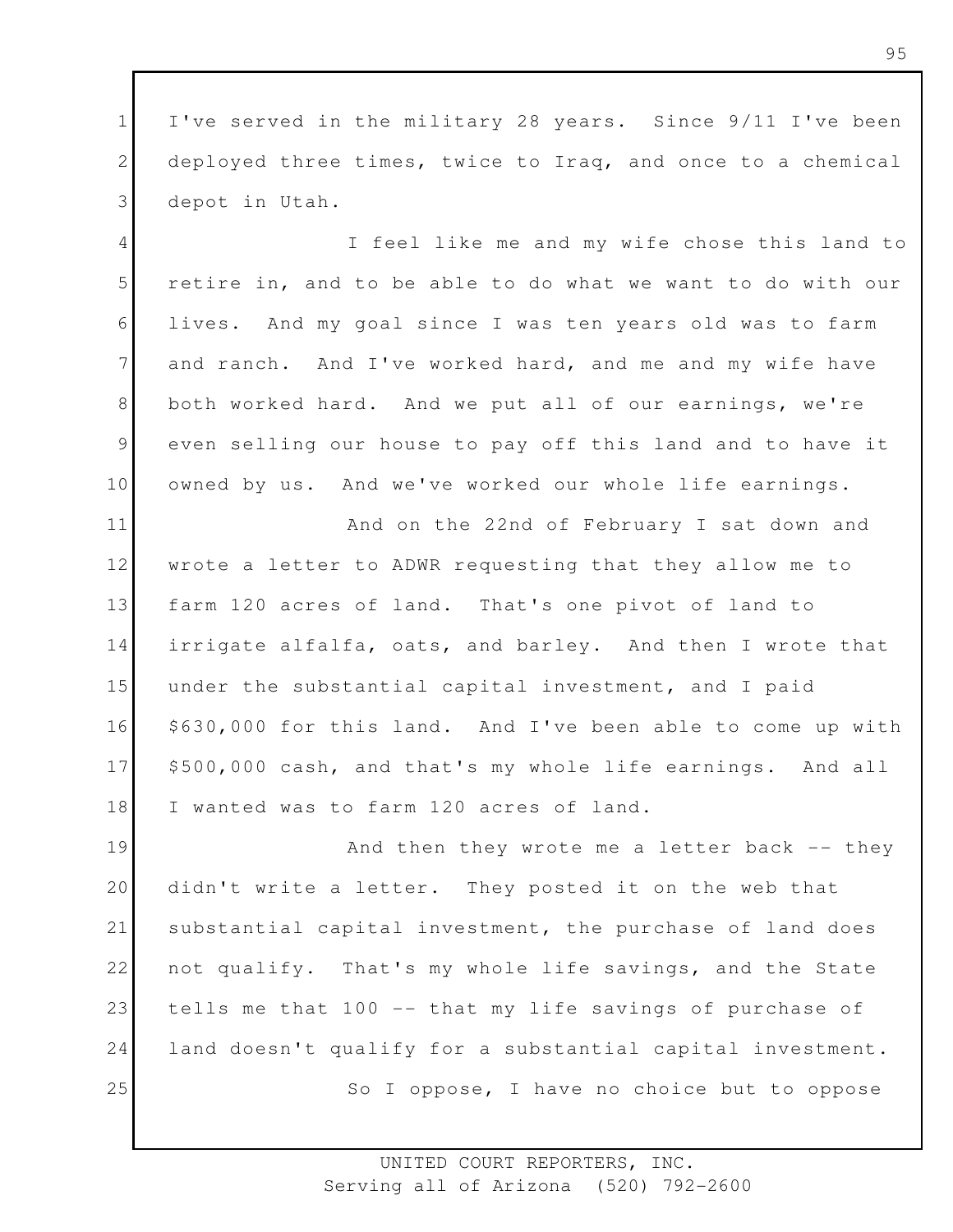1 2 3 and I'm against the INA because it infringes on my rights and what I've worked for all my life. I've driven 800 miles to be here today.

4 5 6 7 8 9 10 11 12 And for those that have applied for the petition, I understand why they don't want any more drilling. And I've seen the wars, but our real enemy is overseas. It's not between us. And if we want to fight against ourselves with the good resource that the Good Lord has given us under this ground, the Good Lord has blessed these mountains and this valley to have this water. And if we rely on him, he'll give us more, and he'll replenish the aquifers. And it only takes faith and prayers.

13 14 15 16 17 18 19 It doesn't take a lot of bureaucracy to get involved with what we have given to us as natural resource. I know we need to use it wisely. But I pray every day that the best decision is made here, and I will accept the choices of the Board. And I'm thankful to speak today and give thanks for all my blessings. And I'm thankful to own property in Arizona.

20 21 22 23 GERRY WALKER: Thank you, Mr. Kramme. The next card I have is for A.L. Miller. Initial A, middle initial L, last name Miller. Raise a hand if that person is here.

24 25 All right. We'll move on to the next card. Next card is Kim Klump.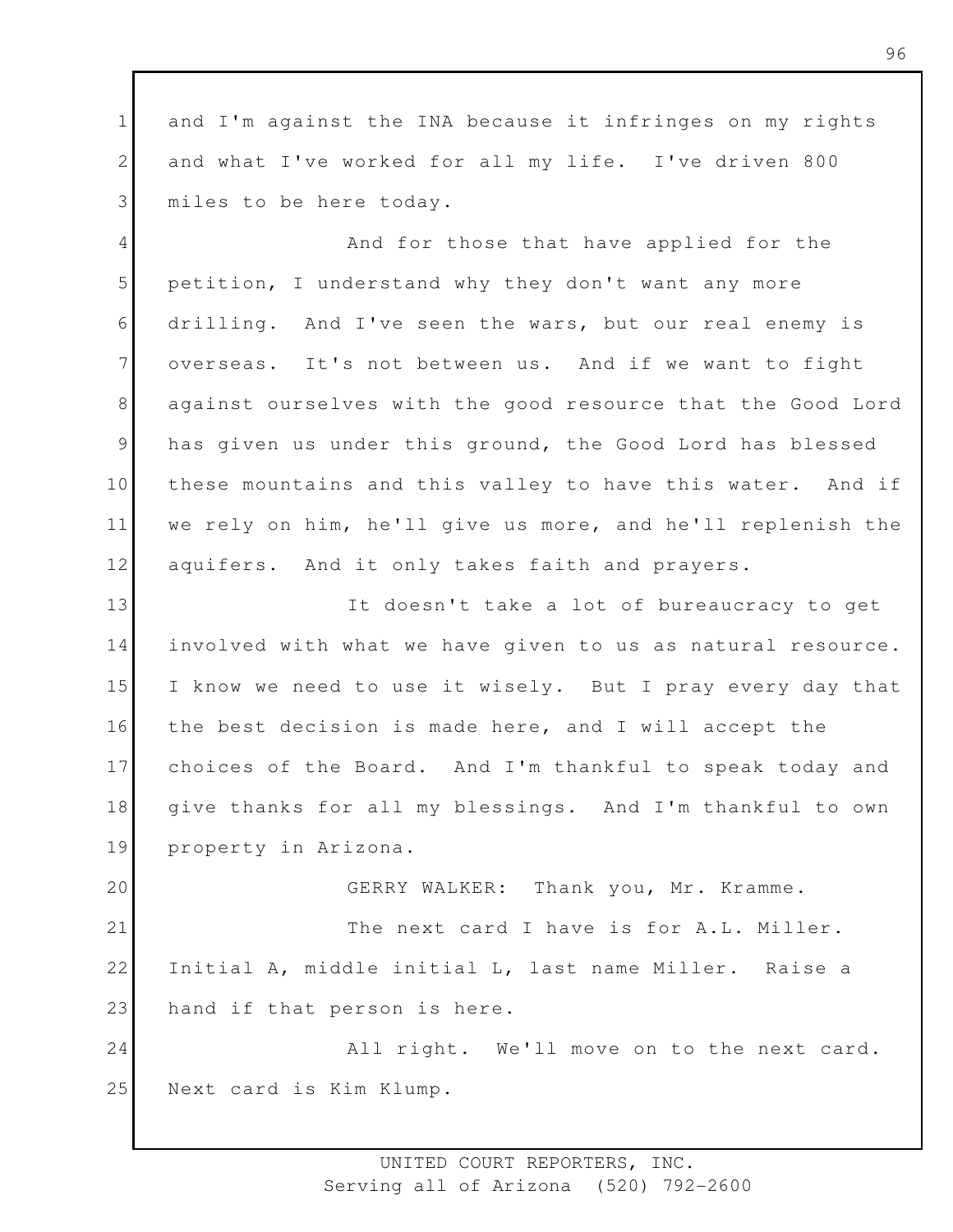1 2 3 4 5 6 7 8 9 10 11 12 13 14 15 16 17 18 19 20 21 22 23 24 25 Okay. Move on. The next card I have is Dick Walden. DICK WALDEN: Thank you, Madam Chair. My name is Dick Walden. I'm President of Farmers Investment Company, address 1525 East Sahuarita Road, Sahuarita, Arizona. FICO is one of the largest employers in Sahuarita, as well as in San Simon. Thank you for the opportunity to talk about this proposed INA for the San Simon Valley sub -- basin. Some are calling this petition a newcomer's action. Well, I want to set the record straight. FICO came to Arizona in 1949, over 66 years ago. I acknowledge and respect that other members of the audience here are families who came to Arizona long before that. But for your information, my great-great-great Grandfather Walden rode his horse from New York to the Mexican Territory of California in 1842 with the wagon train, nearly 175 years ago. I am the third generation on both sides of my family to make a living from production agriculture. Both my children, Rich and Deb Walden -- Richard Walden and Debra Alder (phonetic) are involved in FICO, making them the fourth generation of Walden agriculturalists. I'm really sorry about some of the comments made here today. I want to acknowledge the Ray family and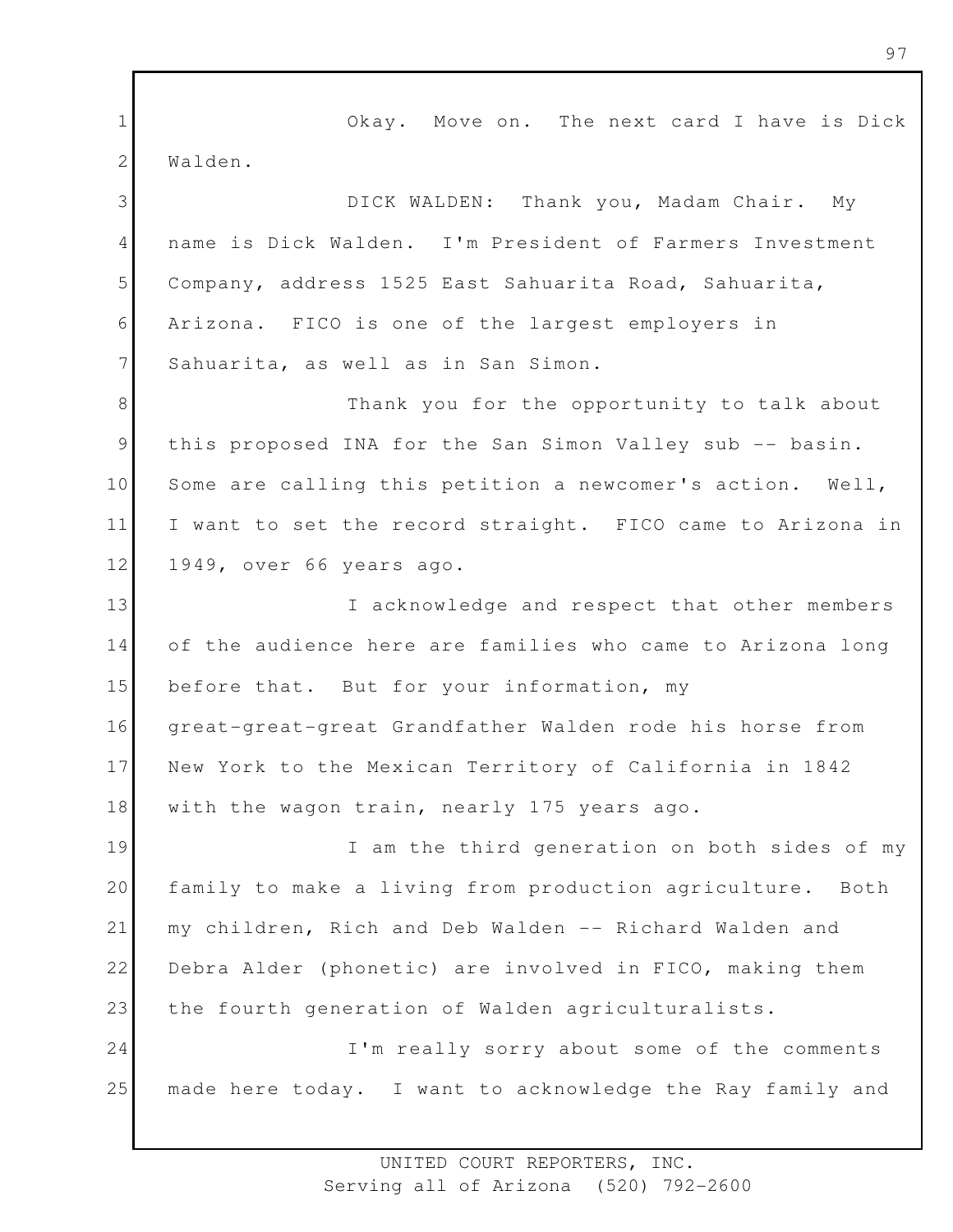1 2 3 4 their boys who served in the military. I, too, happened to have served in Vietnam during that conflict. Ed Barnes was a fine man, and graciously we had a wonderful relationship, and sold us much of his land.

5 6 7 8 9 10 11 I think that there's an awful lot of things being said here today that are full of statements that don't -- aren't backed by facts. When the pumping declined in the '80s, if you remember, or if I remember, farming was in the tank beginning about 1980. Energy prices went through the roof, and I suspect that a good economist would verify that.

12 13 14 15 16 17 Also, the fact that people have been said - are saying that pumping is not going down. We've had to lower all of our wells significantly. We, as farmers, depend on sun, and soil, and water to produce crops. The sun and soil are renewable resources. Water is not a limited water resource.

18 19 20 21 22 23 24 25 I would ask that the Department take under advisement whether we need -- whether the facts will support within the framework of the law to designate this an INA or not. Why wait until it's too late. Thank you. GERRY WALKER: Thank you, Mr. Walden. The next speaker card I have is for Steve Denny. STEVE DENNY: Thank you. My name is Steve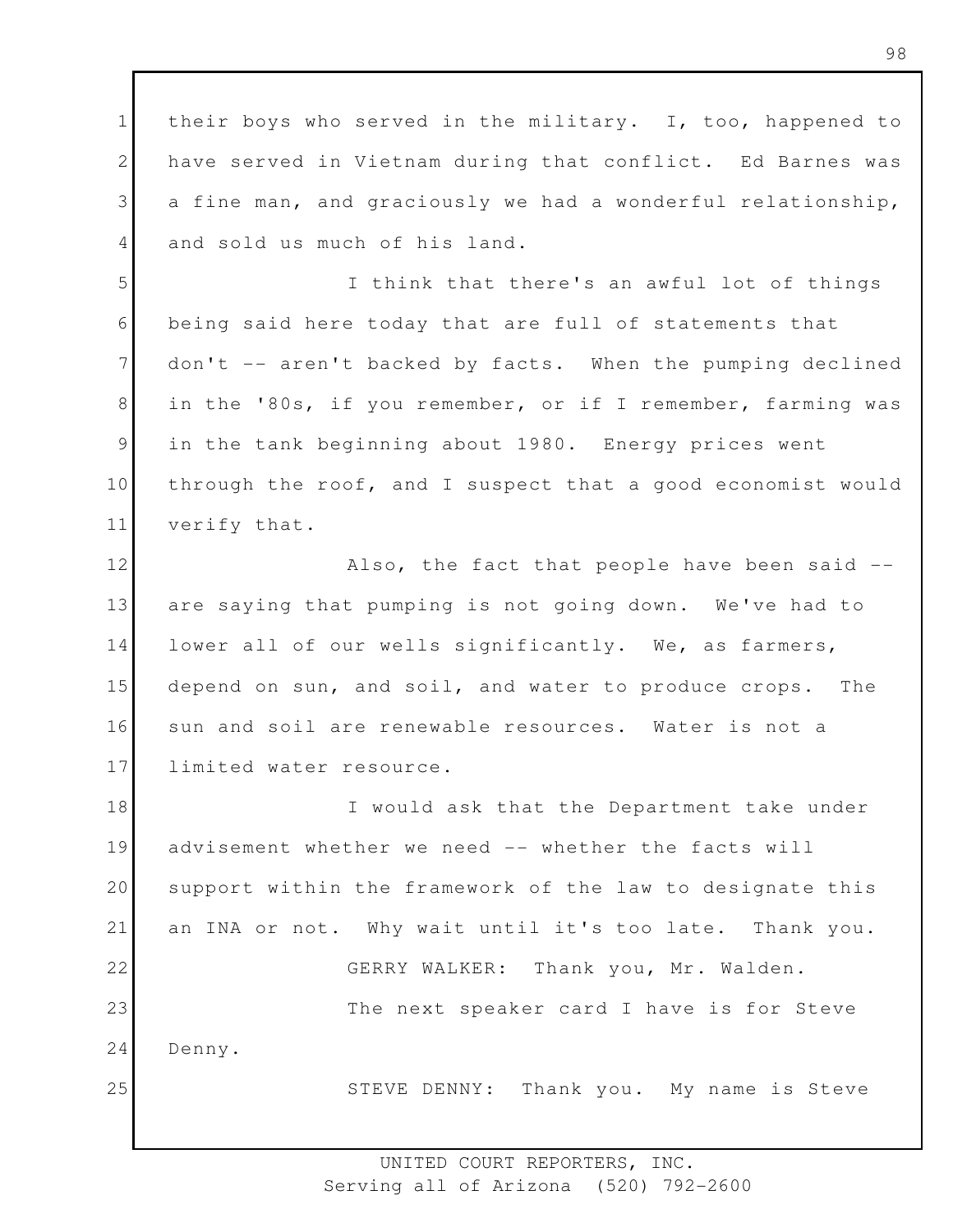1 Denny. I'm just a concerned citizen.

| $\overline{2}$ | I would ask that you take a look at the                     |
|----------------|-------------------------------------------------------------|
| 3              | property tax ramifications. The land with no irrigation,    |
| $\overline{4}$ | as the man attested earlier, the realtor, is not going to   |
| 5              | be worth 13 rotten eggs, well, maybe a little more.         |
| 6              | But obviously the ones that do have -- that                 |
| $7\phantom{.}$ | are able to capture or get the INA passed and form a        |
| 8              | monopoly, their land will be worth a lot more. And so I'd   |
| 9              | like to know if the tax revenue will be spread              |
| 10             | proportionately? In other words, the people that have the   |
| 11             | real low value land, is it going to be valued accordingly,  |
| 12             | and is the real high value land going to be taxed           |
| 13             | accordingly.                                                |
| 14             | So I think those are things that need to be                 |
| 15             | considered, and I hope that it's looked at before you come  |
| 16             | to your decision. You know, it kind of goes back to the     |
| 17             | old Golden Rule. Those that have the gold, rule.            |
| 18             | And as one of the men testified earlier, the                |
| 19             | people with the trees, one acre -- the taxation on one of   |
| 20             | their acres is less than the ranch acre. And so it's        |
| 21             | obvious that there's not parity here. And it's just         |
| 22             | another one of those deals that it's not right in this time |
| 23             | and day. Pardon me, I'm getting a little nervous.           |
| 24             | You know, the other thing is I think, you                   |
| 25             | know, the democracy should be, or I thought it was, you     |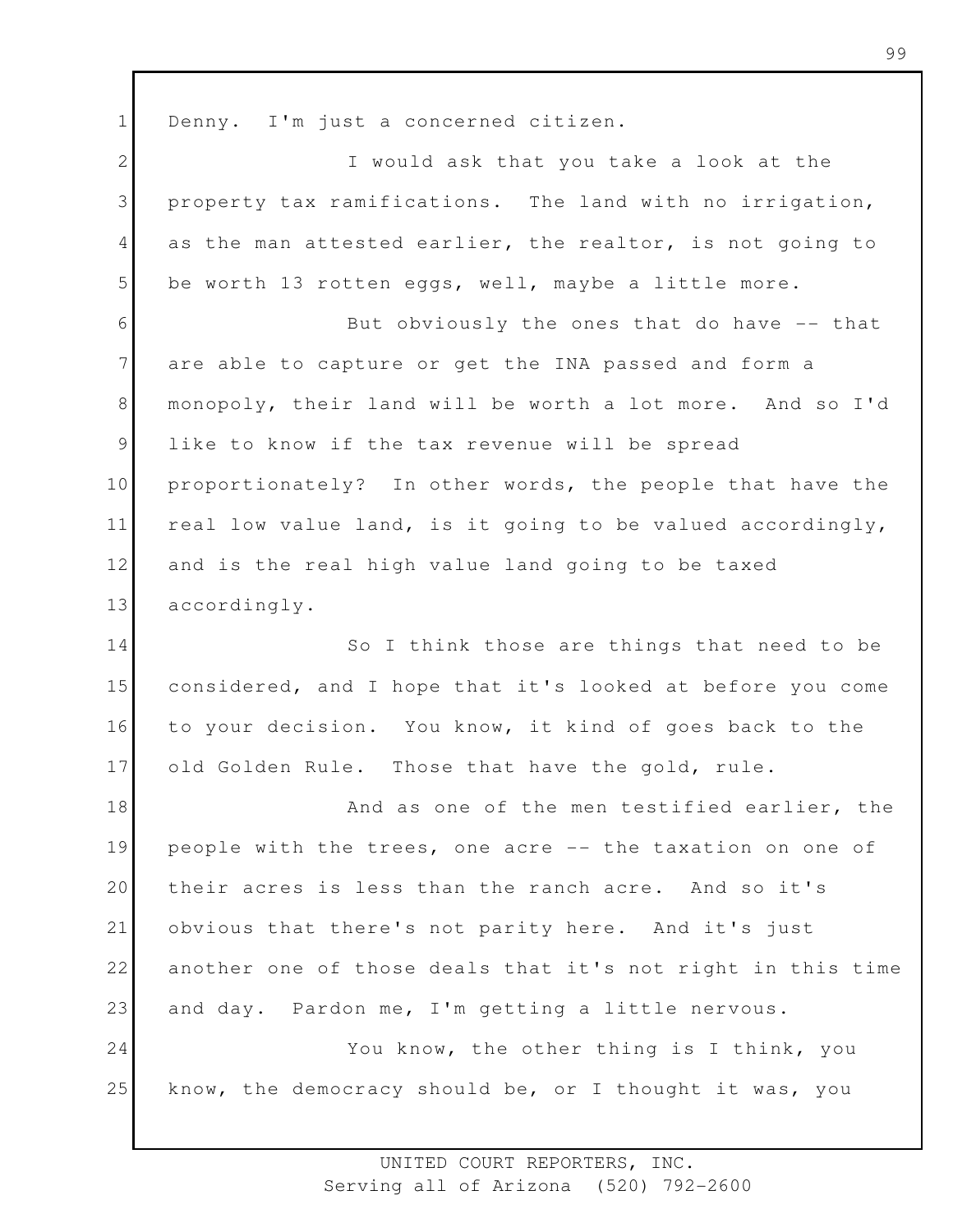1 2 3 4 5 6 7 8 9 10 11 12 13 14 15 16 17 18 19 20 21 22 23 24 25 know, 51 percent rule. And it appears that that's not being followed through this transaction, also. And I have one other comment and that is the definition of freedom. Freedom is the right to do anything you want to do, as long as it does not infringe upon the rights of others. Again, freedom is the right to do anything you want to do, as long as it does not infringe upon the rights of others. This petition infringes upon a lot of people's rights. GERRY WALKER: Thank you, Mr. Denny. The next speaker is Mark Cook. MARK COOK: Madam Deputy, good afternoon. My name is Mark Cook, and I farm pistachios and pecans in the San Simon Valley. My family has farmed and ranched in the San Simon and Sulphur Springs Valley for over 125 years. And I'm proud to say that I am one of the petitioners for an INA in our valley, and still proud to say that. I am disappointed to see that this forum was allowed to turn into something where people can put things on the big screen with no rebuttal to accusations made by certain parties bashing myself and my colleagues, but here we are. The INA is not a subject that I take lightly. I struggled for quite some time with my decision to support an INA. On the surface an INA seems to contradict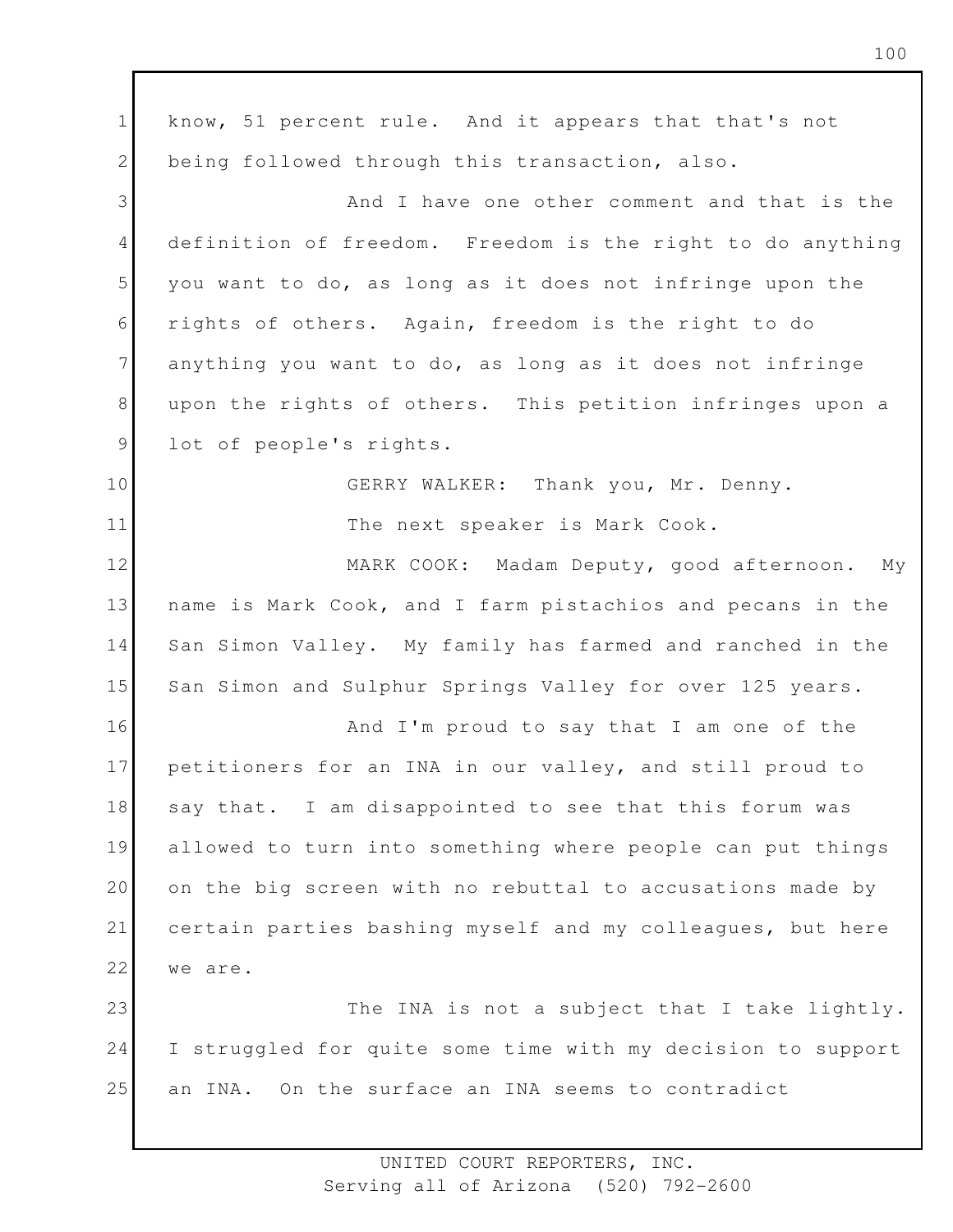1 2 3 4 principles that most of us stand for. Many of those principles have been raised here today. I understand how it might affect some people in this room, people who I consider to be good friends of mine.

5 6 7 8 9 10 However, there is a time and place for such regulations, and that time and place is now. Our valley, very simply, cannot sustain the unrestricted growth of irrigated acres, and that would affect everyone in this room. I'm obviously interjecting some opinion, and I'm not claiming to be a hydrologist, but I can read.

11 12 13 14 15 Mr. Corkhill put up some very good slides earlier that clearly showed from the records going back many years in the valley that those are an -- I believe those are a very good indication of what our future will be if left unregulated.

16 17 18 19 20 21 When irrigation was at its peak in our valley in the 1970's, tremendous declines in groundwater levels were recorded, particularly near Bowie. There's no doubt the water levels are dropping in our valley today. And to allow that decline to increase unregulated is simply not in the best interest of anyone.

22 23 24 25 Those of us who have been farming in the valley for some time understand this very well. And as neighbors we've exercised a certain level of restraint in our development plans, and have taken a proactive approach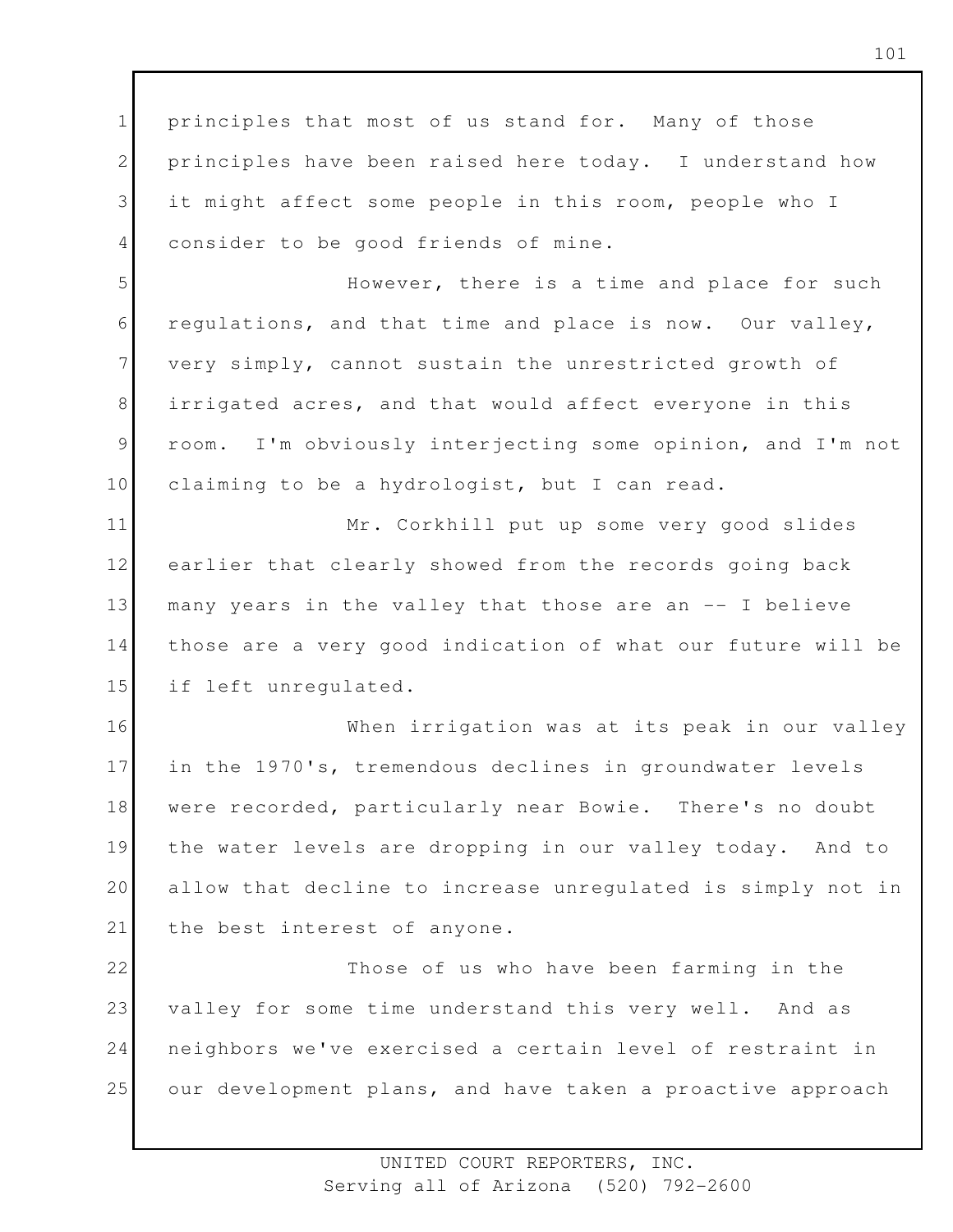to our future.

1

2 3 4 5 6 7 8 9 10 11 12 13 14 15 16 17 18 19 20 21 22 23 24 25 My partners and I have nearly 2500 acres that we have chosen not to develop. Not because it doesn't have water today, but because we have always had our eyes to the future. So if it's true that there's 2,000 years of water in this aquifer, I'm the first to say I'm happy to hear that, but the math simply doesn't add up. I also want to point out that those acres would not be grandfathered if an INA is established. The fact is that circumstances have changed drastically in our valley very recently. The drought in California and high nut prices in particular have created an unprecedented demand for land and water. If we don't end unrestricted development now, I believe it will be too late. The future supply of groundwater in our valley is the reason we are here today, and there's no room for emotions or politics. I respectfully request that you let the hydrology speak for itself as you consider whether or not to establish an INA. Thank you for your time. GERRY WALKER: Thank you, Mr. Cook. The next card I have is a John Heuler. JOHN HEULER: Hello, my name is John Heuler. I represent myself, which HFT Pecan in Bowie, and I also represent A&P Ranch. I'm a second generation, my father started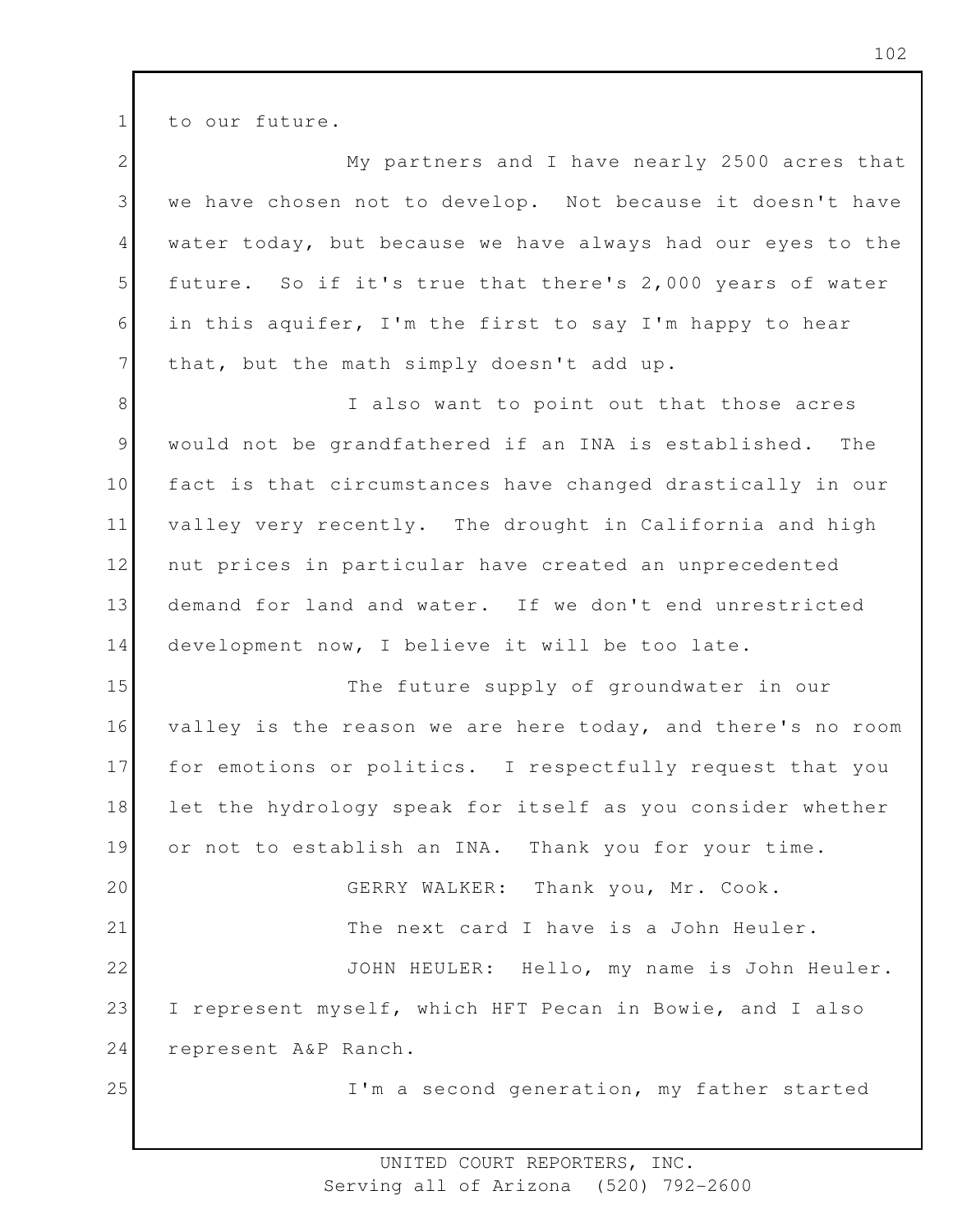1 2 3 4 5 6 7 8 9 10 11 12 13 14 15 16 17 18 19 20 21 22 23 24 25 that in 1980. He's been farming almonds since 1968. We lost approximately 800 acres worth of almonds to a lack of water in California. We had to sell our company to a large corporate farmer, West Chester, and we bought an established orchard here, PCA in Bowie. We found that this was ideal growing conditions for what we had. We had a number of local farmers tell us one thing, for every acre you plant, you have to set aside two. When I bought my pecan ranch two years ago, I have 55 acres of pecans. I have 250 acres of land I set aside for myself. Not to irrigate, not to farm, not to do anything else but because that's responsible. I recognize that a number of other people in our industry in California are not as responsible. When water prices this year are \$2,000 an acre-foot in the central valley, and I'm not kidding it's \$2,000 an acre-foot, they'll come. And that's what I'm worried about. Thank you for your time. GERRY WALKER: Thank you, Mr. Heuler. Okay. The next card is G.B. Heuler; is that correct? That might be T. Heuler who left. They're saying that one's marked out. Okay. The next card, Lesti Webster. LESTI WEBSTER: I'm Lesti Webster, and I'm speaking on behalf of my husband, Todd Webster, my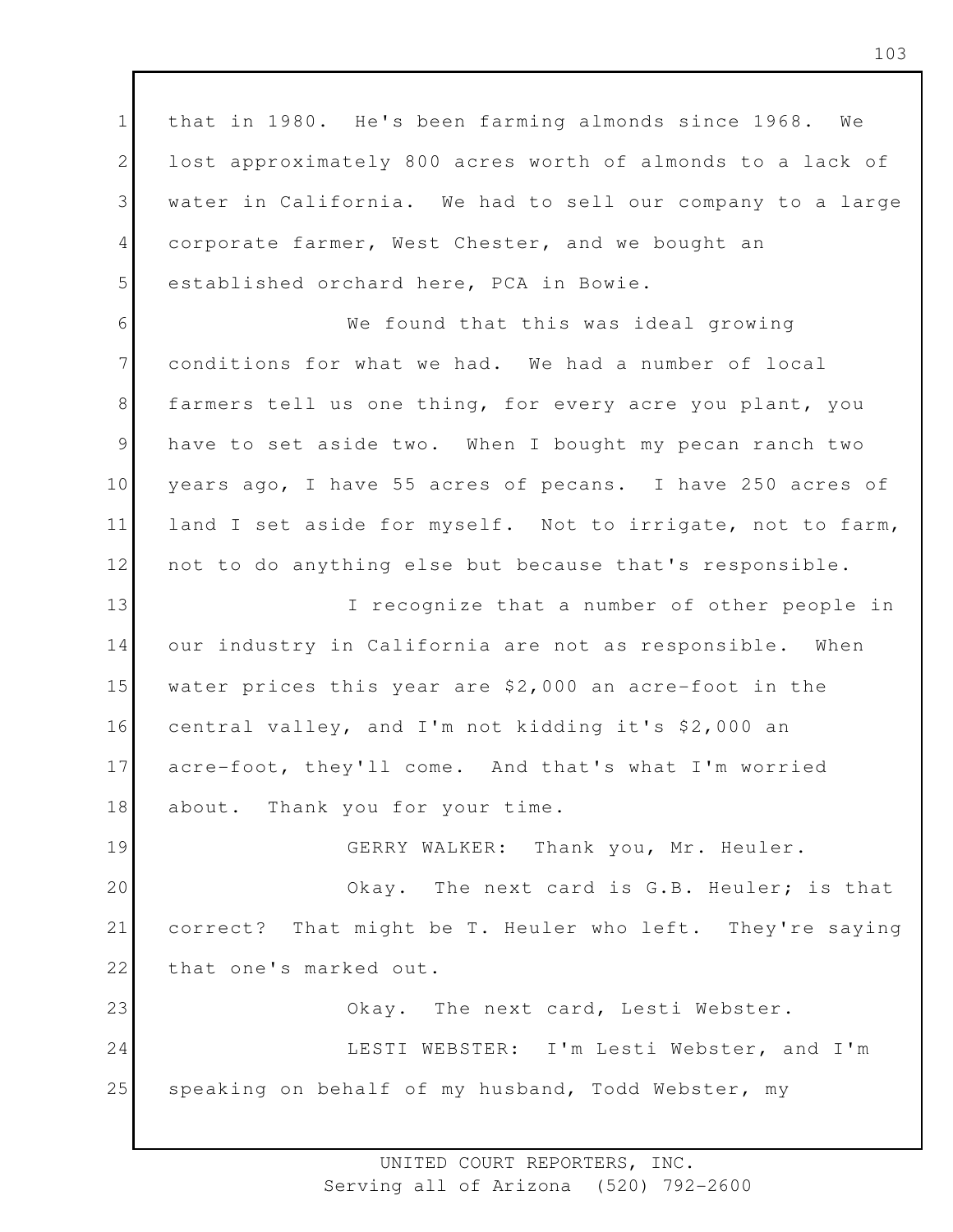1 2 3 4 5 children. They are fifth generation living in San Simon, all involved in agriculture, every generation. My great-grandfather came out because of the Artesian water. Water has been a wonderful thing in our valley. It's supported agriculture for many, many years.

6 7 8 9 10 11 We definitely oppose the monopolization of water, and this is a monopolization by big corporations. Only one on the list of petitioners that you have, the Board needs to recognize this, only one lives in our valley. All the rest are outside entities that farm this area, but only one lives here.

12 13 14 15 16 So I believe they have no concern except for money. They don't understand the personalities that are involved. They don't understand the people that are affected. We are on the list of non-petitioners. We have irrigated land, but we definitely oppose this.

17 18 19 20 21 22 It wouldn't affect us essentially because we have farmed our land for the last five years. But what if something happens and we are unable to. It would, I guess, not be worthwhile, you know, if we weren't able to farm it. I don't understand. Those are questions that aren't answered.

23 24 25 I would like to talk about our neighbors, though. They are definitely affected. We have a young family, just a teacher at our school just bought some land.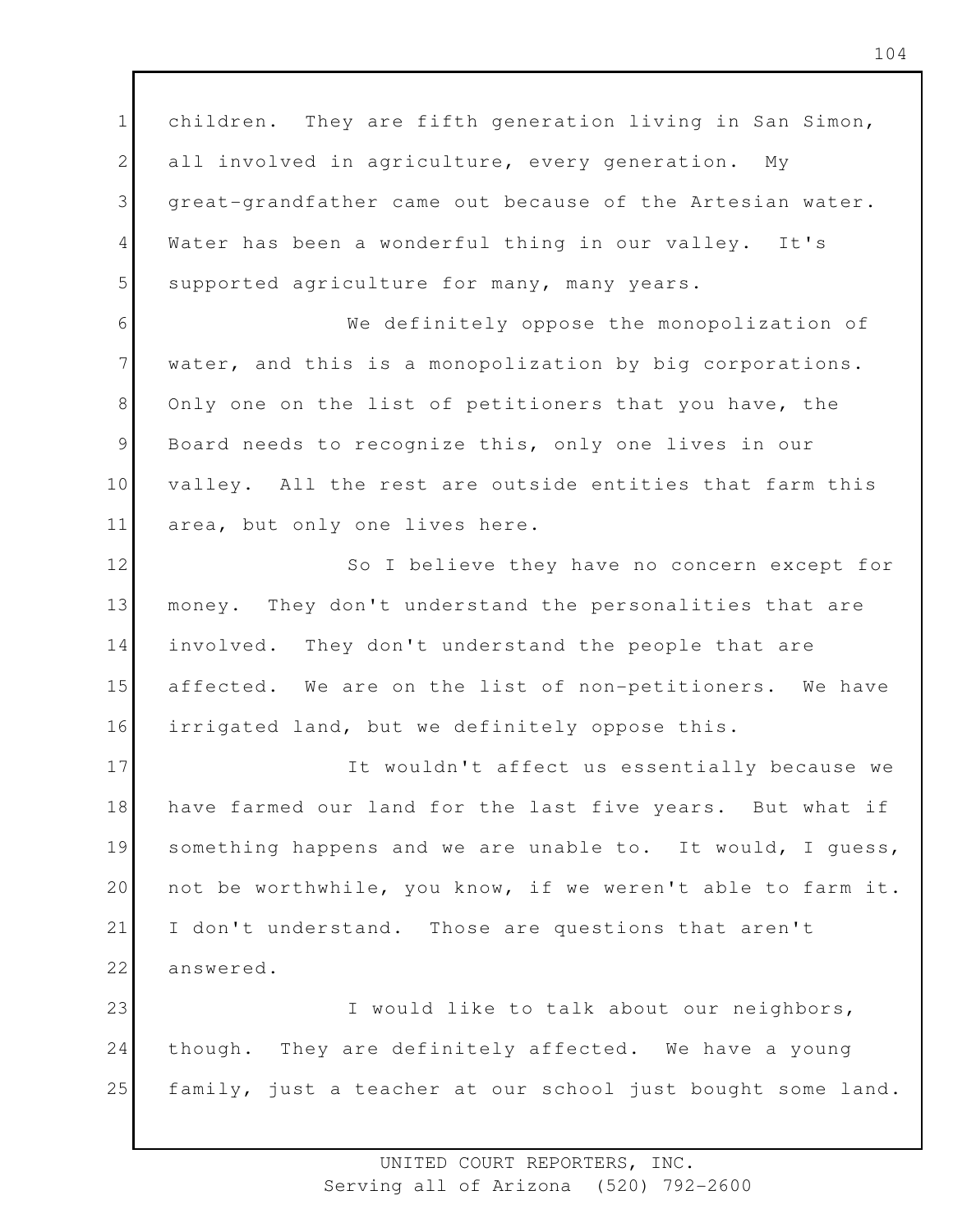1 2 3 4 And they're horse owners, and they wanted to plant some pasture to help feed their horses. Pasture helps keep down the dust. It's a great thing, makes the land green, and they can't.

5 6 7 8 9 10 11 12 I also, right here to my left, have a neighbor named Mr. Dennis Krache. He's a World War II veteran. He's farmed, given his life to farming. He's an excellent farmer, grew for many years. The last five years he's been unable to farm, and he was hoping to sell his land so that he could retire and have a nice retirement. You guys have killed that, and I'm going to turn over normally Helton's time to Mr. Dennis Krache.

13 14 DENNIS KRACHE: Lesti put it all pretty well together.

15 16 LESTI WEBSTER: Take the mic out and sit down.

17 18 19 DENNIS KRACHE: Okay. Lesti put it pretty straight the way it was. I'm a veteran from the Second World War.

20 21 22 GERRY WALKER: If you would like to sit down, sir, you may. But could you please announce your name for the record?

23 24 25 DENNIS KRACHE: My name is Dennis Krache. I came here in 1978. I bought the land and I started farming in '79. And I farmed it for 30 years until my wife got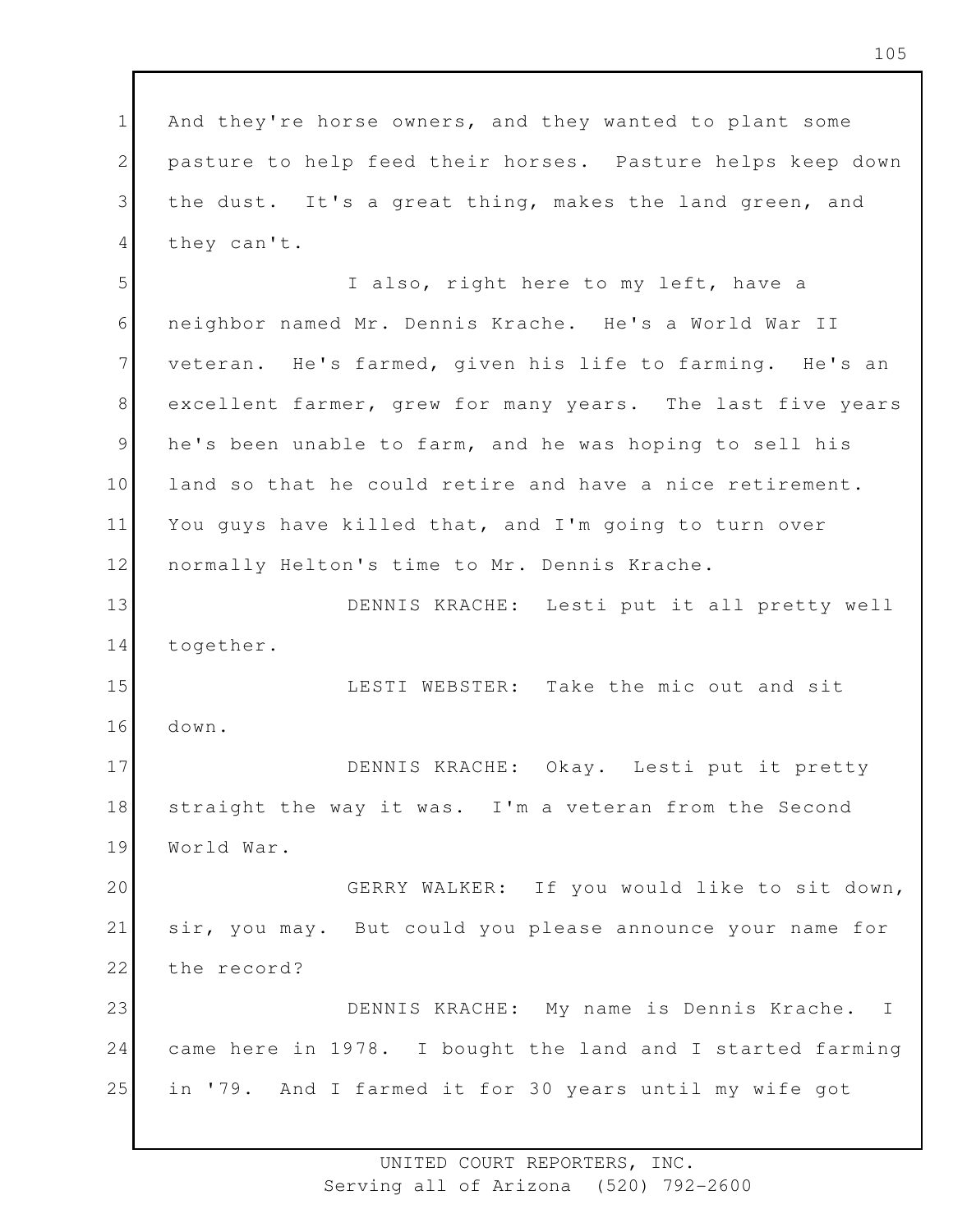1 2 3 4 5 6 7 8 9 10 11 12 13 14 15 16 17 18 19 20 21 22 23 24 25 sick, and I had to take her for dialysis three days a week. And I haven't farmed it since, and you're going to make it worthless now. I'm farming in shallow water. I hear all this talk about deep water, and I'm farming in shallow water. There's plenty of shallow water, nobody wants it. It won't grow pecans. It won't grow any kind of trees, except salt cedars and junk. But anyway, I stopped farming. If you pull this thing off, I haven't farmed in the last five years. My land, pipelines that are under it, the water, everything is going to be obsolete. I'll have to give it away, or not pay the taxes on it. So that's what the situation is, and you're putting a lot of people in that situation. GERRY WALKER: One moment. DENNIS KRACHE: What happened to the grandfathered wells and that. My wells have been in for 30 years, some of them 40. GERRY WALKER: Thank you Mr. Krache. Okay. The next speaker I have is Bala Malon (phonetic). Bala Malon? Could you give me a wave if you're here? Okay. Other we're going to pass that card and go to the next. The next card I have is Helen Snyder.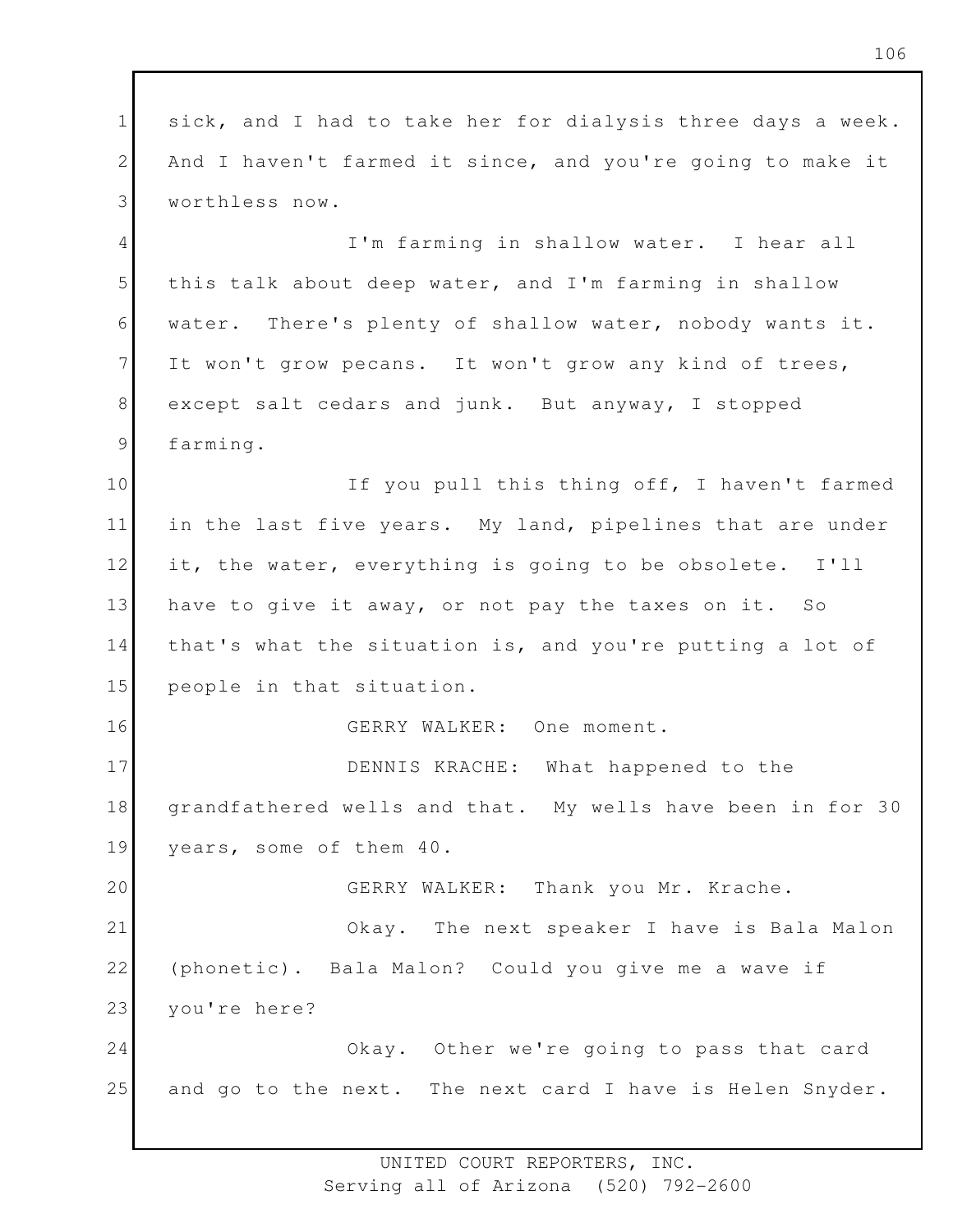1 2 3 4 5 6 7 8 9 10 11 12 13 14 15 16 17 18 19 20 21 22 23 24 25 HELEN SNYDER: Hi, can you hear me all right? My name is Helen Snyder. I'm a real newcomer. I came here in 1967 only. I'm a wildlife biologist, retired, and then I went into real estate. And I found that I really enjoy this work. Mainly where I work is from about Township 16 South to about Apache. And from there, which is up against the Chiricahua Mountains, over to the state line. I have about 30 listings at any one time. Many of these are 40-acre parcels that are owned by people who bought this land 20, 30 years ago. They're now all getting ready to retire, the baby boomers, and they're looking to see what they're going to do next. Most of them are realizing that they don't want to move here after all because they've got family elsewhere in the world. So they're asking me to help list and sell the land. And this land is really going to go down in value a lot if there is this INA in place. Because a lot of people have expressed an interest in putting in 40 acres of grapevines, or a small apple orchard. A lot of the land that I sell used to be the 3-Triangle Ranch. That has now changed its name after a lot of it got sold off. It's about 1,000 deeded acres. It's known as the Shiloh Ranch. They've got many, many nonexempt wells. But there's going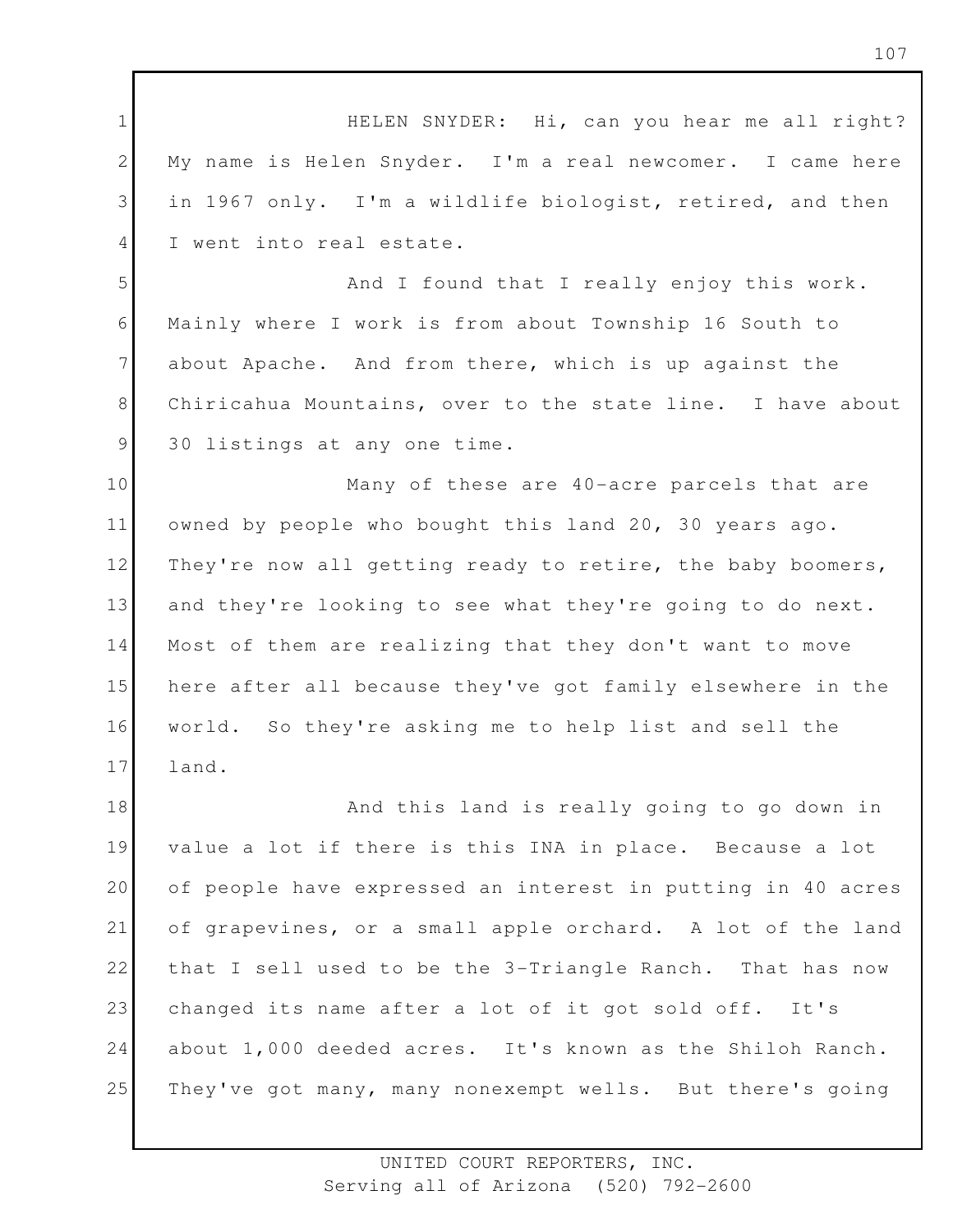1 2 to be no chance for them to irrigate on any of those deeded acres.

3 4 5 6 7 8 I'm also concerned about something that the Attorney Lynch brought up about how this was drawn because the water that comes down these canyon bottoms where these static levels are 20, to 40, 50, 60 feet deep. That is not from our aquifer here. There is a big perched aquifer in the middle of the valley.

9 10 11 12 And I'm on your website probably two to three times a week looking up things for people, well depths. I go through the monitoring wells. I like to tell people that there really isn't that much of a change going on.

13 14 15 16 17 18 19 20 21 22 23 24 25 But the water, which is coming down the canyons, originated as snow. Usually I think the calculations are about 40 years ago. And there has been a study done, and I can't remember who did this. But I got a talk -- heard a talk at the research station using stable isotopes, the beginning and ending of atomic bomb testing and stuff. That's where the water that is flowing down these mountains today comes from. It's not the aquifer. So I think that has -- I think Lynn made a very strong point about that, and that affects that vineyard White Tail Canyon. Please no to the INA. GERRY WALKER: Thank you, Ms. Snyder. Okay. The next speaker is Steve Wene.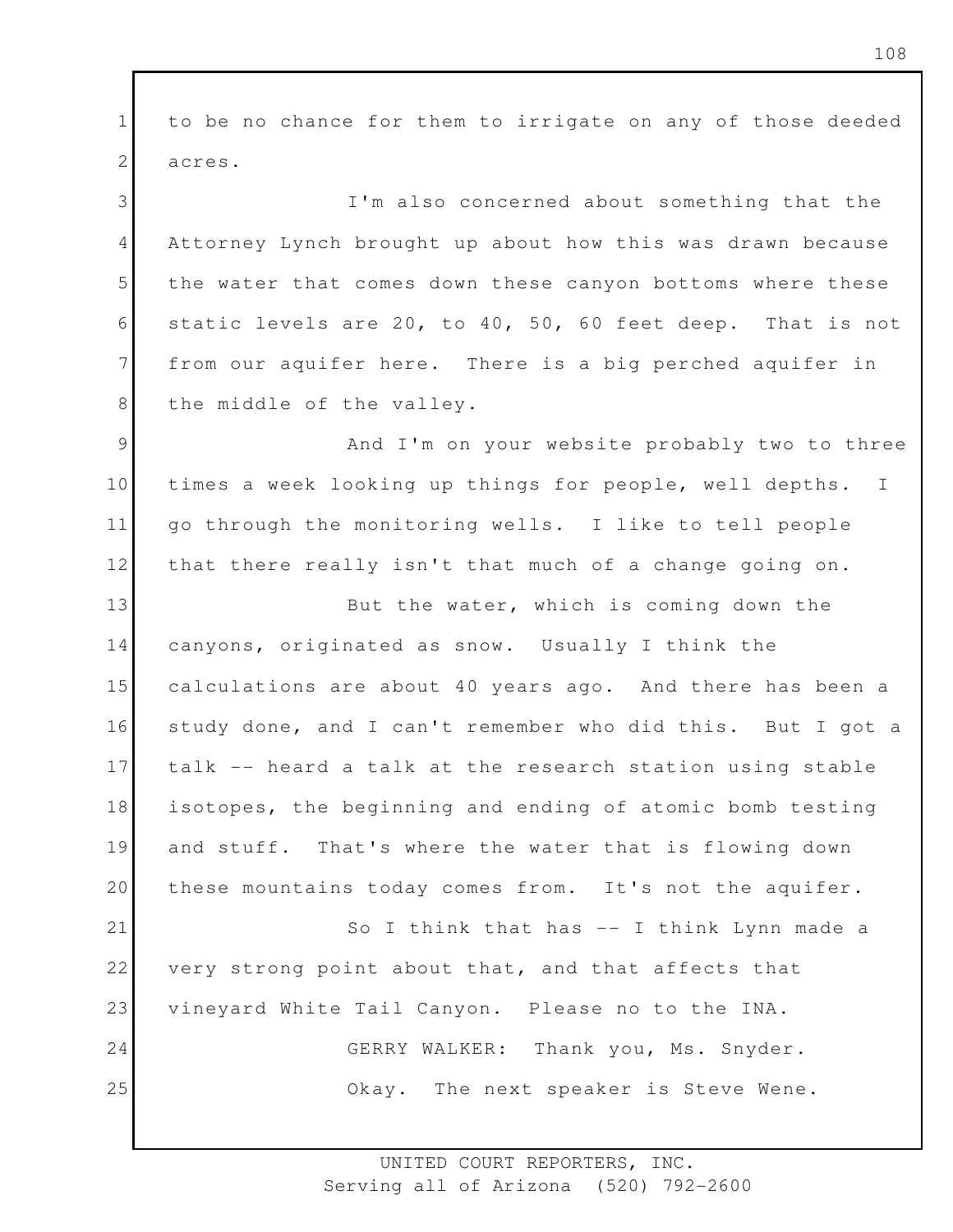1 2 3 4 5 6 7 8 9 10 11 12 13 14 15 16 17 18 19 20 21 22 23 24 25 STEVE WENE: Good afternoon, I'm Steve Wene. I'm an attorney with the law firm of Moyes Sellers & Hendricks. I'll just let you know for the record I usually don't get warmed up in three minutes. So this is going to be quick. And if I talk fast, I'm going to apologize to the court reporter ahead of time. We represent Vistigi Farms (phonetic). And Vistigi Farms opposes the formation of an INA. Now one of the things that I found most interesting as I was listening here today was the comment that was made by Mr. Mark Cook, I believe, who said let the hydrology speak for itself. And that struck me because the petitioners didn't file any hydrology. They didn't file any evidence to support their petition. So in other words, speak for itself, but you're silent. That makes no sense. Okay. And in response to that I hear, well, the statute doesn't say that we have to file evidence or we have to present our case. That's the Department of Resources job to look at the hydrology. It's almost -- well, yes, the Department does have to look at the hydrology, but you do carry a burden as a petitioner to show the Department that the reason we're petitioning is because we're having an issue here. It's almost as if the petitioners are saying if it were a court case, they would say, well, yeah, we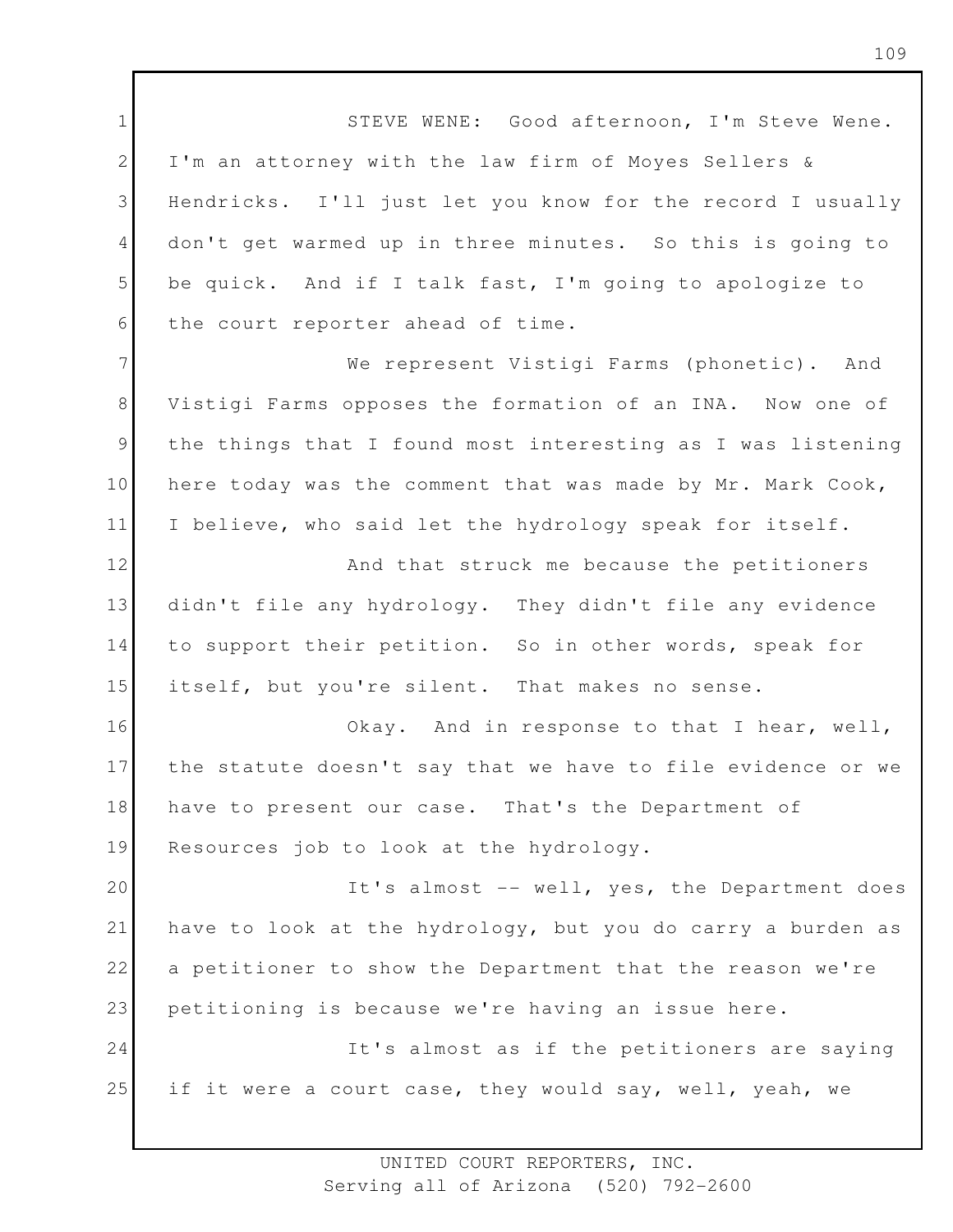1 2 3 4 5 6 7 8 9 10 11 12 13 14 15 16 17 18 19 20 21 22 23 24 25 have the right to file a lawsuit, okay, but the judge has to go do the work and find out if we're right or wrong. That's not the way it works. The petitioners have to show the Department and show everybody else, here is why we need an INA. And they've completely failed to do it, and instead are just relying on the Department of Water Resources to say you should do this because we think there is a demand out there that's going to occur in the future. So at this time what has the Department done? I think the Department has done an admirable job trying to respond to the public, get as much work out there as they could in such a short time. But the Department's own work is preliminary at this point. So at this time and at this hearing, if you're somebody who is opposing the petitioner's request for an INA, we're here presenting our position, yet we don't have a final draft from the Department of Water Resources, and we have silence from the petitioners. What are we supposed to do? We're arguing the negative. It doesn't make sense, and it puts us in an unreasonable position. And the fact of the matter is, as we stand here today, the record is that there is no evidence here to support, no final draft evidence. Because I'm not going to rely on a preliminary or a draft report for a Director's decision to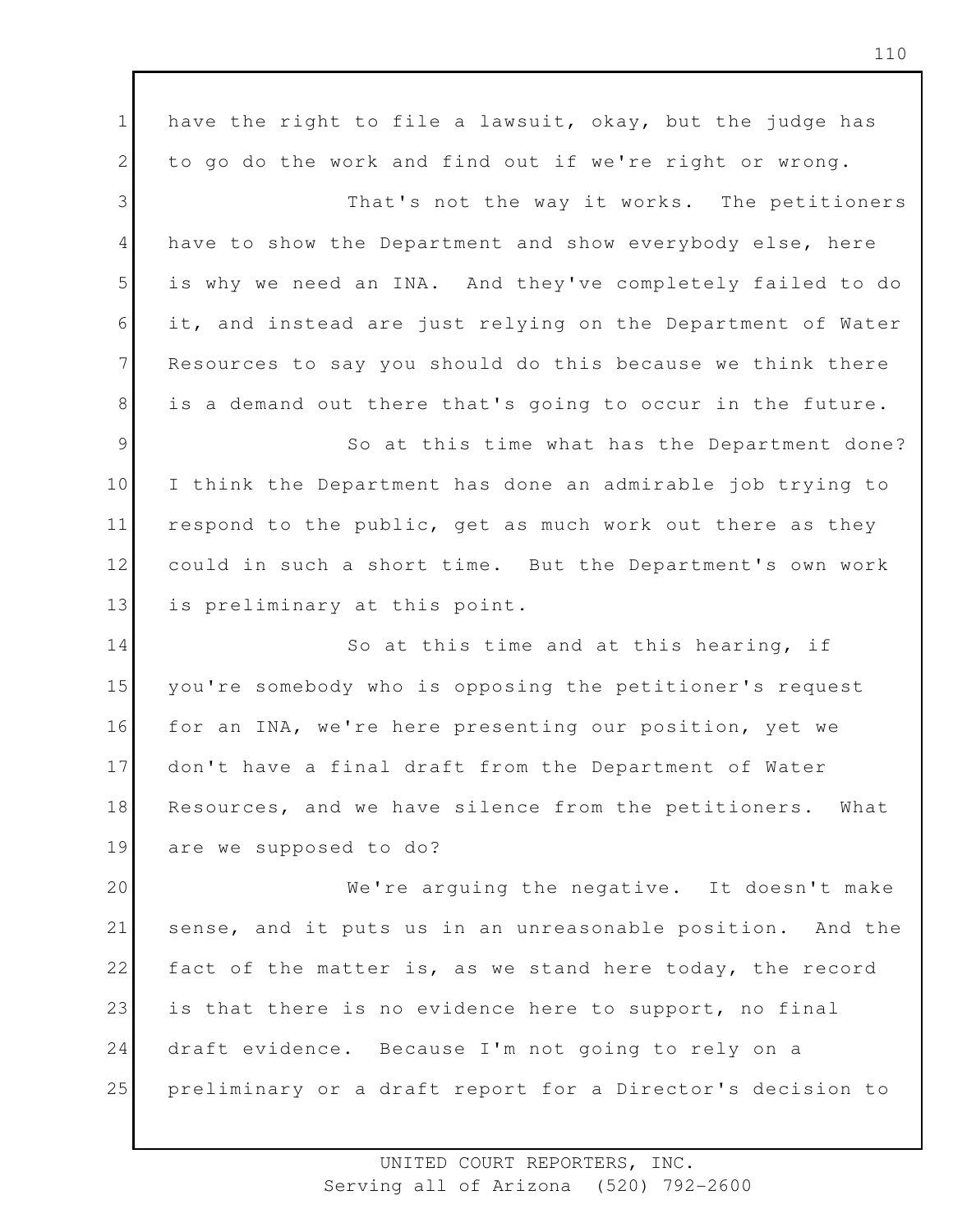1 2 3 say, you know, we should form an INA, and essentially tell us all these people out here that they can no longer farm their property.

4 5 6 7 8 9 10 11 Last, but not least, I would like to make two legal points. One, June 22nd is not enough time to respond in this case. So I ask that we extend the comments period to June 5th. And second, I do not  $-$  I would oppose any extension of time or any postponement of the hearing because as it stands, you have our clients no longer able to farm or invest in their property on their land that they were developing at the time. Thank you.

12 13 14 15 16 GERRY WALKER: Thank you, Mr. Wene. Next I have Calvin Allred? Okay. Seeing no one approaching, we'll move on to the next card. Dan Knight? Dan Knight? Okay. Once again, seeing none, we'll move

17 forward. Mr. Krache, that was you, correct?

18 19 20 21 22 23 24 25 DENNIS KRACHE: I want to say something about shallow water and deep water. I hope everybody knows the difference between shallow water and deep water. They've got plenty of deep water. Nobody wants the shallow water. It won't grow pecans. So I'm lifting water from 70 feet. I grow hay. I came here in '70s, and I've been 30 years growing hay and making a living when people were dropping by the wayside in the farming business. And you can grow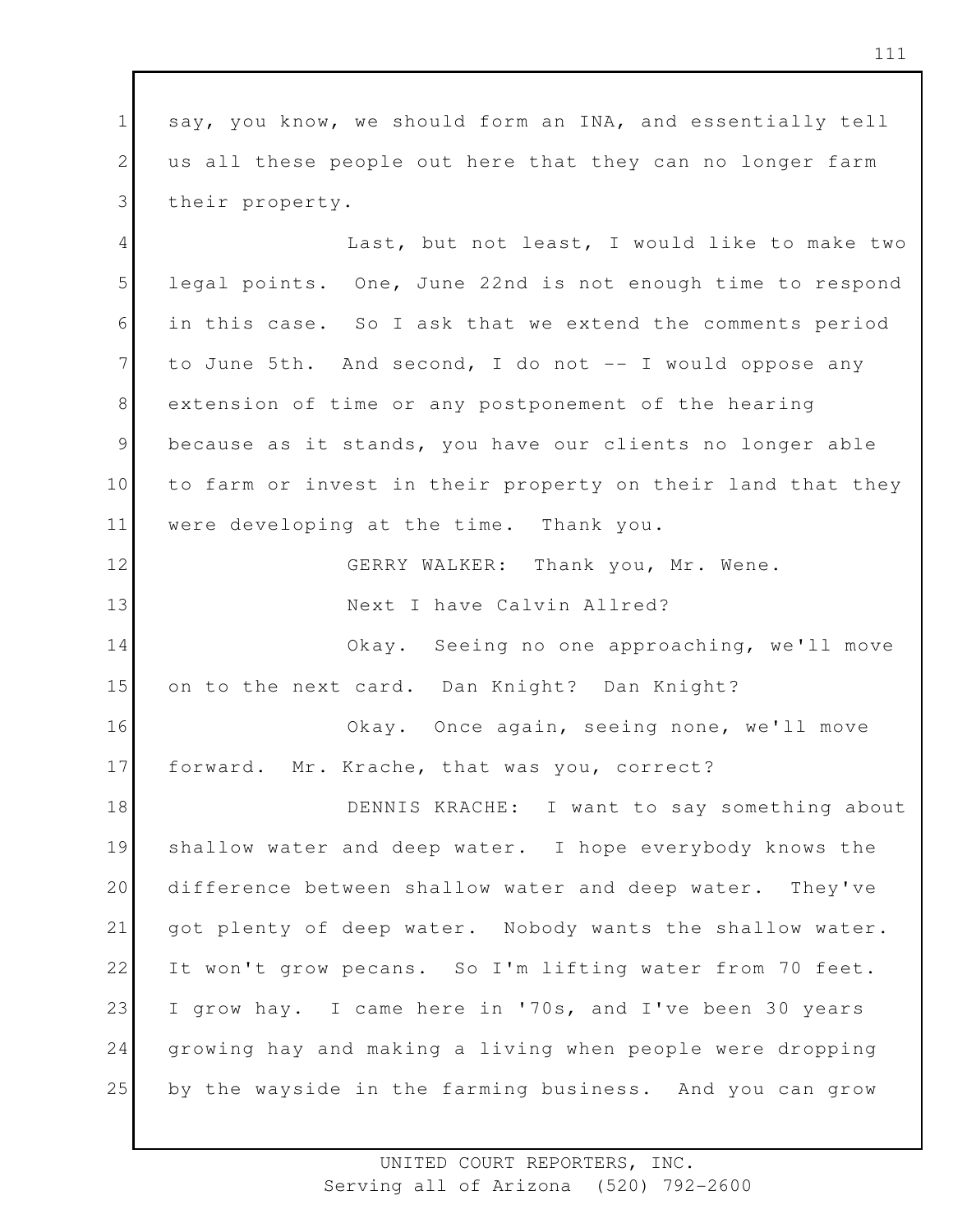1 2 3 4 5 6 7 8 9 hay here on shallow water. If you're satisfied to take less cuttings on it and you're going to make a living. And that's all I've got to say. But take into consideration that I'm using shallow water. There's a lot of people using shallow water, and it doesn't go down one bit. It's probably the underground river where the San Simon River went in '27 when it went underwater -- or went underground. So I'd like a little consideration from the Council on shallow water.

10 11 GERRY WALKER: Okay. Thank you, Mr. Krache. Okay. Next up, Eric Mears?

12 13 14 15 16 17 18 ERIC MEARS: Howdy, Eric Mears with Haley and Aldridge. I represent Silverado Farms and some of the Klumps. Thank you. Appreciate the opportunity to talk here. Glad you guys are here. I'd also like to recognize Sen. Griffin. She's a great friend of agriculture and mining in this state, so thank you very much for coming here.

19 20 21 22 23 24 25 So lots have been talked about. The big issue that I hear over and over is about fear. It's about fear of losing your property, your dreams, your money, your way of life. It's also from the petitioner's perspective, it's fear of what's going to happen in the future that too many people are going to come out here, too many ranches, too many acres under cultivation, and it's going to draw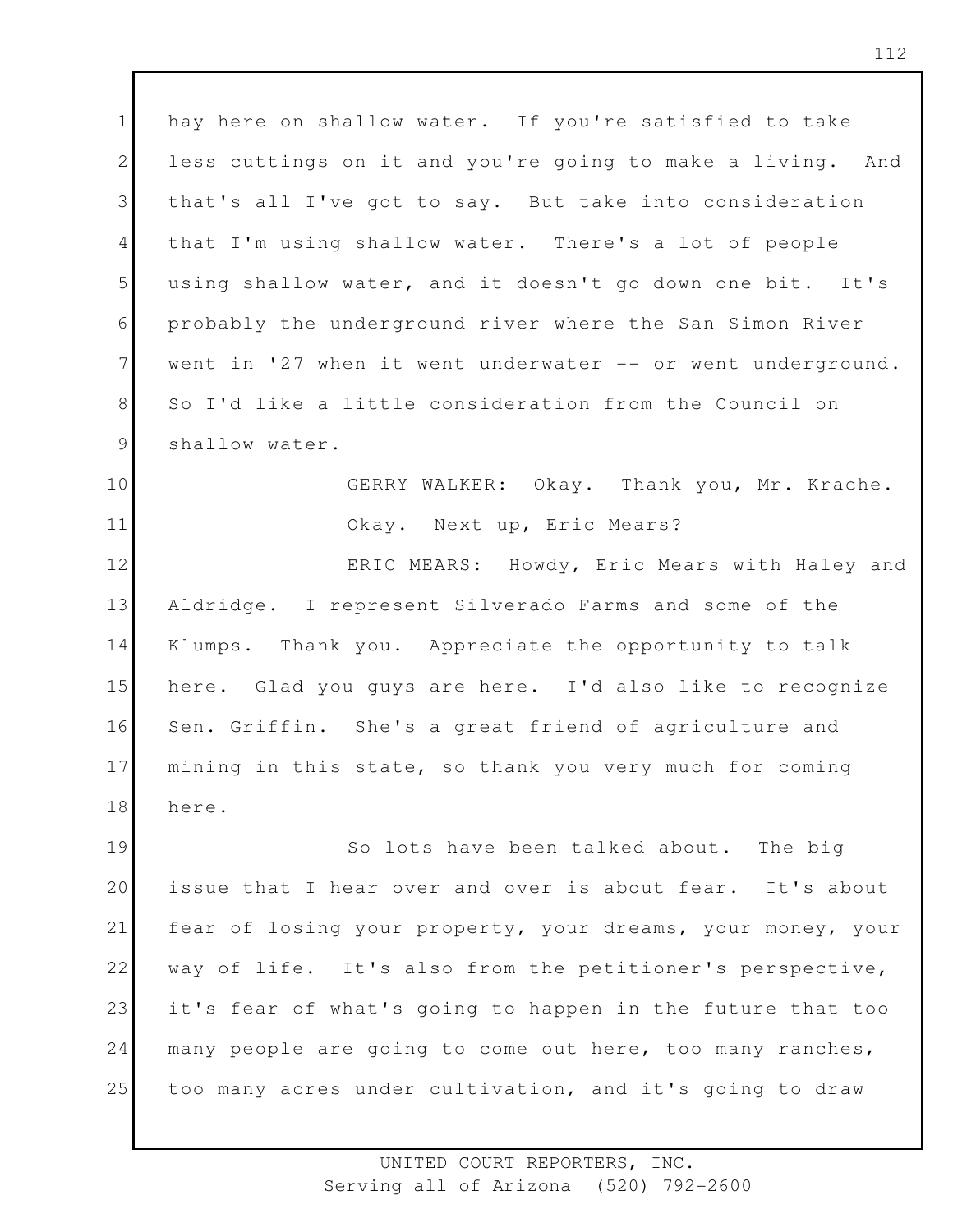1 2 3 4 5 6 7 8 9 10 11 12 13 14 15 16 17 18 19 20 21 22 23 24 25 the aquifer down to a point where they can't serve irrigation anymore. Well, we all know when we do deal with the regulations that the INA determination is based on what's happening right now. It's not based on what happens in the future. And so you have to look at the fact that this basin is getting drawn down about 1.2 feet per year, perhaps in that range. And this is an 8,000-foot deep basin in places. And so I'm afraid that if you all say that this area warrants an INA with 1.2 feet of drawdown per year in an 8,000-foot basin, I'm afraid that every other basin that's not adjudicated in Arizona is suddenly going to be warranting an INA. And I don't think that's where we want to go with this. I think that you guys have to look, you have to finish your model, you have to look at this basin. It's interesting, Mr. Corkhill had a great presentation, but didn't talk about how much water is here. So does that tell me that you guys don't know how much water is in this basin? But anyway, I think you ought to finish your studies, be thoughtful, think about what's happening right now. You know, I trust these farmers. They've been living out here for hundreds of years. They'll figure it out.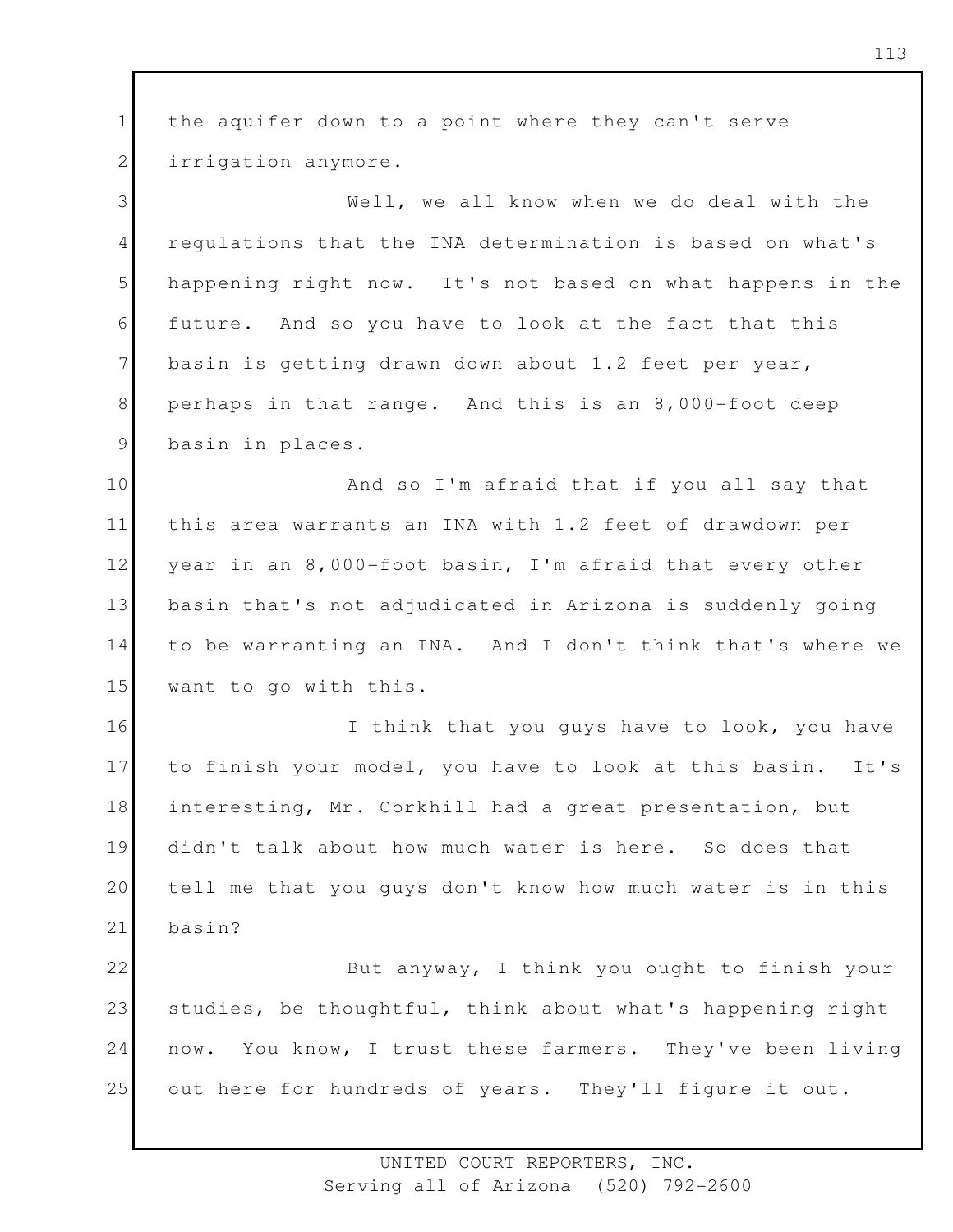1 2 3 4 5 6 7 8 9 10 11 12 13 14 15 16 17 18 19 20 21 22 23 24 25 They'll figure out how to preserve their way of life out here. Thank you. GERRY WALKER: Thank you. The next card I have is Marvin and Lesli Huffaker. LESLI HUFFAKER: Hello. Hi, I'm Lesli Huffaker. My husband and I, this is my husband, Marvin. And we live in San Simon, and we have 160 acres that we own and manage. Part of it we own, and part of it we manage. And we came here back the very end of 1999, so basically 2000 on. So we've been here 15 years going on 16 now. And we just have invested everything we have. This has become our life, came to make a home, and live here and retire, and all that kind of thing. And we have a dream. We've been trying to do some farming on our land. We haven't had big money so we couldn't put it all in all at once. But over the years we've made continual progress. Now we have most of our stuff underground because we've got recently, within the last three or four years, we put in 3,000 feet of irrigation pipe. So you don't see it in the pictures, but it's all under there. And we've been growing vegetables and garden beds. So they're covered, so you may not see them. But if you lift up those lids, you'll see the vegetables growing.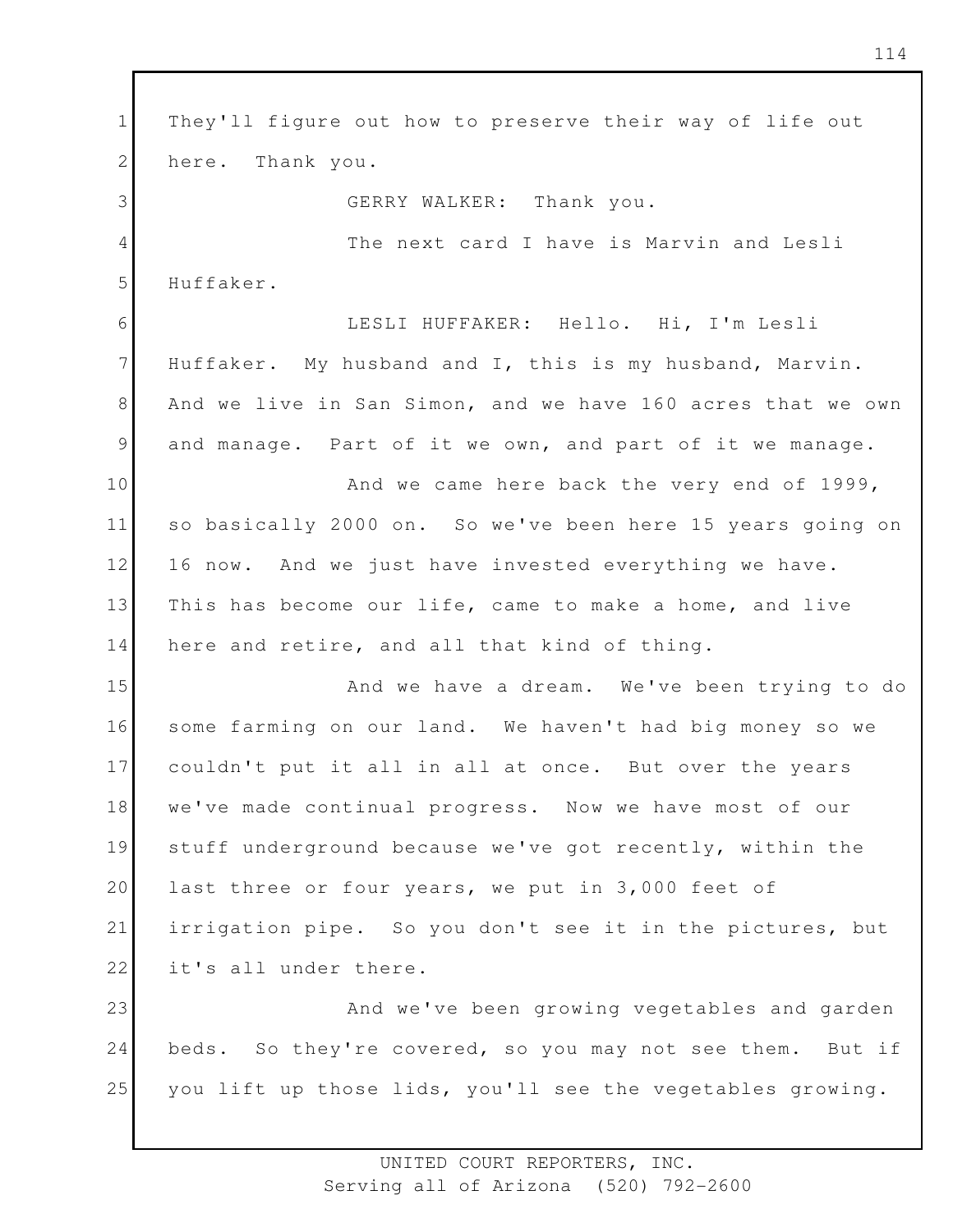1 2 3 4 5 6 7 8 9 10 11 12 13 14 15 16 17 18 19 20 21 22 23 24 25 Now we've just been doing kind of experimental things there, trying to see how do you grow the vegetables in the San Simon desert. And it's a challenge, but we're finding garden beds are a good answer. And we would like to continue doing this and providing fresh vegetables for San Simon and Willcox area. We've donated 400 to 700 pounds of veggies just out of our three existing beds the last few years to the Willcox Food Pantry. And the people there in Bowie would like us to bring some produce for handing out at their community center. And so we're here to help. We want to be a contributor to our community. And we certainly don't want to take away people's land or water rights. Thank you. GERRY WALKER: Thank you. MARVIN HUFFAKER: And on the 160 acres there's quite a few people in this room who have swam in the little pool that is there and been there for many, many years. One of the best wells in this valley. And now I'm being told all of a sudden my well doesn't have any priority, doesn't have any rights because somebody else has decided they want it. And that disturbs me. I don't know all the ramifications of everything that's going on here. I just know that I bought that property with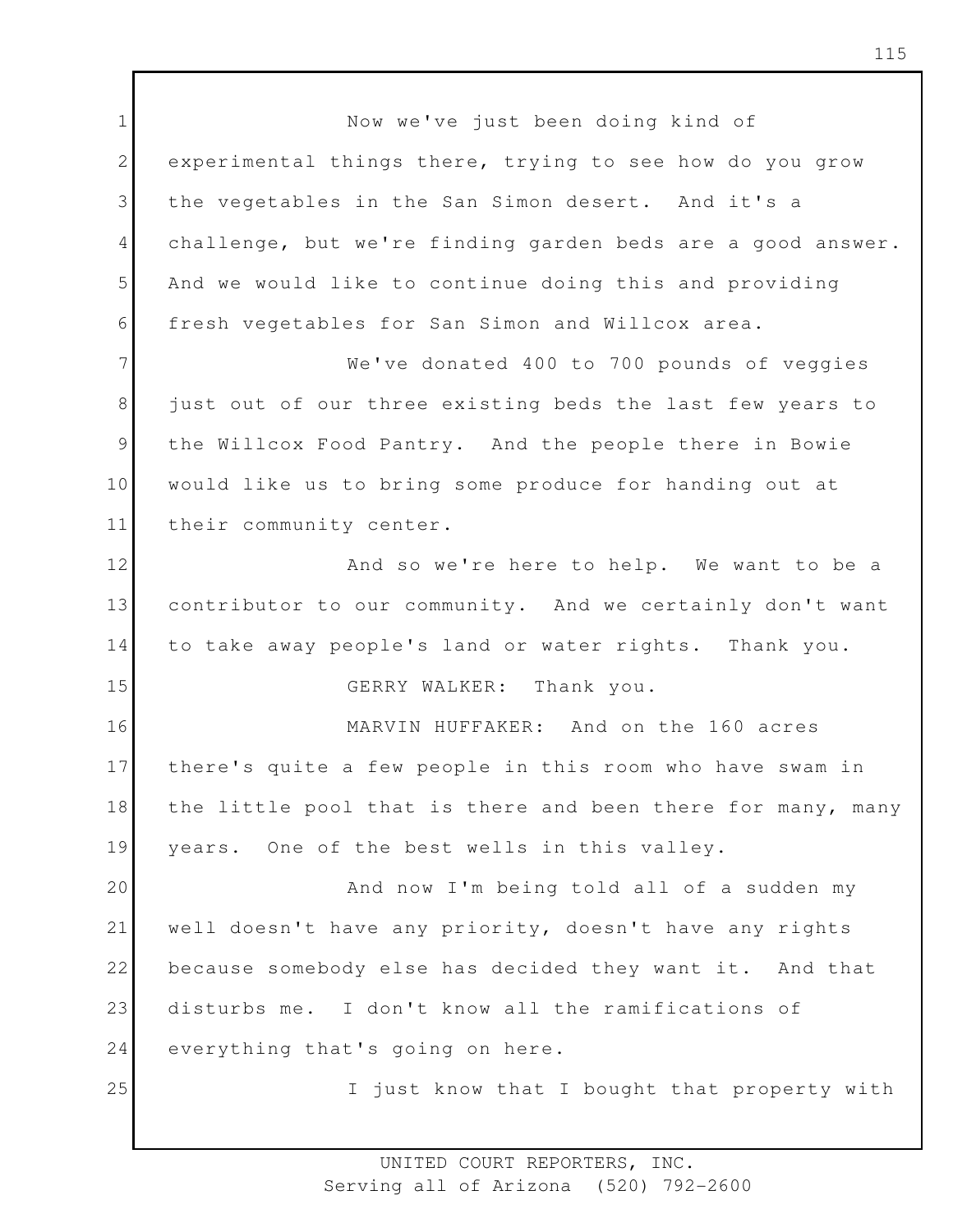1 2 3 4 5 6 five wells on it in the hopes that some day I could do something with it. I haven't had the money to do it. One of these days I'm going to retire, and maybe I'll have a little bit of extra time and money. But I'm being told now that my land is probably going to be worthless. And I am not happy with all that.

7 8 9 10 I haven't heard anything that's gone on here because I've been outside with him. And so I'm just saying that so that -- I hope I'm not repeating everybody else's roles. Thank you.

## GERRY WALKER: Thank you.

11

12 13 14 15 16 17 18 19 20 21 22 23 LESLI HUFFAKER: Are we still on our three minutes? Sorry, are we up? I just wanted to mention that our place has been a vegetable farm for many, many years. Way before we ever came here, so it has a history of vegetable farm there. So it's not like it's a brand-new thing. Thank you. GERRY WALKER: Thank you. Next I have Marcos Juarez? Marcos Juarez? Okay. I'll move to the next. Just one moment. I'm sorry about that. The last card I have is Paul Jordan.

24 25 PAUL JORDAN: Yes, ma'am. My name is Paul Jordan. I have no vested interest in this particular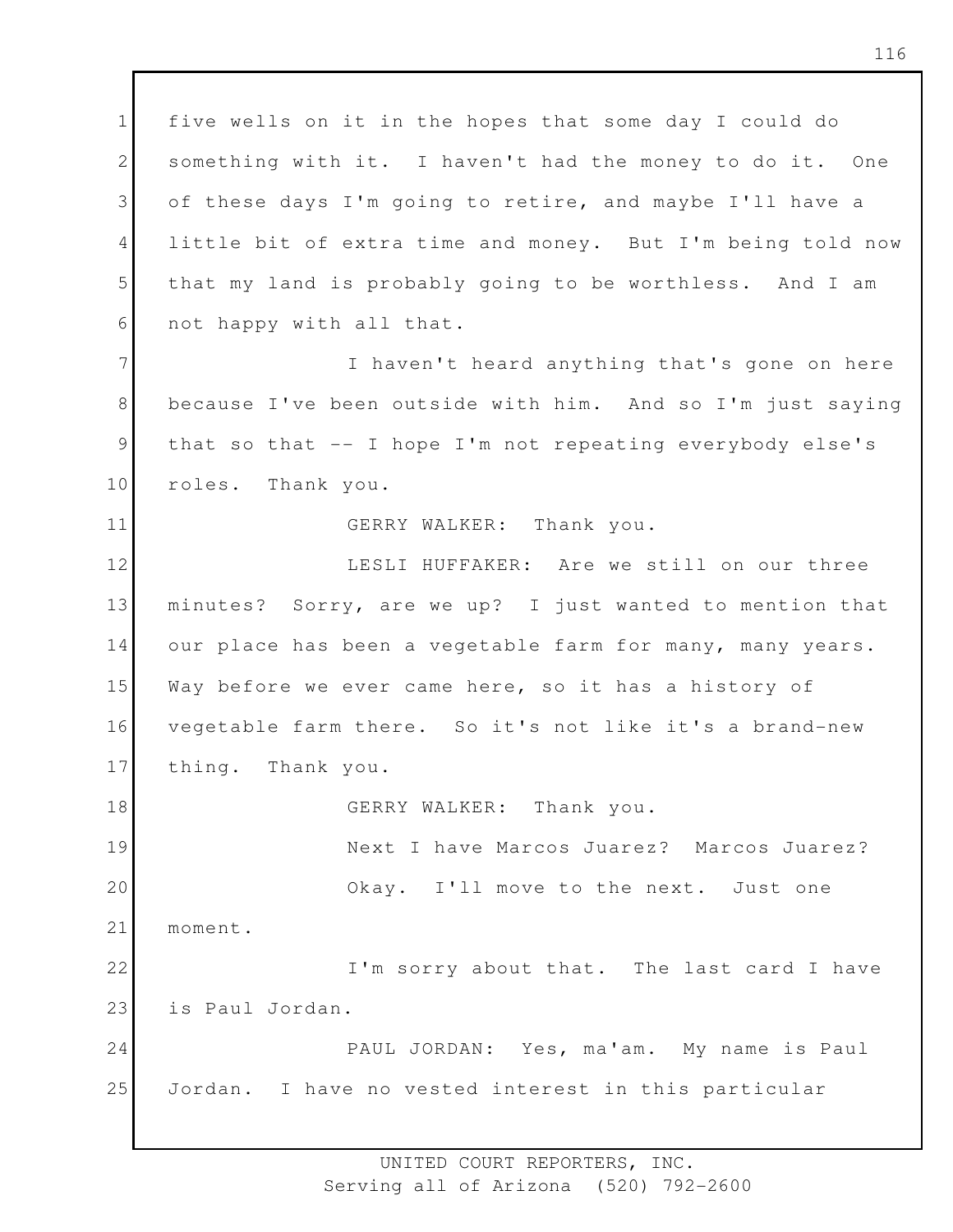1 2 3 4 5 6 7 8 9 10 11 12 13 14 15 16 17 18 19 20 21 22 23 24 25 aquifer, but I am worried about the domino effect since this will set some precedence. I see fifth-generation farmers, ranchers, families taking one side or the other side of the fence here today. I also see a lot of vested interest in trying to preserve their lifestyle, their way of life. I would -- I haven't also heard enough argument on hydrology to suggest there truly is a problem as it was first depicted in the reports. But I would like to ask the Commission to perhaps act as advocates. If indeed you feel that INA is warranted, I see enough potential in this one room with people who are also here to be able to put their heads together and form a district that would take in all shareholders, not just irrigation, but all shareholders to make it fair and impartial to everybody. And you could act as a sounding board to help guide and put together that district. I think everybody here is willing to work together to come up with a plan that suits everybody, not just one concern and be thoroughly exempt of industry, thoroughly exempt of commercial, thoroughly exempt of the utility where they can draw out unregulated amounts, but put a cap on agriculture by itself, that's hardly fair. But collectively, if you're willing to think outside the box and act as a referee, and help a group of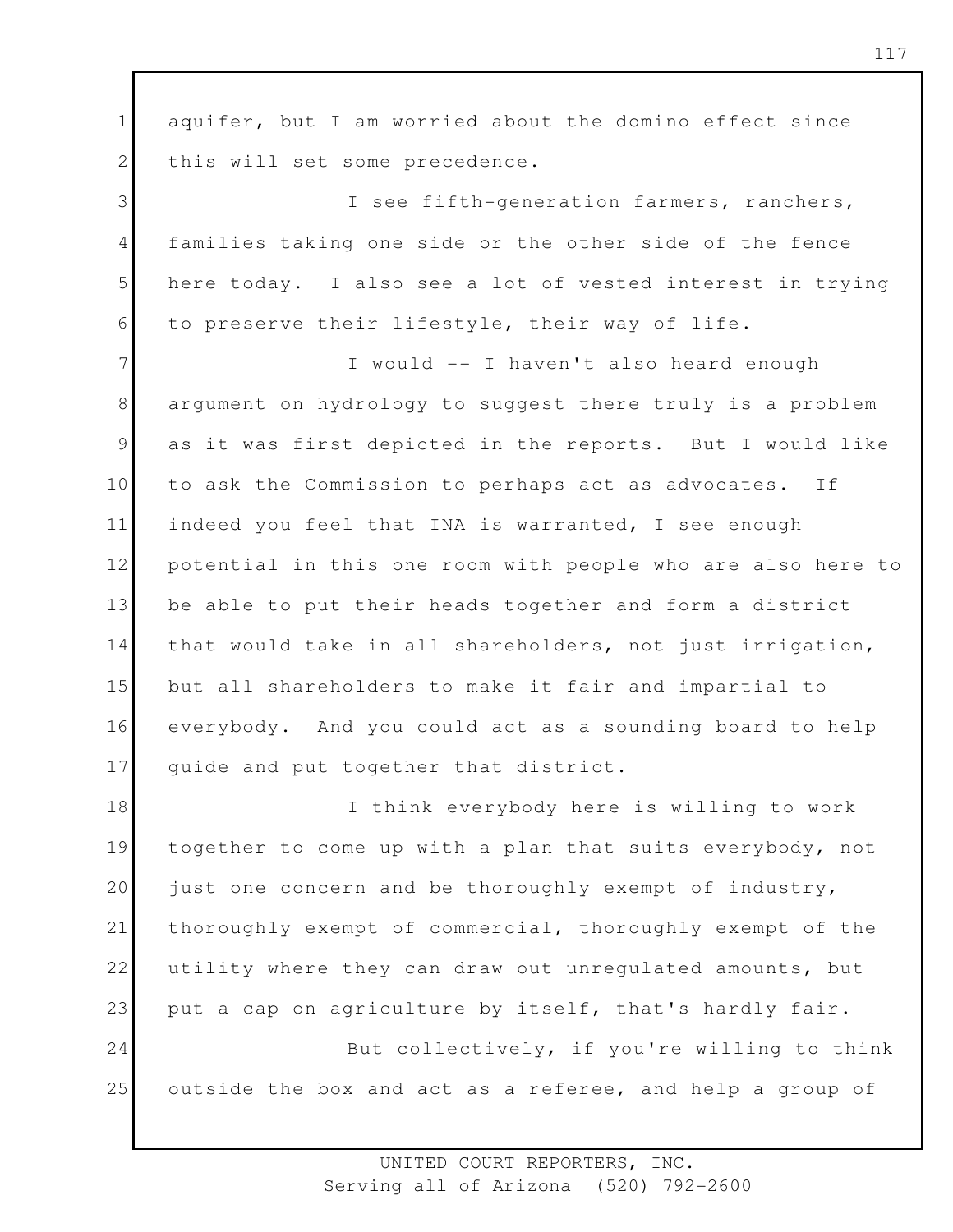1 2 3 4 5 6 knowledgeable people put together, construct the district that works both for you and for them, I think that would be helpful. And if you're setting precedent, I think that would help the domino effect for the other aquifers that this meeting here is going to eventually impact. Thank you.

7 8 9 10 11 12 GERRY WALKER: I did just want to make a statement in light of some of the comments and requests that were made in the process of this hearing, we would like to take a five-minute recess to confer -- okay, a ten-minute recess to confer, and then come back and make some closing statements.

13 14 So let's go until 5:50, and then we'll reconvene.

(A break was taken.)

15

16 17 GERRY WALKER: Thank you very much. You are a speedy group in getting to your seats. That's awesome.

18 19 20 21 Before I go into some of the final comments, I did just want to thank everyone for coming today, and all the participation. There was lots of good information that came out of this meeting.

22 23 24 25 So the first closing statement that I wanted to make was that there were a couple of requests during the discussion for an extension of time to submit written comments, largely in light of the presentation of the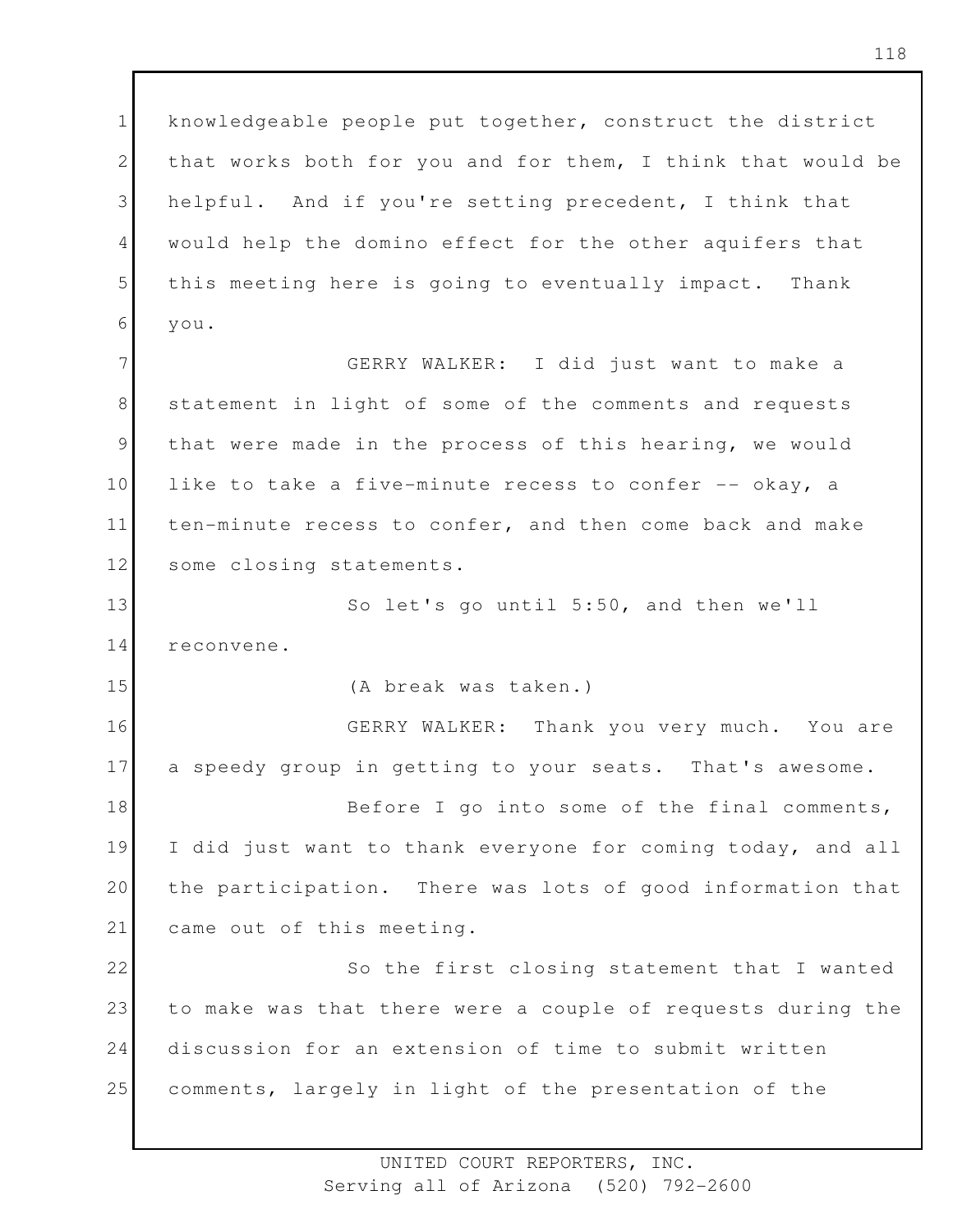1 2 3 4 5 6 hydrologic evidence done by Frank. And to that end we wanted to state that the record for this hearing will remain open for the submittal of written comments until June 5th, 2015. Comments submitted by e-mail or fax must be received by 5:00 p.m. on June 5th, 2015. Comments sent by mail must be postmarked no later than June 5th, 2015.

7 8 9 10 11 12 13 14 All comments should be addressed to Sharon Scantlebury, Docket Supervisor, Arizona Department of Water Resources. Once again, the mailing address is 3550 North Central Avenue, Phoenix, Arizona, 85012. Sharon's fax number is 602-771-8686, and the e-mail address is sscantlebury@azwater.gov. And once again, her business cards are available on the table if you would like to take them.

15 16 17 18 19 20 21 There were also some commenters who raised challenges to the validity of the petition. We did want to inform you that this hearing process is the venue for submitting any information associated with that. We ask that you provide the Department with any evidence associated with the validity of the petition, once again, by that closing date of June 5th, 2015.

22 23 24 25 To the extent that additional requests for extension or continuance of this hearing were made, the Department will take those requests into consideration. In the event that the Department determines that a continuance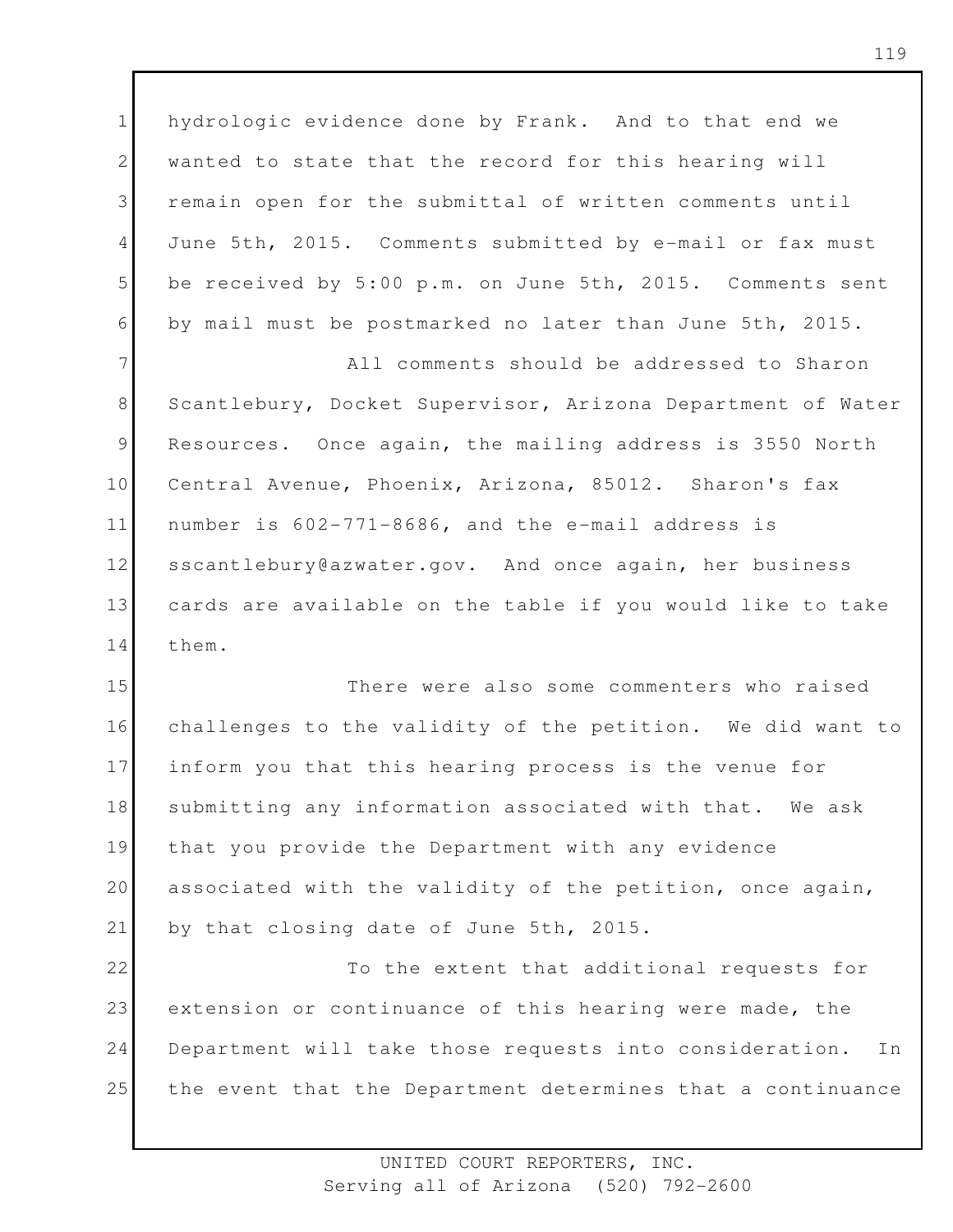1 2 3 4 5 6 7 8 9 10 11 12 13 14 15 16 17 18 19 20 21 22 23 24 25 is necessary, notification will be provided to you. To that end, please ensure that Sharon Scantlebury has your name and address. You should have given that when you signed in so that proper notification can be made. The last two statements I have are that all of the presentations that were made in this hearing will be posted to ADWR's web page at www.azwater.gov within 24 hours. So that's not just the ADWR presentations, but that's all presentations that were made today. Additionally, the presentation that was done by Frank Corkhill we have available in hard copy. Sharon has that. We only have 100 copies. So if you're with a group of people, and you don't need to take multiples, please go ahead and share. But we do have 100 copies of that available. So once again, thank you for your attendance. The director will take all of the comments and the information that we have obtained here today into consideration. And as of now the hearing is adjourned. Thank you. \* \* \* \*